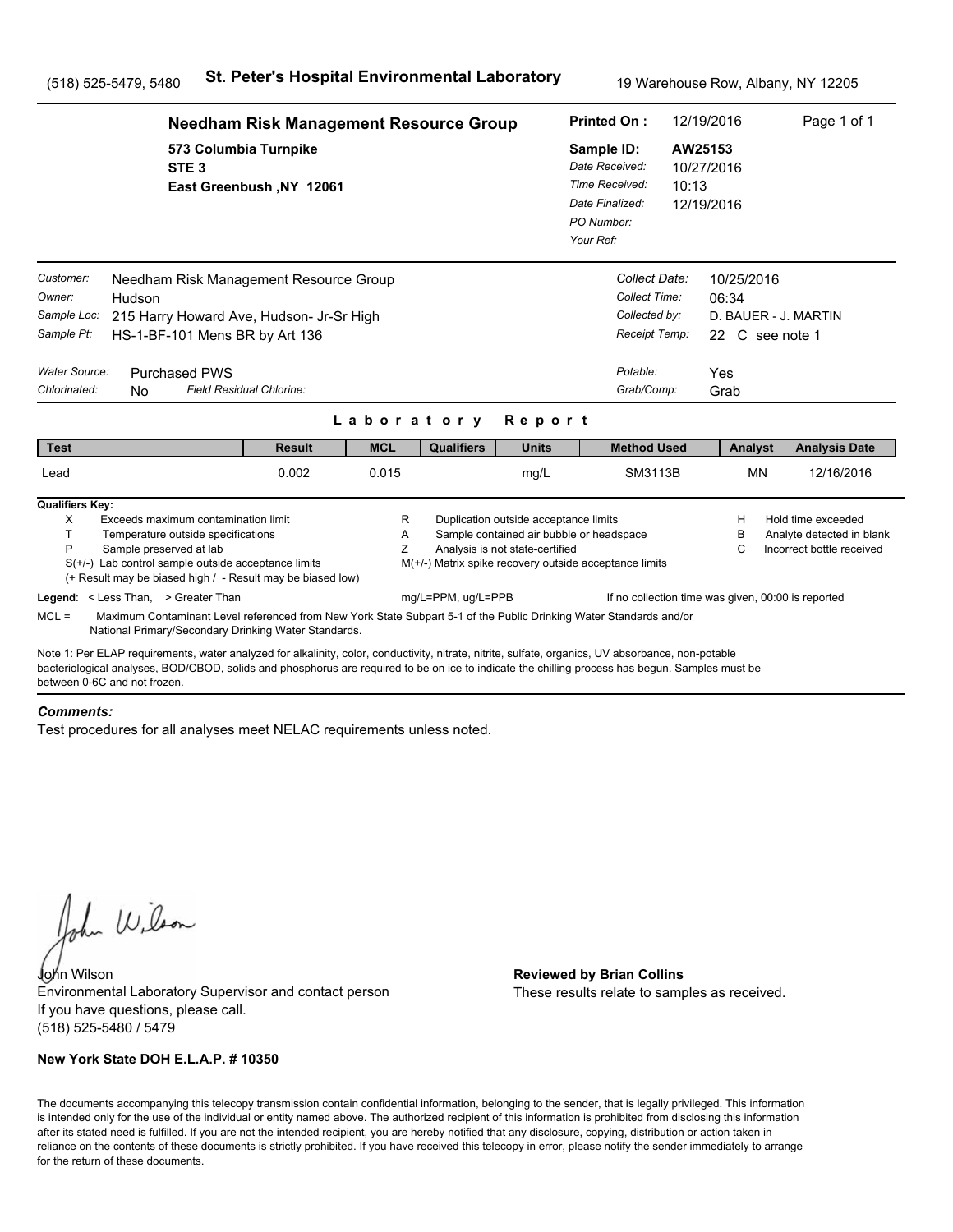|                                                                                   |                                                                                                                                                                                                                                                                                                                                                                                               | <b>Needham Risk Management Resource Group</b> |             |                                                                              |                                                                                                                      | <b>Printed On:</b>                                                                           |                                                                                            | 12/19/2016                          | Page 1 of 1                                                                                                                        |
|-----------------------------------------------------------------------------------|-----------------------------------------------------------------------------------------------------------------------------------------------------------------------------------------------------------------------------------------------------------------------------------------------------------------------------------------------------------------------------------------------|-----------------------------------------------|-------------|------------------------------------------------------------------------------|----------------------------------------------------------------------------------------------------------------------|----------------------------------------------------------------------------------------------|--------------------------------------------------------------------------------------------|-------------------------------------|------------------------------------------------------------------------------------------------------------------------------------|
|                                                                                   | 573 Columbia Turnpike<br>STE <sub>3</sub>                                                                                                                                                                                                                                                                                                                                                     | East Greenbush, NY 12061                      |             |                                                                              |                                                                                                                      | Sample ID:<br>Date Received:<br>Time Received:<br>Date Finalized:<br>PO Number:<br>Your Ref: | 10:13                                                                                      | AW25154<br>10/27/2016<br>12/19/2016 |                                                                                                                                    |
| Customer:<br>Owner:<br>Sample Loc:<br>Sample Pt:<br>Water Source:<br>Chlorinated: | Needham Risk Management Resource Group<br>Hudson<br>215 Harry Howard Ave, Hudson- Jr-Sr High<br>HS-1-BF-102 Mens BR by Art 136<br><b>Purchased PWS</b><br>Field Residual Chlorine:<br><b>No</b>                                                                                                                                                                                               |                                               |             | Laboratory                                                                   | Report                                                                                                               |                                                                                              | Collect Date:<br>Collect Time:<br>Collected by:<br>Receipt Temp:<br>Potable:<br>Grab/Comp: | 10/25/2016<br>06:34<br>Yes<br>Grab  | D. BAUER - J. MARTIN<br>22 C see note 1                                                                                            |
| <b>Test</b>                                                                       |                                                                                                                                                                                                                                                                                                                                                                                               | <b>Result</b>                                 | <b>MCL</b>  | <b>Qualifiers</b>                                                            | <b>Units</b>                                                                                                         |                                                                                              | <b>Method Used</b>                                                                         | Analyst                             | <b>Analysis Date</b>                                                                                                               |
| Lead                                                                              |                                                                                                                                                                                                                                                                                                                                                                                               | 0.003                                         | 0.015       |                                                                              | mg/L                                                                                                                 |                                                                                              | SM3113B                                                                                    | <b>MN</b>                           | 12/16/2016                                                                                                                         |
| <b>Qualifiers Key:</b><br>X<br>T<br>P<br>$MCL =$                                  | Exceeds maximum contamination limit<br>Temperature outside specifications<br>Sample preserved at lab<br>$S(+/-)$ Lab control sample outside acceptance limits<br>(+ Result may be biased high / - Result may be biased low)<br>Legend: < Less Than, > Greater Than<br>Maximum Contaminant Level referenced from New York State Subpart 5-1 of the Public Drinking Water Standards and/or      |                                               | R<br>Α<br>Ζ | M(+/-) Matrix spike recovery outside acceptance limits<br>mg/L=PPM, ug/L=PPB | Duplication outside acceptance limits<br>Sample contained air bubble or headspace<br>Analysis is not state-certified |                                                                                              |                                                                                            | Н<br>в<br>C                         | Hold time exceeded<br>Analyte detected in blank<br>Incorrect bottle received<br>If no collection time was given, 00:00 is reported |
|                                                                                   | National Primary/Secondary Drinking Water Standards.<br>Note 1: Per ELAP requirements, water analyzed for alkalinity, color, conductivity, nitrate, nitrite, sulfate, organics, UV absorbance, non-potable<br>bacteriological analyses, BOD/CBOD, solids and phosphorus are required to be on ice to indicate the chilling process has begun. Samples must be<br>between 0-6C and not frozen. |                                               |             |                                                                              |                                                                                                                      |                                                                                              |                                                                                            |                                     |                                                                                                                                    |

#### *Comments:*

Test procedures for all analyses meet NELAC requirements unless noted.

John Wilson

John Wilson **Reviewed by Brian Collins** Environmental Laboratory Supervisor and contact person If you have questions, please call. (518) 525-5480 / 5479

### **New York State DOH E.L.A.P. # 10350**

These results relate to samples as received.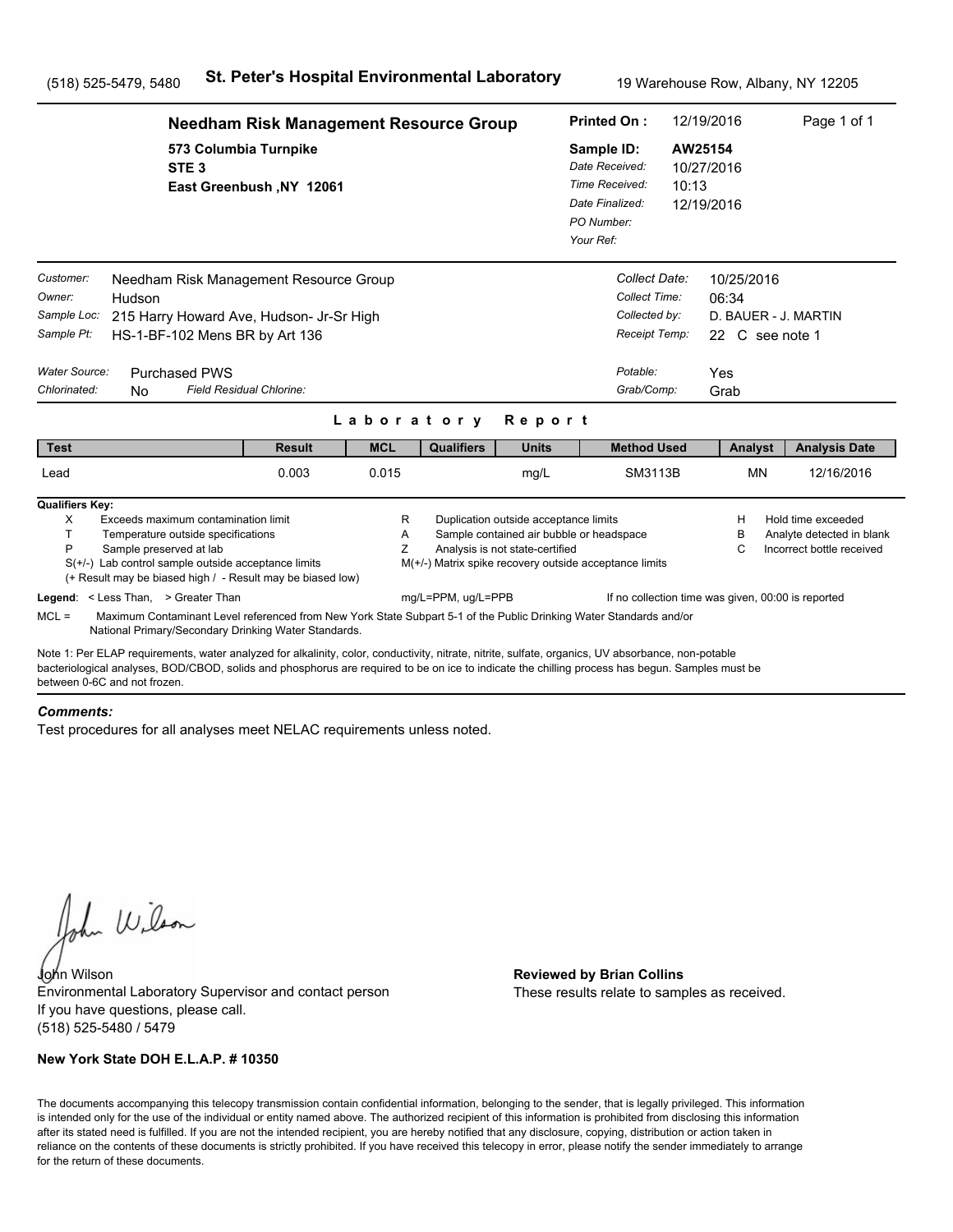|                                                                                   |                                                                                                                                                                                                                                                                                                                                      | <b>Needham Risk Management Resource Group</b> |                          |                                                                              |                                                                                                                      | <b>Printed On:</b>                                                                           |                                                                                            | 12/19/2016                                            | Page 1 of 1                                                                  |
|-----------------------------------------------------------------------------------|--------------------------------------------------------------------------------------------------------------------------------------------------------------------------------------------------------------------------------------------------------------------------------------------------------------------------------------|-----------------------------------------------|--------------------------|------------------------------------------------------------------------------|----------------------------------------------------------------------------------------------------------------------|----------------------------------------------------------------------------------------------|--------------------------------------------------------------------------------------------|-------------------------------------------------------|------------------------------------------------------------------------------|
|                                                                                   | 573 Columbia Turnpike<br>STE <sub>3</sub>                                                                                                                                                                                                                                                                                            | East Greenbush, NY 12061                      |                          |                                                                              |                                                                                                                      | Sample ID:<br>Date Received:<br>Time Received:<br>Date Finalized:<br>PO Number:<br>Your Ref: | 10:13                                                                                      | AW25155<br>10/27/2016<br>12/19/2016                   |                                                                              |
| Customer:<br>Owner:<br>Sample Loc:<br>Sample Pt:<br>Water Source:<br>Chlorinated: | Needham Risk Management Resource Group<br>Hudson<br>215 Harry Howard Ave, Hudson- Jr-Sr High<br>HS-1-BF-103 Womens BR 114<br><b>Purchased PWS</b><br>Field Residual Chlorine:<br>N <sub>0</sub>                                                                                                                                      |                                               |                          |                                                                              |                                                                                                                      |                                                                                              | Collect Date:<br>Collect Time:<br>Collected by:<br>Receipt Temp:<br>Potable:<br>Grab/Comp: | 10/25/2016<br>06:35<br>22 C see note 1<br>Yes<br>Grab | D. BAUER - J. MARTIN                                                         |
| <b>Test</b>                                                                       |                                                                                                                                                                                                                                                                                                                                      | <b>Result</b>                                 | Laboratory<br><b>MCL</b> | <b>Qualifiers</b>                                                            | Report<br><b>Units</b>                                                                                               |                                                                                              | <b>Method Used</b>                                                                         | Analyst                                               | <b>Analysis Date</b>                                                         |
| Lead                                                                              |                                                                                                                                                                                                                                                                                                                                      | < 0.001                                       | 0.015                    |                                                                              | mg/L                                                                                                                 |                                                                                              | SM3113B                                                                                    | <b>MN</b>                                             | 12/16/2016                                                                   |
| <b>Qualifiers Key:</b><br>X<br>T.<br>P                                            | Exceeds maximum contamination limit<br>Temperature outside specifications<br>Sample preserved at lab<br>$S(+/-)$ Lab control sample outside acceptance limits<br>(+ Result may be biased high / - Result may be biased low)<br>Legend: < Less Than, > Greater Than                                                                   |                                               | R<br>A<br>Z              | M(+/-) Matrix spike recovery outside acceptance limits<br>mg/L=PPM, ug/L=PPB | Duplication outside acceptance limits<br>Sample contained air bubble or headspace<br>Analysis is not state-certified |                                                                                              | If no collection time was given, 00:00 is reported                                         | н<br>в<br>С                                           | Hold time exceeded<br>Analyte detected in blank<br>Incorrect bottle received |
| $MCL =$                                                                           | Maximum Contaminant Level referenced from New York State Subpart 5-1 of the Public Drinking Water Standards and/or<br>National Primary/Secondary Drinking Water Standards.                                                                                                                                                           |                                               |                          |                                                                              |                                                                                                                      |                                                                                              |                                                                                            |                                                       |                                                                              |
|                                                                                   | Note 1: Per ELAP requirements, water analyzed for alkalinity, color, conductivity, nitrate, nitrite, sulfate, organics, UV absorbance, non-potable<br>bacteriological analyses, BOD/CBOD, solids and phosphorus are required to be on ice to indicate the chilling process has begun. Samples must be<br>between 0-6C and not frozen |                                               |                          |                                                                              |                                                                                                                      |                                                                                              |                                                                                            |                                                       |                                                                              |

#### *Comments:*

Test procedures for all analyses meet NELAC requirements unless noted.

John Wilson

John Wilson **Reviewed by Brian Collins** Environmental Laboratory Supervisor and contact person If you have questions, please call. (518) 525-5480 / 5479

### **New York State DOH E.L.A.P. # 10350**

These results relate to samples as received.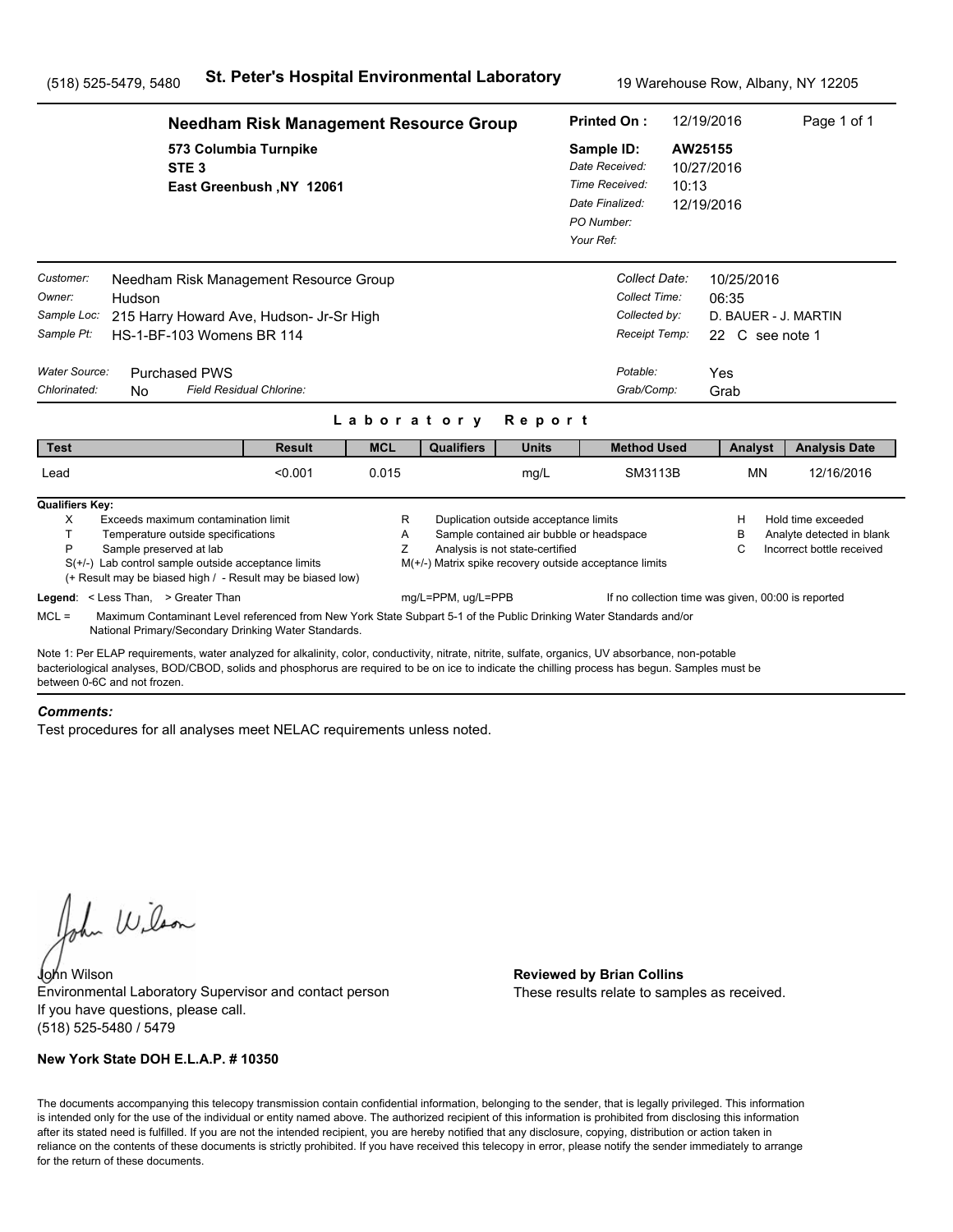|                                                                                   |                                                                                                                                                                                                                                                                                                       | <b>Needham Risk Management Resource Group</b> |             |                                                        |                                                                                                                      | <b>Printed On:</b>                                                                           |                                                                                            | 12/19/2016                                   |                                                                        | Page 1 of 1                                                                  |
|-----------------------------------------------------------------------------------|-------------------------------------------------------------------------------------------------------------------------------------------------------------------------------------------------------------------------------------------------------------------------------------------------------|-----------------------------------------------|-------------|--------------------------------------------------------|----------------------------------------------------------------------------------------------------------------------|----------------------------------------------------------------------------------------------|--------------------------------------------------------------------------------------------|----------------------------------------------|------------------------------------------------------------------------|------------------------------------------------------------------------------|
|                                                                                   | 573 Columbia Turnpike<br>STE <sub>3</sub>                                                                                                                                                                                                                                                             | East Greenbush, NY 12061                      |             |                                                        |                                                                                                                      | Sample ID:<br>Date Received:<br>Time Received:<br>Date Finalized:<br>PO Number:<br>Your Ref: |                                                                                            | AW25156<br>10/27/2016<br>10:13<br>12/19/2016 |                                                                        |                                                                              |
| Customer:<br>Owner:<br>Sample Loc:<br>Sample Pt:<br>Water Source:<br>Chlorinated: | Needham Risk Management Resource Group<br>Hudson<br>215 Harry Howard Ave, Hudson- Jr-Sr High<br><b>HS-1-BF-104 Womens BR 114</b><br><b>Purchased PWS</b><br>N <sub>0</sub>                                                                                                                            | Field Residual Chlorine:                      |             |                                                        |                                                                                                                      |                                                                                              | Collect Date:<br>Collect Time:<br>Collected by:<br>Receipt Temp:<br>Potable:<br>Grab/Comp: | Yes                                          | 10/25/2016<br>06:35<br>D. BAUER - J. MARTIN<br>22 C see note 1<br>Grab |                                                                              |
|                                                                                   |                                                                                                                                                                                                                                                                                                       |                                               | Laboratory  |                                                        | Report                                                                                                               |                                                                                              |                                                                                            |                                              |                                                                        |                                                                              |
| <b>Test</b>                                                                       |                                                                                                                                                                                                                                                                                                       | <b>Result</b>                                 | <b>MCL</b>  | <b>Qualifiers</b>                                      | <b>Units</b>                                                                                                         |                                                                                              | <b>Method Used</b>                                                                         |                                              | Analyst                                                                | <b>Analysis Date</b>                                                         |
| Lead                                                                              |                                                                                                                                                                                                                                                                                                       | 0.002                                         | 0.015       |                                                        | mg/L                                                                                                                 |                                                                                              | SM3113B                                                                                    |                                              | <b>MN</b>                                                              | 12/16/2016                                                                   |
| <b>Qualifiers Key:</b><br>X<br>T.<br>P                                            | Exceeds maximum contamination limit<br>Temperature outside specifications<br>Sample preserved at lab<br>$S(+/-)$ Lab control sample outside acceptance limits<br>(+ Result may be biased high / - Result may be biased low)                                                                           |                                               | R<br>A<br>Z | M(+/-) Matrix spike recovery outside acceptance limits | Duplication outside acceptance limits<br>Sample contained air bubble or headspace<br>Analysis is not state-certified |                                                                                              |                                                                                            |                                              | н<br>в<br>С                                                            | Hold time exceeded<br>Analyte detected in blank<br>Incorrect bottle received |
|                                                                                   | Legend: < Less Than, > Greater Than                                                                                                                                                                                                                                                                   |                                               |             | mg/L=PPM, ug/L=PPB                                     |                                                                                                                      |                                                                                              | If no collection time was given, 00:00 is reported                                         |                                              |                                                                        |                                                                              |
| $MCL =$                                                                           | Maximum Contaminant Level referenced from New York State Subpart 5-1 of the Public Drinking Water Standards and/or<br>National Primary/Secondary Drinking Water Standards.                                                                                                                            |                                               |             |                                                        |                                                                                                                      |                                                                                              |                                                                                            |                                              |                                                                        |                                                                              |
| between 0-6C and not frozen                                                       | Note 1: Per ELAP requirements, water analyzed for alkalinity, color, conductivity, nitrate, nitrite, sulfate, organics, UV absorbance, non-potable<br>bacteriological analyses, BOD/CBOD, solids and phosphorus are required to be on ice to indicate the chilling process has begun. Samples must be |                                               |             |                                                        |                                                                                                                      |                                                                                              |                                                                                            |                                              |                                                                        |                                                                              |

#### *Comments:*

Test procedures for all analyses meet NELAC requirements unless noted.

John Wilson

John Wilson **Reviewed by Brian Collins** Environmental Laboratory Supervisor and contact person If you have questions, please call. (518) 525-5480 / 5479

### **New York State DOH E.L.A.P. # 10350**

These results relate to samples as received.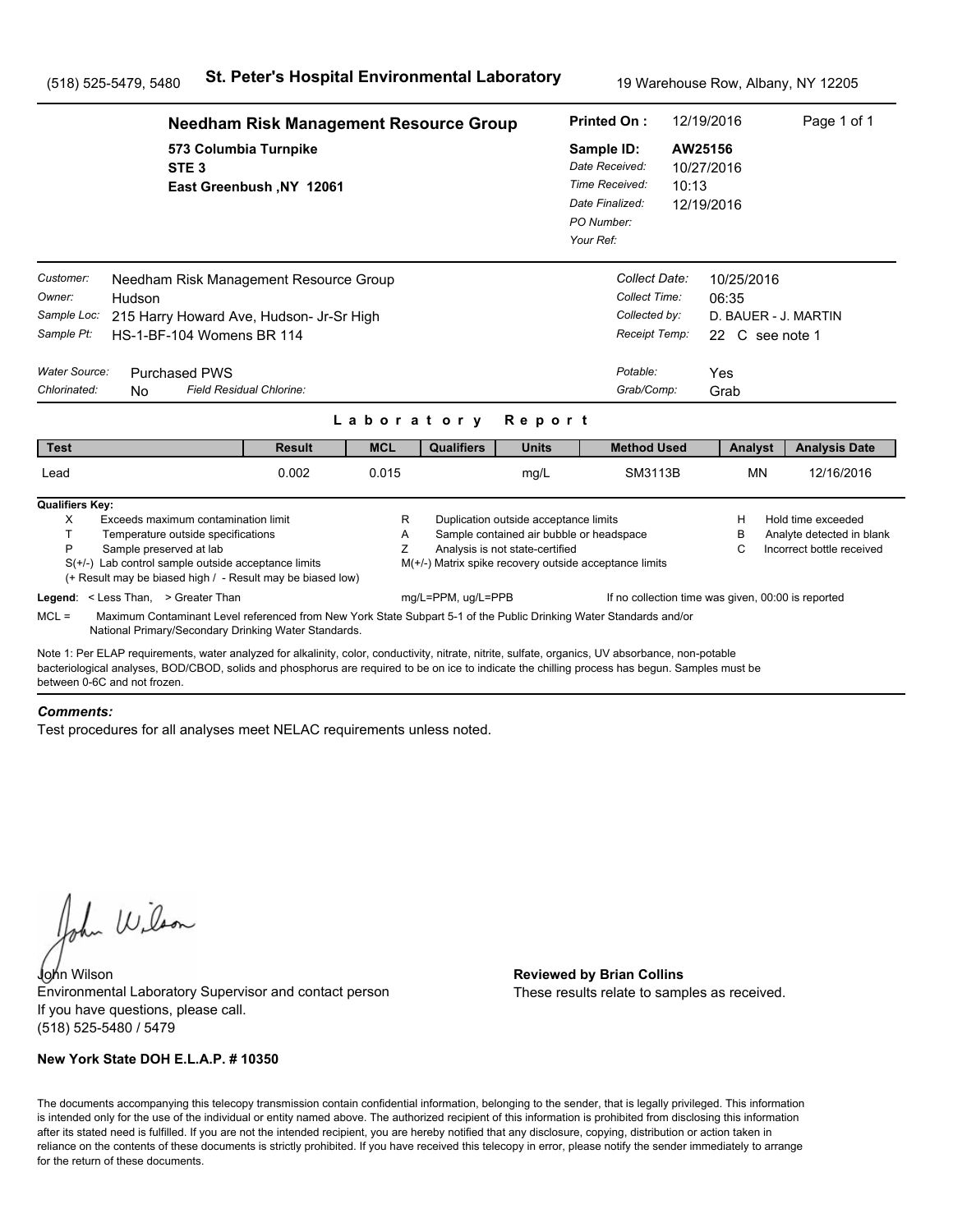|                                                                                                                                                                                                                                                                                                                                      | <b>Needham Risk Management Resource Group</b>                                      |             |                                                        |                                                                                                                      | <b>Printed On:</b>                                                                           |                                                                  | 12/19/2016                          |                               | Page 1 of 1                                                                  |
|--------------------------------------------------------------------------------------------------------------------------------------------------------------------------------------------------------------------------------------------------------------------------------------------------------------------------------------|------------------------------------------------------------------------------------|-------------|--------------------------------------------------------|----------------------------------------------------------------------------------------------------------------------|----------------------------------------------------------------------------------------------|------------------------------------------------------------------|-------------------------------------|-------------------------------|------------------------------------------------------------------------------|
| STE <sub>3</sub>                                                                                                                                                                                                                                                                                                                     | 573 Columbia Turnpike<br>East Greenbush, NY 12061                                  |             |                                                        |                                                                                                                      | Sample ID:<br>Date Received:<br>Time Received:<br>Date Finalized:<br>PO Number:<br>Your Ref: | 10:13                                                            | AW25157<br>10/27/2016<br>12/19/2016 |                               |                                                                              |
| Customer:<br>Owner:<br>Hudson<br>Sample Loc:<br>Sample Pt:<br>HS-1-CF-105 Art Rm 115                                                                                                                                                                                                                                                 | Needham Risk Management Resource Group<br>215 Harry Howard Ave, Hudson- Jr-Sr High |             |                                                        |                                                                                                                      |                                                                                              | Collect Date:<br>Collect Time:<br>Collected by:<br>Receipt Temp: | 06:37                               | 10/25/2016<br>22 C see note 1 | D. BAUER - J. MARTIN                                                         |
| Water Source:<br><b>Purchased PWS</b><br>Chlorinated:<br>N <sub>0</sub>                                                                                                                                                                                                                                                              | Field Residual Chlorine:                                                           | Laboratory  |                                                        | Report                                                                                                               |                                                                                              | Potable:<br>Grab/Comp:                                           | Yes<br>Grab                         |                               |                                                                              |
| <b>Test</b>                                                                                                                                                                                                                                                                                                                          | <b>Result</b>                                                                      | <b>MCL</b>  | <b>Qualifiers</b>                                      | <b>Units</b>                                                                                                         |                                                                                              | <b>Method Used</b>                                               |                                     | Analyst                       | <b>Analysis Date</b>                                                         |
| Lead                                                                                                                                                                                                                                                                                                                                 | < 0.001                                                                            | 0.015       |                                                        | mg/L                                                                                                                 |                                                                                              | SM3113B                                                          |                                     | MN                            | 12/16/2016                                                                   |
| <b>Qualifiers Key:</b><br>X<br>Exceeds maximum contamination limit<br>T.<br>Temperature outside specifications<br>P<br>Sample preserved at lab<br>$S(+/-)$ Lab control sample outside acceptance limits<br>(+ Result may be biased high / - Result may be biased low)                                                                |                                                                                    | R<br>Α<br>Ζ | M(+/-) Matrix spike recovery outside acceptance limits | Duplication outside acceptance limits<br>Sample contained air bubble or headspace<br>Analysis is not state-certified |                                                                                              |                                                                  | н<br>B<br>C                         |                               | Hold time exceeded<br>Analyte detected in blank<br>Incorrect bottle received |
| Legend: < Less Than, > Greater Than<br>$MCL =$<br>Maximum Contaminant Level referenced from New York State Subpart 5-1 of the Public Drinking Water Standards and/or<br>National Primary/Secondary Drinking Water Standards.                                                                                                         |                                                                                    |             | mg/L=PPM, ug/L=PPB                                     |                                                                                                                      |                                                                                              | If no collection time was given, 00:00 is reported               |                                     |                               |                                                                              |
| Note 1: Per ELAP requirements, water analyzed for alkalinity, color, conductivity, nitrate, nitrite, sulfate, organics, UV absorbance, non-potable<br>bacteriological analyses, BOD/CBOD, solids and phosphorus are required to be on ice to indicate the chilling process has begun. Samples must be<br>between 0-6C and not frozen |                                                                                    |             |                                                        |                                                                                                                      |                                                                                              |                                                                  |                                     |                               |                                                                              |

#### *Comments:*

Test procedures for all analyses meet NELAC requirements unless noted.

John Wilson

John Wilson **Reviewed by Brian Collins** Environmental Laboratory Supervisor and contact person If you have questions, please call. (518) 525-5480 / 5479

### **New York State DOH E.L.A.P. # 10350**

These results relate to samples as received.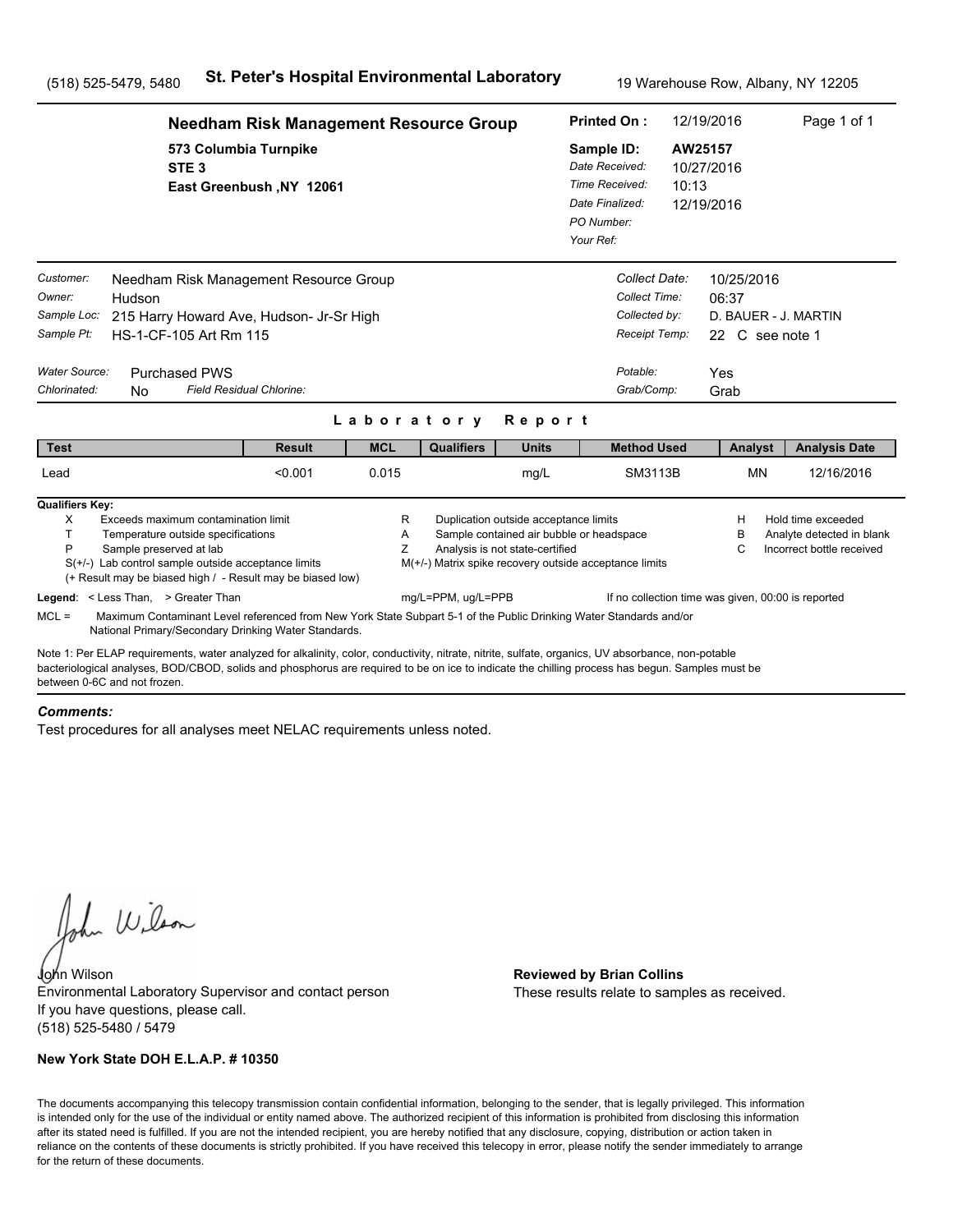|                                                                                                                                                                                                                                                                                                                                      | <b>Needham Risk Management Resource Group</b>                                                                      |             |                                                        |                                                                                                                      | <b>Printed On:</b>                                                                           |                                                                  | 12/19/2016                             | Page 1 of 1                                                                  |
|--------------------------------------------------------------------------------------------------------------------------------------------------------------------------------------------------------------------------------------------------------------------------------------------------------------------------------------|--------------------------------------------------------------------------------------------------------------------|-------------|--------------------------------------------------------|----------------------------------------------------------------------------------------------------------------------|----------------------------------------------------------------------------------------------|------------------------------------------------------------------|----------------------------------------|------------------------------------------------------------------------------|
| STE <sub>3</sub>                                                                                                                                                                                                                                                                                                                     | 573 Columbia Turnpike<br>East Greenbush, NY 12061                                                                  |             |                                                        |                                                                                                                      | Sample ID:<br>Date Received:<br>Time Received:<br>Date Finalized:<br>PO Number:<br>Your Ref: | 10:13                                                            | AW25158<br>10/27/2016<br>12/19/2016    |                                                                              |
| Customer:<br>Owner:<br>Hudson<br>Sample Loc:<br>Sample Pt:<br>HS-1-CF-106 Art Rm 115                                                                                                                                                                                                                                                 | Needham Risk Management Resource Group<br>215 Harry Howard Ave, Hudson- Jr-Sr High                                 |             |                                                        |                                                                                                                      |                                                                                              | Collect Date:<br>Collect Time:<br>Collected by:<br>Receipt Temp: | 10/25/2016<br>06:37<br>22 C see note 1 | D. BAUER - J. MARTIN                                                         |
| Water Source:<br><b>Purchased PWS</b><br>Chlorinated:<br>N <sub>0</sub>                                                                                                                                                                                                                                                              | Field Residual Chlorine:                                                                                           | Laboratory  |                                                        | Report                                                                                                               |                                                                                              | Potable:<br>Grab/Comp:                                           | Yes<br>Grab                            |                                                                              |
| <b>Test</b>                                                                                                                                                                                                                                                                                                                          | <b>Result</b>                                                                                                      | <b>MCL</b>  | <b>Qualifiers</b>                                      | <b>Units</b>                                                                                                         |                                                                                              | <b>Method Used</b>                                               | Analyst                                | <b>Analysis Date</b>                                                         |
| Lead                                                                                                                                                                                                                                                                                                                                 | < 0.001                                                                                                            | 0.015       |                                                        | mg/L                                                                                                                 |                                                                                              | SM3113B                                                          | MN                                     | 12/16/2016                                                                   |
| <b>Qualifiers Key:</b><br>X<br>Exceeds maximum contamination limit<br>T.<br>Temperature outside specifications<br>P<br>Sample preserved at lab<br>$S(+/-)$ Lab control sample outside acceptance limits<br>(+ Result may be biased high / - Result may be biased low)                                                                |                                                                                                                    | R<br>Α<br>Ζ | M(+/-) Matrix spike recovery outside acceptance limits | Duplication outside acceptance limits<br>Sample contained air bubble or headspace<br>Analysis is not state-certified |                                                                                              |                                                                  | н<br>B<br>C                            | Hold time exceeded<br>Analyte detected in blank<br>Incorrect bottle received |
| Legend: < Less Than, > Greater Than<br>$MCL =$<br>National Primary/Secondary Drinking Water Standards.                                                                                                                                                                                                                               | Maximum Contaminant Level referenced from New York State Subpart 5-1 of the Public Drinking Water Standards and/or |             | mg/L=PPM, ug/L=PPB                                     |                                                                                                                      |                                                                                              | If no collection time was given, 00:00 is reported               |                                        |                                                                              |
| Note 1: Per ELAP requirements, water analyzed for alkalinity, color, conductivity, nitrate, nitrite, sulfate, organics, UV absorbance, non-potable<br>bacteriological analyses, BOD/CBOD, solids and phosphorus are required to be on ice to indicate the chilling process has begun. Samples must be<br>between 0-6C and not frozen |                                                                                                                    |             |                                                        |                                                                                                                      |                                                                                              |                                                                  |                                        |                                                                              |

#### *Comments:*

Test procedures for all analyses meet NELAC requirements unless noted.

John Wilson

John Wilson **Reviewed by Brian Collins** Environmental Laboratory Supervisor and contact person If you have questions, please call. (518) 525-5480 / 5479

### **New York State DOH E.L.A.P. # 10350**

These results relate to samples as received.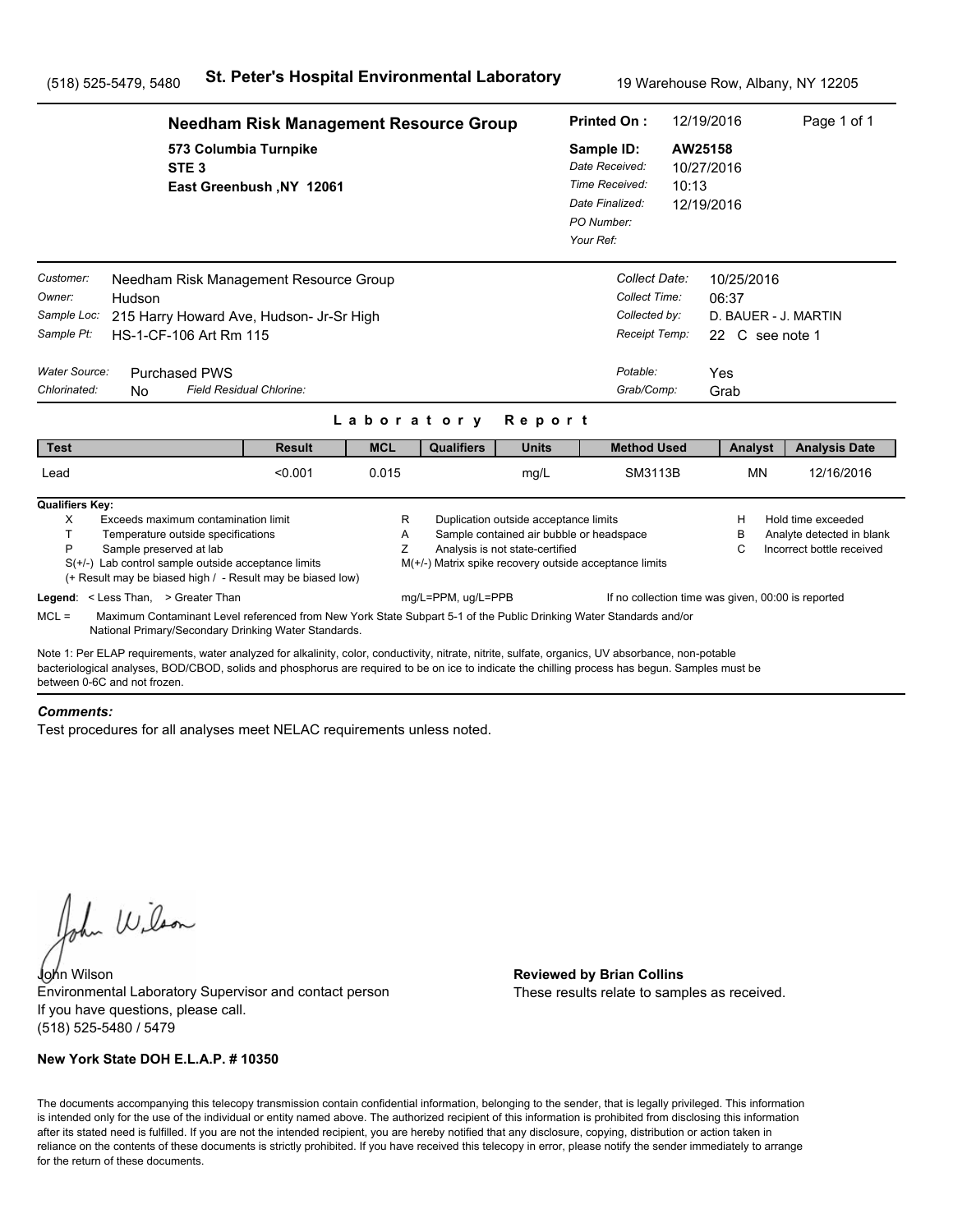|                                                                                   |                                                                                                                                                                                                                                                                                                       | <b>Needham Risk Management Resource Group</b> |             |                                                        |                                                                                                                      | <b>Printed On:</b>                                                                           |                                                                                            | 12/19/2016                                   |                                                                | Page 1 of 1                                                                  |
|-----------------------------------------------------------------------------------|-------------------------------------------------------------------------------------------------------------------------------------------------------------------------------------------------------------------------------------------------------------------------------------------------------|-----------------------------------------------|-------------|--------------------------------------------------------|----------------------------------------------------------------------------------------------------------------------|----------------------------------------------------------------------------------------------|--------------------------------------------------------------------------------------------|----------------------------------------------|----------------------------------------------------------------|------------------------------------------------------------------------------|
|                                                                                   | 573 Columbia Turnpike<br>STE <sub>3</sub>                                                                                                                                                                                                                                                             | East Greenbush, NY 12061                      |             |                                                        |                                                                                                                      | Sample ID:<br>Date Received:<br>Time Received:<br>Date Finalized:<br>PO Number:<br>Your Ref: |                                                                                            | AW25159<br>10/27/2016<br>10:13<br>12/19/2016 |                                                                |                                                                              |
| Customer:<br>Owner:<br>Sample Loc:<br>Sample Pt:<br>Water Source:<br>Chlorinated: | Needham Risk Management Resource Group<br>Hudson<br>215 Harry Howard Ave, Hudson- Jr-Sr High<br>HS-1-CF-107 Band Rm<br><b>Purchased PWS</b><br>Field Residual Chlorine:<br>N <sub>0</sub>                                                                                                             |                                               |             |                                                        |                                                                                                                      |                                                                                              | Collect Date:<br>Collect Time:<br>Collected by:<br>Receipt Temp:<br>Potable:<br>Grab/Comp: | Yes<br>Grab                                  | 10/25/2016<br>06:38<br>D. BAUER - J. MARTIN<br>22 C see note 1 |                                                                              |
|                                                                                   |                                                                                                                                                                                                                                                                                                       |                                               | Laboratory  |                                                        | Report                                                                                                               |                                                                                              |                                                                                            |                                              |                                                                |                                                                              |
| <b>Test</b>                                                                       |                                                                                                                                                                                                                                                                                                       | <b>Result</b>                                 | <b>MCL</b>  | <b>Qualifiers</b>                                      | <b>Units</b>                                                                                                         |                                                                                              | <b>Method Used</b>                                                                         |                                              | Analyst                                                        | <b>Analysis Date</b>                                                         |
| Lead                                                                              |                                                                                                                                                                                                                                                                                                       | < 0.001                                       | 0.015       |                                                        | mg/L                                                                                                                 |                                                                                              | SM3113B                                                                                    |                                              | <b>MN</b>                                                      | 12/16/2016                                                                   |
| <b>Qualifiers Key:</b><br>X<br>T.<br>P                                            | Exceeds maximum contamination limit<br>Temperature outside specifications<br>Sample preserved at lab<br>$S(+/-)$ Lab control sample outside acceptance limits<br>(+ Result may be biased high / - Result may be biased low)                                                                           |                                               | R<br>A<br>Z | M(+/-) Matrix spike recovery outside acceptance limits | Duplication outside acceptance limits<br>Sample contained air bubble or headspace<br>Analysis is not state-certified |                                                                                              |                                                                                            |                                              | н<br>в<br>С                                                    | Hold time exceeded<br>Analyte detected in blank<br>Incorrect bottle received |
| $MCL =$                                                                           | Legend: < Less Than, > Greater Than<br>Maximum Contaminant Level referenced from New York State Subpart 5-1 of the Public Drinking Water Standards and/or<br>National Primary/Secondary Drinking Water Standards.                                                                                     |                                               |             | mg/L=PPM, ug/L=PPB                                     |                                                                                                                      |                                                                                              | If no collection time was given, 00:00 is reported                                         |                                              |                                                                |                                                                              |
| between 0-6C and not frozen                                                       | Note 1: Per ELAP requirements, water analyzed for alkalinity, color, conductivity, nitrate, nitrite, sulfate, organics, UV absorbance, non-potable<br>bacteriological analyses, BOD/CBOD, solids and phosphorus are required to be on ice to indicate the chilling process has begun. Samples must be |                                               |             |                                                        |                                                                                                                      |                                                                                              |                                                                                            |                                              |                                                                |                                                                              |

#### *Comments:*

Test procedures for all analyses meet NELAC requirements unless noted.

John Wilson

John Wilson **Reviewed by Brian Collins** Environmental Laboratory Supervisor and contact person If you have questions, please call. (518) 525-5480 / 5479

### **New York State DOH E.L.A.P. # 10350**

These results relate to samples as received.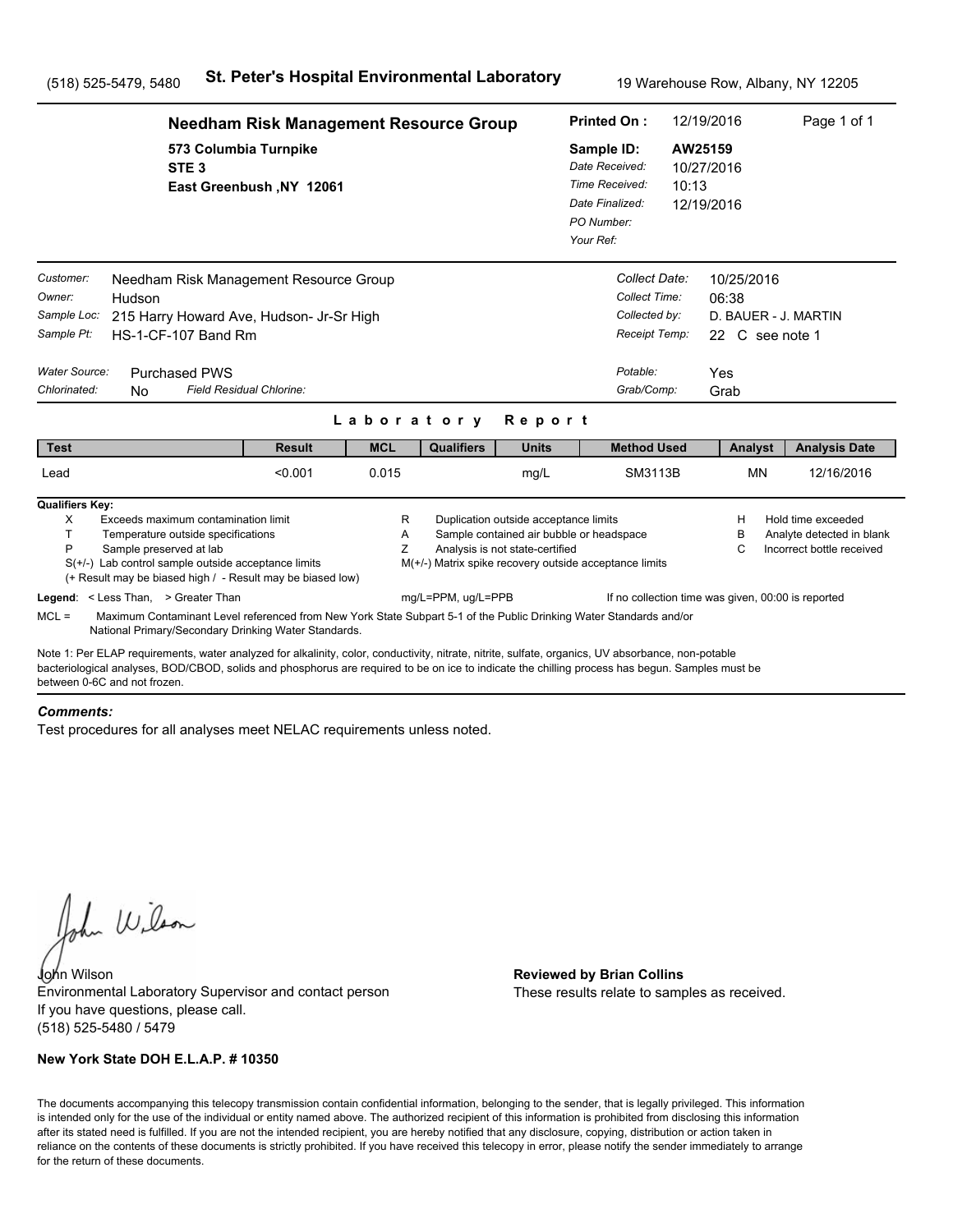|                                                                                   |                                                                                                                                                                                                                                                                                                                                      | <b>Needham Risk Management Resource Group</b> |             |                                                                              |                                                                                                                      | <b>Printed On:</b>                                                                           |                                                                                            | 12/19/2016                                   |                                                                        | Page 1 of 1                                                                  |
|-----------------------------------------------------------------------------------|--------------------------------------------------------------------------------------------------------------------------------------------------------------------------------------------------------------------------------------------------------------------------------------------------------------------------------------|-----------------------------------------------|-------------|------------------------------------------------------------------------------|----------------------------------------------------------------------------------------------------------------------|----------------------------------------------------------------------------------------------|--------------------------------------------------------------------------------------------|----------------------------------------------|------------------------------------------------------------------------|------------------------------------------------------------------------------|
|                                                                                   | 573 Columbia Turnpike<br>STE <sub>3</sub>                                                                                                                                                                                                                                                                                            | East Greenbush, NY 12061                      |             |                                                                              |                                                                                                                      | Sample ID:<br>Date Received:<br>Time Received:<br>Date Finalized:<br>PO Number:<br>Your Ref: |                                                                                            | AW25160<br>10/27/2016<br>10:13<br>12/19/2016 |                                                                        |                                                                              |
| Customer:<br>Owner:<br>Sample Loc:<br>Sample Pt:<br>Water Source:<br>Chlorinated: | Needham Risk Management Resource Group<br>Hudson<br>215 Harry Howard Ave, Hudson- Jr-Sr High<br>HS-1-BF-108 Mens Rm by Band Rm<br><b>Purchased PWS</b><br>Field Residual Chlorine:<br>N <sub>0</sub>                                                                                                                                 |                                               | Laboratory  |                                                                              | Report                                                                                                               |                                                                                              | Collect Date:<br>Collect Time:<br>Collected by:<br>Receipt Temp:<br>Potable:<br>Grab/Comp: | Yes                                          | 10/25/2016<br>06:39<br>D. BAUER - J. MARTIN<br>22 C see note 1<br>Grab |                                                                              |
| <b>Test</b>                                                                       |                                                                                                                                                                                                                                                                                                                                      | <b>Result</b>                                 | <b>MCL</b>  | <b>Qualifiers</b>                                                            | <b>Units</b>                                                                                                         |                                                                                              | <b>Method Used</b>                                                                         |                                              | Analyst                                                                | <b>Analysis Date</b>                                                         |
| Lead                                                                              |                                                                                                                                                                                                                                                                                                                                      | 0.006                                         | 0.015       |                                                                              | mg/L                                                                                                                 |                                                                                              | SM3113B                                                                                    |                                              | <b>MN</b>                                                              | 12/16/2016                                                                   |
| <b>Qualifiers Key:</b><br>X<br>T.<br>P                                            | Exceeds maximum contamination limit<br>Temperature outside specifications<br>Sample preserved at lab<br>$S(+/-)$ Lab control sample outside acceptance limits<br>(+ Result may be biased high / - Result may be biased low)<br>Legend: < Less Than, > Greater Than                                                                   |                                               | R<br>Α<br>Ζ | M(+/-) Matrix spike recovery outside acceptance limits<br>mg/L=PPM, ug/L=PPB | Duplication outside acceptance limits<br>Sample contained air bubble or headspace<br>Analysis is not state-certified |                                                                                              | If no collection time was given, 00:00 is reported                                         |                                              | н<br>в<br>C                                                            | Hold time exceeded<br>Analyte detected in blank<br>Incorrect bottle received |
| $MCL =$                                                                           | Maximum Contaminant Level referenced from New York State Subpart 5-1 of the Public Drinking Water Standards and/or<br>National Primary/Secondary Drinking Water Standards.                                                                                                                                                           |                                               |             |                                                                              |                                                                                                                      |                                                                                              |                                                                                            |                                              |                                                                        |                                                                              |
|                                                                                   | Note 1: Per ELAP requirements, water analyzed for alkalinity, color, conductivity, nitrate, nitrite, sulfate, organics, UV absorbance, non-potable<br>bacteriological analyses, BOD/CBOD, solids and phosphorus are required to be on ice to indicate the chilling process has begun. Samples must be<br>between 0-6C and not frozen |                                               |             |                                                                              |                                                                                                                      |                                                                                              |                                                                                            |                                              |                                                                        |                                                                              |

#### *Comments:*

Test procedures for all analyses meet NELAC requirements unless noted.

John Wilson

John Wilson **Reviewed by Brian Collins** Environmental Laboratory Supervisor and contact person If you have questions, please call. (518) 525-5480 / 5479

### **New York State DOH E.L.A.P. # 10350**

These results relate to samples as received.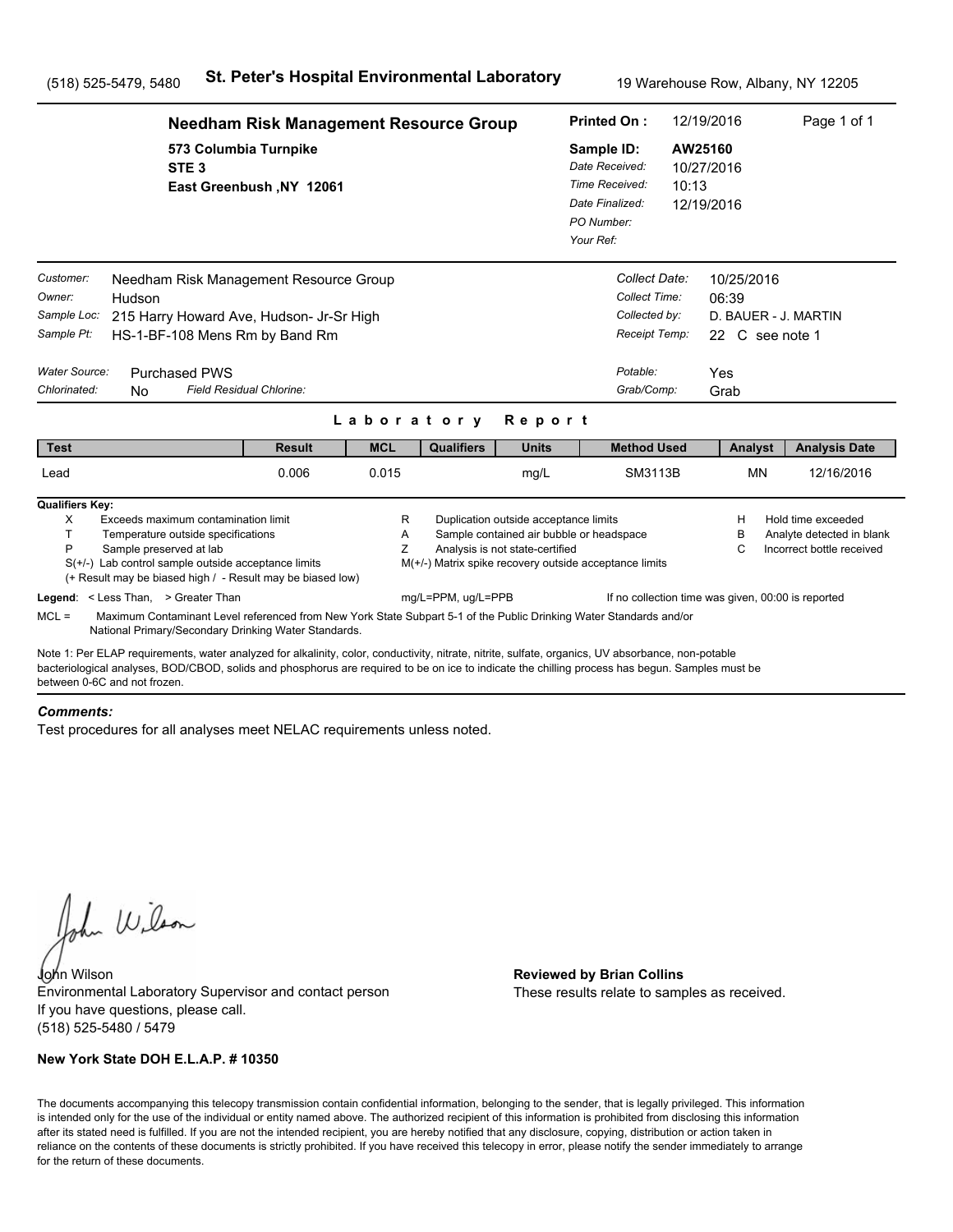|                                                                                   |                                                                                                                                                                                                                                                                                                       | <b>Needham Risk Management Resource Group</b> |             |                                                        |                                                                                                                      |                                                          | <b>Printed On:</b>                                                                         | 12/19/2016                                   |                                                                        | Page 1 of 1                                                                  |
|-----------------------------------------------------------------------------------|-------------------------------------------------------------------------------------------------------------------------------------------------------------------------------------------------------------------------------------------------------------------------------------------------------|-----------------------------------------------|-------------|--------------------------------------------------------|----------------------------------------------------------------------------------------------------------------------|----------------------------------------------------------|--------------------------------------------------------------------------------------------|----------------------------------------------|------------------------------------------------------------------------|------------------------------------------------------------------------------|
|                                                                                   | 573 Columbia Turnpike<br>STE <sub>3</sub>                                                                                                                                                                                                                                                             | East Greenbush, NY 12061                      |             |                                                        |                                                                                                                      | Sample ID:<br>Date Finalized:<br>PO Number:<br>Your Ref: | Date Received:<br>Time Received:                                                           | AW25161<br>10/27/2016<br>10:13<br>12/19/2016 |                                                                        |                                                                              |
| Customer:<br>Owner:<br>Sample Loc:<br>Sample Pt:<br>Water Source:<br>Chlorinated: | Needham Risk Management Resource Group<br>Hudson<br>215 Harry Howard Ave, Hudson- Jr-Sr High<br>HS-1-BF-109 Ladies Rm by Band Rm<br><b>Purchased PWS</b><br>Field Residual Chlorine:<br>N <sub>0</sub>                                                                                                |                                               |             |                                                        |                                                                                                                      |                                                          | Collect Date:<br>Collect Time:<br>Collected by:<br>Receipt Temp:<br>Potable:<br>Grab/Comp: | Yes                                          | 10/25/2016<br>06:40<br>D. BAUER - J. MARTIN<br>22 C see note 1<br>Grab |                                                                              |
|                                                                                   |                                                                                                                                                                                                                                                                                                       |                                               | Laboratory  |                                                        | Report                                                                                                               |                                                          |                                                                                            |                                              |                                                                        |                                                                              |
| <b>Test</b>                                                                       |                                                                                                                                                                                                                                                                                                       | <b>Result</b>                                 | <b>MCL</b>  | <b>Qualifiers</b>                                      | <b>Units</b>                                                                                                         |                                                          | <b>Method Used</b>                                                                         |                                              | Analyst                                                                | <b>Analysis Date</b>                                                         |
| Lead                                                                              |                                                                                                                                                                                                                                                                                                       | 0.003                                         | 0.015       |                                                        | mg/L                                                                                                                 |                                                          | SM3113B                                                                                    |                                              | <b>MN</b>                                                              | 12/16/2016                                                                   |
| <b>Qualifiers Key:</b><br>X<br>T.<br>P                                            | Exceeds maximum contamination limit<br>Temperature outside specifications<br>Sample preserved at lab<br>$S(+/-)$ Lab control sample outside acceptance limits<br>(+ Result may be biased high / - Result may be biased low)                                                                           |                                               | R<br>Α<br>Ζ | M(+/-) Matrix spike recovery outside acceptance limits | Duplication outside acceptance limits<br>Sample contained air bubble or headspace<br>Analysis is not state-certified |                                                          |                                                                                            |                                              | н<br>в<br>C                                                            | Hold time exceeded<br>Analyte detected in blank<br>Incorrect bottle received |
| $MCL =$                                                                           | Legend: < Less Than, > Greater Than<br>Maximum Contaminant Level referenced from New York State Subpart 5-1 of the Public Drinking Water Standards and/or<br>National Primary/Secondary Drinking Water Standards.                                                                                     |                                               |             | mg/L=PPM, ug/L=PPB                                     |                                                                                                                      |                                                          | If no collection time was given, 00:00 is reported                                         |                                              |                                                                        |                                                                              |
| between 0-6C and not frozen                                                       | Note 1: Per ELAP requirements, water analyzed for alkalinity, color, conductivity, nitrate, nitrite, sulfate, organics, UV absorbance, non-potable<br>bacteriological analyses, BOD/CBOD, solids and phosphorus are required to be on ice to indicate the chilling process has begun. Samples must be |                                               |             |                                                        |                                                                                                                      |                                                          |                                                                                            |                                              |                                                                        |                                                                              |

#### *Comments:*

Test procedures for all analyses meet NELAC requirements unless noted.

John Wilson

John Wilson **Reviewed by Brian Collins** Environmental Laboratory Supervisor and contact person If you have questions, please call. (518) 525-5480 / 5479

### **New York State DOH E.L.A.P. # 10350**

These results relate to samples as received.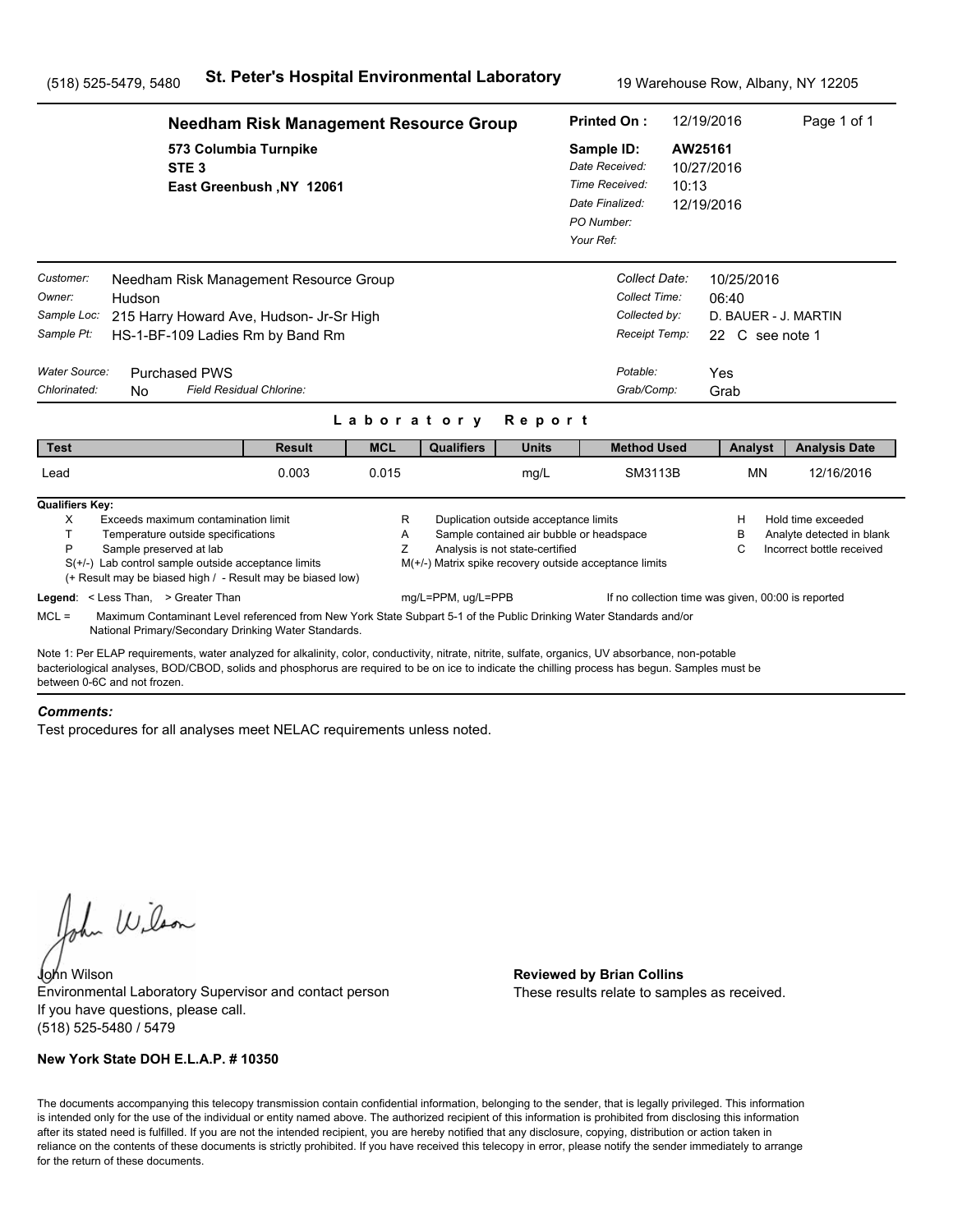|                                                                                   |                                                                                                                                                                                                                                                                                                                                       | <b>Needham Risk Management Resource Group</b> |             |                    |                                                                          | <b>Printed On:</b>                                                                                 |                  | 12/19/2016                                                                    | Page 1 of 1                                                                  |
|-----------------------------------------------------------------------------------|---------------------------------------------------------------------------------------------------------------------------------------------------------------------------------------------------------------------------------------------------------------------------------------------------------------------------------------|-----------------------------------------------|-------------|--------------------|--------------------------------------------------------------------------|----------------------------------------------------------------------------------------------------|------------------|-------------------------------------------------------------------------------|------------------------------------------------------------------------------|
|                                                                                   | 573 Columbia Turnpike<br>STE <sub>3</sub>                                                                                                                                                                                                                                                                                             | East Greenbush, NY 12061                      |             |                    |                                                                          | Sample ID:<br>Date Received:<br>Time Received:<br>Date Finalized:<br>PO Number:<br>Your Ref:       | AW25162<br>10:13 | 10/27/2016<br>12/19/2016                                                      |                                                                              |
| Customer:<br>Owner:<br>Sample Loc:<br>Sample Pt:<br>Water Source:<br>Chlorinated: | Needham Risk Management Resource Group<br>Hudson<br>215 Harry Howard Ave, Hudson- Jr-Sr High<br>JHS-1-BF-110 Girls BR Jr High<br><b>Purchased PWS</b><br>Field Residual Chlorine:<br>No.                                                                                                                                              |                                               |             | Laboratory         | Report                                                                   | Collect Date:<br>Collect Time:<br>Collected by:<br>Receipt Temp:<br>Potable:<br>Grab/Comp:         |                  | 10/25/2016<br>06:41<br>D. BAUER - J. MARTIN<br>22 C see note 1<br>Yes<br>Grab |                                                                              |
| <b>Test</b>                                                                       |                                                                                                                                                                                                                                                                                                                                       | <b>Result</b>                                 | <b>MCL</b>  | <b>Qualifiers</b>  | <b>Units</b>                                                             | <b>Method Used</b>                                                                                 |                  | Analyst                                                                       | <b>Analysis Date</b>                                                         |
| Lead                                                                              |                                                                                                                                                                                                                                                                                                                                       | 0.035                                         | 0.015       | X                  | mg/L                                                                     | SM3113B                                                                                            |                  | <b>MN</b>                                                                     | 12/16/2016                                                                   |
| <b>Qualifiers Key:</b><br>X<br>T<br>P                                             | Exceeds maximum contamination limit<br>Temperature outside specifications<br>Sample preserved at lab<br>$S(+/-)$ Lab control sample outside acceptance limits<br>(+ Result may be biased high / - Result may be biased low)<br>Legend: < Less Than, > Greater Than                                                                    |                                               | R<br>Α<br>Z | mg/L=PPM, ug/L=PPB | Duplication outside acceptance limits<br>Analysis is not state-certified | Sample contained air bubble or headspace<br>M(+/-) Matrix spike recovery outside acceptance limits |                  | H<br>в<br>C<br>If no collection time was given, 00:00 is reported             | Hold time exceeded<br>Analyte detected in blank<br>Incorrect bottle received |
| $MCL =$                                                                           | Maximum Contaminant Level referenced from New York State Subpart 5-1 of the Public Drinking Water Standards and/or<br>National Primary/Secondary Drinking Water Standards.                                                                                                                                                            |                                               |             |                    |                                                                          |                                                                                                    |                  |                                                                               |                                                                              |
|                                                                                   | Note 1: Per ELAP requirements, water analyzed for alkalinity, color, conductivity, nitrate, nitrite, sulfate, organics, UV absorbance, non-potable<br>bacteriological analyses, BOD/CBOD, solids and phosphorus are required to be on ice to indicate the chilling process has begun. Samples must be<br>between 0-6C and not frozen. |                                               |             |                    |                                                                          |                                                                                                    |                  |                                                                               |                                                                              |

#### *Comments:*

Test procedures for all analyses meet NELAC requirements unless noted.

John Wilson

John Wilson **Reviewed by Brian Collins** Environmental Laboratory Supervisor and contact person If you have questions, please call. (518) 525-5480 / 5479

### **New York State DOH E.L.A.P. # 10350**

These results relate to samples as received.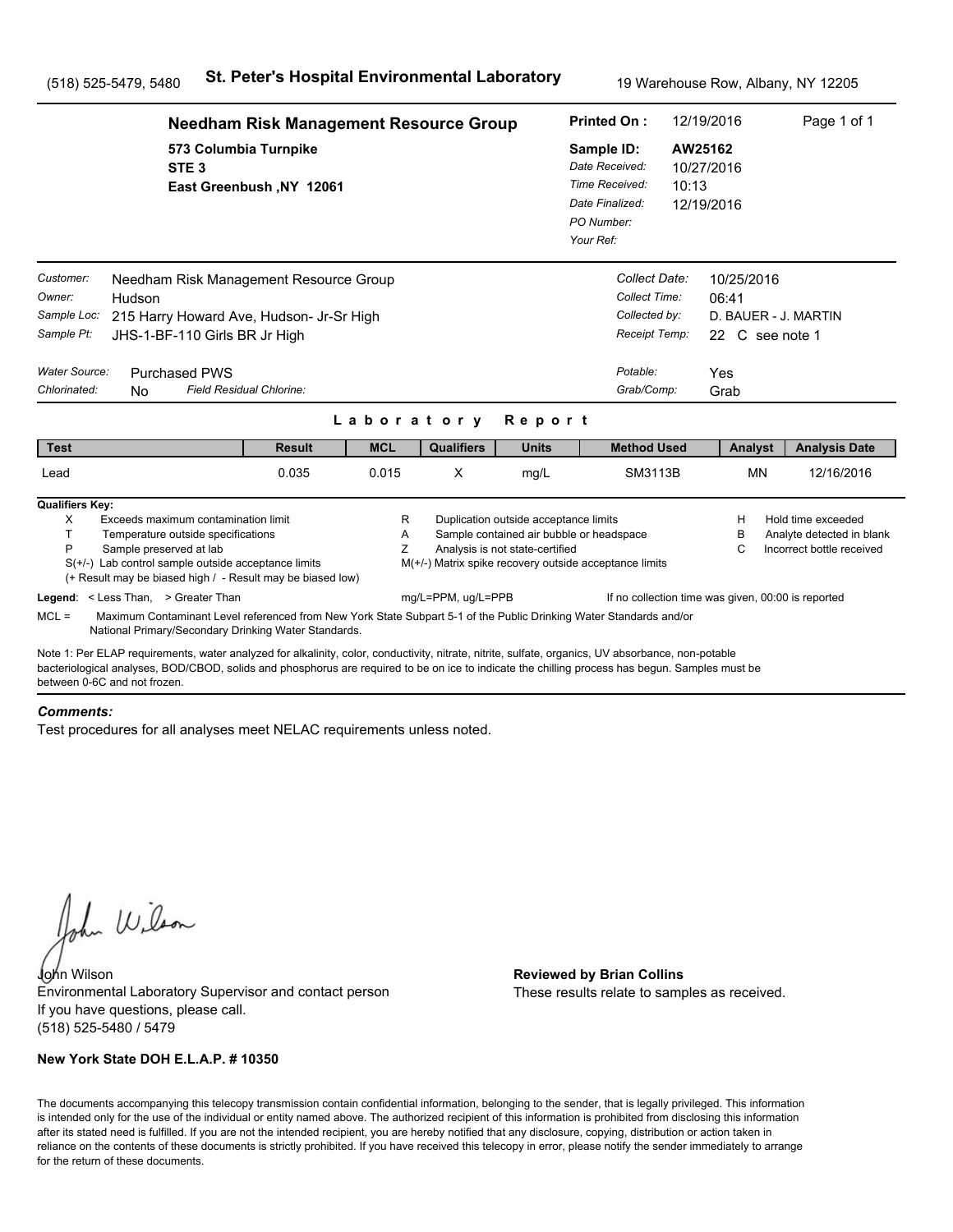|                                                                                          |                                                                                                                                                                                                                                                                                                                                                                                               | <b>Needham Risk Management Resource Group</b> |             |                                                                              |                                                                                                                      | <b>Printed On:</b>                                                                           |                                                                                            | 12/19/2016                                   |                                        | Page 1 of 1                                                                  |
|------------------------------------------------------------------------------------------|-----------------------------------------------------------------------------------------------------------------------------------------------------------------------------------------------------------------------------------------------------------------------------------------------------------------------------------------------------------------------------------------------|-----------------------------------------------|-------------|------------------------------------------------------------------------------|----------------------------------------------------------------------------------------------------------------------|----------------------------------------------------------------------------------------------|--------------------------------------------------------------------------------------------|----------------------------------------------|----------------------------------------|------------------------------------------------------------------------------|
|                                                                                          | 573 Columbia Turnpike<br>STE <sub>3</sub>                                                                                                                                                                                                                                                                                                                                                     | East Greenbush, NY 12061                      |             |                                                                              |                                                                                                                      | Sample ID:<br>Date Received:<br>Time Received:<br>Date Finalized:<br>PO Number:<br>Your Ref: |                                                                                            | AW25163<br>10/27/2016<br>10:13<br>12/19/2016 |                                        |                                                                              |
| Customer:<br>Owner:<br>Sample Loc:<br>Sample Pt:<br><b>Water Source:</b><br>Chlorinated: | Needham Risk Management Resource Group<br>Hudson<br>215 Harry Howard Ave, Hudson- Jr-Sr High<br>JHS-1-BF-111 Girls BR Jr High Lobby<br><b>Purchased PWS</b><br>Field Residual Chlorine:<br><b>No</b>                                                                                                                                                                                          |                                               |             | Laboratory                                                                   | Report                                                                                                               |                                                                                              | Collect Date:<br>Collect Time:<br>Collected by:<br>Receipt Temp:<br>Potable:<br>Grab/Comp: | Yes<br>Grab                                  | 10/25/2016<br>06:42<br>22 C see note 1 | D. BAUER - J. MARTIN                                                         |
| <b>Test</b>                                                                              |                                                                                                                                                                                                                                                                                                                                                                                               | <b>Result</b>                                 | <b>MCL</b>  | <b>Qualifiers</b>                                                            | <b>Units</b>                                                                                                         |                                                                                              | <b>Method Used</b>                                                                         |                                              | Analyst                                | <b>Analysis Date</b>                                                         |
| Lead                                                                                     |                                                                                                                                                                                                                                                                                                                                                                                               | < 0.001                                       | 0.015       |                                                                              | mg/L                                                                                                                 |                                                                                              | SM3113B                                                                                    |                                              | <b>MN</b>                              | 12/16/2016                                                                   |
| <b>Qualifiers Key:</b><br>X<br>T<br>P<br>$MCL =$                                         | Exceeds maximum contamination limit<br>Temperature outside specifications<br>Sample preserved at lab<br>$S(+/-)$ Lab control sample outside acceptance limits<br>(+ Result may be biased high / - Result may be biased low)<br>Legend: < Less Than, > Greater Than<br>Maximum Contaminant Level referenced from New York State Subpart 5-1 of the Public Drinking Water Standards and/or      |                                               | R<br>A<br>Ζ | M(+/-) Matrix spike recovery outside acceptance limits<br>mg/L=PPM, ug/L=PPB | Duplication outside acceptance limits<br>Sample contained air bubble or headspace<br>Analysis is not state-certified |                                                                                              | If no collection time was given, 00:00 is reported                                         |                                              | Н<br>в<br>C                            | Hold time exceeded<br>Analyte detected in blank<br>Incorrect bottle received |
|                                                                                          | National Primary/Secondary Drinking Water Standards.<br>Note 1: Per ELAP requirements, water analyzed for alkalinity, color, conductivity, nitrate, nitrite, sulfate, organics, UV absorbance, non-potable<br>bacteriological analyses, BOD/CBOD, solids and phosphorus are required to be on ice to indicate the chilling process has begun. Samples must be<br>between 0-6C and not frozen. |                                               |             |                                                                              |                                                                                                                      |                                                                                              |                                                                                            |                                              |                                        |                                                                              |

#### *Comments:*

Test procedures for all analyses meet NELAC requirements unless noted.

John Wilson

John Wilson **Reviewed by Brian Collins** Environmental Laboratory Supervisor and contact person If you have questions, please call. (518) 525-5480 / 5479

### **New York State DOH E.L.A.P. # 10350**

These results relate to samples as received.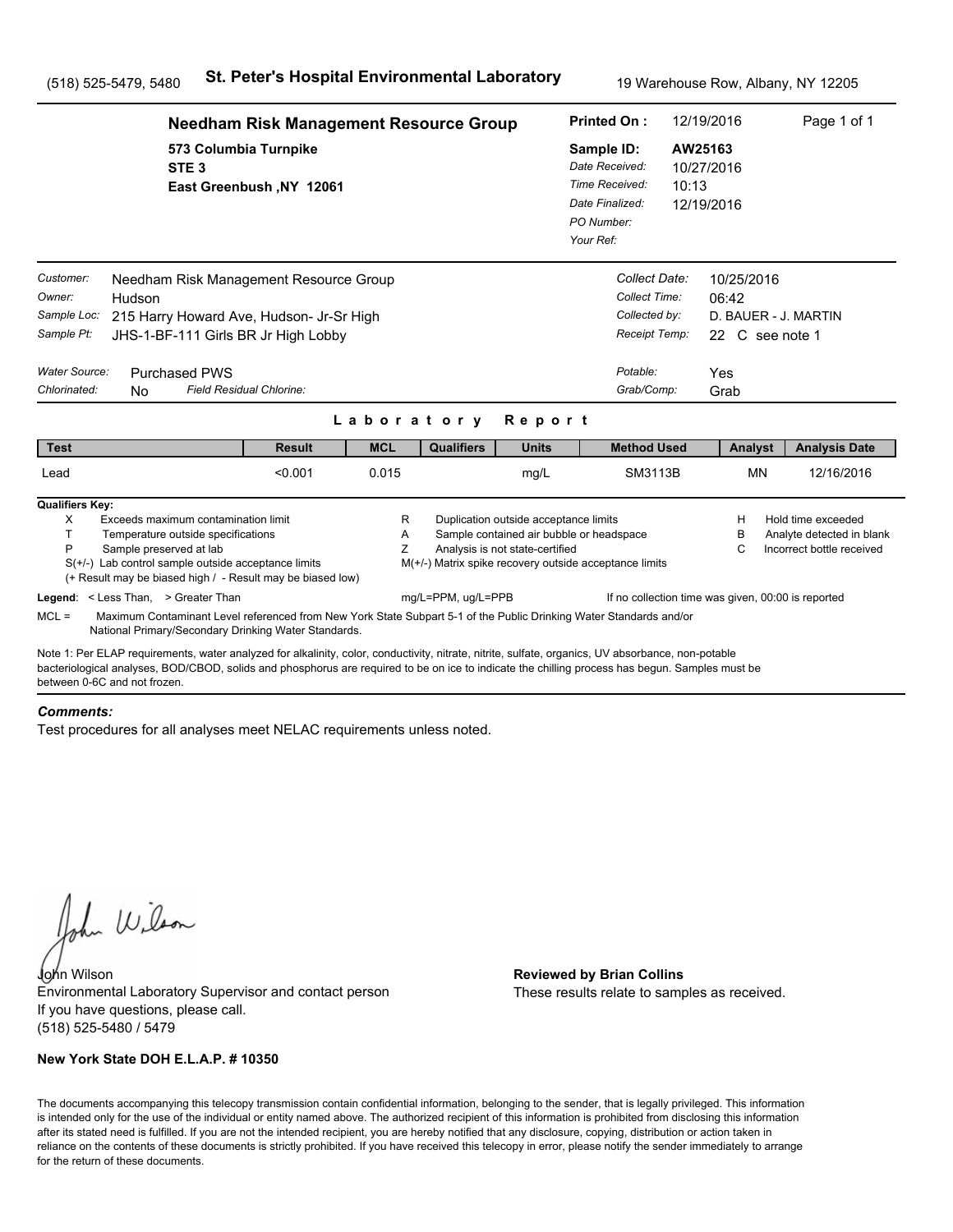|                                                                                          |                                                                                                                                                                                                                                                                                                                                                                                               | <b>Needham Risk Management Resource Group</b> |             |                                                                              |                                                                                                                      | <b>Printed On:</b>                                                                           |                                                                                            | 12/19/2016                                            |           | Page 1 of 1                                                                  |
|------------------------------------------------------------------------------------------|-----------------------------------------------------------------------------------------------------------------------------------------------------------------------------------------------------------------------------------------------------------------------------------------------------------------------------------------------------------------------------------------------|-----------------------------------------------|-------------|------------------------------------------------------------------------------|----------------------------------------------------------------------------------------------------------------------|----------------------------------------------------------------------------------------------|--------------------------------------------------------------------------------------------|-------------------------------------------------------|-----------|------------------------------------------------------------------------------|
|                                                                                          | 573 Columbia Turnpike<br>STE <sub>3</sub>                                                                                                                                                                                                                                                                                                                                                     | East Greenbush, NY 12061                      |             |                                                                              |                                                                                                                      | Sample ID:<br>Date Received:<br>Time Received:<br>Date Finalized:<br>PO Number:<br>Your Ref: | 10:13                                                                                      | AW25164<br>10/27/2016<br>12/19/2016                   |           |                                                                              |
| Customer:<br>Owner:<br>Sample Loc:<br>Sample Pt:<br><b>Water Source:</b><br>Chlorinated: | Needham Risk Management Resource Group<br>Hudson<br>215 Harry Howard Ave, Hudson- Jr-Sr High<br>JHS-1-BF-112 Girls BR Jr High Lobby<br><b>Purchased PWS</b><br>Field Residual Chlorine:<br><b>No</b>                                                                                                                                                                                          |                                               |             | Laboratory                                                                   | Report                                                                                                               |                                                                                              | Collect Date:<br>Collect Time:<br>Collected by:<br>Receipt Temp:<br>Potable:<br>Grab/Comp: | 10/25/2016<br>06:42<br>22 C see note 1<br>Yes<br>Grab |           | D. BAUER - J. MARTIN                                                         |
| <b>Test</b>                                                                              |                                                                                                                                                                                                                                                                                                                                                                                               | <b>Result</b>                                 | <b>MCL</b>  | <b>Qualifiers</b>                                                            | <b>Units</b>                                                                                                         |                                                                                              | <b>Method Used</b>                                                                         |                                                       | Analyst   | <b>Analysis Date</b>                                                         |
| Lead                                                                                     |                                                                                                                                                                                                                                                                                                                                                                                               | < 0.001                                       | 0.015       |                                                                              | mg/L                                                                                                                 |                                                                                              | SM3113B                                                                                    |                                                       | <b>MN</b> | 12/16/2016                                                                   |
| <b>Qualifiers Key:</b><br>X<br>T<br>P<br>$MCL =$                                         | Exceeds maximum contamination limit<br>Temperature outside specifications<br>Sample preserved at lab<br>$S(+/-)$ Lab control sample outside acceptance limits<br>(+ Result may be biased high / - Result may be biased low)<br>Legend: < Less Than, > Greater Than<br>Maximum Contaminant Level referenced from New York State Subpart 5-1 of the Public Drinking Water Standards and/or      |                                               | R<br>A<br>Ζ | M(+/-) Matrix spike recovery outside acceptance limits<br>mg/L=PPM, ug/L=PPB | Duplication outside acceptance limits<br>Sample contained air bubble or headspace<br>Analysis is not state-certified |                                                                                              | If no collection time was given, 00:00 is reported                                         | Н<br>в<br>C                                           |           | Hold time exceeded<br>Analyte detected in blank<br>Incorrect bottle received |
|                                                                                          | National Primary/Secondary Drinking Water Standards.<br>Note 1: Per ELAP requirements, water analyzed for alkalinity, color, conductivity, nitrate, nitrite, sulfate, organics, UV absorbance, non-potable<br>bacteriological analyses, BOD/CBOD, solids and phosphorus are required to be on ice to indicate the chilling process has begun. Samples must be<br>between 0-6C and not frozen. |                                               |             |                                                                              |                                                                                                                      |                                                                                              |                                                                                            |                                                       |           |                                                                              |

#### *Comments:*

Test procedures for all analyses meet NELAC requirements unless noted.

John Wilson

John Wilson **Reviewed by Brian Collins** Environmental Laboratory Supervisor and contact person If you have questions, please call. (518) 525-5480 / 5479

### **New York State DOH E.L.A.P. # 10350**

These results relate to samples as received.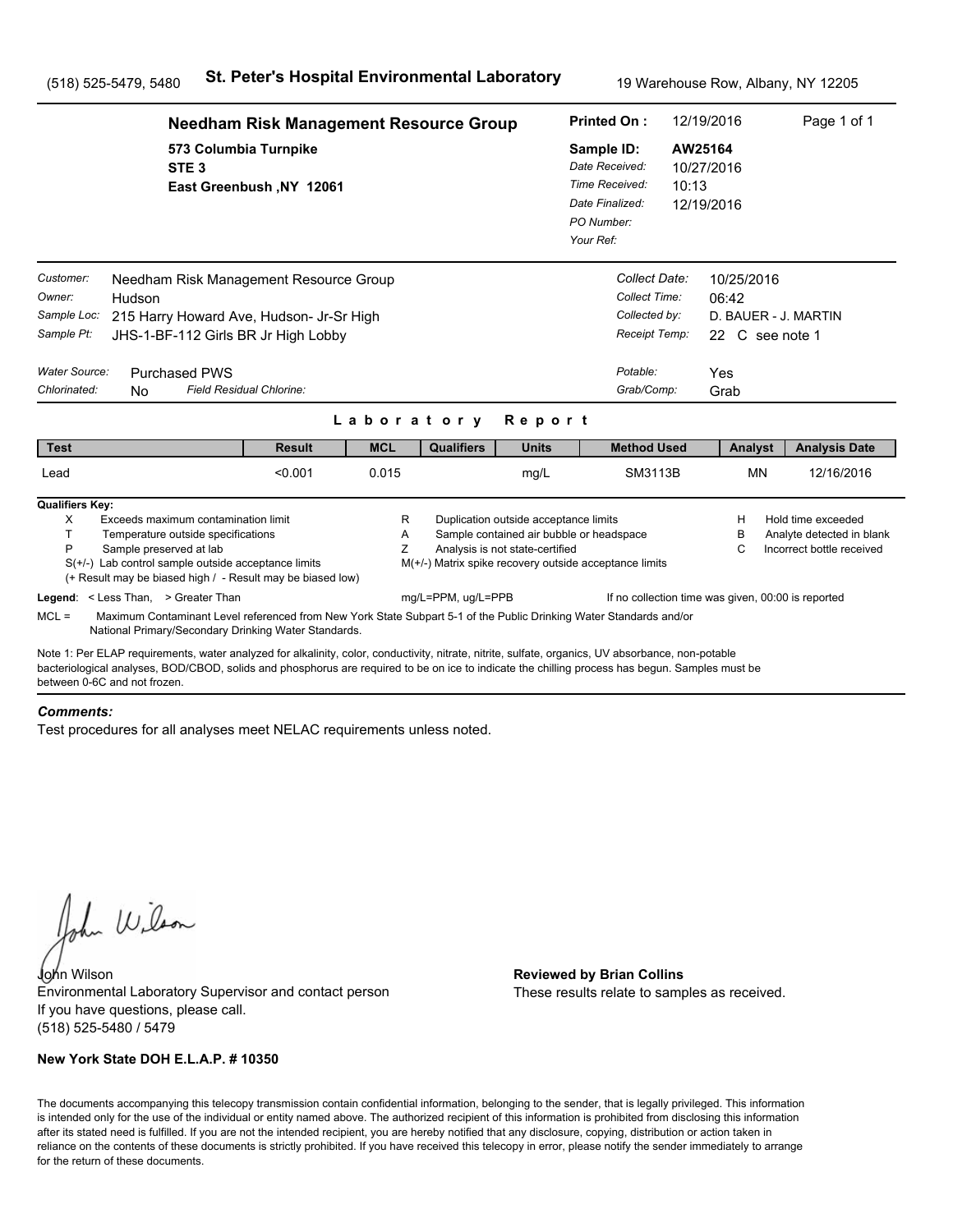|                                                                                          |                                                                                                                                                                                                                                                                                                                                      | <b>Needham Risk Management Resource Group</b> |             |                                                                              |                                                                                                                      | <b>Printed On:</b>                                                                           |                                                                                            | 12/19/2016       |                                                                | Page 1 of 1                                                                  |  |
|------------------------------------------------------------------------------------------|--------------------------------------------------------------------------------------------------------------------------------------------------------------------------------------------------------------------------------------------------------------------------------------------------------------------------------------|-----------------------------------------------|-------------|------------------------------------------------------------------------------|----------------------------------------------------------------------------------------------------------------------|----------------------------------------------------------------------------------------------|--------------------------------------------------------------------------------------------|------------------|----------------------------------------------------------------|------------------------------------------------------------------------------|--|
|                                                                                          | 573 Columbia Turnpike<br>STE <sub>3</sub>                                                                                                                                                                                                                                                                                            | East Greenbush, NY 12061                      |             |                                                                              |                                                                                                                      | Sample ID:<br>Date Received:<br>Time Received:<br>Date Finalized:<br>PO Number:<br>Your Ref: |                                                                                            | AW25165<br>10:13 | 10/27/2016<br>12/19/2016                                       |                                                                              |  |
| Customer:<br>Owner:<br>Sample Loc:<br>Sample Pt:<br><b>Water Source:</b><br>Chlorinated: | Needham Risk Management Resource Group<br>Hudson<br>215 Harry Howard Ave, Hudson- Jr-Sr High<br>JHS-1-BF-113 Boys BR Jr High Lobby<br><b>Purchased PWS</b><br>Field Residual Chlorine:<br>N <sub>0</sub>                                                                                                                             |                                               | Laboratory  |                                                                              | Report                                                                                                               |                                                                                              | Collect Date:<br>Collect Time:<br>Collected by:<br>Receipt Temp:<br>Potable:<br>Grab/Comp: | Yes<br>Grab      | 10/25/2016<br>06:43<br>D. BAUER - J. MARTIN<br>22 C see note 1 |                                                                              |  |
| <b>Test</b>                                                                              |                                                                                                                                                                                                                                                                                                                                      | <b>Result</b>                                 | <b>MCL</b>  | <b>Qualifiers</b>                                                            | <b>Units</b>                                                                                                         |                                                                                              | <b>Method Used</b>                                                                         |                  | Analyst                                                        | <b>Analysis Date</b>                                                         |  |
| Lead                                                                                     |                                                                                                                                                                                                                                                                                                                                      | < 0.001                                       | 0.015       |                                                                              | mg/L                                                                                                                 |                                                                                              | SM3113B                                                                                    |                  | <b>MN</b>                                                      | 12/16/2016                                                                   |  |
| <b>Qualifiers Key:</b><br>X<br>T.<br>P                                                   | Exceeds maximum contamination limit<br>Temperature outside specifications<br>Sample preserved at lab<br>$S(+/-)$ Lab control sample outside acceptance limits<br>(+ Result may be biased high / - Result may be biased low)<br>Legend: < Less Than, > Greater Than                                                                   |                                               | R<br>Α<br>Ζ | M(+/-) Matrix spike recovery outside acceptance limits<br>mg/L=PPM, ug/L=PPB | Duplication outside acceptance limits<br>Sample contained air bubble or headspace<br>Analysis is not state-certified |                                                                                              | If no collection time was given, 00:00 is reported                                         |                  | н<br>в<br>C                                                    | Hold time exceeded<br>Analyte detected in blank<br>Incorrect bottle received |  |
| $MCL =$                                                                                  | Maximum Contaminant Level referenced from New York State Subpart 5-1 of the Public Drinking Water Standards and/or<br>National Primary/Secondary Drinking Water Standards.                                                                                                                                                           |                                               |             |                                                                              |                                                                                                                      |                                                                                              |                                                                                            |                  |                                                                |                                                                              |  |
|                                                                                          | Note 1: Per ELAP requirements, water analyzed for alkalinity, color, conductivity, nitrate, nitrite, sulfate, organics, UV absorbance, non-potable<br>bacteriological analyses, BOD/CBOD, solids and phosphorus are required to be on ice to indicate the chilling process has begun. Samples must be<br>between 0-6C and not frozen |                                               |             |                                                                              |                                                                                                                      |                                                                                              |                                                                                            |                  |                                                                |                                                                              |  |

#### *Comments:*

Test procedures for all analyses meet NELAC requirements unless noted.

John Wilson

John Wilson **Reviewed by Brian Collins** Environmental Laboratory Supervisor and contact person If you have questions, please call. (518) 525-5480 / 5479

### **New York State DOH E.L.A.P. # 10350**

These results relate to samples as received.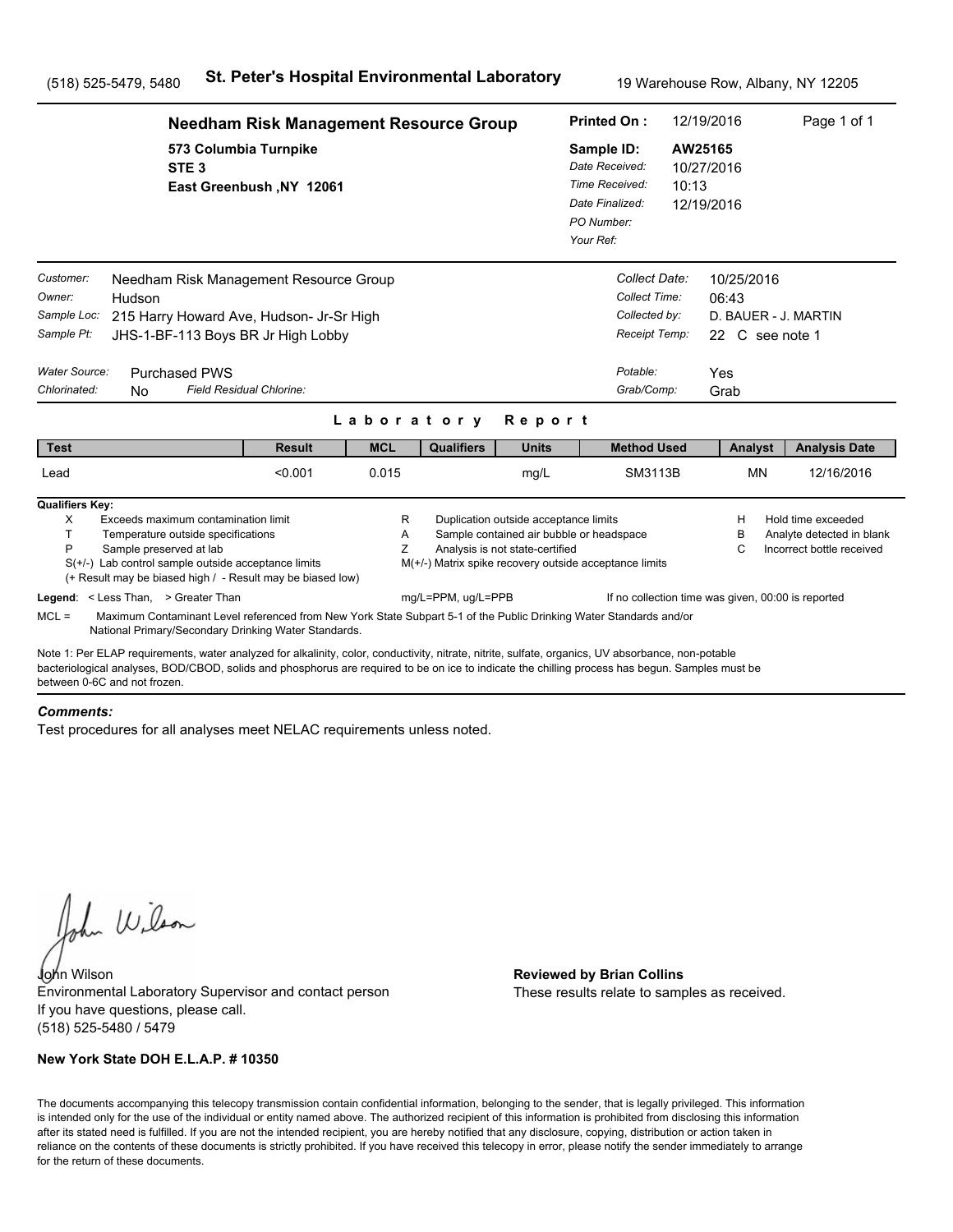|                                                                                                                                                                                                                                                                                                                                      | <b>Needham Risk Management Resource Group</b>     |             |                                                        |                                                                                                                      | <b>Printed On:</b>                                                                           |                                                                              | 12/19/2016                                                            | Page 1 of 1                                                                  |
|--------------------------------------------------------------------------------------------------------------------------------------------------------------------------------------------------------------------------------------------------------------------------------------------------------------------------------------|---------------------------------------------------|-------------|--------------------------------------------------------|----------------------------------------------------------------------------------------------------------------------|----------------------------------------------------------------------------------------------|------------------------------------------------------------------------------|-----------------------------------------------------------------------|------------------------------------------------------------------------------|
| STE <sub>3</sub>                                                                                                                                                                                                                                                                                                                     | 573 Columbia Turnpike<br>East Greenbush, NY 12061 |             |                                                        |                                                                                                                      | Sample ID:<br>Date Received:<br>Time Received:<br>Date Finalized:<br>PO Number:<br>Your Ref: | 10:13                                                                        | AW25166<br>10/27/2016<br>12/19/2016                                   |                                                                              |
| Customer:<br>Needham Risk Management Resource Group<br>Owner:<br>Hudson<br>Sample Loc:<br>215 Harry Howard Ave, Hudson- Jr-Sr High<br>Sample Pt:<br>JHS-1-BF-114 Boys BR Jr High Lobby<br>Water Source:<br><b>Purchased PWS</b>                                                                                                      |                                                   |             |                                                        |                                                                                                                      |                                                                                              | Collect Date:<br>Collect Time:<br>Collected by:<br>Receipt Temp:<br>Potable: | 10/25/2016<br>06:43<br>D. BAUER - J. MARTIN<br>22 C see note 1<br>Yes |                                                                              |
| Chlorinated:<br>N <sub>0</sub>                                                                                                                                                                                                                                                                                                       | Field Residual Chlorine:                          |             |                                                        |                                                                                                                      |                                                                                              | Grab/Comp:                                                                   | Grab                                                                  |                                                                              |
|                                                                                                                                                                                                                                                                                                                                      |                                                   | Laboratory  |                                                        | Report                                                                                                               |                                                                                              |                                                                              |                                                                       |                                                                              |
| <b>Test</b>                                                                                                                                                                                                                                                                                                                          | <b>Result</b>                                     | <b>MCL</b>  | <b>Qualifiers</b>                                      | <b>Units</b>                                                                                                         |                                                                                              | <b>Method Used</b>                                                           | Analyst                                                               | <b>Analysis Date</b>                                                         |
| Lead                                                                                                                                                                                                                                                                                                                                 | < 0.001                                           | 0.015       |                                                        | mg/L                                                                                                                 |                                                                                              | SM3113B                                                                      | <b>MN</b>                                                             | 12/16/2016                                                                   |
| <b>Qualifiers Key:</b><br>X<br>Exceeds maximum contamination limit<br>T.<br>Temperature outside specifications<br>P<br>Sample preserved at lab<br>$S(+/-)$ Lab control sample outside acceptance limits<br>(+ Result may be biased high / - Result may be biased low)                                                                |                                                   | R<br>A<br>Z | M(+/-) Matrix spike recovery outside acceptance limits | Duplication outside acceptance limits<br>Sample contained air bubble or headspace<br>Analysis is not state-certified |                                                                                              |                                                                              | н<br>в<br>С                                                           | Hold time exceeded<br>Analyte detected in blank<br>Incorrect bottle received |
| Legend: < Less Than, > Greater Than<br>$MCL =$<br>Maximum Contaminant Level referenced from New York State Subpart 5-1 of the Public Drinking Water Standards and/or<br>National Primary/Secondary Drinking Water Standards.                                                                                                         |                                                   |             | mg/L=PPM, ug/L=PPB                                     |                                                                                                                      |                                                                                              |                                                                              | If no collection time was given, 00:00 is reported                    |                                                                              |
| Note 1: Per ELAP requirements, water analyzed for alkalinity, color, conductivity, nitrate, nitrite, sulfate, organics, UV absorbance, non-potable<br>bacteriological analyses, BOD/CBOD, solids and phosphorus are required to be on ice to indicate the chilling process has begun. Samples must be<br>between 0-6C and not frozen |                                                   |             |                                                        |                                                                                                                      |                                                                                              |                                                                              |                                                                       |                                                                              |

#### *Comments:*

Test procedures for all analyses meet NELAC requirements unless noted.

John Wilson

John Wilson **Reviewed by Brian Collins** Environmental Laboratory Supervisor and contact person If you have questions, please call. (518) 525-5480 / 5479

### **New York State DOH E.L.A.P. # 10350**

These results relate to samples as received.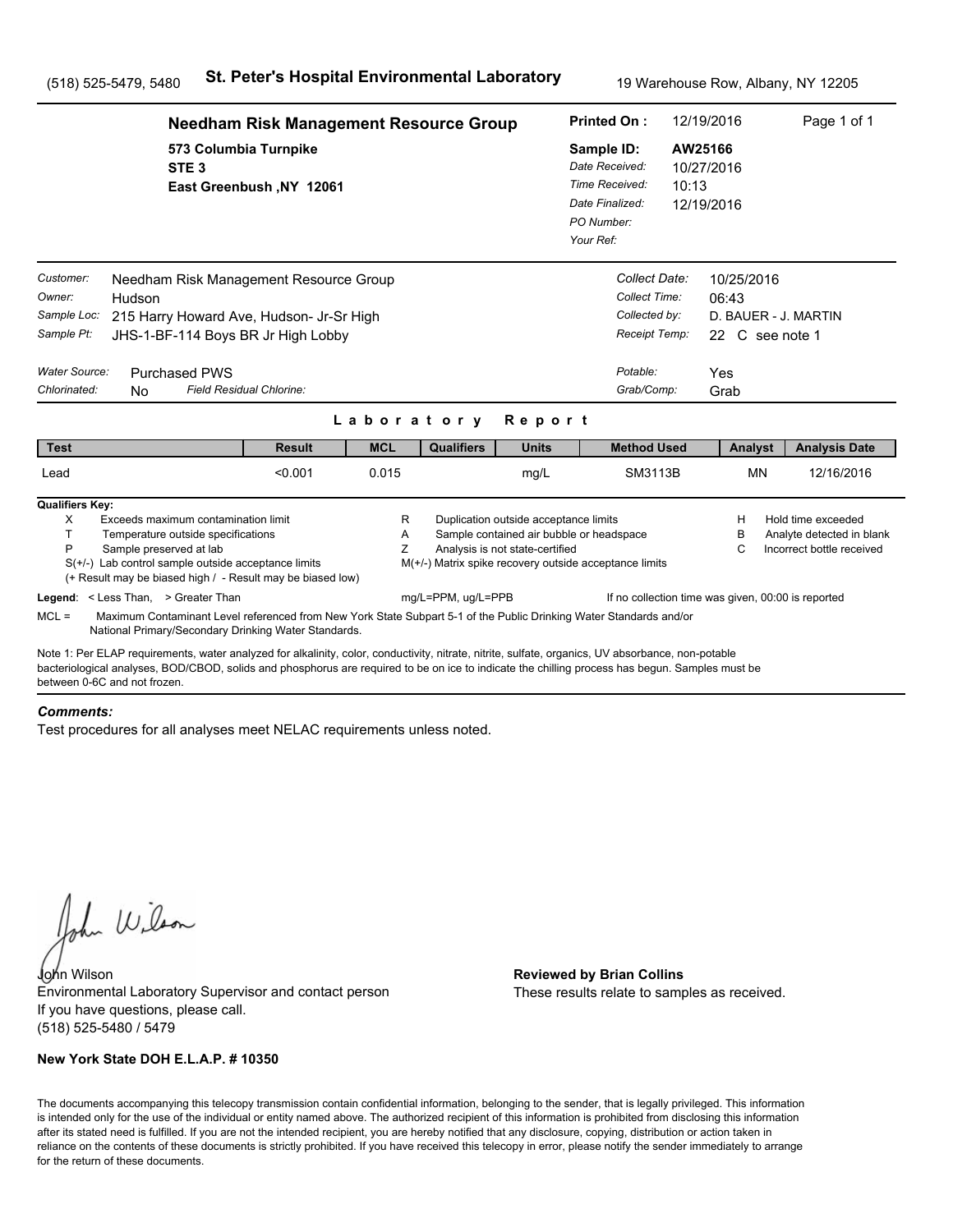|                                                                                   |                                                                                                                                                                                                                                                                                                                                                                                                                                                  | <b>Needham Risk Management Resource Group</b> |             |                                                                              |                                                                          | <b>Printed On:</b>                                                                           |                                                                                | 12/19/2016                                            | Page 1 of 1                                                                                                                        |
|-----------------------------------------------------------------------------------|--------------------------------------------------------------------------------------------------------------------------------------------------------------------------------------------------------------------------------------------------------------------------------------------------------------------------------------------------------------------------------------------------------------------------------------------------|-----------------------------------------------|-------------|------------------------------------------------------------------------------|--------------------------------------------------------------------------|----------------------------------------------------------------------------------------------|--------------------------------------------------------------------------------|-------------------------------------------------------|------------------------------------------------------------------------------------------------------------------------------------|
|                                                                                   | 573 Columbia Turnpike<br>STE <sub>3</sub>                                                                                                                                                                                                                                                                                                                                                                                                        | East Greenbush, NY 12061                      |             |                                                                              |                                                                          | Sample ID:<br>Date Received:<br>Time Received:<br>Date Finalized:<br>PO Number:<br>Your Ref: | 10:13                                                                          | AW25167<br>10/27/2016<br>12/19/2016                   |                                                                                                                                    |
| Customer:<br>Owner:<br>Sample Loc:<br>Sample Pt:<br>Water Source:<br>Chlorinated: | Needham Risk Management Resource Group<br>Hudson<br>215 Harry Howard Ave, Hudson- Jr-Sr High<br>JHS-1-BF-115 Boys BR Jr High Lobby<br><b>Purchased PWS</b><br><b>Field Residual Chlorine:</b><br><b>No</b>                                                                                                                                                                                                                                       |                                               | Laboratory  |                                                                              | Report                                                                   | Potable:                                                                                     | Collect Date:<br>Collect Time:<br>Collected by:<br>Receipt Temp:<br>Grab/Comp: | 10/25/2016<br>06:43<br>22 C see note 1<br>Yes<br>Grab | D. BAUER - J. MARTIN                                                                                                               |
| <b>Test</b>                                                                       |                                                                                                                                                                                                                                                                                                                                                                                                                                                  | <b>Result</b>                                 | <b>MCL</b>  | <b>Qualifiers</b>                                                            | <b>Units</b>                                                             |                                                                                              | <b>Method Used</b>                                                             | Analyst                                               | <b>Analysis Date</b>                                                                                                               |
| Lead                                                                              |                                                                                                                                                                                                                                                                                                                                                                                                                                                  | 0.002                                         | 0.015       |                                                                              | mg/L                                                                     |                                                                                              | SM3113B                                                                        | <b>MN</b>                                             | 12/16/2016                                                                                                                         |
| <b>Qualifiers Key:</b><br>X<br>T<br>P<br>$MCL =$                                  | Exceeds maximum contamination limit<br>Temperature outside specifications<br>Sample preserved at lab<br>$S(+/-)$ Lab control sample outside acceptance limits<br>(+ Result may be biased high / - Result may be biased low)<br>Legend: < Less Than, > Greater Than<br>Maximum Contaminant Level referenced from New York State Subpart 5-1 of the Public Drinking Water Standards and/or<br>National Primary/Secondary Drinking Water Standards. |                                               | R<br>A<br>Z | M(+/-) Matrix spike recovery outside acceptance limits<br>mg/L=PPM, ug/L=PPB | Duplication outside acceptance limits<br>Analysis is not state-certified | Sample contained air bubble or headspace                                                     |                                                                                | H<br>B<br>C                                           | Hold time exceeded<br>Analyte detected in blank<br>Incorrect bottle received<br>If no collection time was given, 00:00 is reported |
|                                                                                   | Note 1: Per ELAP requirements, water analyzed for alkalinity, color, conductivity, nitrate, nitrite, sulfate, organics, UV absorbance, non-potable<br>bacteriological analyses, BOD/CBOD, solids and phosphorus are required to be on ice to indicate the chilling process has begun. Samples must be<br>between 0-6C and not frozen.                                                                                                            |                                               |             |                                                                              |                                                                          |                                                                                              |                                                                                |                                                       |                                                                                                                                    |

#### *Comments:*

Test procedures for all analyses meet NELAC requirements unless noted.

John Wilson

John Wilson **Reviewed by Brian Collins** Environmental Laboratory Supervisor and contact person If you have questions, please call. (518) 525-5480 / 5479

### **New York State DOH E.L.A.P. # 10350**

These results relate to samples as received.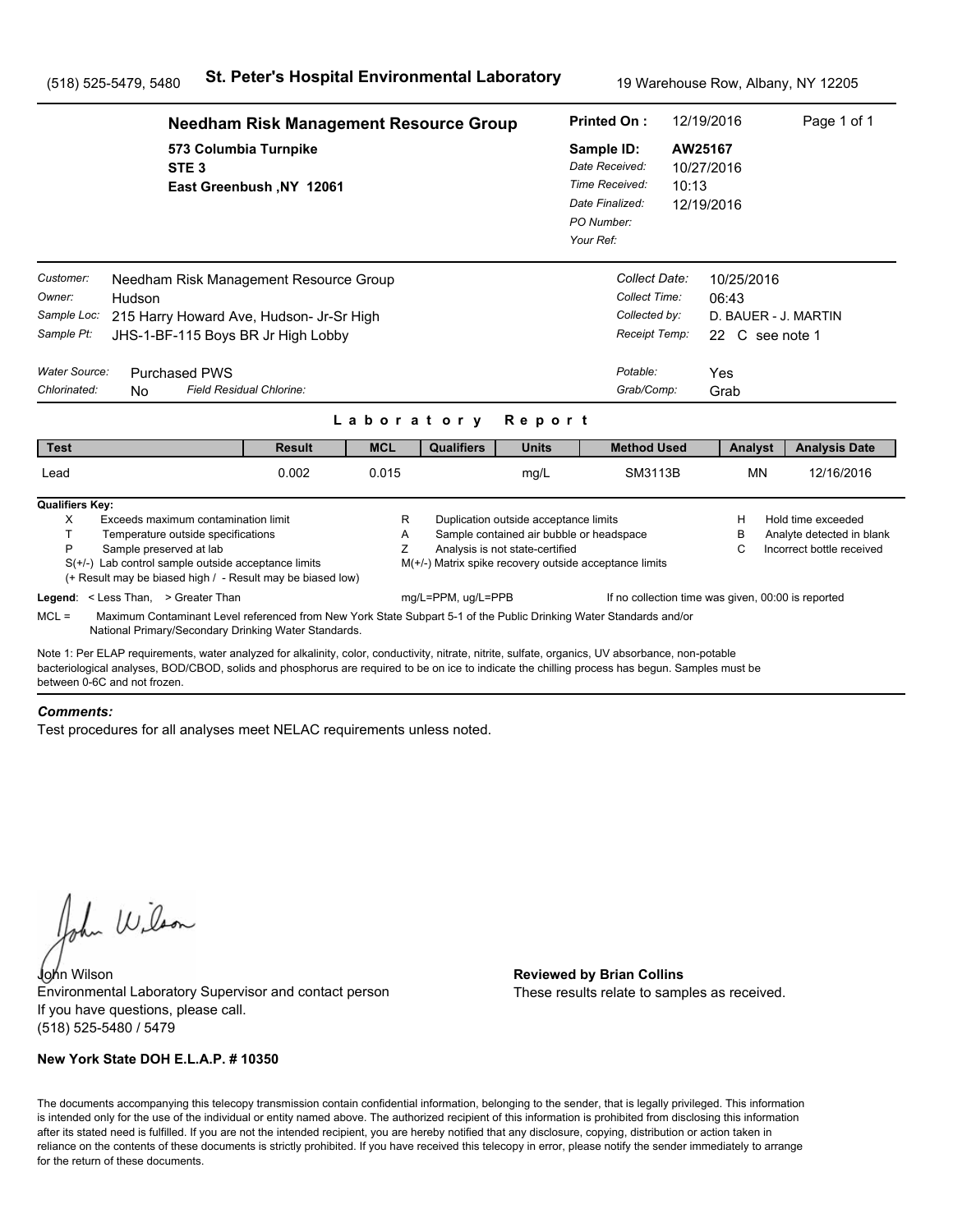|                                                                                          |                                                                                                                                                                                                                                                                                                                                       | <b>Needham Risk Management Resource Group</b> |             |                                                                              |                                                                                                                      | <b>Printed On:</b>                                                                                                                           |                                                                                            | 12/19/2016                                            | Page 1 of 1                                                                                                                        |
|------------------------------------------------------------------------------------------|---------------------------------------------------------------------------------------------------------------------------------------------------------------------------------------------------------------------------------------------------------------------------------------------------------------------------------------|-----------------------------------------------|-------------|------------------------------------------------------------------------------|----------------------------------------------------------------------------------------------------------------------|----------------------------------------------------------------------------------------------------------------------------------------------|--------------------------------------------------------------------------------------------|-------------------------------------------------------|------------------------------------------------------------------------------------------------------------------------------------|
|                                                                                          | 573 Columbia Turnpike<br>STE <sub>3</sub>                                                                                                                                                                                                                                                                                             | East Greenbush, NY 12061                      |             |                                                                              |                                                                                                                      | AW25168<br>Sample ID:<br>Date Received:<br>10/27/2016<br>Time Received:<br>10:13<br>Date Finalized:<br>12/19/2016<br>PO Number:<br>Your Ref: |                                                                                            |                                                       |                                                                                                                                    |
| Customer:<br>Owner:<br>Sample Loc:<br>Sample Pt:<br><b>Water Source:</b><br>Chlorinated: | Needham Risk Management Resource Group<br>Hudson<br>215 Harry Howard Ave, Hudson- Jr-Sr High<br>JHS-1-BF-116 Jr High Locker Rm Boys<br><b>Purchased PWS</b><br>Field Residual Chlorine:<br><b>No</b>                                                                                                                                  |                                               |             | Laboratory                                                                   | Report                                                                                                               |                                                                                                                                              | Collect Date:<br>Collect Time:<br>Collected by:<br>Receipt Temp:<br>Potable:<br>Grab/Comp: | 10/25/2016<br>06:44<br>22 C see note 1<br>Yes<br>Grab | D. BAUER - J. MARTIN                                                                                                               |
| <b>Test</b>                                                                              |                                                                                                                                                                                                                                                                                                                                       | <b>Result</b>                                 | <b>MCL</b>  | <b>Qualifiers</b>                                                            | <b>Units</b>                                                                                                         |                                                                                                                                              | <b>Method Used</b>                                                                         | Analyst                                               | <b>Analysis Date</b>                                                                                                               |
| Lead                                                                                     |                                                                                                                                                                                                                                                                                                                                       | 0.003                                         | 0.015       |                                                                              | mg/L                                                                                                                 |                                                                                                                                              | SM3113B                                                                                    | <b>MN</b>                                             | 12/16/2016                                                                                                                         |
| <b>Qualifiers Key:</b><br>X<br>T<br>P                                                    | Exceeds maximum contamination limit<br>Temperature outside specifications<br>Sample preserved at lab<br>$S(+/-)$ Lab control sample outside acceptance limits<br>(+ Result may be biased high / - Result may be biased low)<br>Legend: < Less Than, > Greater Than                                                                    |                                               | R<br>Α<br>Ζ | M(+/-) Matrix spike recovery outside acceptance limits<br>mg/L=PPM, ug/L=PPB | Duplication outside acceptance limits<br>Sample contained air bubble or headspace<br>Analysis is not state-certified |                                                                                                                                              |                                                                                            | Н<br>в<br>C                                           | Hold time exceeded<br>Analyte detected in blank<br>Incorrect bottle received<br>If no collection time was given, 00:00 is reported |
| $MCL =$                                                                                  | Maximum Contaminant Level referenced from New York State Subpart 5-1 of the Public Drinking Water Standards and/or<br>National Primary/Secondary Drinking Water Standards.                                                                                                                                                            |                                               |             |                                                                              |                                                                                                                      |                                                                                                                                              |                                                                                            |                                                       |                                                                                                                                    |
|                                                                                          | Note 1: Per ELAP requirements, water analyzed for alkalinity, color, conductivity, nitrate, nitrite, sulfate, organics, UV absorbance, non-potable<br>bacteriological analyses, BOD/CBOD, solids and phosphorus are required to be on ice to indicate the chilling process has begun. Samples must be<br>between 0-6C and not frozen. |                                               |             |                                                                              |                                                                                                                      |                                                                                                                                              |                                                                                            |                                                       |                                                                                                                                    |

#### *Comments:*

Test procedures for all analyses meet NELAC requirements unless noted.

John Wilson

John Wilson **Reviewed by Brian Collins** Environmental Laboratory Supervisor and contact person If you have questions, please call. (518) 525-5480 / 5479

### **New York State DOH E.L.A.P. # 10350**

These results relate to samples as received.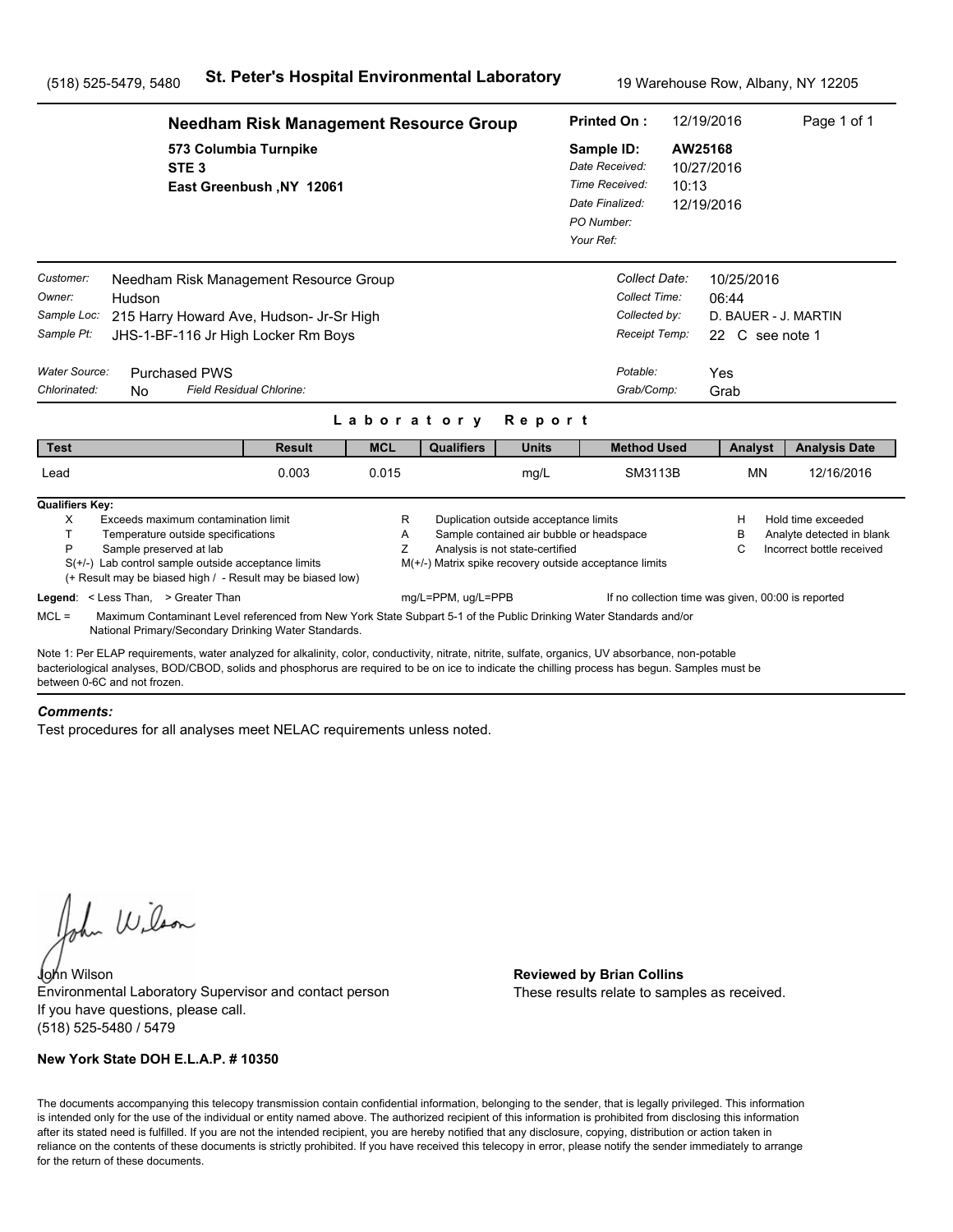|                                                                                          |                                                                                                                                                                                                                                                                                                                                       | <b>Needham Risk Management Resource Group</b> |             |                                                                              |                                                                                                                      | <b>Printed On:</b>                                                                           |                                                                                            | 12/19/2016                          |                               | Page 1 of 1                                                                  |
|------------------------------------------------------------------------------------------|---------------------------------------------------------------------------------------------------------------------------------------------------------------------------------------------------------------------------------------------------------------------------------------------------------------------------------------|-----------------------------------------------|-------------|------------------------------------------------------------------------------|----------------------------------------------------------------------------------------------------------------------|----------------------------------------------------------------------------------------------|--------------------------------------------------------------------------------------------|-------------------------------------|-------------------------------|------------------------------------------------------------------------------|
|                                                                                          | 573 Columbia Turnpike<br>STE <sub>3</sub>                                                                                                                                                                                                                                                                                             | East Greenbush, NY 12061                      |             |                                                                              |                                                                                                                      | Sample ID:<br>Date Received:<br>Time Received:<br>Date Finalized:<br>PO Number:<br>Your Ref: | 10:13                                                                                      | AW25169<br>10/27/2016<br>12/19/2016 |                               |                                                                              |
| Customer:<br>Owner:<br>Sample Loc:<br>Sample Pt:<br><b>Water Source:</b><br>Chlorinated: | Needham Risk Management Resource Group<br>Hudson<br>215 Harry Howard Ave, Hudson- Jr-Sr High<br>JHS-1-BF-117 Jr High Locker Rm Boys<br><b>Purchased PWS</b><br>Field Residual Chlorine:<br><b>No</b>                                                                                                                                  |                                               |             | Laboratory                                                                   | Report                                                                                                               |                                                                                              | Collect Date:<br>Collect Time:<br>Collected by:<br>Receipt Temp:<br>Potable:<br>Grab/Comp: | 06:44<br>Yes<br>Grab                | 10/25/2016<br>22 C see note 1 | D. BAUER - J. MARTIN                                                         |
| <b>Test</b>                                                                              |                                                                                                                                                                                                                                                                                                                                       | <b>Result</b>                                 | <b>MCL</b>  | <b>Qualifiers</b>                                                            | <b>Units</b>                                                                                                         |                                                                                              | <b>Method Used</b>                                                                         |                                     | Analyst                       | <b>Analysis Date</b>                                                         |
| Lead                                                                                     |                                                                                                                                                                                                                                                                                                                                       | < 0.001                                       | 0.015       |                                                                              | mg/L                                                                                                                 |                                                                                              | SM3113B                                                                                    |                                     | <b>MN</b>                     | 12/16/2016                                                                   |
| <b>Qualifiers Key:</b><br>X<br>T.<br>P                                                   | Exceeds maximum contamination limit<br>Temperature outside specifications<br>Sample preserved at lab<br>$S(+/-)$ Lab control sample outside acceptance limits<br>(+ Result may be biased high / - Result may be biased low)<br>Legend: < Less Than, > Greater Than                                                                    |                                               | R<br>Α<br>Ζ | M(+/-) Matrix spike recovery outside acceptance limits<br>mg/L=PPM, ug/L=PPB | Duplication outside acceptance limits<br>Sample contained air bubble or headspace<br>Analysis is not state-certified |                                                                                              | If no collection time was given, 00:00 is reported                                         | Н<br>в<br>C                         |                               | Hold time exceeded<br>Analyte detected in blank<br>Incorrect bottle received |
| $MCL =$                                                                                  | Maximum Contaminant Level referenced from New York State Subpart 5-1 of the Public Drinking Water Standards and/or<br>National Primary/Secondary Drinking Water Standards.                                                                                                                                                            |                                               |             |                                                                              |                                                                                                                      |                                                                                              |                                                                                            |                                     |                               |                                                                              |
|                                                                                          | Note 1: Per ELAP requirements, water analyzed for alkalinity, color, conductivity, nitrate, nitrite, sulfate, organics, UV absorbance, non-potable<br>bacteriological analyses, BOD/CBOD, solids and phosphorus are required to be on ice to indicate the chilling process has begun. Samples must be<br>between 0-6C and not frozen. |                                               |             |                                                                              |                                                                                                                      |                                                                                              |                                                                                            |                                     |                               |                                                                              |

#### *Comments:*

Test procedures for all analyses meet NELAC requirements unless noted.

John Wilson

John Wilson **Reviewed by Brian Collins** Environmental Laboratory Supervisor and contact person If you have questions, please call. (518) 525-5480 / 5479

### **New York State DOH E.L.A.P. # 10350**

These results relate to samples as received.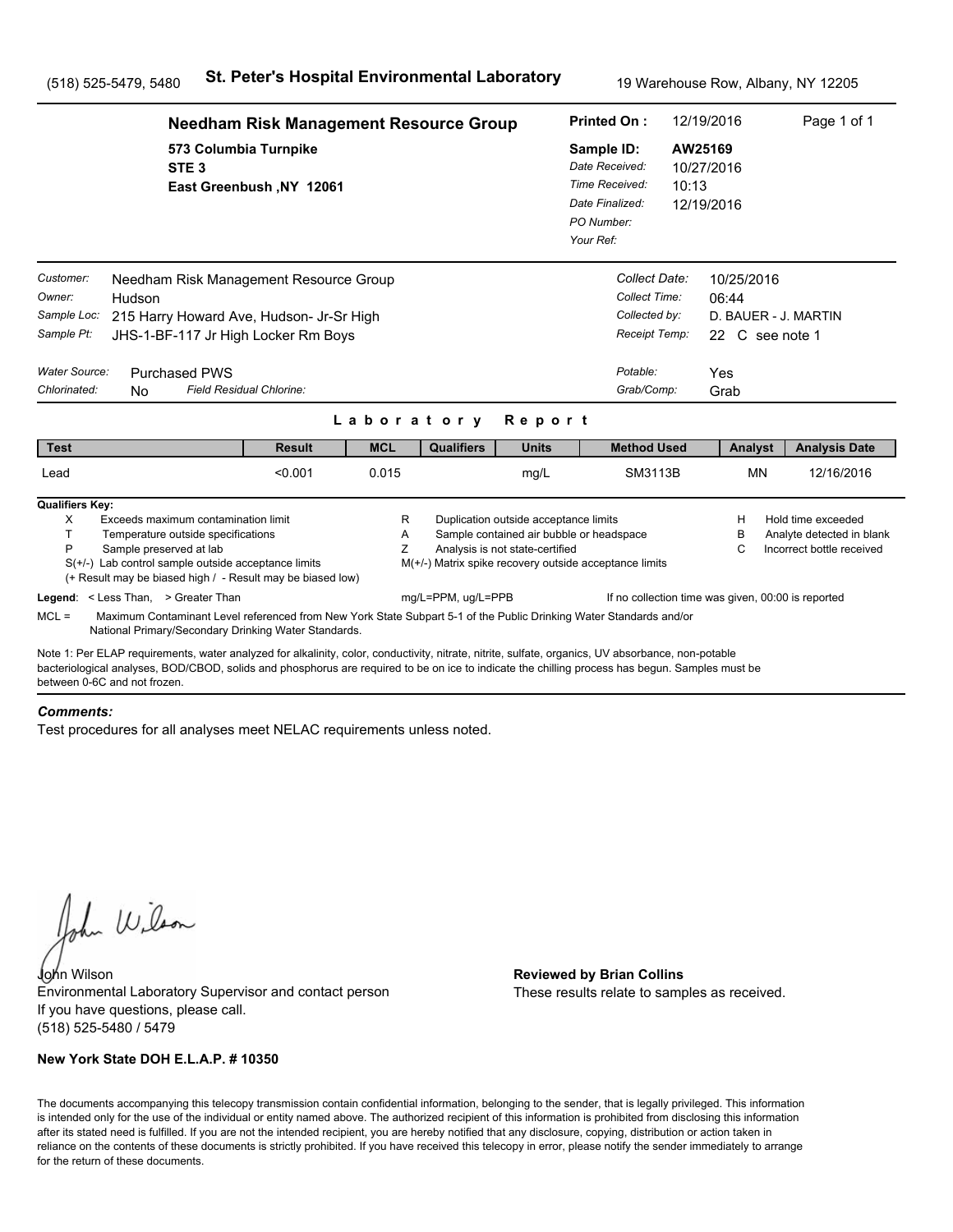|                                                                   | <b>Needham Risk Management Resource Group</b>                                                                                                                                                                                                                                                         |             |                    |                                                                          | <b>Printed On:</b>                                                                                 |                                                                  | 12/19/2016                                                     | Page 1 of 1                                                                  |
|-------------------------------------------------------------------|-------------------------------------------------------------------------------------------------------------------------------------------------------------------------------------------------------------------------------------------------------------------------------------------------------|-------------|--------------------|--------------------------------------------------------------------------|----------------------------------------------------------------------------------------------------|------------------------------------------------------------------|----------------------------------------------------------------|------------------------------------------------------------------------------|
|                                                                   | 573 Columbia Turnpike<br>STE <sub>3</sub><br>East Greenbush, NY 12061                                                                                                                                                                                                                                 |             |                    |                                                                          | Sample ID:<br>Date Received:<br>Time Received:<br>Date Finalized:<br>PO Number:<br>Your Ref:       | 10:13                                                            | AW25170<br>10/27/2016<br>12/19/2016                            |                                                                              |
| Customer:<br>Owner:<br>Hudson<br>Sample Loc:<br>Sample Pt:        | Needham Risk Management Resource Group<br>215 Harry Howard Ave, Hudson- Jr-Sr High<br>JHS-1-BF-118 Jr High Locker Rm Boys                                                                                                                                                                             |             |                    |                                                                          |                                                                                                    | Collect Date:<br>Collect Time:<br>Collected by:<br>Receipt Temp: | 10/25/2016<br>06:44<br>D. BAUER - J. MARTIN<br>22 C see note 1 |                                                                              |
| Water Source:<br>Chlorinated:<br>N <sub>0</sub>                   | <b>Purchased PWS</b><br>Field Residual Chlorine:                                                                                                                                                                                                                                                      |             |                    |                                                                          | Potable:                                                                                           | Grab/Comp:                                                       | Yes<br>Grab                                                    |                                                                              |
|                                                                   |                                                                                                                                                                                                                                                                                                       | Laboratory  |                    | Report                                                                   |                                                                                                    |                                                                  |                                                                |                                                                              |
| <b>Test</b>                                                       | <b>Result</b>                                                                                                                                                                                                                                                                                         | <b>MCL</b>  | <b>Qualifiers</b>  | <b>Units</b>                                                             |                                                                                                    | <b>Method Used</b>                                               | Analyst                                                        | <b>Analysis Date</b>                                                         |
| Lead                                                              | < 0.001                                                                                                                                                                                                                                                                                               | 0.015       |                    | mg/L                                                                     |                                                                                                    | SM3113B                                                          | <b>MN</b>                                                      | 12/16/2016                                                                   |
| <b>Qualifiers Key:</b><br>X<br>T.<br>P<br>Sample preserved at lab | Exceeds maximum contamination limit<br>Temperature outside specifications<br>$S(+/-)$ Lab control sample outside acceptance limits<br>(+ Result may be biased high / - Result may be biased low)                                                                                                      | R<br>A<br>Z |                    | Duplication outside acceptance limits<br>Analysis is not state-certified | Sample contained air bubble or headspace<br>M(+/-) Matrix spike recovery outside acceptance limits |                                                                  | н<br>в<br>С                                                    | Hold time exceeded<br>Analyte detected in blank<br>Incorrect bottle received |
| Legend: < Less Than, > Greater Than<br>$MCL =$                    | Maximum Contaminant Level referenced from New York State Subpart 5-1 of the Public Drinking Water Standards and/or<br>National Primary/Secondary Drinking Water Standards.                                                                                                                            |             | mg/L=PPM, ug/L=PPB |                                                                          |                                                                                                    |                                                                  | If no collection time was given, 00:00 is reported             |                                                                              |
| between 0-6C and not frozen                                       | Note 1: Per ELAP requirements, water analyzed for alkalinity, color, conductivity, nitrate, nitrite, sulfate, organics, UV absorbance, non-potable<br>bacteriological analyses, BOD/CBOD, solids and phosphorus are required to be on ice to indicate the chilling process has begun. Samples must be |             |                    |                                                                          |                                                                                                    |                                                                  |                                                                |                                                                              |

#### *Comments:*

Test procedures for all analyses meet NELAC requirements unless noted.

John Wilson

John Wilson **Reviewed by Brian Collins** Environmental Laboratory Supervisor and contact person If you have questions, please call. (518) 525-5480 / 5479

### **New York State DOH E.L.A.P. # 10350**

These results relate to samples as received.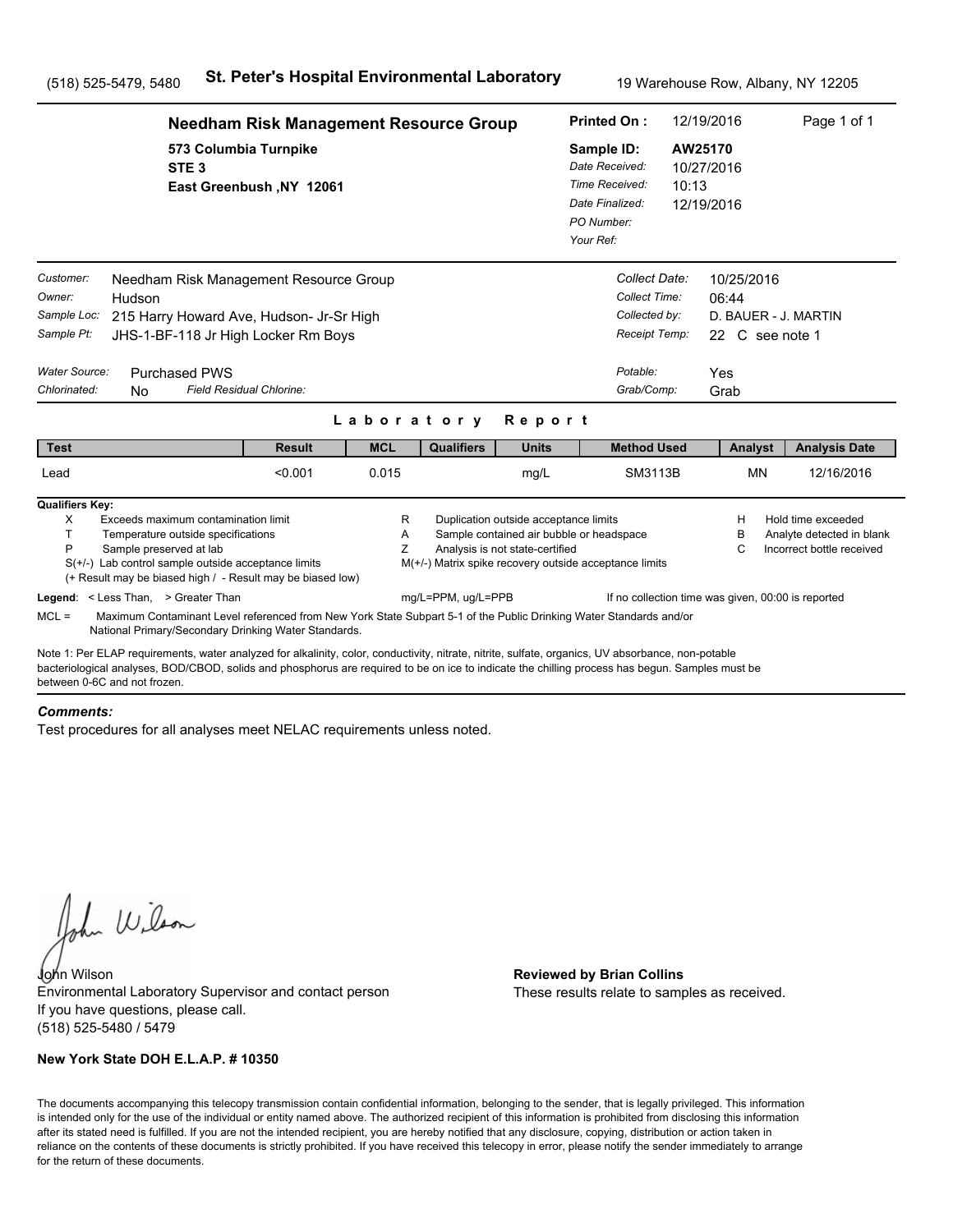|                                                                                                                                                                                                                                                                                                                                      |                                                                                                                                                                                                                             | <b>Needham Risk Management Resource Group</b> |                          |                                                        |                                                                                                                      | <b>Printed On:</b>                                                                           |                                                                                            | 12/19/2016                          |                 | Page 1 of 1                                                                  |
|--------------------------------------------------------------------------------------------------------------------------------------------------------------------------------------------------------------------------------------------------------------------------------------------------------------------------------------|-----------------------------------------------------------------------------------------------------------------------------------------------------------------------------------------------------------------------------|-----------------------------------------------|--------------------------|--------------------------------------------------------|----------------------------------------------------------------------------------------------------------------------|----------------------------------------------------------------------------------------------|--------------------------------------------------------------------------------------------|-------------------------------------|-----------------|------------------------------------------------------------------------------|
|                                                                                                                                                                                                                                                                                                                                      | 573 Columbia Turnpike<br>STE <sub>3</sub>                                                                                                                                                                                   | East Greenbush, NY 12061                      |                          |                                                        |                                                                                                                      | Sample ID:<br>Date Received:<br>Time Received:<br>Date Finalized:<br>PO Number:<br>Your Ref: | 10:13                                                                                      | AW25171<br>10/27/2016<br>12/19/2016 |                 |                                                                              |
| Customer:<br>Owner:<br>Hudson<br>Sample Loc:<br>Sample Pt:<br><b>Water Source:</b><br>Chlorinated:<br>N <sub>0</sub>                                                                                                                                                                                                                 | Needham Risk Management Resource Group<br>215 Harry Howard Ave, Hudson- Jr-Sr High<br>JHS-1-BF-119 Jr High Locker Rm Girls<br><b>Purchased PWS</b><br>Field Residual Chlorine:                                              |                                               |                          |                                                        |                                                                                                                      |                                                                                              | Collect Date:<br>Collect Time:<br>Collected by:<br>Receipt Temp:<br>Potable:<br>Grab/Comp: | 10/25/2016<br>06:45<br>Yes<br>Grab  | 22 C see note 1 | D. BAUER - J. MARTIN                                                         |
| <b>Test</b>                                                                                                                                                                                                                                                                                                                          |                                                                                                                                                                                                                             | <b>Result</b>                                 | Laboratory<br><b>MCL</b> | <b>Qualifiers</b>                                      | Report<br><b>Units</b>                                                                                               |                                                                                              | <b>Method Used</b>                                                                         |                                     | Analyst         | <b>Analysis Date</b>                                                         |
| Lead                                                                                                                                                                                                                                                                                                                                 |                                                                                                                                                                                                                             | < 0.001                                       | 0.015                    |                                                        | mg/L                                                                                                                 |                                                                                              | SM3113B                                                                                    |                                     | <b>MN</b>       | 12/16/2016                                                                   |
| <b>Qualifiers Key:</b><br>X<br>T.<br>P                                                                                                                                                                                                                                                                                               | Exceeds maximum contamination limit<br>Temperature outside specifications<br>Sample preserved at lab<br>$S(+/-)$ Lab control sample outside acceptance limits<br>(+ Result may be biased high / - Result may be biased low) |                                               | R<br>Α<br>Ζ              | M(+/-) Matrix spike recovery outside acceptance limits | Duplication outside acceptance limits<br>Sample contained air bubble or headspace<br>Analysis is not state-certified |                                                                                              |                                                                                            | н<br>в<br>C                         |                 | Hold time exceeded<br>Analyte detected in blank<br>Incorrect bottle received |
| Legend: < Less Than, > Greater Than<br>$MCL =$                                                                                                                                                                                                                                                                                       | Maximum Contaminant Level referenced from New York State Subpart 5-1 of the Public Drinking Water Standards and/or<br>National Primary/Secondary Drinking Water Standards.                                                  |                                               |                          | mg/L=PPM, ug/L=PPB                                     |                                                                                                                      |                                                                                              | If no collection time was given, 00:00 is reported                                         |                                     |                 |                                                                              |
| Note 1: Per ELAP requirements, water analyzed for alkalinity, color, conductivity, nitrate, nitrite, sulfate, organics, UV absorbance, non-potable<br>bacteriological analyses, BOD/CBOD, solids and phosphorus are required to be on ice to indicate the chilling process has begun. Samples must be<br>between 0-6C and not frozen |                                                                                                                                                                                                                             |                                               |                          |                                                        |                                                                                                                      |                                                                                              |                                                                                            |                                     |                 |                                                                              |

#### *Comments:*

Test procedures for all analyses meet NELAC requirements unless noted.

John Wilson

John Wilson **Reviewed by Brian Collins** Environmental Laboratory Supervisor and contact person If you have questions, please call. (518) 525-5480 / 5479

### **New York State DOH E.L.A.P. # 10350**

These results relate to samples as received.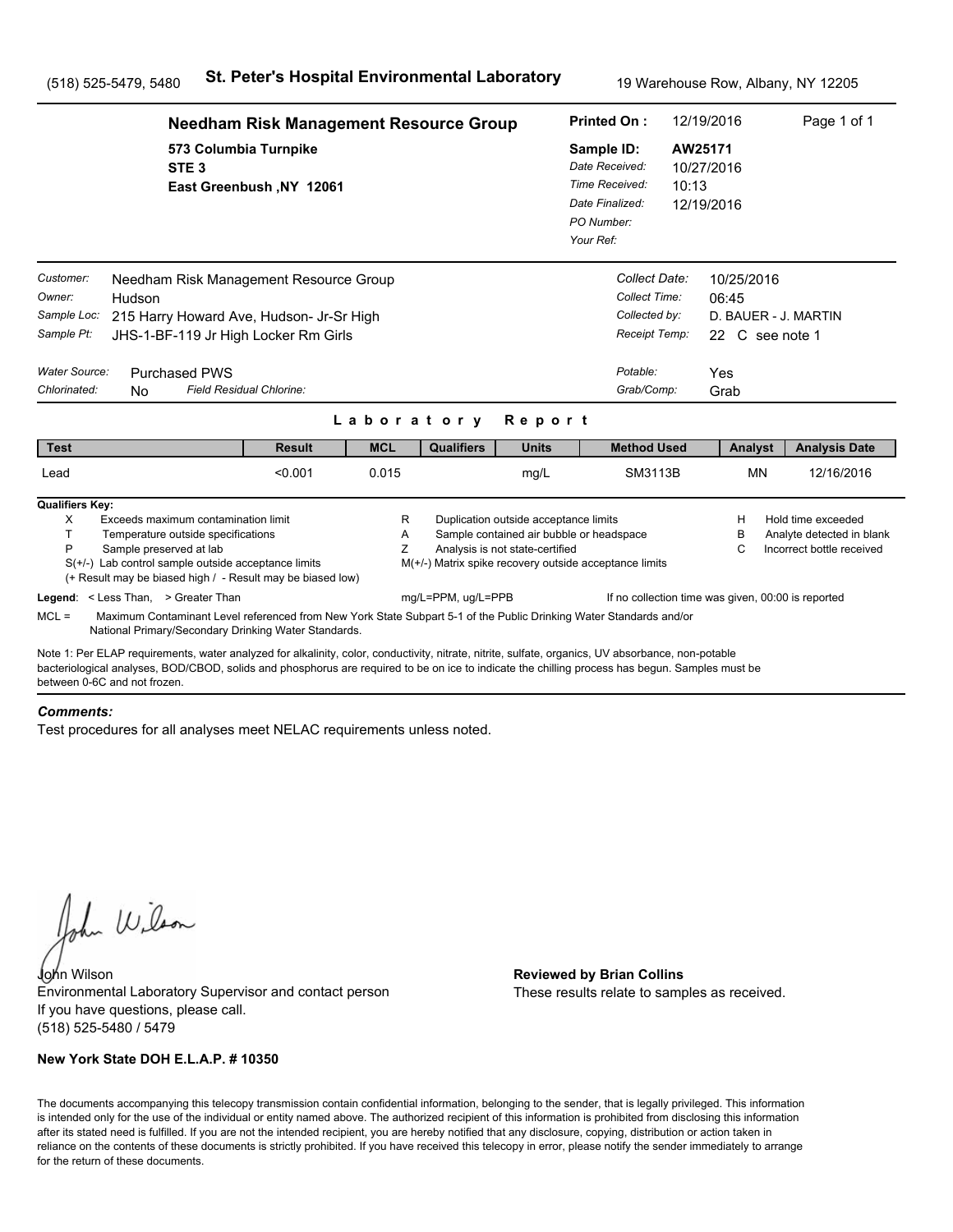|                                                                                          |                                                                                                                                                                                                                                                                                                                                      | <b>Needham Risk Management Resource Group</b> |                          |                                                                              |                                                                                                                      | <b>Printed On:</b>                                                                           |                                                                                            | 12/19/2016                                   |                               | Page 1 of 1                                                                  |  |
|------------------------------------------------------------------------------------------|--------------------------------------------------------------------------------------------------------------------------------------------------------------------------------------------------------------------------------------------------------------------------------------------------------------------------------------|-----------------------------------------------|--------------------------|------------------------------------------------------------------------------|----------------------------------------------------------------------------------------------------------------------|----------------------------------------------------------------------------------------------|--------------------------------------------------------------------------------------------|----------------------------------------------|-------------------------------|------------------------------------------------------------------------------|--|
|                                                                                          | 573 Columbia Turnpike<br>STE <sub>3</sub>                                                                                                                                                                                                                                                                                            | East Greenbush, NY 12061                      |                          |                                                                              |                                                                                                                      | Sample ID:<br>Date Received:<br>Time Received:<br>Date Finalized:<br>PO Number:<br>Your Ref: |                                                                                            | AW25172<br>10/27/2016<br>10:13<br>12/19/2016 |                               |                                                                              |  |
| Customer:<br>Owner:<br>Sample Loc:<br>Sample Pt:<br><b>Water Source:</b><br>Chlorinated: | Needham Risk Management Resource Group<br>Hudson<br>215 Harry Howard Ave, Hudson- Jr-Sr High<br>JHS-1-BF-120 Jr High Locker Rm Girls<br><b>Purchased PWS</b><br>Field Residual Chlorine:<br>N <sub>0</sub>                                                                                                                           |                                               |                          |                                                                              |                                                                                                                      |                                                                                              | Collect Date:<br>Collect Time:<br>Collected by:<br>Receipt Temp:<br>Potable:<br>Grab/Comp: | 06:45<br>Yes<br>Grab                         | 10/25/2016<br>22 C see note 1 | D. BAUER - J. MARTIN                                                         |  |
| <b>Test</b>                                                                              |                                                                                                                                                                                                                                                                                                                                      | <b>Result</b>                                 | Laboratory<br><b>MCL</b> | <b>Qualifiers</b>                                                            | Report<br><b>Units</b>                                                                                               |                                                                                              | <b>Method Used</b>                                                                         |                                              | Analyst                       | <b>Analysis Date</b>                                                         |  |
| Lead                                                                                     |                                                                                                                                                                                                                                                                                                                                      | < 0.001                                       | 0.015                    |                                                                              | mg/L                                                                                                                 |                                                                                              | SM3113B                                                                                    |                                              | <b>MN</b>                     | 12/16/2016                                                                   |  |
| <b>Qualifiers Key:</b><br>X<br>T.<br>P                                                   | Exceeds maximum contamination limit<br>Temperature outside specifications<br>Sample preserved at lab<br>$S(+/-)$ Lab control sample outside acceptance limits<br>(+ Result may be biased high / - Result may be biased low)<br>Legend: < Less Than, > Greater Than                                                                   |                                               | R<br>Α<br>Ζ              | M(+/-) Matrix spike recovery outside acceptance limits<br>mg/L=PPM, ug/L=PPB | Duplication outside acceptance limits<br>Sample contained air bubble or headspace<br>Analysis is not state-certified |                                                                                              | If no collection time was given, 00:00 is reported                                         |                                              | н<br>в<br>C                   | Hold time exceeded<br>Analyte detected in blank<br>Incorrect bottle received |  |
| $MCL =$                                                                                  | Maximum Contaminant Level referenced from New York State Subpart 5-1 of the Public Drinking Water Standards and/or<br>National Primary/Secondary Drinking Water Standards.                                                                                                                                                           |                                               |                          |                                                                              |                                                                                                                      |                                                                                              |                                                                                            |                                              |                               |                                                                              |  |
|                                                                                          | Note 1: Per ELAP requirements, water analyzed for alkalinity, color, conductivity, nitrate, nitrite, sulfate, organics, UV absorbance, non-potable<br>bacteriological analyses, BOD/CBOD, solids and phosphorus are required to be on ice to indicate the chilling process has begun. Samples must be<br>between 0-6C and not frozen |                                               |                          |                                                                              |                                                                                                                      |                                                                                              |                                                                                            |                                              |                               |                                                                              |  |

#### *Comments:*

Test procedures for all analyses meet NELAC requirements unless noted.

John Wilson

John Wilson **Reviewed by Brian Collins** Environmental Laboratory Supervisor and contact person If you have questions, please call. (518) 525-5480 / 5479

### **New York State DOH E.L.A.P. # 10350**

These results relate to samples as received.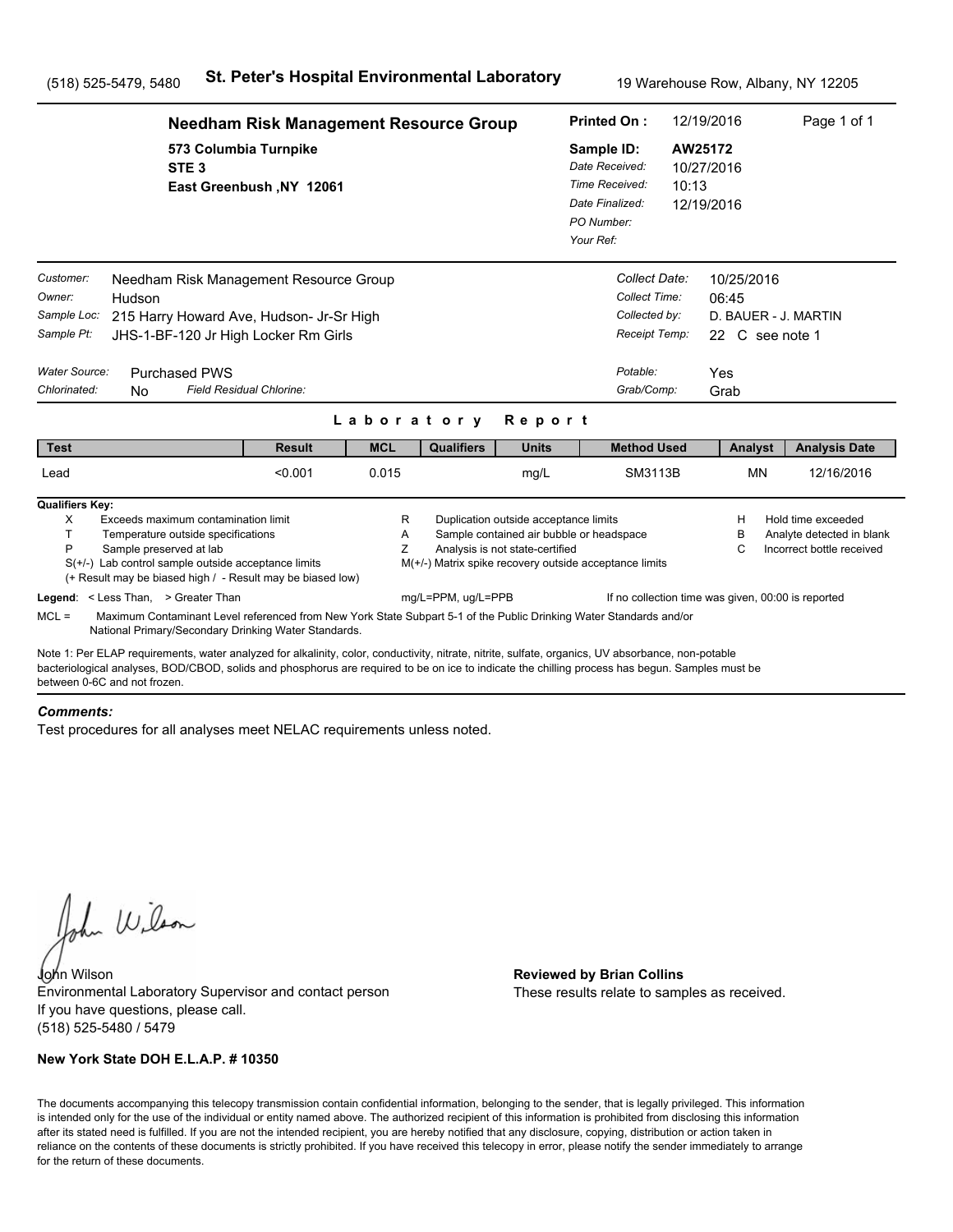|                                                                                                                                                                                                                                                                                                                                       | <b>Needham Risk Management Resource Group</b>                                                                                                          |             |                    |                                                                          | <b>Printed On:</b>                                                                                 |                                                                                | 12/19/2016                                    | Page 1 of 1                                                                  |  |
|---------------------------------------------------------------------------------------------------------------------------------------------------------------------------------------------------------------------------------------------------------------------------------------------------------------------------------------|--------------------------------------------------------------------------------------------------------------------------------------------------------|-------------|--------------------|--------------------------------------------------------------------------|----------------------------------------------------------------------------------------------------|--------------------------------------------------------------------------------|-----------------------------------------------|------------------------------------------------------------------------------|--|
| STE <sub>3</sub>                                                                                                                                                                                                                                                                                                                      | 573 Columbia Turnpike<br>East Greenbush, NY 12061                                                                                                      |             |                    |                                                                          | Sample ID:<br>Date Received:<br>Time Received:<br>Date Finalized:<br>PO Number:<br>Your Ref:       | 10:13                                                                          | AW25173<br>10/27/2016<br>12/19/2016           |                                                                              |  |
| Customer:<br>Owner:<br>Hudson<br>Sample Loc:<br>Sample Pt:<br>Water Source:<br><b>Purchased PWS</b><br>Chlorinated:                                                                                                                                                                                                                   | Needham Risk Management Resource Group<br>215 Harry Howard Ave, Hudson- Jr-Sr High<br>JHS-1-BF-121 Jr High Locker Rm Girls<br>Field Residual Chlorine: |             |                    |                                                                          | Potable:                                                                                           | Collect Date:<br>Collect Time:<br>Collected by:<br>Receipt Temp:<br>Grab/Comp: | 10/25/2016<br>06:46<br>22 C see note 1<br>Yes | D. BAUER - J. MARTIN                                                         |  |
| <b>No</b>                                                                                                                                                                                                                                                                                                                             |                                                                                                                                                        | Laboratory  |                    | Report                                                                   |                                                                                                    |                                                                                | Grab                                          |                                                                              |  |
| <b>Test</b>                                                                                                                                                                                                                                                                                                                           | <b>Result</b>                                                                                                                                          | <b>MCL</b>  | <b>Qualifiers</b>  | <b>Units</b>                                                             |                                                                                                    | <b>Method Used</b>                                                             | Analyst                                       | <b>Analysis Date</b>                                                         |  |
| Lead                                                                                                                                                                                                                                                                                                                                  | 0.007                                                                                                                                                  | 0.015       |                    | mg/L                                                                     |                                                                                                    | SM3113B                                                                        | <b>MN</b>                                     | 12/16/2016                                                                   |  |
| <b>Qualifiers Key:</b><br>Exceeds maximum contamination limit<br>X<br>T.<br>Temperature outside specifications<br>P<br>Sample preserved at lab<br>$S(+/-)$ Lab control sample outside acceptance limits<br>(+ Result may be biased high / - Result may be biased low)                                                                 |                                                                                                                                                        | R<br>Α<br>Z |                    | Duplication outside acceptance limits<br>Analysis is not state-certified | Sample contained air bubble or headspace<br>M(+/-) Matrix spike recovery outside acceptance limits |                                                                                | н<br>в<br>С                                   | Hold time exceeded<br>Analyte detected in blank<br>Incorrect bottle received |  |
| Legend: < Less Than, > Greater Than<br>$MCL =$<br>Maximum Contaminant Level referenced from New York State Subpart 5-1 of the Public Drinking Water Standards and/or<br>National Primary/Secondary Drinking Water Standards.                                                                                                          |                                                                                                                                                        |             | mg/L=PPM, ug/L=PPB |                                                                          |                                                                                                    |                                                                                |                                               | If no collection time was given, 00:00 is reported                           |  |
| Note 1: Per ELAP requirements, water analyzed for alkalinity, color, conductivity, nitrate, nitrite, sulfate, organics, UV absorbance, non-potable<br>bacteriological analyses, BOD/CBOD, solids and phosphorus are required to be on ice to indicate the chilling process has begun. Samples must be<br>between 0-6C and not frozen. |                                                                                                                                                        |             |                    |                                                                          |                                                                                                    |                                                                                |                                               |                                                                              |  |

#### *Comments:*

Test procedures for all analyses meet NELAC requirements unless noted.

John Wilson

John Wilson **Reviewed by Brian Collins** Environmental Laboratory Supervisor and contact person If you have questions, please call. (518) 525-5480 / 5479

### **New York State DOH E.L.A.P. # 10350**

These results relate to samples as received.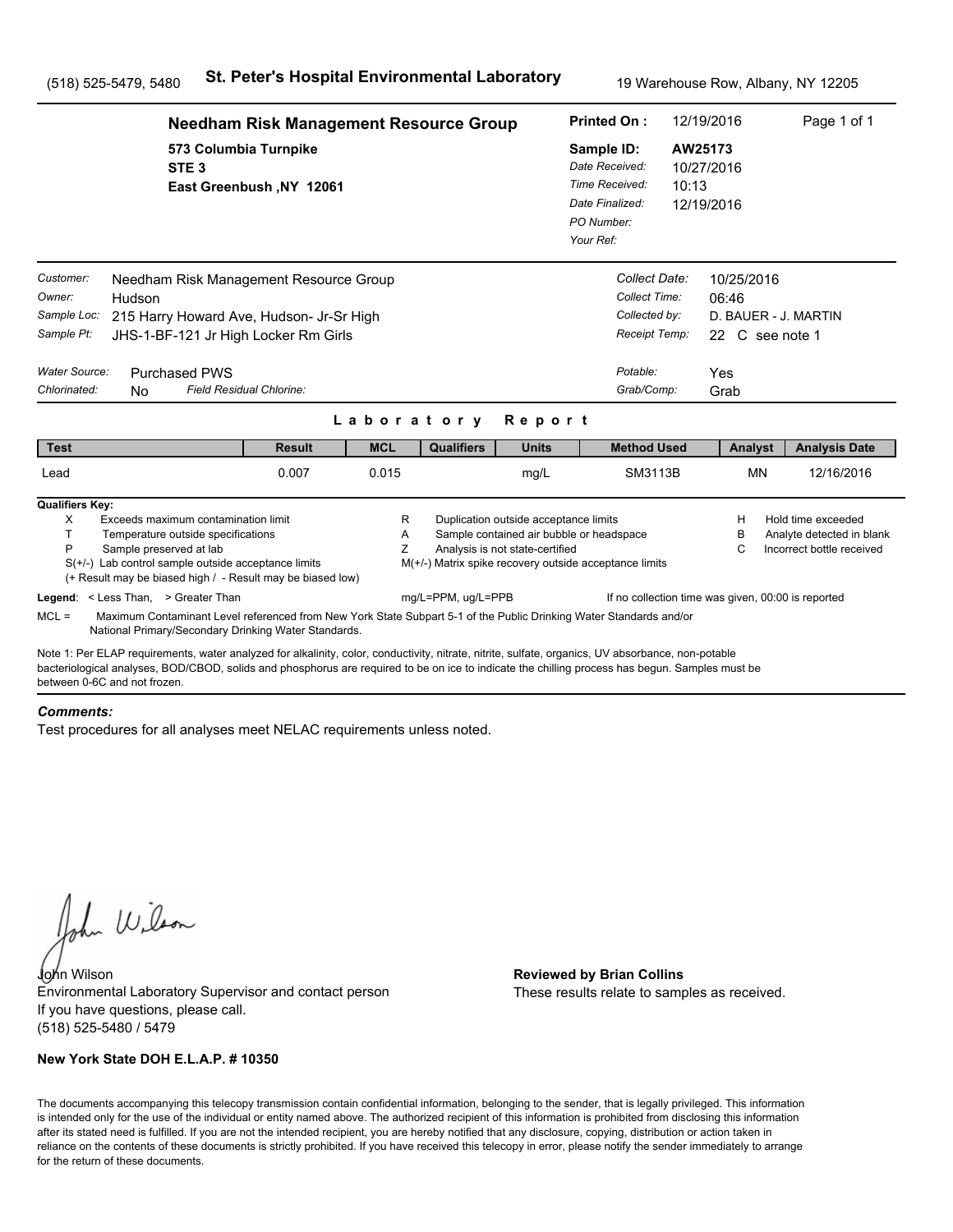|                                                                                                                                                                                                                                                                                                                                      | <b>Needham Risk Management Resource Group</b>                                                                                                                              |             |                                                        |                                                                          | <b>Printed On:</b>                                                                           |                                                                                | 12/19/2016                                            | Page 1 of 1                                                                  |  |
|--------------------------------------------------------------------------------------------------------------------------------------------------------------------------------------------------------------------------------------------------------------------------------------------------------------------------------------|----------------------------------------------------------------------------------------------------------------------------------------------------------------------------|-------------|--------------------------------------------------------|--------------------------------------------------------------------------|----------------------------------------------------------------------------------------------|--------------------------------------------------------------------------------|-------------------------------------------------------|------------------------------------------------------------------------------|--|
| STE <sub>3</sub>                                                                                                                                                                                                                                                                                                                     | 573 Columbia Turnpike<br>East Greenbush, NY 12061                                                                                                                          |             |                                                        |                                                                          | Sample ID:<br>Date Received:<br>Time Received:<br>Date Finalized:<br>PO Number:<br>Your Ref: | 10:13                                                                          | AW25174<br>10/27/2016<br>12/19/2016                   |                                                                              |  |
| Customer:<br>Owner:<br>Hudson<br>Sample Loc:<br>Sample Pt:<br>JHS-1-BF-122 Mens A102<br>Water Source:<br><b>Purchased PWS</b><br>Chlorinated:<br>N <sub>0</sub>                                                                                                                                                                      | Needham Risk Management Resource Group<br>215 Harry Howard Ave, Hudson- Jr-Sr High<br>Field Residual Chlorine:                                                             |             |                                                        |                                                                          | Potable:                                                                                     | Collect Date:<br>Collect Time:<br>Collected by:<br>Receipt Temp:<br>Grab/Comp: | 10/25/2016<br>06:47<br>22 C see note 1<br>Yes<br>Grab | D. BAUER - J. MARTIN                                                         |  |
|                                                                                                                                                                                                                                                                                                                                      |                                                                                                                                                                            | Laboratory  |                                                        | Report                                                                   |                                                                                              |                                                                                |                                                       |                                                                              |  |
| <b>Test</b>                                                                                                                                                                                                                                                                                                                          | <b>Result</b>                                                                                                                                                              | <b>MCL</b>  | <b>Qualifiers</b>                                      | <b>Units</b>                                                             |                                                                                              | <b>Method Used</b>                                                             | Analyst                                               | <b>Analysis Date</b>                                                         |  |
| Lead                                                                                                                                                                                                                                                                                                                                 | 0.002                                                                                                                                                                      | 0.015       |                                                        | mg/L                                                                     |                                                                                              | SM3113B                                                                        | <b>MN</b>                                             | 12/16/2016                                                                   |  |
| <b>Qualifiers Key:</b><br>X<br>Exceeds maximum contamination limit<br>T.<br>Temperature outside specifications<br>P<br>Sample preserved at lab<br>$S(+/-)$ Lab control sample outside acceptance limits<br>(+ Result may be biased high / - Result may be biased low)                                                                |                                                                                                                                                                            | R<br>A<br>Z | M(+/-) Matrix spike recovery outside acceptance limits | Duplication outside acceptance limits<br>Analysis is not state-certified | Sample contained air bubble or headspace                                                     |                                                                                | н<br>в<br>С                                           | Hold time exceeded<br>Analyte detected in blank<br>Incorrect bottle received |  |
| Legend: < Less Than, > Greater Than<br>$MCL =$                                                                                                                                                                                                                                                                                       | Maximum Contaminant Level referenced from New York State Subpart 5-1 of the Public Drinking Water Standards and/or<br>National Primary/Secondary Drinking Water Standards. |             | mg/L=PPM, ug/L=PPB                                     |                                                                          |                                                                                              |                                                                                | If no collection time was given, 00:00 is reported    |                                                                              |  |
| Note 1: Per ELAP requirements, water analyzed for alkalinity, color, conductivity, nitrate, nitrite, sulfate, organics, UV absorbance, non-potable<br>bacteriological analyses, BOD/CBOD, solids and phosphorus are required to be on ice to indicate the chilling process has begun. Samples must be<br>between 0-6C and not frozen |                                                                                                                                                                            |             |                                                        |                                                                          |                                                                                              |                                                                                |                                                       |                                                                              |  |

#### *Comments:*

Test procedures for all analyses meet NELAC requirements unless noted.

John Wilson

John Wilson **Reviewed by Brian Collins** Environmental Laboratory Supervisor and contact person If you have questions, please call. (518) 525-5480 / 5479

### **New York State DOH E.L.A.P. # 10350**

These results relate to samples as received.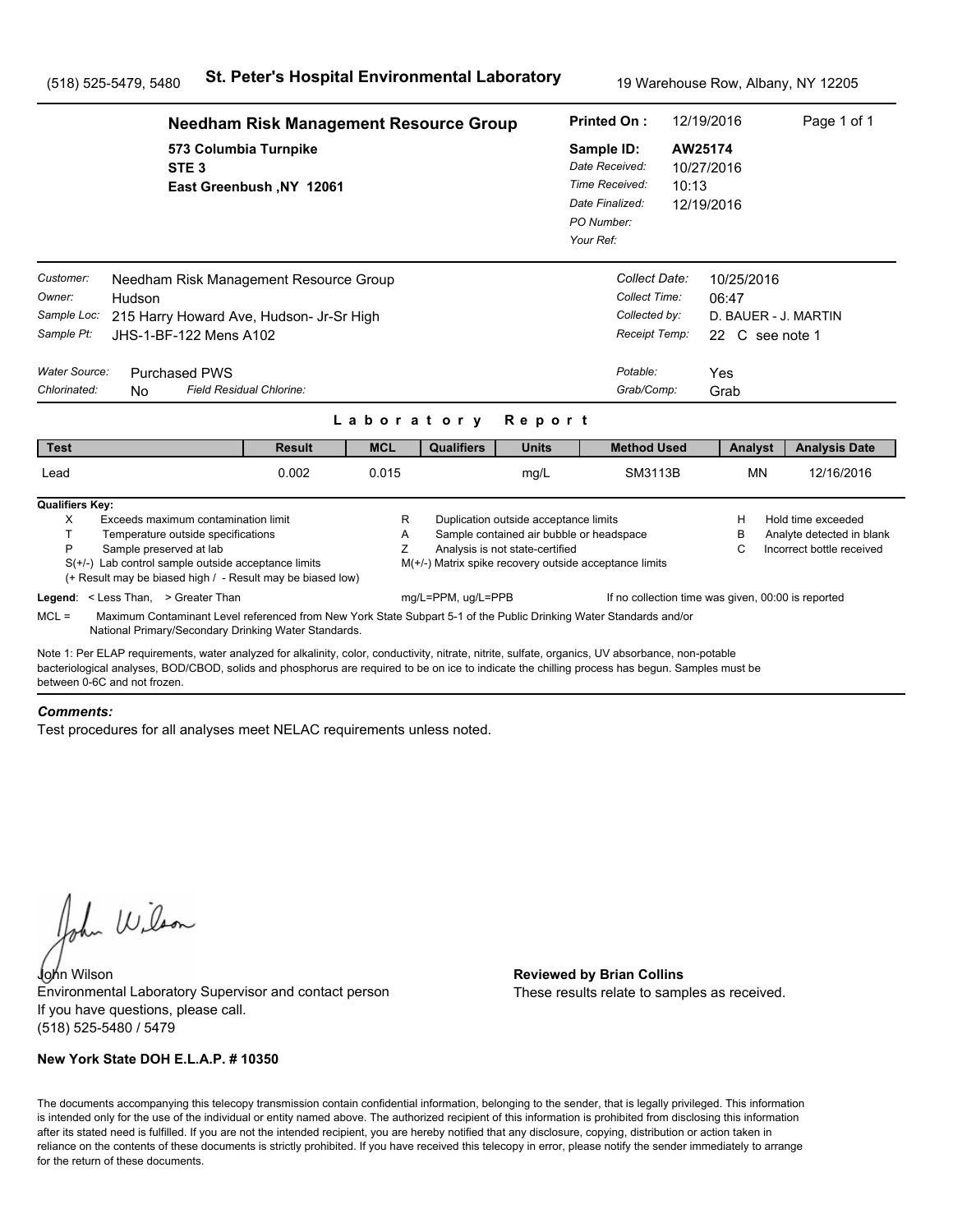|                                                                                   |                                                                                                                                                                                                                                                                                                       | <b>Needham Risk Management Resource Group</b> |             |                                                        |                                                                                                                      | <b>Printed On:</b>                                                                           |                                                                                            | 12/19/2016                          |                               | Page 1 of 1                                                                  |
|-----------------------------------------------------------------------------------|-------------------------------------------------------------------------------------------------------------------------------------------------------------------------------------------------------------------------------------------------------------------------------------------------------|-----------------------------------------------|-------------|--------------------------------------------------------|----------------------------------------------------------------------------------------------------------------------|----------------------------------------------------------------------------------------------|--------------------------------------------------------------------------------------------|-------------------------------------|-------------------------------|------------------------------------------------------------------------------|
|                                                                                   | 573 Columbia Turnpike<br>STE <sub>3</sub>                                                                                                                                                                                                                                                             | East Greenbush, NY 12061                      |             |                                                        |                                                                                                                      | Sample ID:<br>Date Received:<br>Time Received:<br>Date Finalized:<br>PO Number:<br>Your Ref: | 10:13                                                                                      | AW25175<br>10/27/2016<br>12/19/2016 |                               |                                                                              |
| Customer:<br>Owner:<br>Sample Loc:<br>Sample Pt:<br>Water Source:<br>Chlorinated: | Needham Risk Management Resource Group<br>Hudson<br>215 Harry Howard Ave, Hudson- Jr-Sr High<br>JHS-1-BF-123 Mens A102<br><b>Purchased PWS</b><br>N <sub>0</sub>                                                                                                                                      | Field Residual Chlorine:                      |             |                                                        |                                                                                                                      |                                                                                              | Collect Date:<br>Collect Time:<br>Collected by:<br>Receipt Temp:<br>Potable:<br>Grab/Comp: | 06:47<br>Yes<br>Grab                | 10/25/2016<br>22 C see note 1 | D. BAUER - J. MARTIN                                                         |
|                                                                                   |                                                                                                                                                                                                                                                                                                       |                                               | Laboratory  |                                                        | Report                                                                                                               |                                                                                              |                                                                                            |                                     |                               |                                                                              |
| <b>Test</b>                                                                       |                                                                                                                                                                                                                                                                                                       | <b>Result</b>                                 | <b>MCL</b>  | <b>Qualifiers</b>                                      | <b>Units</b>                                                                                                         |                                                                                              | <b>Method Used</b>                                                                         |                                     | Analyst                       | <b>Analysis Date</b>                                                         |
| Lead                                                                              |                                                                                                                                                                                                                                                                                                       | < 0.001                                       | 0.015       |                                                        | mg/L                                                                                                                 |                                                                                              | SM3113B                                                                                    |                                     | <b>MN</b>                     | 12/16/2016                                                                   |
| <b>Qualifiers Key:</b><br>X<br>T.<br>P                                            | Exceeds maximum contamination limit<br>Temperature outside specifications<br>Sample preserved at lab<br>$S(+/-)$ Lab control sample outside acceptance limits<br>(+ Result may be biased high / - Result may be biased low)                                                                           |                                               | R<br>A<br>Z | M(+/-) Matrix spike recovery outside acceptance limits | Duplication outside acceptance limits<br>Sample contained air bubble or headspace<br>Analysis is not state-certified |                                                                                              |                                                                                            |                                     | н<br>в<br>С                   | Hold time exceeded<br>Analyte detected in blank<br>Incorrect bottle received |
| $MCL =$                                                                           | Legend: < Less Than, > Greater Than<br>Maximum Contaminant Level referenced from New York State Subpart 5-1 of the Public Drinking Water Standards and/or<br>National Primary/Secondary Drinking Water Standards.                                                                                     |                                               |             | mg/L=PPM, ug/L=PPB                                     |                                                                                                                      |                                                                                              | If no collection time was given, 00:00 is reported                                         |                                     |                               |                                                                              |
| between 0-6C and not frozen                                                       | Note 1: Per ELAP requirements, water analyzed for alkalinity, color, conductivity, nitrate, nitrite, sulfate, organics, UV absorbance, non-potable<br>bacteriological analyses, BOD/CBOD, solids and phosphorus are required to be on ice to indicate the chilling process has begun. Samples must be |                                               |             |                                                        |                                                                                                                      |                                                                                              |                                                                                            |                                     |                               |                                                                              |

#### *Comments:*

Test procedures for all analyses meet NELAC requirements unless noted.

John Wilson

John Wilson **Reviewed by Brian Collins** Environmental Laboratory Supervisor and contact person If you have questions, please call. (518) 525-5480 / 5479

### **New York State DOH E.L.A.P. # 10350**

These results relate to samples as received.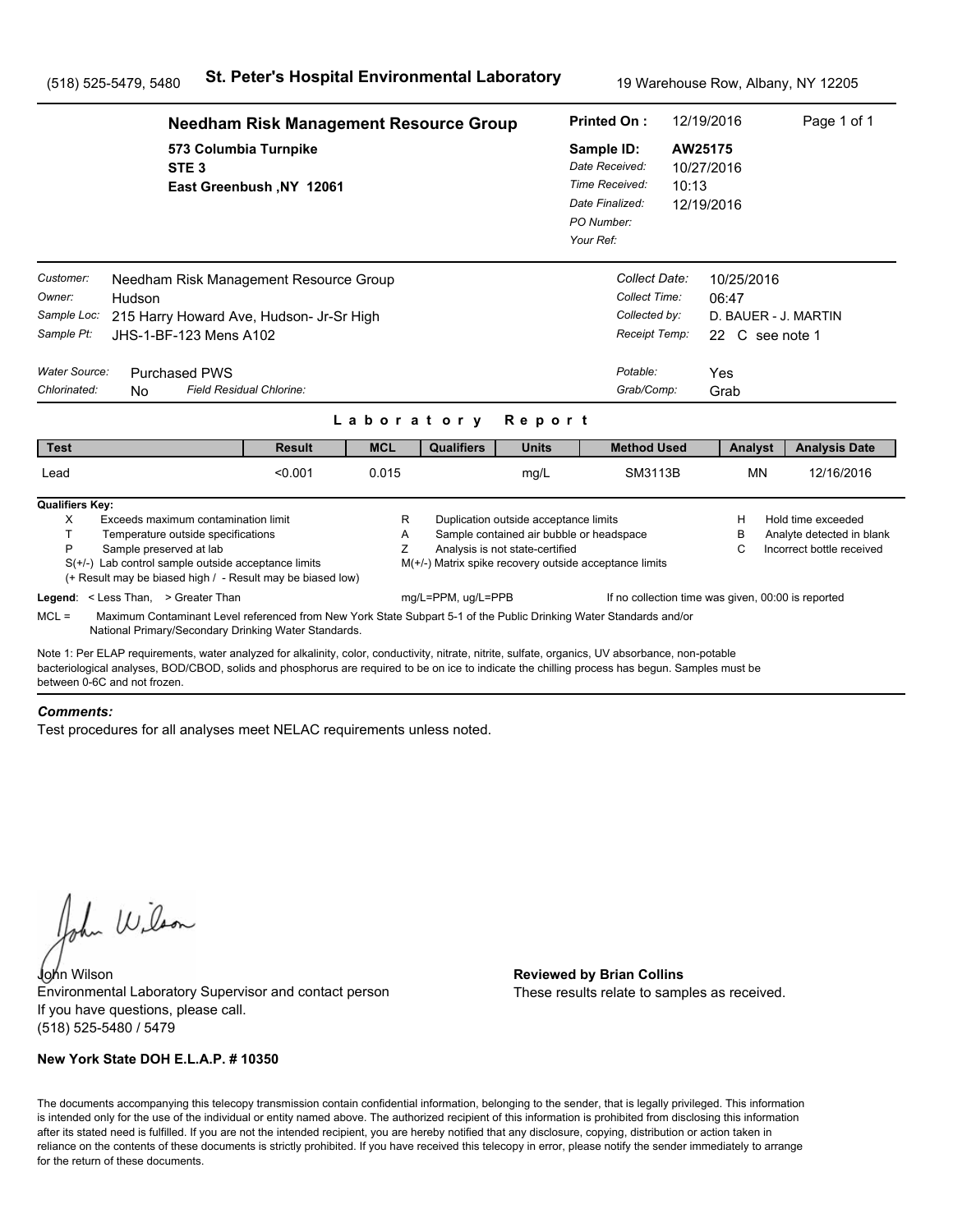|                                                                                                                                                                                                                                                                                                                                      | <b>Needham Risk Management Resource Group</b>     |             |                                                                              |                                                                                                                      | <b>Printed On:</b>                                                                           |                                                                                            | 12/19/2016                                                                    | Page 1 of 1                                                                  |  |
|--------------------------------------------------------------------------------------------------------------------------------------------------------------------------------------------------------------------------------------------------------------------------------------------------------------------------------------|---------------------------------------------------|-------------|------------------------------------------------------------------------------|----------------------------------------------------------------------------------------------------------------------|----------------------------------------------------------------------------------------------|--------------------------------------------------------------------------------------------|-------------------------------------------------------------------------------|------------------------------------------------------------------------------|--|
| STE <sub>3</sub>                                                                                                                                                                                                                                                                                                                     | 573 Columbia Turnpike<br>East Greenbush, NY 12061 |             |                                                                              |                                                                                                                      | Sample ID:<br>Date Received:<br>Time Received:<br>Date Finalized:<br>PO Number:<br>Your Ref: | 10:13                                                                                      | AW25176<br>10/27/2016<br>12/19/2016                                           |                                                                              |  |
| Customer:<br>Needham Risk Management Resource Group<br>Owner:<br>Hudson<br>Sample Loc:<br>215 Harry Howard Ave, Hudson- Jr-Sr High<br>Sample Pt:<br>JHS-1-BF-124 Womens A101<br>Water Source:<br><b>Purchased PWS</b><br>Chlorinated:<br>N <sub>0</sub>                                                                              | Field Residual Chlorine:                          | Laboratory  |                                                                              | Report                                                                                                               |                                                                                              | Collect Date:<br>Collect Time:<br>Collected by:<br>Receipt Temp:<br>Potable:<br>Grab/Comp: | 10/25/2016<br>06:49<br>D. BAUER - J. MARTIN<br>22 C see note 1<br>Yes<br>Grab |                                                                              |  |
| <b>Test</b>                                                                                                                                                                                                                                                                                                                          | <b>Result</b>                                     | <b>MCL</b>  | <b>Qualifiers</b>                                                            | <b>Units</b>                                                                                                         |                                                                                              | <b>Method Used</b>                                                                         | Analyst                                                                       | <b>Analysis Date</b>                                                         |  |
| Lead                                                                                                                                                                                                                                                                                                                                 | < 0.001                                           | 0.015       |                                                                              | mg/L                                                                                                                 |                                                                                              | SM3113B                                                                                    | <b>MN</b>                                                                     | 12/16/2016                                                                   |  |
| <b>Qualifiers Key:</b><br>X<br>Exceeds maximum contamination limit<br>T.<br>Temperature outside specifications<br>P<br>Sample preserved at lab<br>$S(+/-)$ Lab control sample outside acceptance limits<br>(+ Result may be biased high / - Result may be biased low)<br>Legend: < Less Than, > Greater Than                         |                                                   | R<br>A<br>Z | M(+/-) Matrix spike recovery outside acceptance limits<br>mg/L=PPM, ug/L=PPB | Duplication outside acceptance limits<br>Sample contained air bubble or headspace<br>Analysis is not state-certified |                                                                                              | If no collection time was given, 00:00 is reported                                         | н<br>в<br>С                                                                   | Hold time exceeded<br>Analyte detected in blank<br>Incorrect bottle received |  |
| $MCL =$<br>Maximum Contaminant Level referenced from New York State Subpart 5-1 of the Public Drinking Water Standards and/or<br>National Primary/Secondary Drinking Water Standards.                                                                                                                                                |                                                   |             |                                                                              |                                                                                                                      |                                                                                              |                                                                                            |                                                                               |                                                                              |  |
| Note 1: Per ELAP requirements, water analyzed for alkalinity, color, conductivity, nitrate, nitrite, sulfate, organics, UV absorbance, non-potable<br>bacteriological analyses, BOD/CBOD, solids and phosphorus are required to be on ice to indicate the chilling process has begun. Samples must be<br>between 0-6C and not frozen |                                                   |             |                                                                              |                                                                                                                      |                                                                                              |                                                                                            |                                                                               |                                                                              |  |

#### *Comments:*

Test procedures for all analyses meet NELAC requirements unless noted.

John Wilson

John Wilson **Reviewed by Brian Collins** Environmental Laboratory Supervisor and contact person If you have questions, please call. (518) 525-5480 / 5479

### **New York State DOH E.L.A.P. # 10350**

These results relate to samples as received.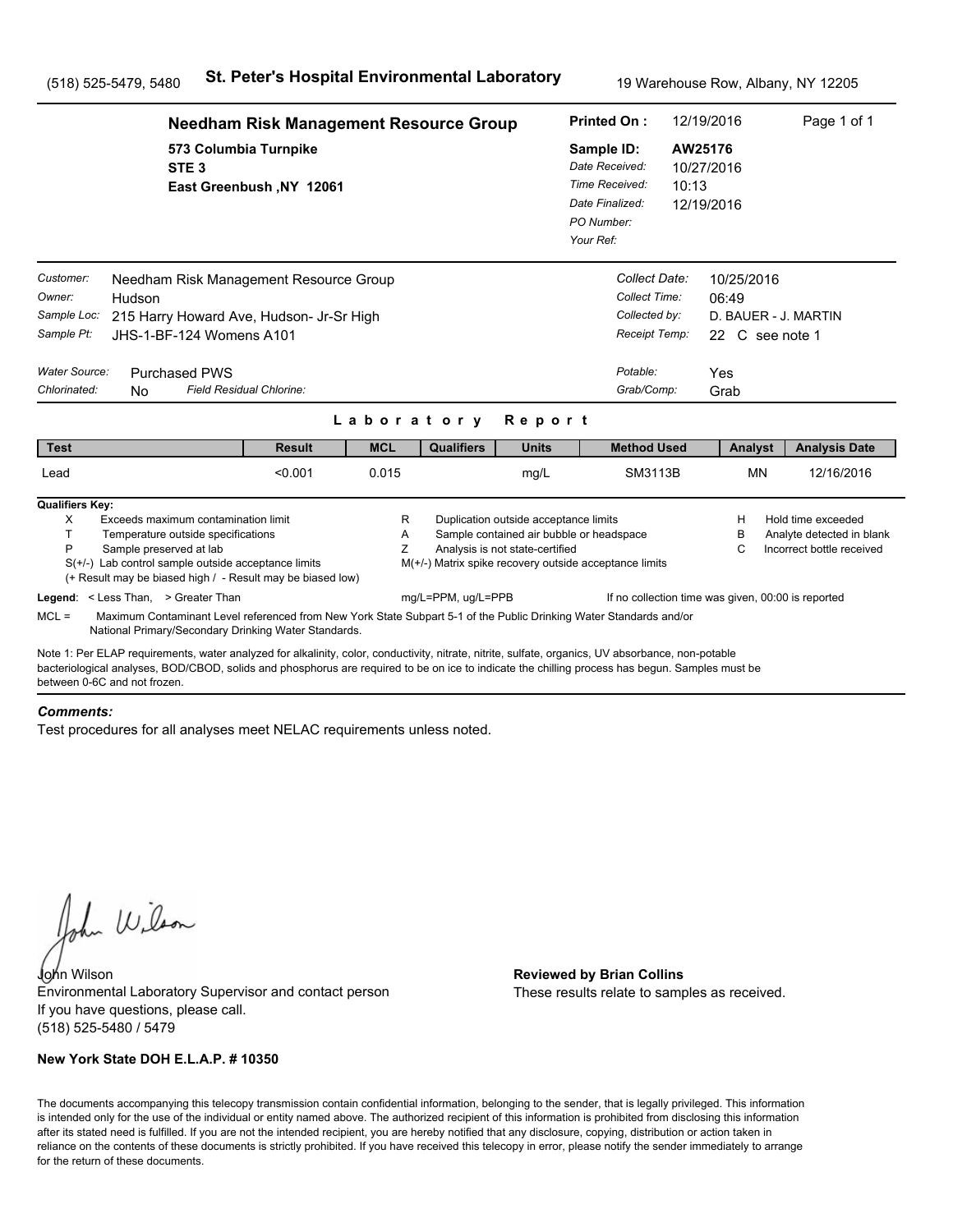|                                                                                                                                                                                                                                                                                                                                      | <b>Needham Risk Management Resource Group</b>     |             |                                                        |                                                                                                                      |                                                                                              |                                                                  | 12/19/2016                          |                               | Page 1 of 1                                                                  |
|--------------------------------------------------------------------------------------------------------------------------------------------------------------------------------------------------------------------------------------------------------------------------------------------------------------------------------------|---------------------------------------------------|-------------|--------------------------------------------------------|----------------------------------------------------------------------------------------------------------------------|----------------------------------------------------------------------------------------------|------------------------------------------------------------------|-------------------------------------|-------------------------------|------------------------------------------------------------------------------|
| STE <sub>3</sub>                                                                                                                                                                                                                                                                                                                     | 573 Columbia Turnpike<br>East Greenbush, NY 12061 |             |                                                        |                                                                                                                      | Sample ID:<br>Date Received:<br>Time Received:<br>Date Finalized:<br>PO Number:<br>Your Ref: | 10:13                                                            | AW25177<br>10/27/2016<br>12/19/2016 |                               |                                                                              |
| Customer:<br>Needham Risk Management Resource Group<br>Owner:<br>Hudson<br>Sample Loc:<br>215 Harry Howard Ave, Hudson- Jr-Sr High<br>Sample Pt:<br>JHS-1-BF-125 Womens A101                                                                                                                                                         |                                                   |             |                                                        |                                                                                                                      |                                                                                              | Collect Date:<br>Collect Time:<br>Collected by:<br>Receipt Temp: | 06:49                               | 10/25/2016<br>22 C see note 1 | D. BAUER - J. MARTIN                                                         |
| Water Source:<br><b>Purchased PWS</b><br>Chlorinated:<br>N <sub>0</sub>                                                                                                                                                                                                                                                              | Field Residual Chlorine:                          | Laboratory  |                                                        | Report                                                                                                               |                                                                                              | Potable:<br>Grab/Comp:                                           | Yes<br>Grab                         |                               |                                                                              |
| <b>Test</b>                                                                                                                                                                                                                                                                                                                          | <b>Result</b>                                     | <b>MCL</b>  | <b>Qualifiers</b>                                      | <b>Units</b>                                                                                                         |                                                                                              | <b>Method Used</b>                                               |                                     | Analyst                       | <b>Analysis Date</b>                                                         |
| Lead                                                                                                                                                                                                                                                                                                                                 | < 0.001                                           | 0.015       |                                                        | mg/L                                                                                                                 |                                                                                              | SM3113B                                                          |                                     | MN                            | 12/16/2016                                                                   |
| <b>Qualifiers Key:</b><br>X<br>Exceeds maximum contamination limit<br>T.<br>Temperature outside specifications<br>P<br>Sample preserved at lab<br>$S(+/-)$ Lab control sample outside acceptance limits<br>(+ Result may be biased high / - Result may be biased low)                                                                |                                                   | R<br>Α<br>Ζ | M(+/-) Matrix spike recovery outside acceptance limits | Duplication outside acceptance limits<br>Sample contained air bubble or headspace<br>Analysis is not state-certified |                                                                                              |                                                                  |                                     | н<br>B<br>C                   | Hold time exceeded<br>Analyte detected in blank<br>Incorrect bottle received |
| Legend: < Less Than, > Greater Than<br>$MCL =$<br>Maximum Contaminant Level referenced from New York State Subpart 5-1 of the Public Drinking Water Standards and/or<br>National Primary/Secondary Drinking Water Standards.                                                                                                         |                                                   |             | mg/L=PPM, ug/L=PPB                                     |                                                                                                                      |                                                                                              | If no collection time was given, 00:00 is reported               |                                     |                               |                                                                              |
| Note 1: Per ELAP requirements, water analyzed for alkalinity, color, conductivity, nitrate, nitrite, sulfate, organics, UV absorbance, non-potable<br>bacteriological analyses, BOD/CBOD, solids and phosphorus are required to be on ice to indicate the chilling process has begun. Samples must be<br>between 0-6C and not frozen |                                                   |             |                                                        |                                                                                                                      |                                                                                              |                                                                  |                                     |                               |                                                                              |

#### *Comments:*

Test procedures for all analyses meet NELAC requirements unless noted.

John Wilson

John Wilson **Reviewed by Brian Collins** Environmental Laboratory Supervisor and contact person If you have questions, please call. (518) 525-5480 / 5479

### **New York State DOH E.L.A.P. # 10350**

These results relate to samples as received.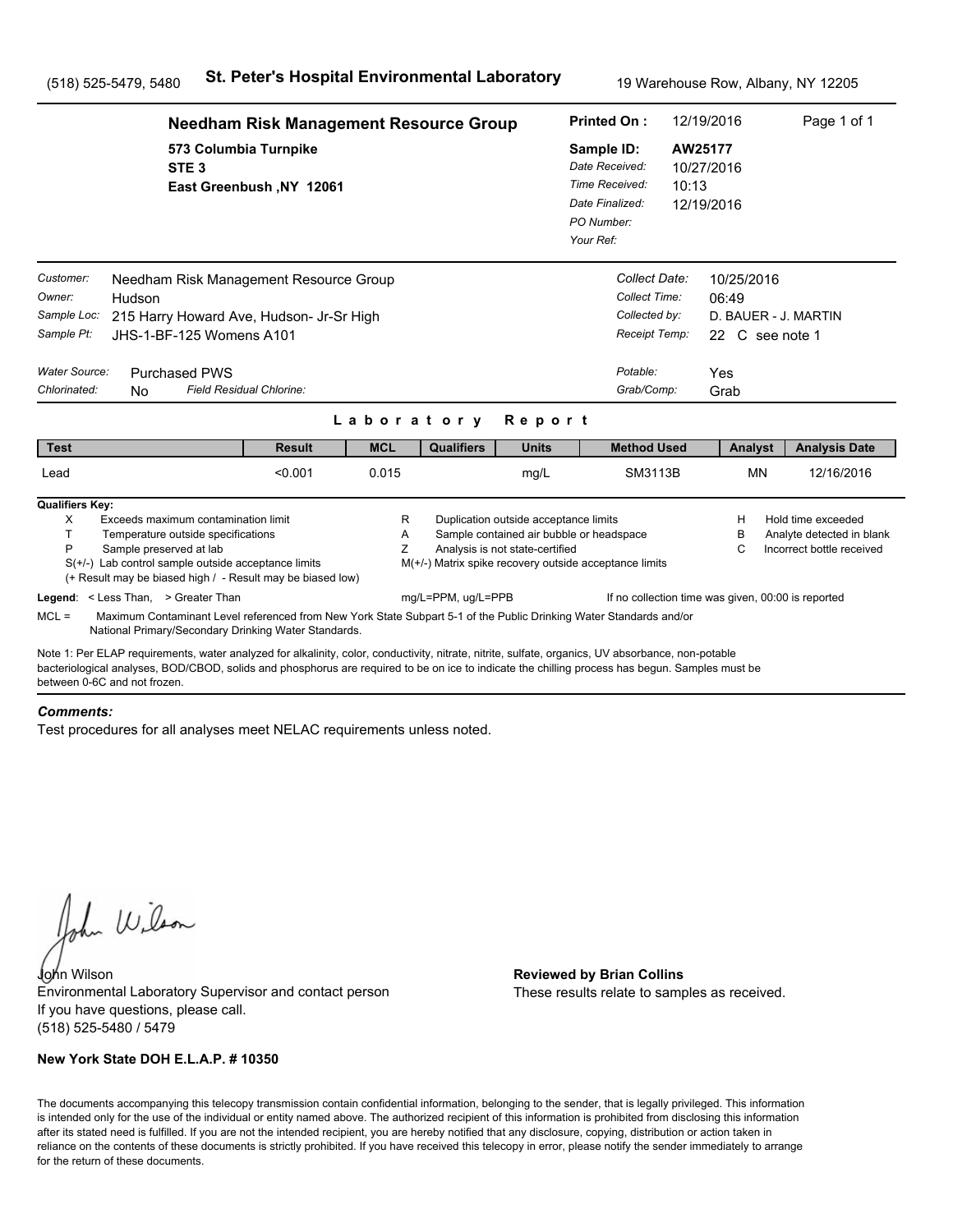|                                                                   | <b>Needham Risk Management Resource Group</b>                                                                                                                                                                                                                                                         |             |                                                        |                                                                                                                      |                                                                                              |                                                                  | 12/19/2016                             | Page 1 of 1                                                                  |
|-------------------------------------------------------------------|-------------------------------------------------------------------------------------------------------------------------------------------------------------------------------------------------------------------------------------------------------------------------------------------------------|-------------|--------------------------------------------------------|----------------------------------------------------------------------------------------------------------------------|----------------------------------------------------------------------------------------------|------------------------------------------------------------------|----------------------------------------|------------------------------------------------------------------------------|
|                                                                   | 573 Columbia Turnpike<br>STE <sub>3</sub><br>East Greenbush, NY 12061                                                                                                                                                                                                                                 |             |                                                        |                                                                                                                      | Sample ID:<br>Date Received:<br>Time Received:<br>Date Finalized:<br>PO Number:<br>Your Ref: | 10:13                                                            | AW25178<br>10/27/2016<br>12/19/2016    |                                                                              |
| Customer:<br>Owner:<br>Hudson<br>Sample Loc:<br>Sample Pt:        | Needham Risk Management Resource Group<br>215 Harry Howard Ave, Hudson- Jr-Sr High<br>JHS-1-BF-126 Girls E108                                                                                                                                                                                         |             |                                                        |                                                                                                                      |                                                                                              | Collect Date:<br>Collect Time:<br>Collected by:<br>Receipt Temp: | 10/25/2016<br>06:50<br>22 C see note 1 | D. BAUER - J. MARTIN                                                         |
| <b>Water Source:</b><br>Chlorinated:<br>N <sub>0</sub>            | <b>Purchased PWS</b><br>Field Residual Chlorine:                                                                                                                                                                                                                                                      | Laboratory  |                                                        | Report                                                                                                               |                                                                                              | Potable:<br>Grab/Comp:                                           | Yes<br>Grab                            |                                                                              |
| <b>Test</b>                                                       | <b>Result</b>                                                                                                                                                                                                                                                                                         | <b>MCL</b>  | <b>Qualifiers</b>                                      | <b>Units</b>                                                                                                         |                                                                                              | <b>Method Used</b>                                               | Analyst                                | <b>Analysis Date</b>                                                         |
| Lead                                                              | 0.002                                                                                                                                                                                                                                                                                                 | 0.015       |                                                        | mg/L                                                                                                                 |                                                                                              | SM3113B                                                          | MN                                     | 12/16/2016                                                                   |
| <b>Qualifiers Key:</b><br>X<br>T.<br>P<br>Sample preserved at lab | Exceeds maximum contamination limit<br>Temperature outside specifications<br>$S(+/-)$ Lab control sample outside acceptance limits<br>(+ Result may be biased high / - Result may be biased low)                                                                                                      | R<br>Α<br>Ζ | M(+/-) Matrix spike recovery outside acceptance limits | Duplication outside acceptance limits<br>Sample contained air bubble or headspace<br>Analysis is not state-certified |                                                                                              |                                                                  | н<br>B<br>C                            | Hold time exceeded<br>Analyte detected in blank<br>Incorrect bottle received |
| Legend: < Less Than, > Greater Than<br>$MCL =$                    | Maximum Contaminant Level referenced from New York State Subpart 5-1 of the Public Drinking Water Standards and/or<br>National Primary/Secondary Drinking Water Standards.                                                                                                                            |             | mg/L=PPM, ug/L=PPB                                     |                                                                                                                      |                                                                                              | If no collection time was given, 00:00 is reported               |                                        |                                                                              |
| between 0-6C and not frozen                                       | Note 1: Per ELAP requirements, water analyzed for alkalinity, color, conductivity, nitrate, nitrite, sulfate, organics, UV absorbance, non-potable<br>bacteriological analyses, BOD/CBOD, solids and phosphorus are required to be on ice to indicate the chilling process has begun. Samples must be |             |                                                        |                                                                                                                      |                                                                                              |                                                                  |                                        |                                                                              |

#### *Comments:*

Test procedures for all analyses meet NELAC requirements unless noted.

John Wilson

John Wilson **Reviewed by Brian Collins** Environmental Laboratory Supervisor and contact person If you have questions, please call. (518) 525-5480 / 5479

### **New York State DOH E.L.A.P. # 10350**

These results relate to samples as received.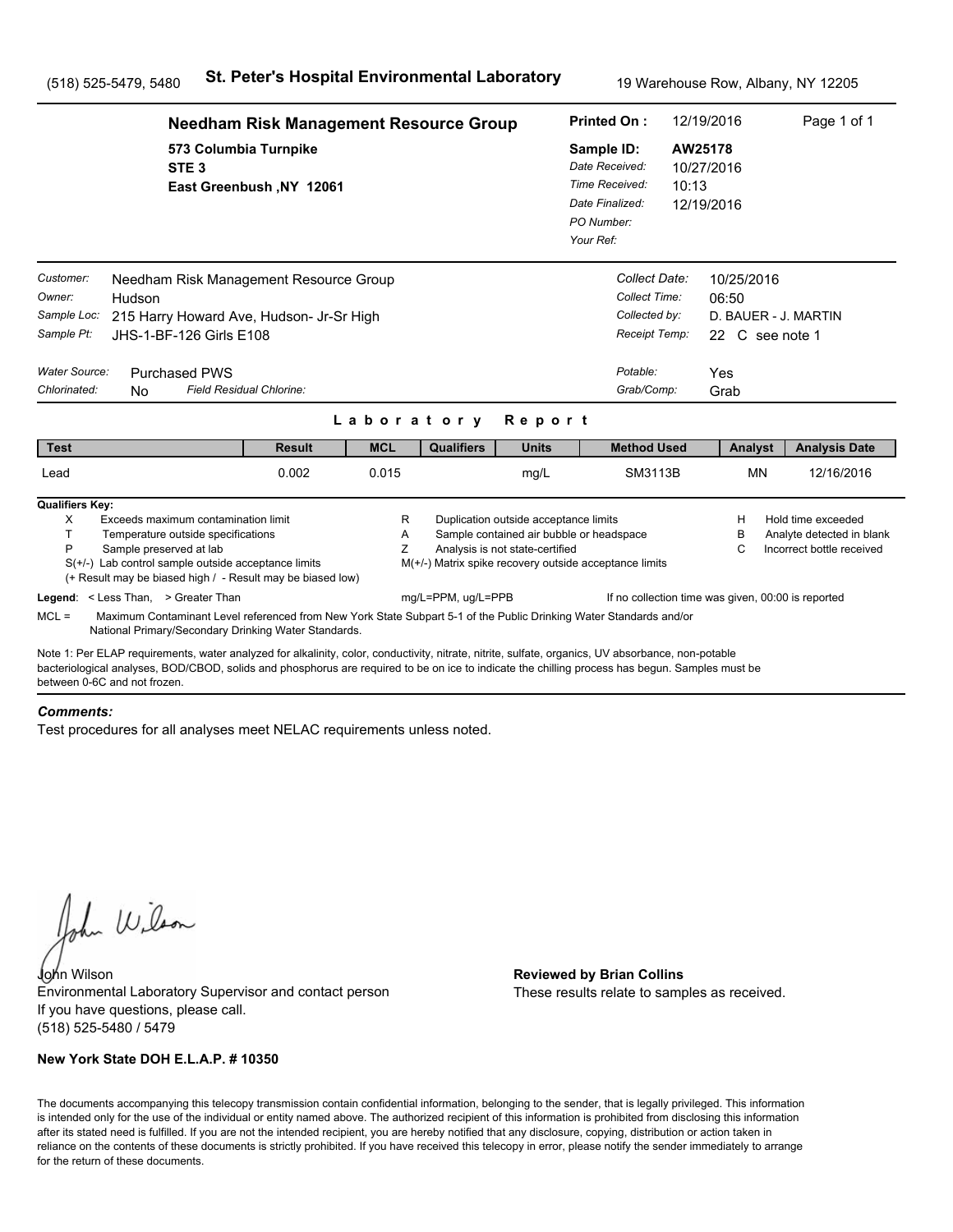|                                                                                                                                                                                                                                                                                                                                      | <b>Needham Risk Management Resource Group</b>     |             |                                                        |                                                                          |                                          |                                                                            | 12/19/2016                                                            | Page 1 of 1                                                                  |  |
|--------------------------------------------------------------------------------------------------------------------------------------------------------------------------------------------------------------------------------------------------------------------------------------------------------------------------------------|---------------------------------------------------|-------------|--------------------------------------------------------|--------------------------------------------------------------------------|------------------------------------------|----------------------------------------------------------------------------|-----------------------------------------------------------------------|------------------------------------------------------------------------------|--|
| STE <sub>3</sub>                                                                                                                                                                                                                                                                                                                     | 573 Columbia Turnpike<br>East Greenbush, NY 12061 |             |                                                        |                                                                          |                                          | Sample ID:<br>Date Received:<br>Time Received:<br>10:13<br>Date Finalized: | AW25179<br>10/27/2016<br>12/19/2016                                   |                                                                              |  |
| Customer:<br>Needham Risk Management Resource Group<br>Owner:<br>Hudson<br>Sample Loc:<br>215 Harry Howard Ave, Hudson- Jr-Sr High<br>Sample Pt:<br>JHS-1-BF-127 Boys E110<br>Water Source:<br><b>Purchased PWS</b>                                                                                                                  |                                                   |             |                                                        |                                                                          | Potable:                                 | Collect Date:<br>Collect Time:<br>Collected by:<br>Receipt Temp:           | 10/25/2016<br>06:51<br>D. BAUER - J. MARTIN<br>22 C see note 1<br>Yes |                                                                              |  |
| Chlorinated:<br>N <sub>0</sub>                                                                                                                                                                                                                                                                                                       | Field Residual Chlorine:                          |             |                                                        |                                                                          |                                          | Grab/Comp:                                                                 | Grab                                                                  |                                                                              |  |
|                                                                                                                                                                                                                                                                                                                                      |                                                   | Laboratory  |                                                        | Report                                                                   |                                          |                                                                            |                                                                       |                                                                              |  |
| <b>Test</b>                                                                                                                                                                                                                                                                                                                          | <b>Result</b>                                     | <b>MCL</b>  | <b>Qualifiers</b>                                      | <b>Units</b>                                                             |                                          | <b>Method Used</b>                                                         | Analyst                                                               | <b>Analysis Date</b>                                                         |  |
| Lead                                                                                                                                                                                                                                                                                                                                 | < 0.001                                           | 0.015       |                                                        | mg/L                                                                     |                                          | SM3113B                                                                    | <b>MN</b>                                                             | 12/16/2016                                                                   |  |
| <b>Qualifiers Key:</b><br>X<br>Exceeds maximum contamination limit<br>T.<br>Temperature outside specifications<br>P<br>Sample preserved at lab<br>$S(+/-)$ Lab control sample outside acceptance limits<br>(+ Result may be biased high / - Result may be biased low)                                                                |                                                   | R<br>A<br>Z | M(+/-) Matrix spike recovery outside acceptance limits | Duplication outside acceptance limits<br>Analysis is not state-certified | Sample contained air bubble or headspace |                                                                            | н<br>в<br>С                                                           | Hold time exceeded<br>Analyte detected in blank<br>Incorrect bottle received |  |
| Legend: < Less Than, > Greater Than<br>$MCL =$<br>Maximum Contaminant Level referenced from New York State Subpart 5-1 of the Public Drinking Water Standards and/or<br>National Primary/Secondary Drinking Water Standards.                                                                                                         |                                                   |             | mg/L=PPM, ug/L=PPB                                     |                                                                          |                                          |                                                                            | If no collection time was given, 00:00 is reported                    |                                                                              |  |
| Note 1: Per ELAP requirements, water analyzed for alkalinity, color, conductivity, nitrate, nitrite, sulfate, organics, UV absorbance, non-potable<br>bacteriological analyses, BOD/CBOD, solids and phosphorus are required to be on ice to indicate the chilling process has begun. Samples must be<br>between 0-6C and not frozen |                                                   |             |                                                        |                                                                          |                                          |                                                                            |                                                                       |                                                                              |  |

#### *Comments:*

Test procedures for all analyses meet NELAC requirements unless noted.

John Wilson

John Wilson **Reviewed by Brian Collins** Environmental Laboratory Supervisor and contact person If you have questions, please call. (518) 525-5480 / 5479

### **New York State DOH E.L.A.P. # 10350**

These results relate to samples as received.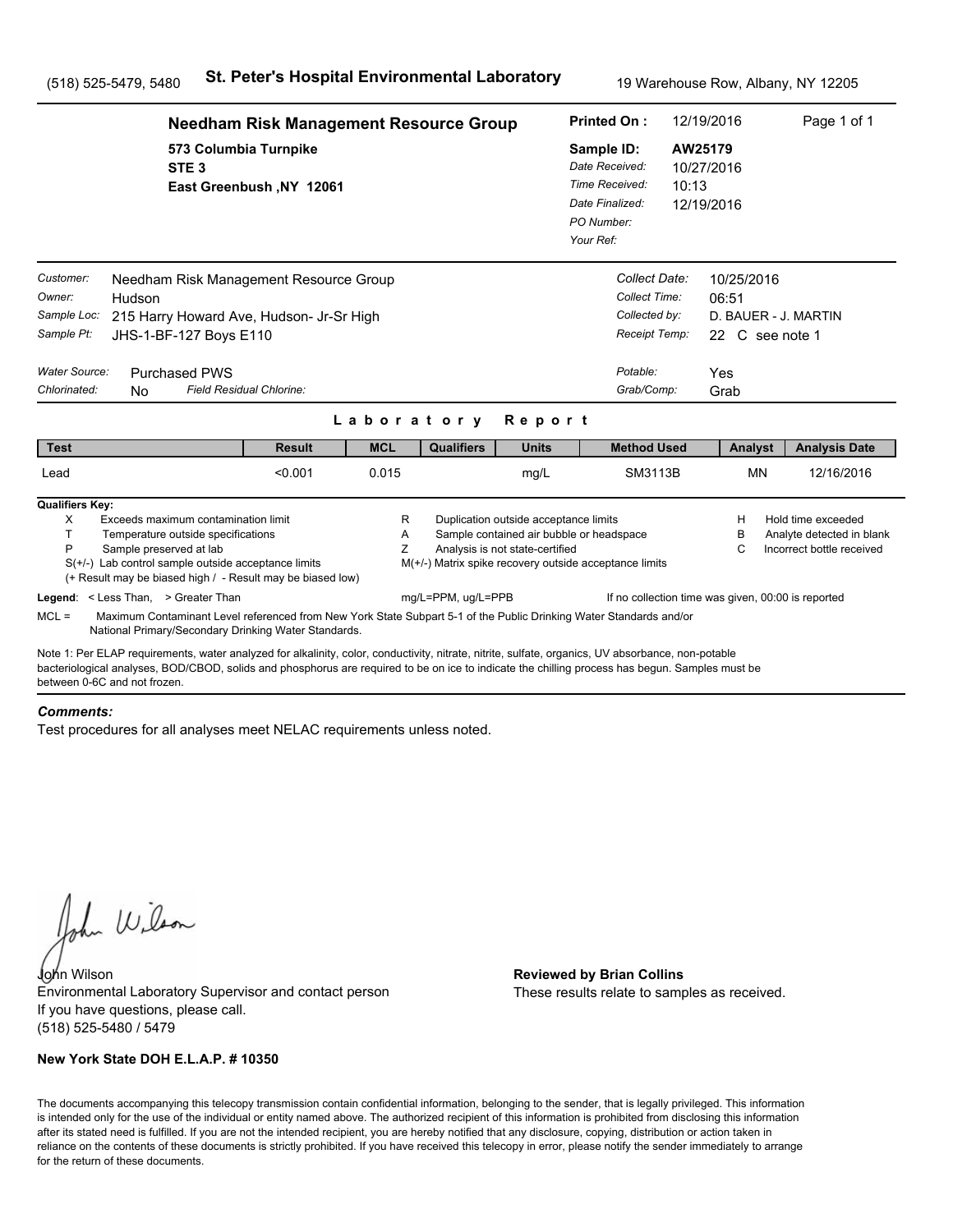|                                                                                                                                                                                                                                                                                                                                      | <b>Needham Risk Management Resource Group</b>                                                                                                                              |             |                    |                                                                                              |                                                                                                    |                                     | 12/19/2016                                                                    | Page 1 of 1                                                                  |
|--------------------------------------------------------------------------------------------------------------------------------------------------------------------------------------------------------------------------------------------------------------------------------------------------------------------------------------|----------------------------------------------------------------------------------------------------------------------------------------------------------------------------|-------------|--------------------|----------------------------------------------------------------------------------------------|----------------------------------------------------------------------------------------------------|-------------------------------------|-------------------------------------------------------------------------------|------------------------------------------------------------------------------|
| STE <sub>3</sub>                                                                                                                                                                                                                                                                                                                     | 573 Columbia Turnpike<br>East Greenbush, NY 12061                                                                                                                          |             |                    | Sample ID:<br>Date Received:<br>Time Received:<br>Date Finalized:<br>PO Number:<br>Your Ref: | 10:13                                                                                              | AW25180<br>10/27/2016<br>12/19/2016 |                                                                               |                                                                              |
| Customer:<br>Owner:<br>Hudson<br>Sample Loc:<br>Sample Pt:<br>Water Source:<br><b>Purchased PWS</b><br>Chlorinated:<br>N <sub>0</sub>                                                                                                                                                                                                | Needham Risk Management Resource Group<br>215 Harry Howard Ave, Hudson- Jr-Sr High<br>JHS-1-BF-128 Mens Rm E111<br>Field Residual Chlorine:                                |             |                    |                                                                                              | Collect Date:<br>Collect Time:<br>Collected by:<br>Receipt Temp:<br>Potable:<br>Grab/Comp:         |                                     | 10/25/2016<br>06:52<br>D. BAUER - J. MARTIN<br>22 C see note 1<br>Yes<br>Grab |                                                                              |
|                                                                                                                                                                                                                                                                                                                                      |                                                                                                                                                                            | Laboratory  |                    | Report                                                                                       |                                                                                                    |                                     |                                                                               |                                                                              |
| <b>Test</b>                                                                                                                                                                                                                                                                                                                          | <b>Result</b>                                                                                                                                                              | <b>MCL</b>  | <b>Qualifiers</b>  | <b>Units</b>                                                                                 | <b>Method Used</b>                                                                                 |                                     | Analyst                                                                       | <b>Analysis Date</b>                                                         |
| Lead                                                                                                                                                                                                                                                                                                                                 | < 0.001                                                                                                                                                                    | 0.015       |                    | mg/L                                                                                         | SM3113B                                                                                            |                                     | <b>MN</b>                                                                     | 12/16/2016                                                                   |
| <b>Qualifiers Key:</b><br>X<br>Exceeds maximum contamination limit<br>T.<br>Temperature outside specifications<br>P<br>Sample preserved at lab<br>$S(+/-)$ Lab control sample outside acceptance limits                                                                                                                              | (+ Result may be biased high / - Result may be biased low)                                                                                                                 | R<br>A<br>Z |                    | Duplication outside acceptance limits<br>Analysis is not state-certified                     | Sample contained air bubble or headspace<br>M(+/-) Matrix spike recovery outside acceptance limits |                                     | н<br>в<br>С                                                                   | Hold time exceeded<br>Analyte detected in blank<br>Incorrect bottle received |
| Legend: < Less Than, > Greater Than<br>$MCL =$                                                                                                                                                                                                                                                                                       | Maximum Contaminant Level referenced from New York State Subpart 5-1 of the Public Drinking Water Standards and/or<br>National Primary/Secondary Drinking Water Standards. |             | mg/L=PPM, ug/L=PPB |                                                                                              |                                                                                                    |                                     | If no collection time was given, 00:00 is reported                            |                                                                              |
| Note 1: Per ELAP requirements, water analyzed for alkalinity, color, conductivity, nitrate, nitrite, sulfate, organics, UV absorbance, non-potable<br>bacteriological analyses, BOD/CBOD, solids and phosphorus are required to be on ice to indicate the chilling process has begun. Samples must be<br>between 0-6C and not frozen |                                                                                                                                                                            |             |                    |                                                                                              |                                                                                                    |                                     |                                                                               |                                                                              |

#### *Comments:*

Test procedures for all analyses meet NELAC requirements unless noted.

John Wilson

John Wilson **Reviewed by Brian Collins** Environmental Laboratory Supervisor and contact person If you have questions, please call. (518) 525-5480 / 5479

### **New York State DOH E.L.A.P. # 10350**

These results relate to samples as received.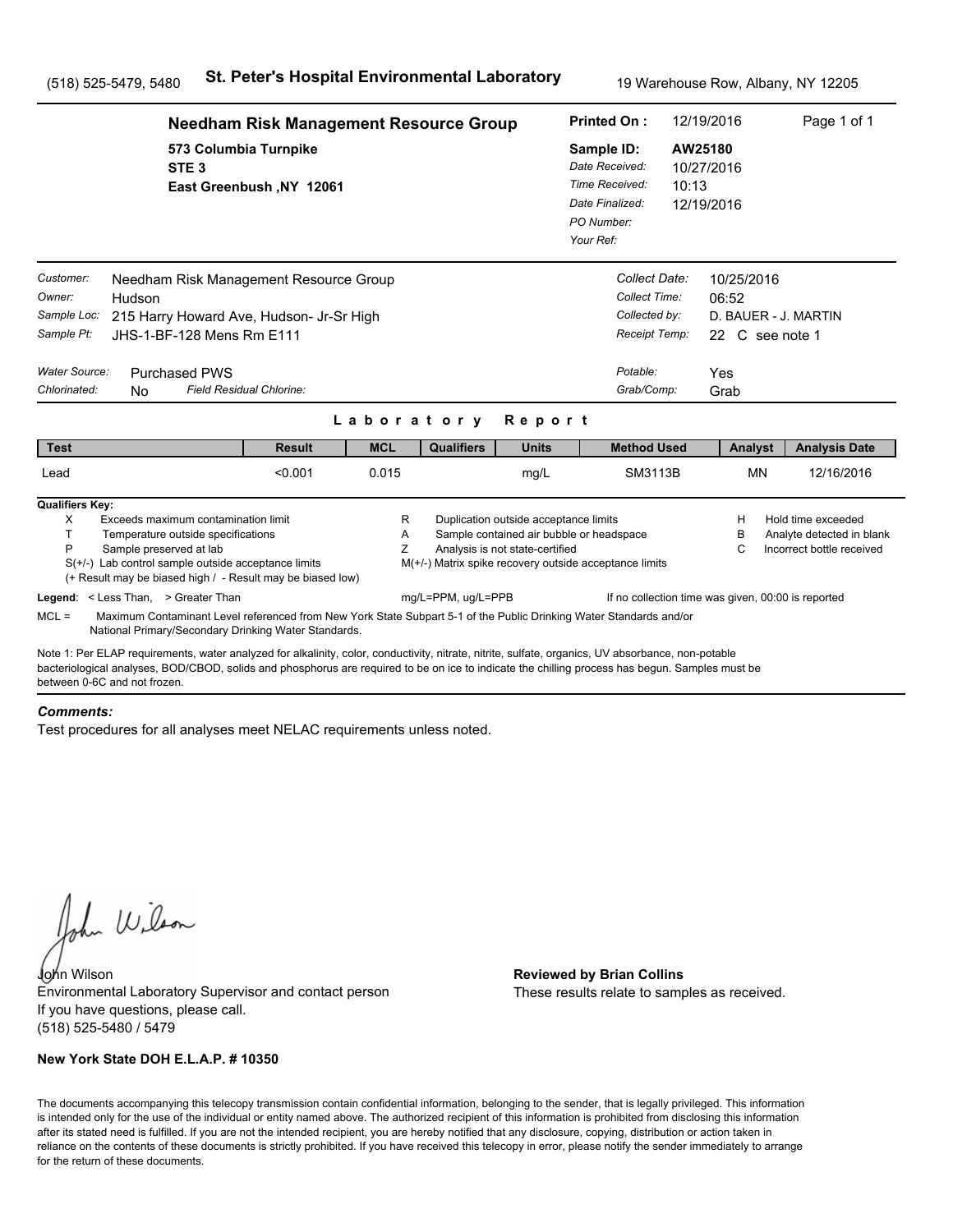|                                                                   | <b>Needham Risk Management Resource Group</b>                                                                                                                                                                                                                                                                                         |                                                                                             |             |                                                        |                                                                                                                      |                                                                                              | 12/19/2016<br><b>Printed On:</b>                                             |                  |                               | Page 1 of 1                                                                  |  |
|-------------------------------------------------------------------|---------------------------------------------------------------------------------------------------------------------------------------------------------------------------------------------------------------------------------------------------------------------------------------------------------------------------------------|---------------------------------------------------------------------------------------------|-------------|--------------------------------------------------------|----------------------------------------------------------------------------------------------------------------------|----------------------------------------------------------------------------------------------|------------------------------------------------------------------------------|------------------|-------------------------------|------------------------------------------------------------------------------|--|
|                                                                   | STE <sub>3</sub>                                                                                                                                                                                                                                                                                                                      | 573 Columbia Turnpike<br>East Greenbush, NY 12061<br>Needham Risk Management Resource Group |             |                                                        |                                                                                                                      | Sample ID:<br>Date Received:<br>Time Received:<br>Date Finalized:<br>PO Number:<br>Your Ref: |                                                                              | AW25181<br>10:13 | 10/27/2016<br>12/19/2016      |                                                                              |  |
| Customer:<br>Owner:<br>Sample Loc:<br>Sample Pt:<br>Water Source: | Hudson<br>215 Harry Howard Ave, Hudson- Jr-Sr High<br>JHS-1-BF-129 Womens Rm E111<br><b>Purchased PWS</b>                                                                                                                                                                                                                             |                                                                                             |             |                                                        |                                                                                                                      |                                                                                              | Collect Date:<br>Collect Time:<br>Collected by:<br>Receipt Temp:<br>Potable: | 06:53<br>Yes     | 10/25/2016<br>22 C see note 1 | D. BAUER - J. MARTIN                                                         |  |
| Chlorinated:                                                      | Field Residual Chlorine:<br>No.                                                                                                                                                                                                                                                                                                       |                                                                                             |             |                                                        |                                                                                                                      |                                                                                              | Grab/Comp:                                                                   | Grab             |                               |                                                                              |  |
|                                                                   |                                                                                                                                                                                                                                                                                                                                       |                                                                                             | Laboratory  |                                                        | Report                                                                                                               |                                                                                              |                                                                              |                  |                               |                                                                              |  |
| <b>Test</b>                                                       |                                                                                                                                                                                                                                                                                                                                       | <b>Result</b>                                                                               | <b>MCL</b>  | <b>Qualifiers</b>                                      | <b>Units</b>                                                                                                         |                                                                                              | <b>Method Used</b>                                                           |                  | Analyst                       | <b>Analysis Date</b>                                                         |  |
| Lead                                                              |                                                                                                                                                                                                                                                                                                                                       | < 0.001                                                                                     | 0.015       |                                                        | mg/L                                                                                                                 |                                                                                              | SM3113B                                                                      |                  | <b>MN</b>                     | 12/16/2016                                                                   |  |
| <b>Qualifiers Key:</b><br>X<br>T.<br>P                            | Exceeds maximum contamination limit<br>Temperature outside specifications<br>Sample preserved at lab<br>$S(+/-)$ Lab control sample outside acceptance limits<br>(+ Result may be biased high / - Result may be biased low)                                                                                                           |                                                                                             | R<br>Α<br>Z | M(+/-) Matrix spike recovery outside acceptance limits | Duplication outside acceptance limits<br>Sample contained air bubble or headspace<br>Analysis is not state-certified |                                                                                              |                                                                              |                  | H<br>B<br>C                   | Hold time exceeded<br>Analyte detected in blank<br>Incorrect bottle received |  |
| $MCL =$                                                           | Legend: < Less Than, > Greater Than<br>Maximum Contaminant Level referenced from New York State Subpart 5-1 of the Public Drinking Water Standards and/or<br>National Primary/Secondary Drinking Water Standards.                                                                                                                     |                                                                                             |             | mg/L=PPM, ug/L=PPB                                     |                                                                                                                      |                                                                                              | If no collection time was given, 00:00 is reported                           |                  |                               |                                                                              |  |
|                                                                   | Note 1: Per ELAP requirements, water analyzed for alkalinity, color, conductivity, nitrate, nitrite, sulfate, organics, UV absorbance, non-potable<br>bacteriological analyses, BOD/CBOD, solids and phosphorus are reguired to be on ice to indicate the chilling process has begun. Samples must be<br>between 0-6C and not frozen. |                                                                                             |             |                                                        |                                                                                                                      |                                                                                              |                                                                              |                  |                               |                                                                              |  |

#### *Comments:*

Test procedures for all analyses meet NELAC requirements unless noted.

John Wilson

John Wilson **Reviewed by Brian Collins** Environmental Laboratory Supervisor and contact person If you have questions, please call. (518) 525-5480 / 5479

### **New York State DOH E.L.A.P. # 10350**

These results relate to samples as received.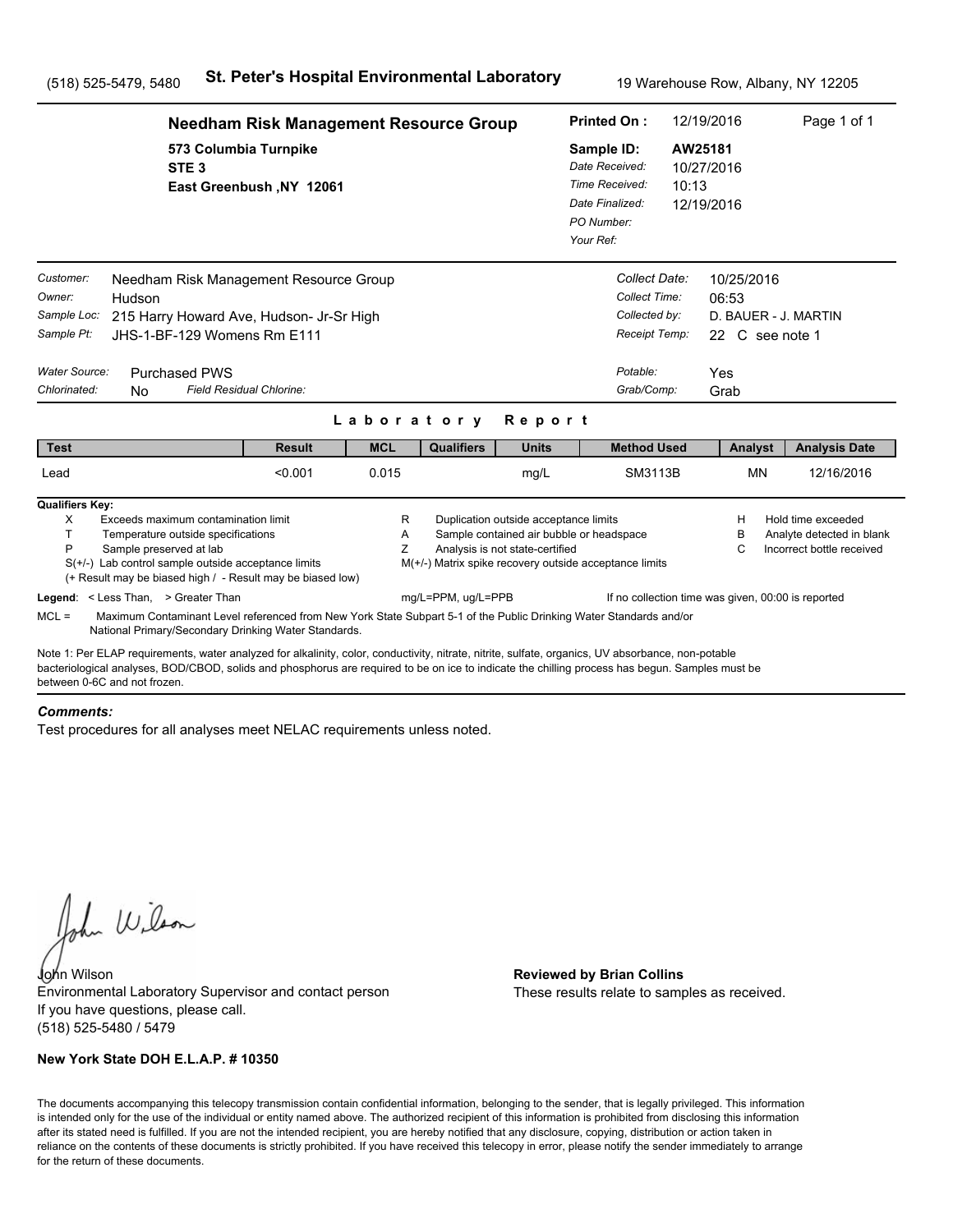|                                                                                                                                                                                                                                                                                                                                      | <b>Needham Risk Management Resource Group</b>     |             |                    |                                                                          |                                                                                                    |                                                                  | 12/19/2016                                         | Page 1 of 1                                                                  |
|--------------------------------------------------------------------------------------------------------------------------------------------------------------------------------------------------------------------------------------------------------------------------------------------------------------------------------------|---------------------------------------------------|-------------|--------------------|--------------------------------------------------------------------------|----------------------------------------------------------------------------------------------------|------------------------------------------------------------------|----------------------------------------------------|------------------------------------------------------------------------------|
| STE <sub>3</sub>                                                                                                                                                                                                                                                                                                                     | 573 Columbia Turnpike<br>East Greenbush, NY 12061 |             |                    |                                                                          |                                                                                                    | 10:13                                                            | AW25182<br>10/27/2016<br>12/19/2016                |                                                                              |
| Customer:<br>Needham Risk Management Resource Group<br>Owner:<br>Hudson<br>Sample Loc:<br>215 Harry Howard Ave, Hudson- Jr-Sr High<br>Sample Pt:<br>JHS-1-BF-130 Nurses BR<br>Water Source:<br><b>Purchased PWS</b>                                                                                                                  |                                                   |             |                    |                                                                          | Potable:                                                                                           | Collect Date:<br>Collect Time:<br>Collected by:<br>Receipt Temp: | 10/25/2016<br>06:54<br>22 C see note 1<br>Yes      | D. BAUER - J. MARTIN                                                         |
| Chlorinated:<br>N <sub>0</sub>                                                                                                                                                                                                                                                                                                       | Field Residual Chlorine:                          |             |                    |                                                                          | Grab/Comp:                                                                                         |                                                                  | Grab                                               |                                                                              |
|                                                                                                                                                                                                                                                                                                                                      |                                                   | Laboratory  |                    | Report                                                                   |                                                                                                    |                                                                  |                                                    |                                                                              |
| <b>Test</b>                                                                                                                                                                                                                                                                                                                          | <b>Result</b>                                     | <b>MCL</b>  | <b>Qualifiers</b>  | <b>Units</b>                                                             | <b>Method Used</b>                                                                                 |                                                                  | Analyst                                            | <b>Analysis Date</b>                                                         |
| Lead                                                                                                                                                                                                                                                                                                                                 | < 0.001                                           | 0.015       |                    | mg/L                                                                     |                                                                                                    | SM3113B                                                          | <b>MN</b>                                          | 12/16/2016                                                                   |
| <b>Qualifiers Key:</b><br>X<br>Exceeds maximum contamination limit<br>T.<br>Temperature outside specifications<br>P<br>Sample preserved at lab<br>$S(+/-)$ Lab control sample outside acceptance limits<br>(+ Result may be biased high / - Result may be biased low)                                                                |                                                   | R<br>A<br>Z |                    | Duplication outside acceptance limits<br>Analysis is not state-certified | Sample contained air bubble or headspace<br>M(+/-) Matrix spike recovery outside acceptance limits |                                                                  | н<br>в<br>С                                        | Hold time exceeded<br>Analyte detected in blank<br>Incorrect bottle received |
| Legend: < Less Than, > Greater Than<br>$MCL =$<br>Maximum Contaminant Level referenced from New York State Subpart 5-1 of the Public Drinking Water Standards and/or                                                                                                                                                                 |                                                   |             | mg/L=PPM, ug/L=PPB |                                                                          |                                                                                                    |                                                                  | If no collection time was given, 00:00 is reported |                                                                              |
| National Primary/Secondary Drinking Water Standards.                                                                                                                                                                                                                                                                                 |                                                   |             |                    |                                                                          |                                                                                                    |                                                                  |                                                    |                                                                              |
| Note 1: Per ELAP requirements, water analyzed for alkalinity, color, conductivity, nitrate, nitrite, sulfate, organics, UV absorbance, non-potable<br>bacteriological analyses, BOD/CBOD, solids and phosphorus are required to be on ice to indicate the chilling process has begun. Samples must be<br>between 0-6C and not frozen |                                                   |             |                    |                                                                          |                                                                                                    |                                                                  |                                                    |                                                                              |

#### *Comments:*

Test procedures for all analyses meet NELAC requirements unless noted.

John Wilson

John Wilson **Reviewed by Brian Collins** Environmental Laboratory Supervisor and contact person If you have questions, please call. (518) 525-5480 / 5479

### **New York State DOH E.L.A.P. # 10350**

These results relate to samples as received.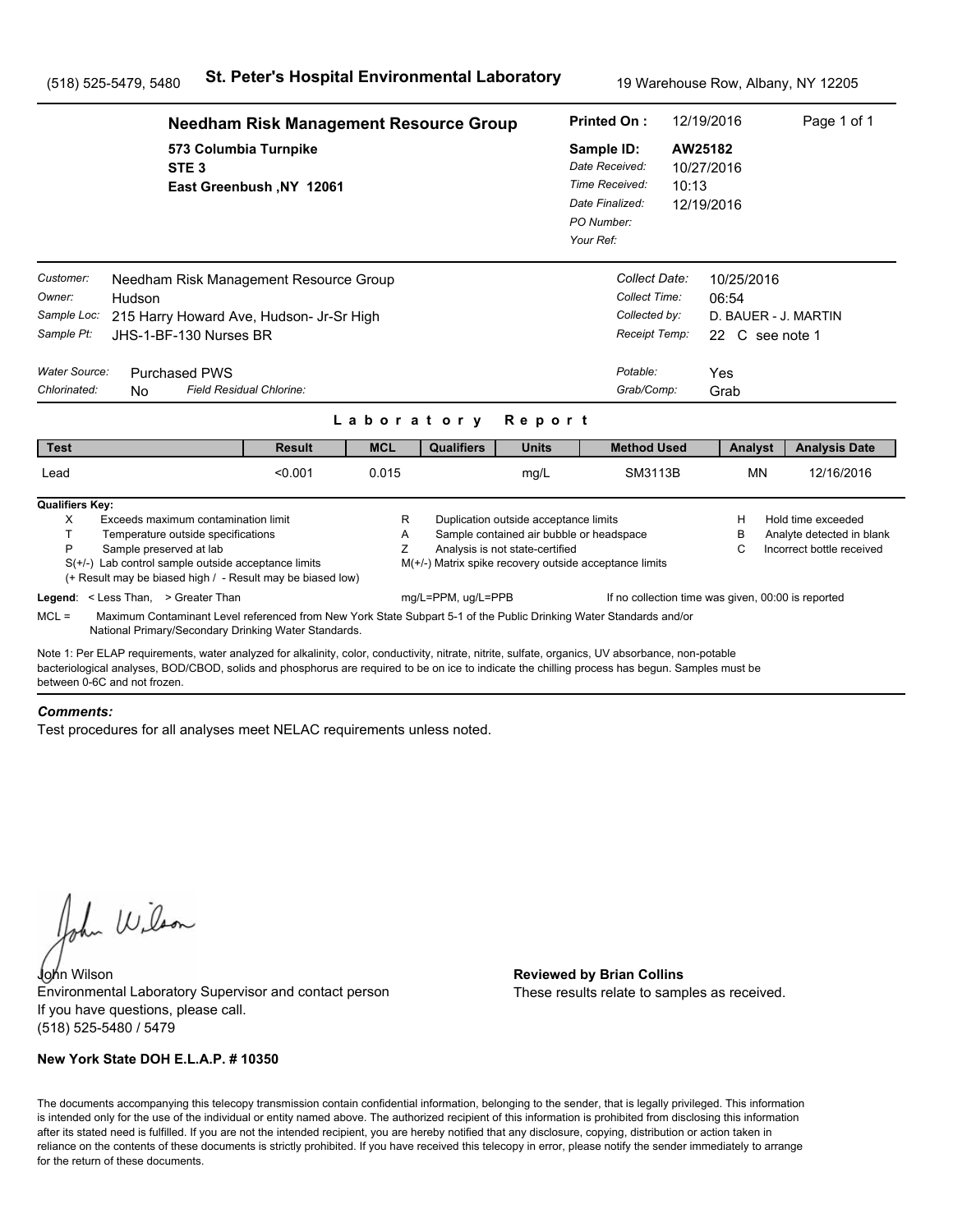|                                                                                          | <b>Needham Risk Management Resource Group</b>                                                                                                                                                                                                                                                                                                                                                |                          |             |                                                                              |                                                                                                                      |                                                                                              | 12/19/2016<br><b>Printed On:</b>                                                           |                  |                                                                | Page 1 of 1                                                                  |  |
|------------------------------------------------------------------------------------------|----------------------------------------------------------------------------------------------------------------------------------------------------------------------------------------------------------------------------------------------------------------------------------------------------------------------------------------------------------------------------------------------|--------------------------|-------------|------------------------------------------------------------------------------|----------------------------------------------------------------------------------------------------------------------|----------------------------------------------------------------------------------------------|--------------------------------------------------------------------------------------------|------------------|----------------------------------------------------------------|------------------------------------------------------------------------------|--|
|                                                                                          | 573 Columbia Turnpike<br>STE <sub>3</sub>                                                                                                                                                                                                                                                                                                                                                    | East Greenbush, NY 12061 |             |                                                                              |                                                                                                                      | Sample ID:<br>Date Received:<br>Time Received:<br>Date Finalized:<br>PO Number:<br>Your Ref: |                                                                                            | AW25183<br>10:13 | 10/27/2016<br>12/19/2016                                       |                                                                              |  |
| Customer:<br>Owner:<br>Sample Loc:<br>Sample Pt:<br><b>Water Source:</b><br>Chlorinated: | Needham Risk Management Resource Group<br>Hudson<br>215 Harry Howard Ave, Hudson- Jr-Sr High<br>JHS-2-BF-131 Boys BR Across E203<br><b>Purchased PWS</b><br>Field Residual Chlorine:<br>N <sub>0</sub>                                                                                                                                                                                       |                          | Laboratory  |                                                                              | Report                                                                                                               |                                                                                              | Collect Date:<br>Collect Time:<br>Collected by:<br>Receipt Temp:<br>Potable:<br>Grab/Comp: | Yes<br>Grab      | 10/25/2016<br>06:55<br>D. BAUER - J. MARTIN<br>22 C see note 1 |                                                                              |  |
| <b>Test</b>                                                                              |                                                                                                                                                                                                                                                                                                                                                                                              | <b>Result</b>            | <b>MCL</b>  | <b>Qualifiers</b>                                                            | <b>Units</b>                                                                                                         |                                                                                              | <b>Method Used</b>                                                                         |                  | Analyst                                                        | <b>Analysis Date</b>                                                         |  |
| Lead                                                                                     |                                                                                                                                                                                                                                                                                                                                                                                              | 0.001                    | 0.015       |                                                                              | mg/L                                                                                                                 |                                                                                              | SM3113B                                                                                    |                  | <b>MN</b>                                                      | 12/16/2016                                                                   |  |
| <b>Qualifiers Key:</b><br>X<br>T.<br>P<br>$MCL =$                                        | Exceeds maximum contamination limit<br>Temperature outside specifications<br>Sample preserved at lab<br>$S(+/-)$ Lab control sample outside acceptance limits<br>(+ Result may be biased high / - Result may be biased low)<br>Legend: < Less Than, > Greater Than<br>Maximum Contaminant Level referenced from New York State Subpart 5-1 of the Public Drinking Water Standards and/or     |                          | R<br>Α<br>Ζ | M(+/-) Matrix spike recovery outside acceptance limits<br>mg/L=PPM, ug/L=PPB | Duplication outside acceptance limits<br>Sample contained air bubble or headspace<br>Analysis is not state-certified |                                                                                              | If no collection time was given, 00:00 is reported                                         |                  | н<br>в<br>C                                                    | Hold time exceeded<br>Analyte detected in blank<br>Incorrect bottle received |  |
|                                                                                          | National Primary/Secondary Drinking Water Standards.<br>Note 1: Per ELAP requirements, water analyzed for alkalinity, color, conductivity, nitrate, nitrite, sulfate, organics, UV absorbance, non-potable<br>bacteriological analyses, BOD/CBOD, solids and phosphorus are required to be on ice to indicate the chilling process has begun. Samples must be<br>between 0-6C and not frozen |                          |             |                                                                              |                                                                                                                      |                                                                                              |                                                                                            |                  |                                                                |                                                                              |  |

#### *Comments:*

Test procedures for all analyses meet NELAC requirements unless noted.

John Wilson

John Wilson **Reviewed by Brian Collins** Environmental Laboratory Supervisor and contact person If you have questions, please call. (518) 525-5480 / 5479

### **New York State DOH E.L.A.P. # 10350**

These results relate to samples as received.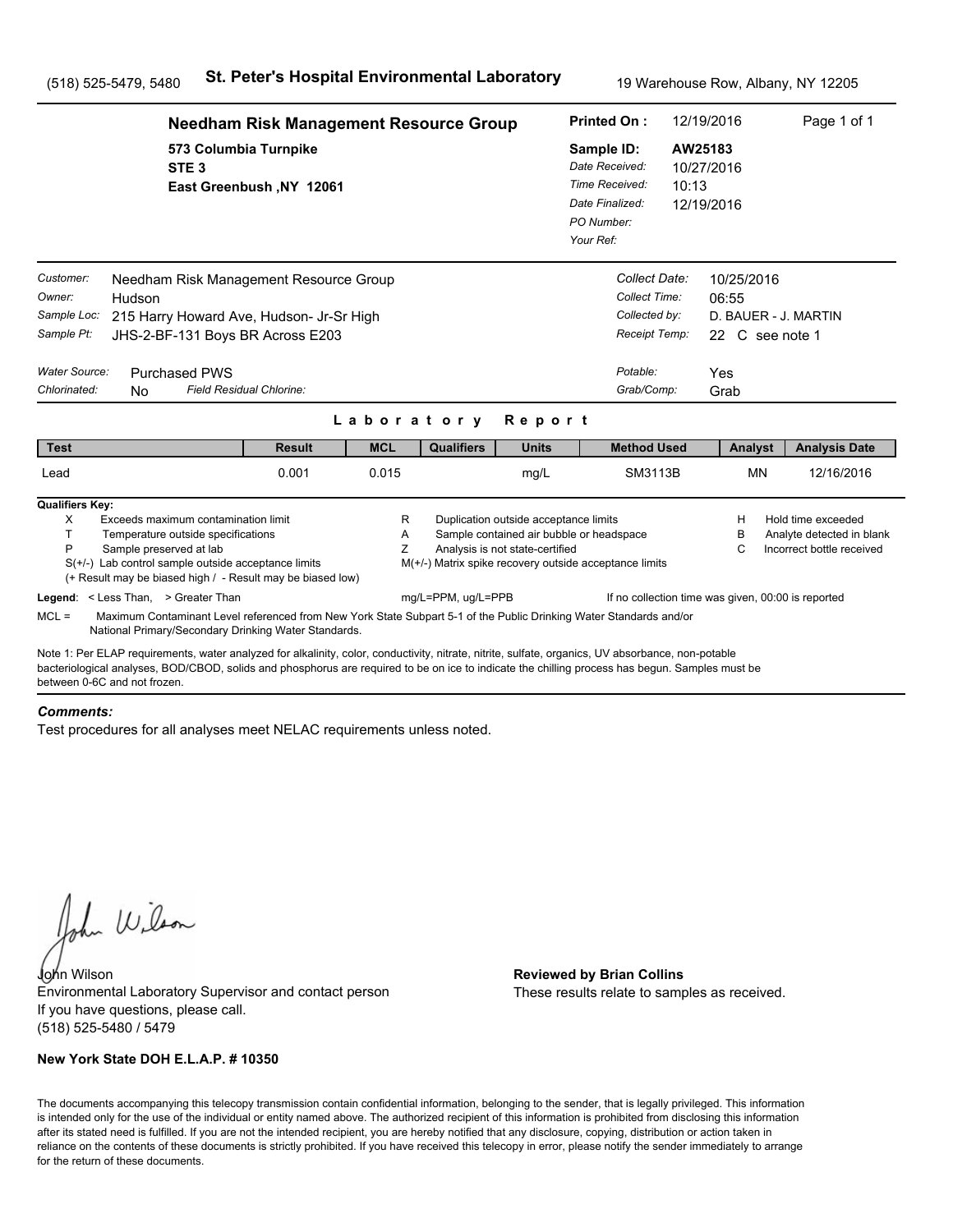|                                                                                          | <b>Needham Risk Management Resource Group</b>                                                                                                                                                                                                                                                                                                                                                |                          |             |                                                                              |                                                                                                                      |                                                                                              | 12/19/2016<br><b>Printed On:</b>                                                           |                                              |                                                                        | Page 1 of 1                                                                  |
|------------------------------------------------------------------------------------------|----------------------------------------------------------------------------------------------------------------------------------------------------------------------------------------------------------------------------------------------------------------------------------------------------------------------------------------------------------------------------------------------|--------------------------|-------------|------------------------------------------------------------------------------|----------------------------------------------------------------------------------------------------------------------|----------------------------------------------------------------------------------------------|--------------------------------------------------------------------------------------------|----------------------------------------------|------------------------------------------------------------------------|------------------------------------------------------------------------------|
|                                                                                          | 573 Columbia Turnpike<br>STE <sub>3</sub>                                                                                                                                                                                                                                                                                                                                                    | East Greenbush, NY 12061 |             |                                                                              |                                                                                                                      | Sample ID:<br>Date Received:<br>Time Received:<br>Date Finalized:<br>PO Number:<br>Your Ref: |                                                                                            | AW25184<br>10/27/2016<br>10:13<br>12/19/2016 |                                                                        |                                                                              |
| Customer:<br>Owner:<br>Sample Loc:<br>Sample Pt:<br><b>Water Source:</b><br>Chlorinated: | Needham Risk Management Resource Group<br>Hudson<br>215 Harry Howard Ave, Hudson- Jr-Sr High<br>JHS-2-BF-132 Boys BR Across E203<br><b>Purchased PWS</b><br>Field Residual Chlorine:<br>N <sub>0</sub>                                                                                                                                                                                       |                          | Laboratory  |                                                                              | Report                                                                                                               |                                                                                              | Collect Date:<br>Collect Time:<br>Collected by:<br>Receipt Temp:<br>Potable:<br>Grab/Comp: | Yes                                          | 10/25/2016<br>06:55<br>D. BAUER - J. MARTIN<br>22 C see note 1<br>Grab |                                                                              |
| <b>Test</b>                                                                              |                                                                                                                                                                                                                                                                                                                                                                                              | <b>Result</b>            | <b>MCL</b>  | <b>Qualifiers</b>                                                            | <b>Units</b>                                                                                                         |                                                                                              | <b>Method Used</b>                                                                         |                                              | Analyst                                                                | <b>Analysis Date</b>                                                         |
| Lead                                                                                     |                                                                                                                                                                                                                                                                                                                                                                                              | < 0.001                  | 0.015       |                                                                              | mg/L                                                                                                                 |                                                                                              | SM3113B                                                                                    |                                              | <b>MN</b>                                                              | 12/16/2016                                                                   |
| <b>Qualifiers Key:</b><br>X<br>T.<br>P<br>$MCL =$                                        | Exceeds maximum contamination limit<br>Temperature outside specifications<br>Sample preserved at lab<br>$S(+/-)$ Lab control sample outside acceptance limits<br>(+ Result may be biased high / - Result may be biased low)<br>Legend: < Less Than, > Greater Than<br>Maximum Contaminant Level referenced from New York State Subpart 5-1 of the Public Drinking Water Standards and/or     |                          | R<br>Α<br>Ζ | M(+/-) Matrix spike recovery outside acceptance limits<br>mg/L=PPM, ug/L=PPB | Duplication outside acceptance limits<br>Sample contained air bubble or headspace<br>Analysis is not state-certified |                                                                                              | If no collection time was given, 00:00 is reported                                         |                                              | н<br>в<br>C                                                            | Hold time exceeded<br>Analyte detected in blank<br>Incorrect bottle received |
|                                                                                          | National Primary/Secondary Drinking Water Standards.<br>Note 1: Per ELAP requirements, water analyzed for alkalinity, color, conductivity, nitrate, nitrite, sulfate, organics, UV absorbance, non-potable<br>bacteriological analyses, BOD/CBOD, solids and phosphorus are required to be on ice to indicate the chilling process has begun. Samples must be<br>between 0-6C and not frozen |                          |             |                                                                              |                                                                                                                      |                                                                                              |                                                                                            |                                              |                                                                        |                                                                              |

#### *Comments:*

Test procedures for all analyses meet NELAC requirements unless noted.

John Wilson

John Wilson **Reviewed by Brian Collins** Environmental Laboratory Supervisor and contact person If you have questions, please call. (518) 525-5480 / 5479

### **New York State DOH E.L.A.P. # 10350**

These results relate to samples as received.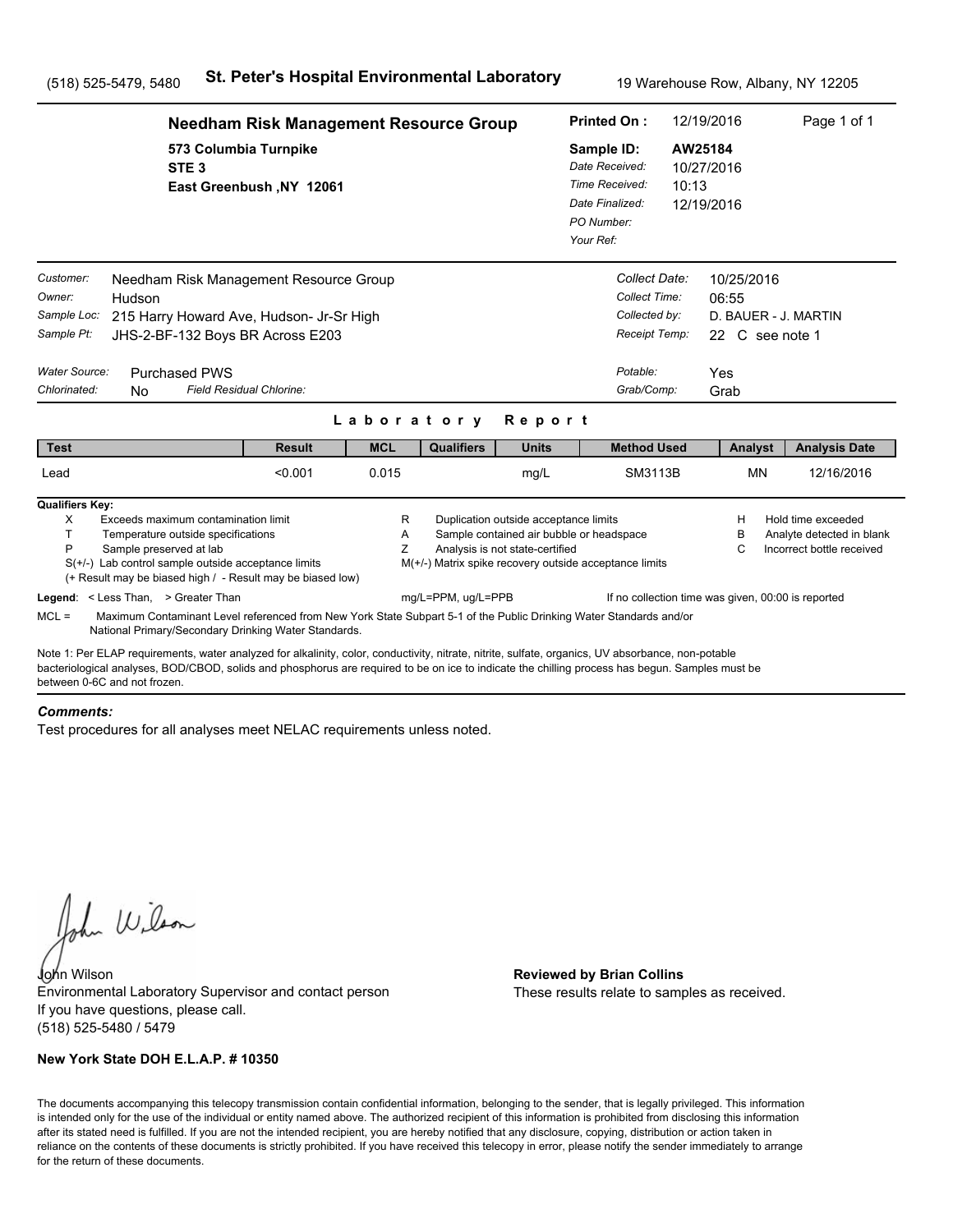|                                                                                                                                                                                                                                                                                                                                                                                                                                                                                                                                                                                                                                                                                                                                                                                                                           | <b>Needham Risk Management Resource Group</b>     |            |                   |              |                                                                                              |                                                                                            | 12/19/2016                                            | Page 1 of 1          |  |
|---------------------------------------------------------------------------------------------------------------------------------------------------------------------------------------------------------------------------------------------------------------------------------------------------------------------------------------------------------------------------------------------------------------------------------------------------------------------------------------------------------------------------------------------------------------------------------------------------------------------------------------------------------------------------------------------------------------------------------------------------------------------------------------------------------------------------|---------------------------------------------------|------------|-------------------|--------------|----------------------------------------------------------------------------------------------|--------------------------------------------------------------------------------------------|-------------------------------------------------------|----------------------|--|
| STE <sub>3</sub>                                                                                                                                                                                                                                                                                                                                                                                                                                                                                                                                                                                                                                                                                                                                                                                                          | 573 Columbia Turnpike<br>East Greenbush, NY 12061 |            |                   |              | Sample ID:<br>Date Received:<br>Time Received:<br>Date Finalized:<br>PO Number:<br>Your Ref: | 10:13                                                                                      | AW25185<br>10/27/2016<br>12/19/2016                   |                      |  |
| Customer:<br>Needham Risk Management Resource Group<br>Owner:<br>Hudson<br>Sample Loc:<br>215 Harry Howard Ave, Hudson- Jr-Sr High<br>Sample Pt:<br>JHS-2-BF-133 Boys BR Across E203<br><b>Water Source:</b><br><b>Purchased PWS</b><br>Chlorinated:<br>N <sub>0</sub>                                                                                                                                                                                                                                                                                                                                                                                                                                                                                                                                                    | Field Residual Chlorine:                          | Laboratory |                   | Report       |                                                                                              | Collect Date:<br>Collect Time:<br>Collected by:<br>Receipt Temp:<br>Potable:<br>Grab/Comp: | 10/25/2016<br>06:55<br>22 C see note 1<br>Yes<br>Grab | D. BAUER - J. MARTIN |  |
| <b>Test</b>                                                                                                                                                                                                                                                                                                                                                                                                                                                                                                                                                                                                                                                                                                                                                                                                               | <b>Result</b>                                     | <b>MCL</b> | <b>Qualifiers</b> | <b>Units</b> |                                                                                              | <b>Method Used</b>                                                                         | Analyst                                               | <b>Analysis Date</b> |  |
| Lead                                                                                                                                                                                                                                                                                                                                                                                                                                                                                                                                                                                                                                                                                                                                                                                                                      | < 0.001                                           | 0.015      |                   | mg/L         |                                                                                              | SM3113B                                                                                    | <b>MN</b>                                             | 12/16/2016           |  |
| <b>Qualifiers Key:</b><br>Exceeds maximum contamination limit<br>Duplication outside acceptance limits<br>Hold time exceeded<br>X<br>R<br>н<br>T.<br>Sample contained air bubble or headspace<br>Temperature outside specifications<br>Α<br>в<br>Analyte detected in blank<br>P<br>Ζ<br>Analysis is not state-certified<br>Sample preserved at lab<br>Incorrect bottle received<br>C<br>$S(+/-)$ Lab control sample outside acceptance limits<br>M(+/-) Matrix spike recovery outside acceptance limits<br>(+ Result may be biased high / - Result may be biased low)<br>mg/L=PPM, ug/L=PPB<br>Legend: < Less Than, > Greater Than<br>If no collection time was given, 00:00 is reported<br>$MCL =$<br>Maximum Contaminant Level referenced from New York State Subpart 5-1 of the Public Drinking Water Standards and/or |                                                   |            |                   |              |                                                                                              |                                                                                            |                                                       |                      |  |
| National Primary/Secondary Drinking Water Standards.                                                                                                                                                                                                                                                                                                                                                                                                                                                                                                                                                                                                                                                                                                                                                                      |                                                   |            |                   |              |                                                                                              |                                                                                            |                                                       |                      |  |
| Note 1: Per ELAP requirements, water analyzed for alkalinity, color, conductivity, nitrate, nitrite, sulfate, organics, UV absorbance, non-potable<br>bacteriological analyses, BOD/CBOD, solids and phosphorus are required to be on ice to indicate the chilling process has begun. Samples must be<br>between 0-6C and not frozen                                                                                                                                                                                                                                                                                                                                                                                                                                                                                      |                                                   |            |                   |              |                                                                                              |                                                                                            |                                                       |                      |  |

#### *Comments:*

Test procedures for all analyses meet NELAC requirements unless noted.

John Wilson

John Wilson **Reviewed by Brian Collins** Environmental Laboratory Supervisor and contact person If you have questions, please call. (518) 525-5480 / 5479

### **New York State DOH E.L.A.P. # 10350**

These results relate to samples as received.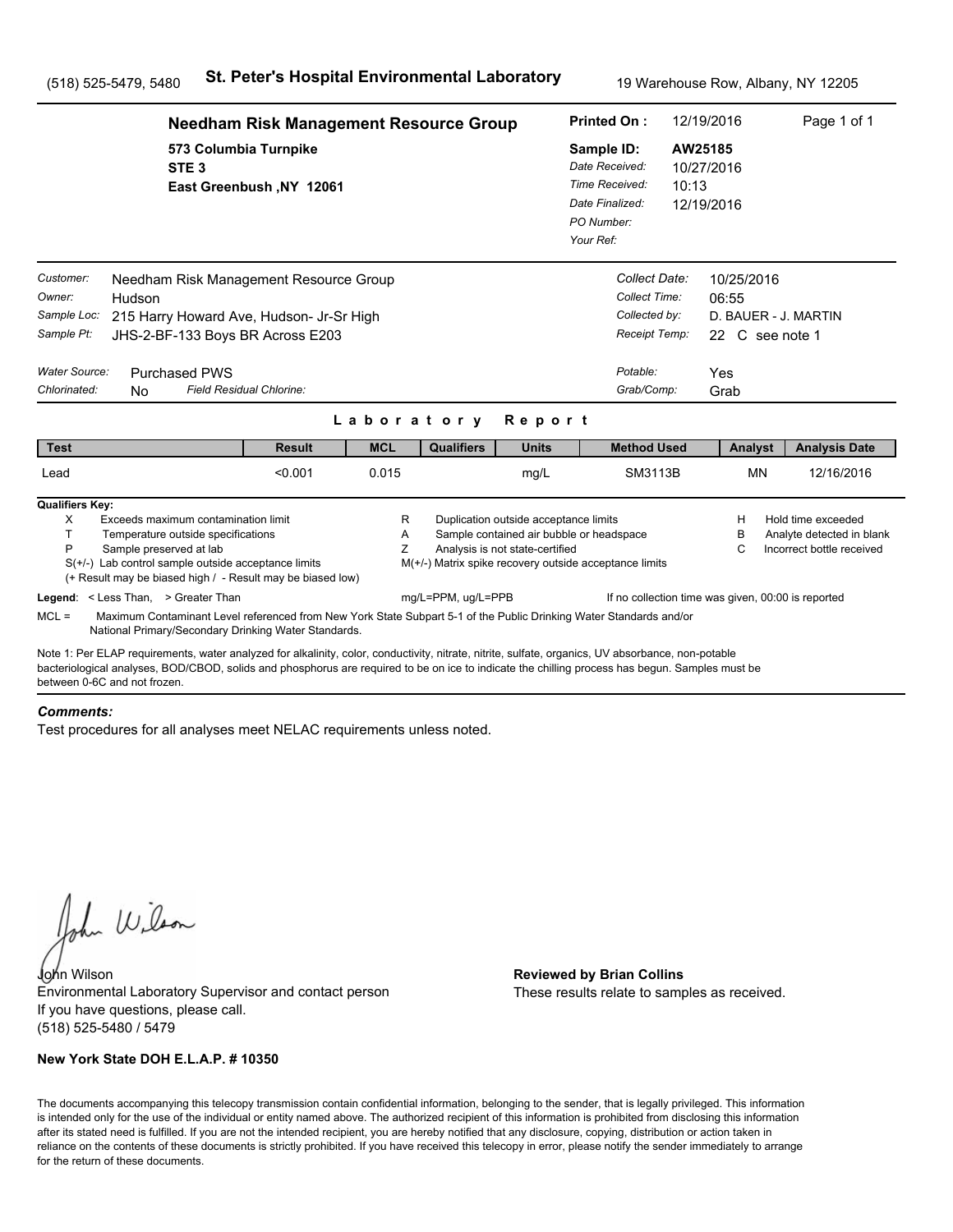|                                                                                                                                                                                                                                                                                                                                      | <b>Needham Risk Management Resource Group</b>                                                                                                                              |             |                                                        |                                                                          |                                          |                                                                                | 12/19/2016                                                                    | Page 1 of 1                                                                  |  |
|--------------------------------------------------------------------------------------------------------------------------------------------------------------------------------------------------------------------------------------------------------------------------------------------------------------------------------------|----------------------------------------------------------------------------------------------------------------------------------------------------------------------------|-------------|--------------------------------------------------------|--------------------------------------------------------------------------|------------------------------------------|--------------------------------------------------------------------------------|-------------------------------------------------------------------------------|------------------------------------------------------------------------------|--|
| STE <sub>3</sub>                                                                                                                                                                                                                                                                                                                     | 573 Columbia Turnpike<br>East Greenbush, NY 12061                                                                                                                          |             |                                                        |                                                                          |                                          | Sample ID:<br>Date Received:<br>Time Received:<br>10:13<br>Date Finalized:     | AW25186<br>10/27/2016<br>12/19/2016                                           |                                                                              |  |
| Customer:<br>Owner:<br>Hudson<br>Sample Loc:<br>Sample Pt:<br>JHS-2-BF-134 Mens BR E212<br>Water Source:<br><b>Purchased PWS</b><br>Chlorinated:<br>N <sub>0</sub>                                                                                                                                                                   | Needham Risk Management Resource Group<br>215 Harry Howard Ave, Hudson- Jr-Sr High<br>Field Residual Chlorine:                                                             |             |                                                        |                                                                          | Potable:                                 | Collect Date:<br>Collect Time:<br>Collected by:<br>Receipt Temp:<br>Grab/Comp: | 10/25/2016<br>06:56<br>D. BAUER - J. MARTIN<br>22 C see note 1<br>Yes<br>Grab |                                                                              |  |
|                                                                                                                                                                                                                                                                                                                                      |                                                                                                                                                                            | Laboratory  |                                                        | Report                                                                   |                                          |                                                                                |                                                                               |                                                                              |  |
| <b>Test</b>                                                                                                                                                                                                                                                                                                                          | <b>Result</b>                                                                                                                                                              | <b>MCL</b>  | <b>Qualifiers</b>                                      | <b>Units</b>                                                             |                                          | <b>Method Used</b>                                                             | Analyst                                                                       | <b>Analysis Date</b>                                                         |  |
| Lead                                                                                                                                                                                                                                                                                                                                 | < 0.001                                                                                                                                                                    | 0.015       |                                                        | mg/L                                                                     |                                          | SM3113B                                                                        | <b>MN</b>                                                                     | 12/16/2016                                                                   |  |
| <b>Qualifiers Key:</b><br>X<br>Exceeds maximum contamination limit<br>T.<br>Temperature outside specifications<br>P<br>Sample preserved at lab<br>$S(+/-)$ Lab control sample outside acceptance limits<br>(+ Result may be biased high / - Result may be biased low)                                                                |                                                                                                                                                                            | R<br>A<br>Z | M(+/-) Matrix spike recovery outside acceptance limits | Duplication outside acceptance limits<br>Analysis is not state-certified | Sample contained air bubble or headspace |                                                                                | н<br>в<br>С                                                                   | Hold time exceeded<br>Analyte detected in blank<br>Incorrect bottle received |  |
| Legend: < Less Than, > Greater Than<br>$MCL =$                                                                                                                                                                                                                                                                                       | Maximum Contaminant Level referenced from New York State Subpart 5-1 of the Public Drinking Water Standards and/or<br>National Primary/Secondary Drinking Water Standards. |             | mg/L=PPM, ug/L=PPB                                     |                                                                          |                                          |                                                                                | If no collection time was given, 00:00 is reported                            |                                                                              |  |
| Note 1: Per ELAP requirements, water analyzed for alkalinity, color, conductivity, nitrate, nitrite, sulfate, organics, UV absorbance, non-potable<br>bacteriological analyses, BOD/CBOD, solids and phosphorus are required to be on ice to indicate the chilling process has begun. Samples must be<br>between 0-6C and not frozen |                                                                                                                                                                            |             |                                                        |                                                                          |                                          |                                                                                |                                                                               |                                                                              |  |

#### *Comments:*

Test procedures for all analyses meet NELAC requirements unless noted.

John Wilson

John Wilson **Reviewed by Brian Collins** Environmental Laboratory Supervisor and contact person If you have questions, please call. (518) 525-5480 / 5479

### **New York State DOH E.L.A.P. # 10350**

These results relate to samples as received.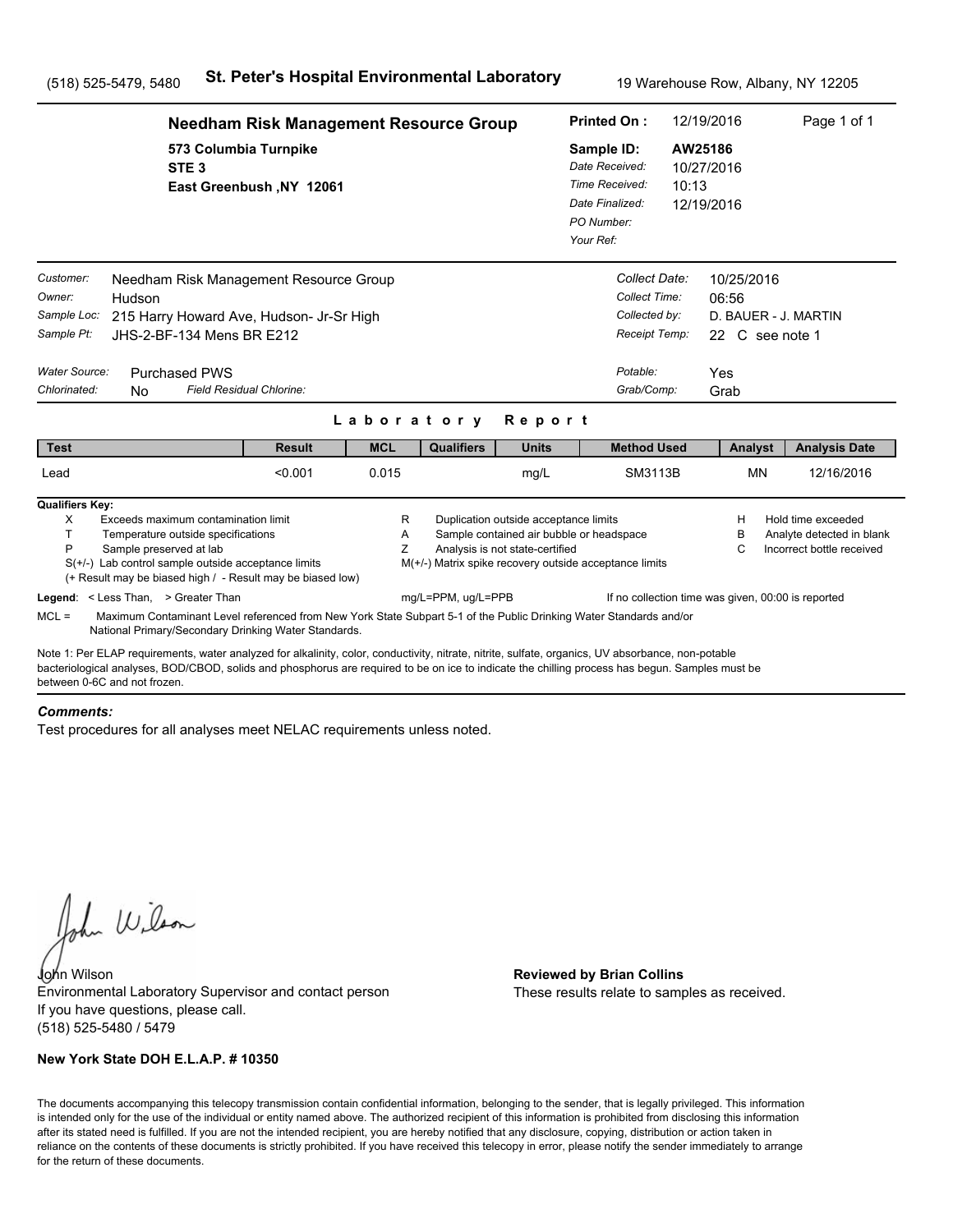|                                                                                                                                                                                                                                                                                                                                                                                                                                                                                                             | <b>Needham Risk Management Resource Group</b>     |            |                    |              |  |                                                                                            | 12/19/2016                                                            | Page 1 of 1                                            |  |
|-------------------------------------------------------------------------------------------------------------------------------------------------------------------------------------------------------------------------------------------------------------------------------------------------------------------------------------------------------------------------------------------------------------------------------------------------------------------------------------------------------------|---------------------------------------------------|------------|--------------------|--------------|--|--------------------------------------------------------------------------------------------|-----------------------------------------------------------------------|--------------------------------------------------------|--|
| STE <sub>3</sub>                                                                                                                                                                                                                                                                                                                                                                                                                                                                                            | 573 Columbia Turnpike<br>East Greenbush, NY 12061 |            |                    |              |  | Sample ID:<br>Date Received:<br>Time Received:<br>10:13<br>Date Finalized:<br>PO Number:   | AW25187<br>10/27/2016<br>12/19/2016                                   |                                                        |  |
| Customer:<br>Needham Risk Management Resource Group<br>Owner:<br>Hudson<br>Sample Loc:<br>215 Harry Howard Ave, Hudson- Jr-Sr High<br>Sample Pt:<br>JHS-2-CF-135 Rm E214<br>Water Source:<br><b>Purchased PWS</b>                                                                                                                                                                                                                                                                                           |                                                   |            |                    |              |  | Collect Date:<br>Collect Time:<br>Collected by:<br>Receipt Temp:<br>Potable:<br>Grab/Comp: | 10/25/2016<br>06:57<br>D. BAUER - J. MARTIN<br>22 C see note 1<br>Yes |                                                        |  |
| Chlorinated:<br>N <sub>0</sub>                                                                                                                                                                                                                                                                                                                                                                                                                                                                              | Field Residual Chlorine:                          | Laboratory |                    | Report       |  |                                                                                            | Grab                                                                  |                                                        |  |
| <b>Test</b>                                                                                                                                                                                                                                                                                                                                                                                                                                                                                                 | <b>Result</b>                                     | <b>MCL</b> | <b>Qualifiers</b>  | <b>Units</b> |  | <b>Method Used</b>                                                                         | Analyst                                                               | <b>Analysis Date</b>                                   |  |
| Lead                                                                                                                                                                                                                                                                                                                                                                                                                                                                                                        | 0.002                                             | 0.015      |                    | mg/L         |  | SM3113B                                                                                    | <b>MN</b>                                                             | 12/16/2016                                             |  |
| <b>Qualifiers Key:</b><br>X<br>Exceeds maximum contamination limit<br>R<br>Duplication outside acceptance limits<br>Hold time exceeded<br>н<br>T.<br>Sample contained air bubble or headspace<br>Temperature outside specifications<br>A<br>в<br>Z<br>Analysis is not state-certified<br>P<br>Sample preserved at lab<br>С<br>$S(+/-)$ Lab control sample outside acceptance limits<br>M(+/-) Matrix spike recovery outside acceptance limits<br>(+ Result may be biased high / - Result may be biased low) |                                                   |            |                    |              |  |                                                                                            |                                                                       | Analyte detected in blank<br>Incorrect bottle received |  |
| Legend: < Less Than, > Greater Than<br>$MCL =$<br>Maximum Contaminant Level referenced from New York State Subpart 5-1 of the Public Drinking Water Standards and/or<br>National Primary/Secondary Drinking Water Standards.                                                                                                                                                                                                                                                                                |                                                   |            | mg/L=PPM, ug/L=PPB |              |  |                                                                                            | If no collection time was given, 00:00 is reported                    |                                                        |  |
| Note 1: Per ELAP requirements, water analyzed for alkalinity, color, conductivity, nitrate, nitrite, sulfate, organics, UV absorbance, non-potable<br>bacteriological analyses, BOD/CBOD, solids and phosphorus are required to be on ice to indicate the chilling process has begun. Samples must be<br>between 0-6C and not frozen                                                                                                                                                                        |                                                   |            |                    |              |  |                                                                                            |                                                                       |                                                        |  |

#### *Comments:*

Test procedures for all analyses meet NELAC requirements unless noted.

John Wilson

John Wilson **Reviewed by Brian Collins** Environmental Laboratory Supervisor and contact person If you have questions, please call. (518) 525-5480 / 5479

### **New York State DOH E.L.A.P. # 10350**

These results relate to samples as received.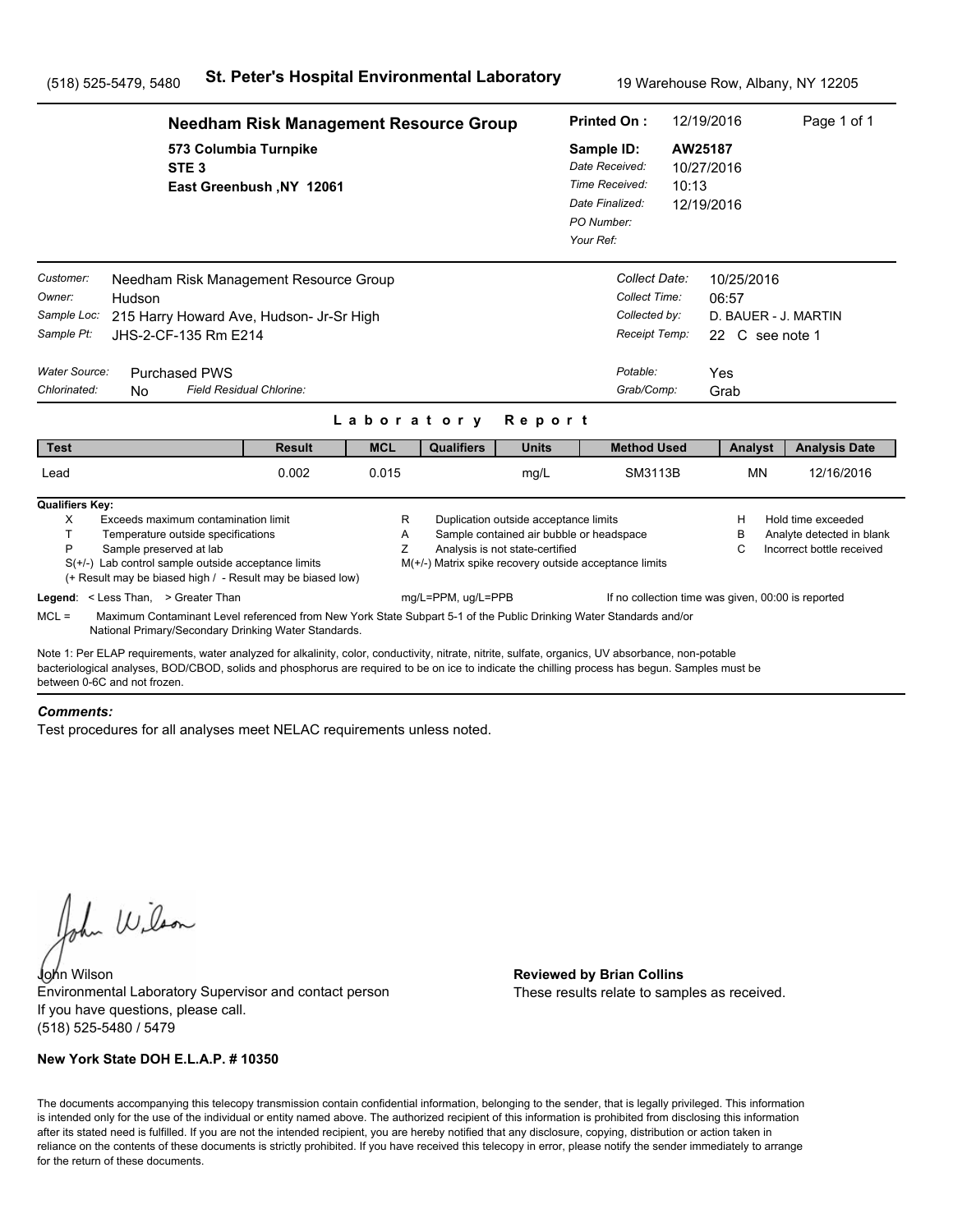|                                                                                          | <b>Needham Risk Management Resource Group</b>                                                                                                                                                                                                                                                                                         |                                                                                             | <b>Printed On:</b> |                    | 12/19/2016                                                               | Page 1 of 1                                                                                           |  |                                                                               |                                                                              |
|------------------------------------------------------------------------------------------|---------------------------------------------------------------------------------------------------------------------------------------------------------------------------------------------------------------------------------------------------------------------------------------------------------------------------------------|---------------------------------------------------------------------------------------------|--------------------|--------------------|--------------------------------------------------------------------------|-------------------------------------------------------------------------------------------------------|--|-------------------------------------------------------------------------------|------------------------------------------------------------------------------|
|                                                                                          | STE <sub>3</sub>                                                                                                                                                                                                                                                                                                                      | 573 Columbia Turnpike<br>East Greenbush, NY 12061<br>Needham Risk Management Resource Group |                    |                    |                                                                          | Sample ID:<br>Date Received:<br>Time Received:<br>10:13<br>Date Finalized:<br>PO Number:<br>Your Ref: |  | AW25188<br>10/27/2016<br>12/19/2016                                           |                                                                              |
| Customer:<br>Owner:<br>Sample Loc:<br>Sample Pt:<br><b>Water Source:</b><br>Chlorinated: | Hudson<br>215 Harry Howard Ave, Hudson- Jr-Sr High<br>JHS-2-CF-136 Prep Rm E214A<br><b>Purchased PWS</b><br>Field Residual Chlorine:<br>No.                                                                                                                                                                                           |                                                                                             |                    | Laboratory         | <b>Report</b>                                                            | Collect Date:<br>Collect Time:<br>Collected by:<br>Receipt Temp:<br>Potable:<br>Grab/Comp:            |  | 10/25/2016<br>06:58<br>D. BAUER - J. MARTIN<br>22 C see note 1<br>Yes<br>Grab |                                                                              |
| <b>Test</b>                                                                              |                                                                                                                                                                                                                                                                                                                                       | <b>Result</b>                                                                               | <b>MCL</b>         | <b>Qualifiers</b>  | <b>Units</b>                                                             | <b>Method Used</b>                                                                                    |  | Analyst                                                                       | <b>Analysis Date</b>                                                         |
| Lead                                                                                     |                                                                                                                                                                                                                                                                                                                                       | 0.12                                                                                        | 0.015              | X                  | mg/L                                                                     | SM3113B                                                                                               |  | <b>MN</b>                                                                     | 12/16/2016                                                                   |
| <b>Qualifiers Key:</b><br>X<br>T.<br>P                                                   | Exceeds maximum contamination limit<br>Temperature outside specifications<br>Sample preserved at lab<br>$S(+/-)$ Lab control sample outside acceptance limits<br>(+ Result may be biased high / - Result may be biased low)<br>Legend: < Less Than, > Greater Than                                                                    |                                                                                             | R<br>Α<br>Z        | mg/L=PPM, ug/L=PPB | Duplication outside acceptance limits<br>Analysis is not state-certified | Sample contained air bubble or headspace<br>M(+/-) Matrix spike recovery outside acceptance limits    |  | н<br>в<br>C<br>If no collection time was given, 00:00 is reported             | Hold time exceeded<br>Analyte detected in blank<br>Incorrect bottle received |
| $MCL =$                                                                                  | Maximum Contaminant Level referenced from New York State Subpart 5-1 of the Public Drinking Water Standards and/or<br>National Primary/Secondary Drinking Water Standards.                                                                                                                                                            |                                                                                             |                    |                    |                                                                          |                                                                                                       |  |                                                                               |                                                                              |
|                                                                                          | Note 1: Per ELAP requirements, water analyzed for alkalinity, color, conductivity, nitrate, nitrite, sulfate, organics, UV absorbance, non-potable<br>bacteriological analyses, BOD/CBOD, solids and phosphorus are required to be on ice to indicate the chilling process has begun. Samples must be<br>between 0-6C and not frozen. |                                                                                             |                    |                    |                                                                          |                                                                                                       |  |                                                                               |                                                                              |

#### *Comments:*

Test procedures for all analyses meet NELAC requirements unless noted.

John Wilson

John Wilson **Reviewed by Brian Collins** Environmental Laboratory Supervisor and contact person If you have questions, please call. (518) 525-5480 / 5479

### **New York State DOH E.L.A.P. # 10350**

These results relate to samples as received.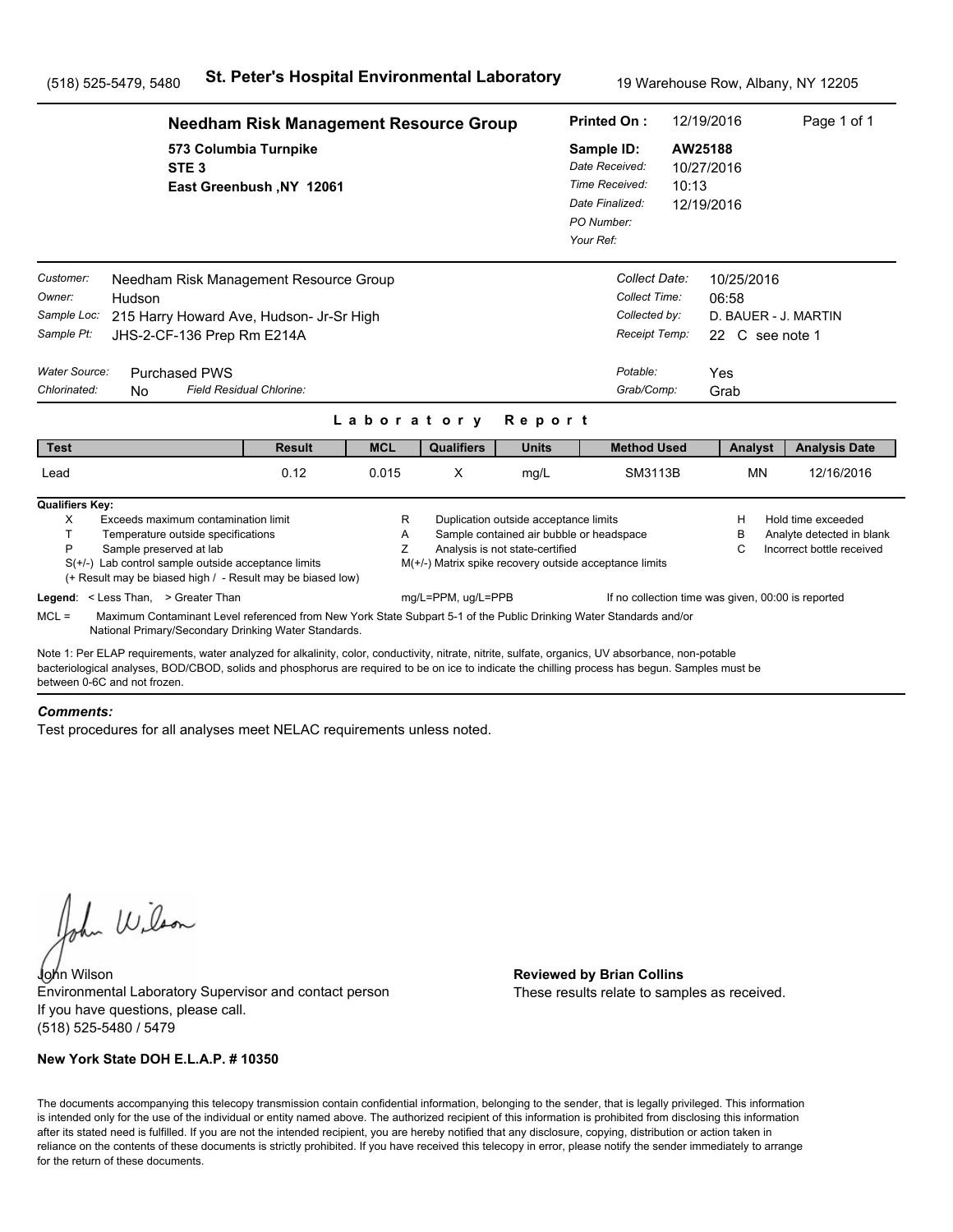|                                                                                                                                                                                                                                                                                                                                      |                                                                                                                                                                                                                             | <b>Needham Risk Management Resource Group</b> |             |                                                        |                                                                                                                      | <b>Printed On:</b>                                                                           |                                                                                            | 12/19/2016                          |                               | Page 1 of 1                                                                  |
|--------------------------------------------------------------------------------------------------------------------------------------------------------------------------------------------------------------------------------------------------------------------------------------------------------------------------------------|-----------------------------------------------------------------------------------------------------------------------------------------------------------------------------------------------------------------------------|-----------------------------------------------|-------------|--------------------------------------------------------|----------------------------------------------------------------------------------------------------------------------|----------------------------------------------------------------------------------------------|--------------------------------------------------------------------------------------------|-------------------------------------|-------------------------------|------------------------------------------------------------------------------|
|                                                                                                                                                                                                                                                                                                                                      | 573 Columbia Turnpike<br>STE <sub>3</sub>                                                                                                                                                                                   | East Greenbush, NY 12061                      |             |                                                        |                                                                                                                      | Sample ID:<br>Date Received:<br>Time Received:<br>Date Finalized:<br>PO Number:<br>Your Ref: | 10:13                                                                                      | AW25189<br>10/27/2016<br>12/19/2016 |                               |                                                                              |
| Customer:<br>Owner:<br>Hudson<br>Sample Loc:<br>Sample Pt:<br>Water Source:<br>Chlorinated:<br>N <sub>0</sub>                                                                                                                                                                                                                        | Needham Risk Management Resource Group<br>215 Harry Howard Ave, Hudson- Jr-Sr High<br>JHS-2-CF-137 Rm E220 A<br><b>Purchased PWS</b>                                                                                        | Field Residual Chlorine:                      |             |                                                        |                                                                                                                      |                                                                                              | Collect Date:<br>Collect Time:<br>Collected by:<br>Receipt Temp:<br>Potable:<br>Grab/Comp: | 06:59<br>Yes<br>Grab                | 10/25/2016<br>22 C see note 1 | D. BAUER - J. MARTIN                                                         |
|                                                                                                                                                                                                                                                                                                                                      |                                                                                                                                                                                                                             |                                               | Laboratory  |                                                        | Report                                                                                                               |                                                                                              |                                                                                            |                                     |                               |                                                                              |
| <b>Test</b>                                                                                                                                                                                                                                                                                                                          |                                                                                                                                                                                                                             | <b>Result</b>                                 | <b>MCL</b>  | <b>Qualifiers</b>                                      | <b>Units</b>                                                                                                         |                                                                                              | <b>Method Used</b>                                                                         |                                     | Analyst                       | <b>Analysis Date</b>                                                         |
| Lead                                                                                                                                                                                                                                                                                                                                 |                                                                                                                                                                                                                             | 0.007                                         | 0.015       |                                                        | mg/L                                                                                                                 |                                                                                              | SM3113B                                                                                    |                                     | <b>MN</b>                     | 12/16/2016                                                                   |
| <b>Qualifiers Key:</b><br>X<br>T.<br>P                                                                                                                                                                                                                                                                                               | Exceeds maximum contamination limit<br>Temperature outside specifications<br>Sample preserved at lab<br>$S(+/-)$ Lab control sample outside acceptance limits<br>(+ Result may be biased high / - Result may be biased low) |                                               | R<br>A<br>Z | M(+/-) Matrix spike recovery outside acceptance limits | Duplication outside acceptance limits<br>Sample contained air bubble or headspace<br>Analysis is not state-certified |                                                                                              |                                                                                            |                                     | н<br>в<br>С                   | Hold time exceeded<br>Analyte detected in blank<br>Incorrect bottle received |
| Legend: < Less Than, > Greater Than<br>$MCL =$                                                                                                                                                                                                                                                                                       | Maximum Contaminant Level referenced from New York State Subpart 5-1 of the Public Drinking Water Standards and/or<br>National Primary/Secondary Drinking Water Standards.                                                  |                                               |             | mg/L=PPM, ug/L=PPB                                     |                                                                                                                      |                                                                                              | If no collection time was given, 00:00 is reported                                         |                                     |                               |                                                                              |
| Note 1: Per ELAP requirements, water analyzed for alkalinity, color, conductivity, nitrate, nitrite, sulfate, organics, UV absorbance, non-potable<br>bacteriological analyses, BOD/CBOD, solids and phosphorus are required to be on ice to indicate the chilling process has begun. Samples must be<br>between 0-6C and not frozen |                                                                                                                                                                                                                             |                                               |             |                                                        |                                                                                                                      |                                                                                              |                                                                                            |                                     |                               |                                                                              |

#### *Comments:*

Test procedures for all analyses meet NELAC requirements unless noted.

John Wilson

John Wilson **Reviewed by Brian Collins** Environmental Laboratory Supervisor and contact person If you have questions, please call. (518) 525-5480 / 5479

### **New York State DOH E.L.A.P. # 10350**

These results relate to samples as received.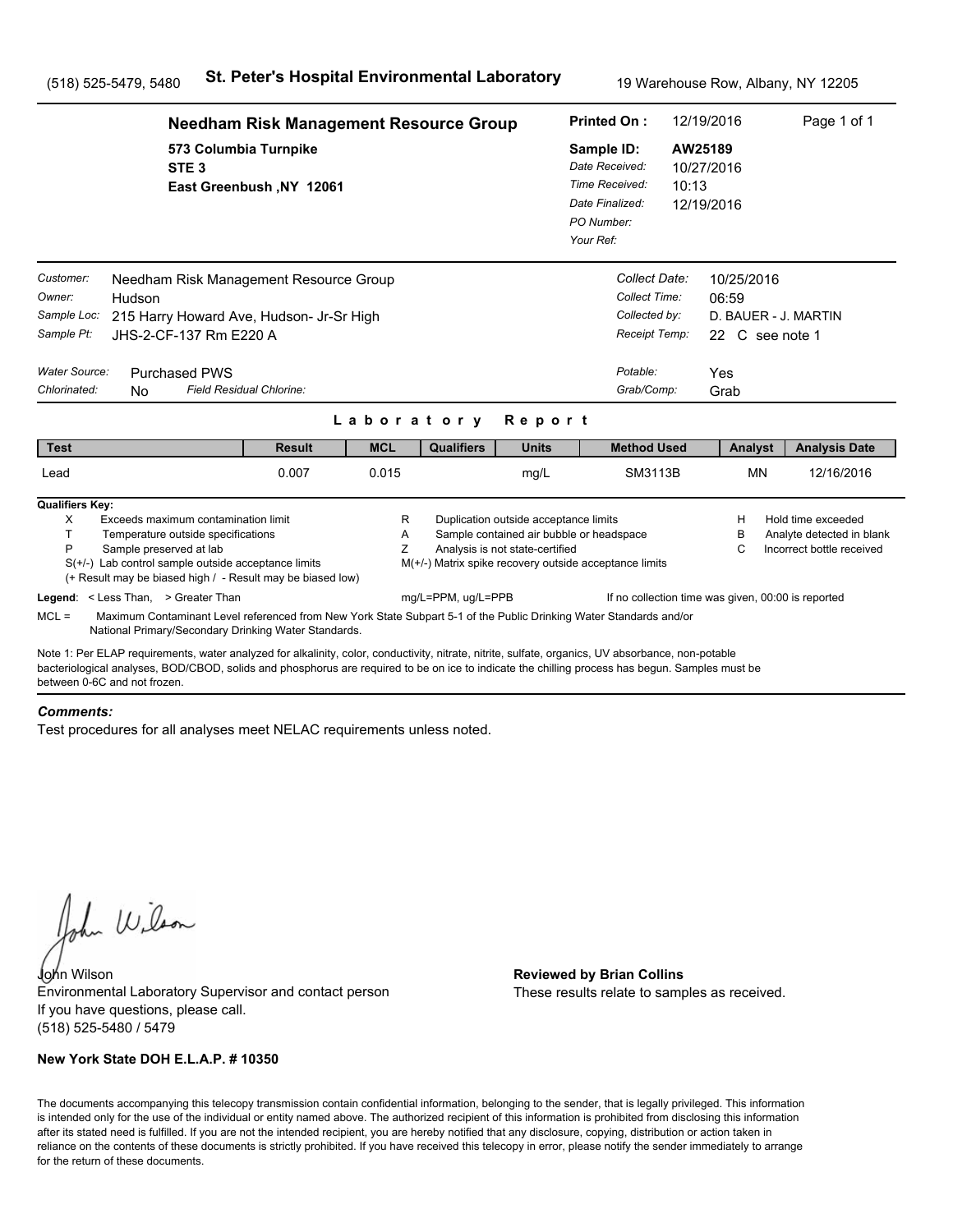|                                                                                                                                                                                                                                                                                                                                      | <b>Needham Risk Management Resource Group</b>     |             |                                                        |                                                                                                                      | <b>Printed On:</b>                                                                           |                                                                                            | 12/19/2016                                                                    | Page 1 of 1                                                                  |
|--------------------------------------------------------------------------------------------------------------------------------------------------------------------------------------------------------------------------------------------------------------------------------------------------------------------------------------|---------------------------------------------------|-------------|--------------------------------------------------------|----------------------------------------------------------------------------------------------------------------------|----------------------------------------------------------------------------------------------|--------------------------------------------------------------------------------------------|-------------------------------------------------------------------------------|------------------------------------------------------------------------------|
| STE <sub>3</sub>                                                                                                                                                                                                                                                                                                                     | 573 Columbia Turnpike<br>East Greenbush, NY 12061 |             |                                                        |                                                                                                                      | Sample ID:<br>Date Received:<br>Time Received:<br>Date Finalized:<br>PO Number:<br>Your Ref: | 10:13                                                                                      | AW25190<br>10/27/2016<br>12/19/2016                                           |                                                                              |
| Customer:<br>Needham Risk Management Resource Group<br>Owner:<br>Hudson<br>Sample Loc:<br>215 Harry Howard Ave, Hudson- Jr-Sr High<br>Sample Pt:<br>JHS-2-CF-138 Rm E220 B<br>Water Source:<br><b>Purchased PWS</b><br>Chlorinated:<br>N <sub>0</sub>                                                                                | Field Residual Chlorine:                          |             |                                                        |                                                                                                                      |                                                                                              | Collect Date:<br>Collect Time:<br>Collected by:<br>Receipt Temp:<br>Potable:<br>Grab/Comp: | 10/25/2016<br>06:59<br>D. BAUER - J. MARTIN<br>22 C see note 1<br>Yes<br>Grab |                                                                              |
|                                                                                                                                                                                                                                                                                                                                      |                                                   | Laboratory  |                                                        | Report                                                                                                               |                                                                                              |                                                                                            |                                                                               |                                                                              |
| <b>Test</b>                                                                                                                                                                                                                                                                                                                          | <b>Result</b>                                     | <b>MCL</b>  | <b>Qualifiers</b>                                      | <b>Units</b>                                                                                                         |                                                                                              | <b>Method Used</b>                                                                         | Analyst                                                                       | <b>Analysis Date</b>                                                         |
| Lead                                                                                                                                                                                                                                                                                                                                 | 0.008                                             | 0.015       |                                                        | mg/L                                                                                                                 |                                                                                              | SM3113B                                                                                    | <b>MN</b>                                                                     | 12/16/2016                                                                   |
| <b>Qualifiers Key:</b><br>X<br>Exceeds maximum contamination limit<br>T.<br>Temperature outside specifications<br>P<br>Sample preserved at lab<br>$S(+/-)$ Lab control sample outside acceptance limits<br>(+ Result may be biased high / - Result may be biased low)                                                                |                                                   | R<br>A<br>Z | M(+/-) Matrix spike recovery outside acceptance limits | Duplication outside acceptance limits<br>Sample contained air bubble or headspace<br>Analysis is not state-certified |                                                                                              |                                                                                            | н<br>в<br>С                                                                   | Hold time exceeded<br>Analyte detected in blank<br>Incorrect bottle received |
| Legend: < Less Than, > Greater Than<br>$MCL =$<br>Maximum Contaminant Level referenced from New York State Subpart 5-1 of the Public Drinking Water Standards and/or<br>National Primary/Secondary Drinking Water Standards.                                                                                                         |                                                   |             | mg/L=PPM, ug/L=PPB                                     |                                                                                                                      |                                                                                              |                                                                                            | If no collection time was given, 00:00 is reported                            |                                                                              |
| Note 1: Per ELAP requirements, water analyzed for alkalinity, color, conductivity, nitrate, nitrite, sulfate, organics, UV absorbance, non-potable<br>bacteriological analyses, BOD/CBOD, solids and phosphorus are required to be on ice to indicate the chilling process has begun. Samples must be<br>between 0-6C and not frozen |                                                   |             |                                                        |                                                                                                                      |                                                                                              |                                                                                            |                                                                               |                                                                              |

#### *Comments:*

Test procedures for all analyses meet NELAC requirements unless noted.

John Wilson

John Wilson **Reviewed by Brian Collins** Environmental Laboratory Supervisor and contact person If you have questions, please call. (518) 525-5480 / 5479

### **New York State DOH E.L.A.P. # 10350**

These results relate to samples as received.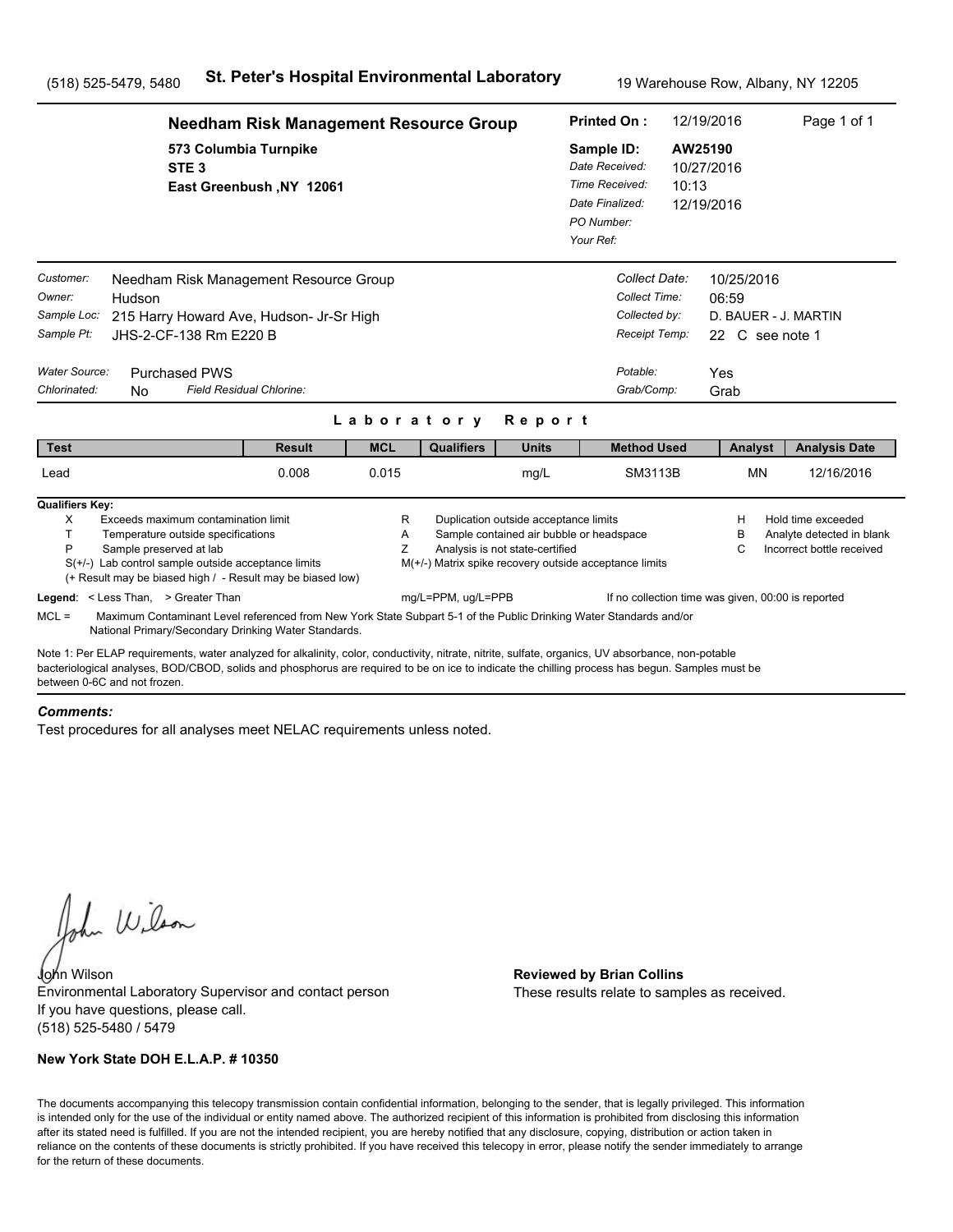|                                                                                                                                                                                                                                                                                                                                       | <b>Needham Risk Management Resource Group</b>     |             |                    | <b>Printed On:</b>                                                       |                                                                                                    | 12/19/2016       | Page 1 of 1                                                           |                                                                              |
|---------------------------------------------------------------------------------------------------------------------------------------------------------------------------------------------------------------------------------------------------------------------------------------------------------------------------------------|---------------------------------------------------|-------------|--------------------|--------------------------------------------------------------------------|----------------------------------------------------------------------------------------------------|------------------|-----------------------------------------------------------------------|------------------------------------------------------------------------------|
| STE <sub>3</sub>                                                                                                                                                                                                                                                                                                                      | 573 Columbia Turnpike<br>East Greenbush, NY 12061 |             |                    |                                                                          | Sample ID:<br>Date Received:<br>Time Received:<br>Date Finalized:<br>PO Number:<br>Your Ref:       | AW25191<br>10:13 | 10/27/2016<br>12/19/2016                                              |                                                                              |
| Customer:<br>Needham Risk Management Resource Group<br>Owner:<br>Hudson<br>Sample Loc:<br>215 Harry Howard Ave, Hudson- Jr-Sr High<br>Sample Pt:<br>JHS-2-CF-139 Rm E220 C<br>Water Source:<br><b>Purchased PWS</b>                                                                                                                   |                                                   |             |                    |                                                                          | Collect Date:<br>Collect Time:<br>Collected by:<br>Receipt Temp:<br>Potable:                       |                  | 10/25/2016<br>06:59<br>D. BAUER - J. MARTIN<br>22 C see note 1<br>Yes |                                                                              |
| Chlorinated:<br><b>No</b>                                                                                                                                                                                                                                                                                                             | Field Residual Chlorine:                          |             |                    |                                                                          | Grab/Comp:                                                                                         |                  | Grab                                                                  |                                                                              |
|                                                                                                                                                                                                                                                                                                                                       |                                                   |             | Laboratory         | Report                                                                   |                                                                                                    |                  |                                                                       |                                                                              |
| <b>Test</b>                                                                                                                                                                                                                                                                                                                           | <b>Result</b>                                     | <b>MCL</b>  | <b>Qualifiers</b>  | <b>Units</b>                                                             | <b>Method Used</b>                                                                                 |                  | Analyst                                                               | <b>Analysis Date</b>                                                         |
| Lead                                                                                                                                                                                                                                                                                                                                  | 0.017                                             | 0.015       | X                  | mg/L                                                                     | SM3113B                                                                                            |                  | <b>MN</b>                                                             | 12/16/2016                                                                   |
| <b>Qualifiers Key:</b><br>X<br>Exceeds maximum contamination limit<br>т<br>Temperature outside specifications<br>P<br>Sample preserved at lab<br>$S(+/-)$ Lab control sample outside acceptance limits<br>(+ Result may be biased high / - Result may be biased low)                                                                  |                                                   | R<br>A<br>Z |                    | Duplication outside acceptance limits<br>Analysis is not state-certified | Sample contained air bubble or headspace<br>M(+/-) Matrix spike recovery outside acceptance limits |                  | H<br>В<br>C                                                           | Hold time exceeded<br>Analyte detected in blank<br>Incorrect bottle received |
| Legend: < Less Than, > Greater Than<br>$MCL =$<br>Maximum Contaminant Level referenced from New York State Subpart 5-1 of the Public Drinking Water Standards and/or<br>National Primary/Secondary Drinking Water Standards.                                                                                                          |                                                   |             | mg/L=PPM, ug/L=PPB |                                                                          |                                                                                                    |                  | If no collection time was given, 00:00 is reported                    |                                                                              |
| Note 1: Per ELAP requirements, water analyzed for alkalinity, color, conductivity, nitrate, nitrite, sulfate, organics, UV absorbance, non-potable<br>bacteriological analyses, BOD/CBOD, solids and phosphorus are required to be on ice to indicate the chilling process has begun. Samples must be<br>between 0-6C and not frozen. |                                                   |             |                    |                                                                          |                                                                                                    |                  |                                                                       |                                                                              |

### *Comments:*

Test procedures for all analyses meet NELAC requirements unless noted.

John Wilson

John Wilson **Reviewed by Brian Collins** Environmental Laboratory Supervisor and contact person If you have questions, please call. (518) 525-5480 / 5479

### **New York State DOH E.L.A.P. # 10350**

These results relate to samples as received.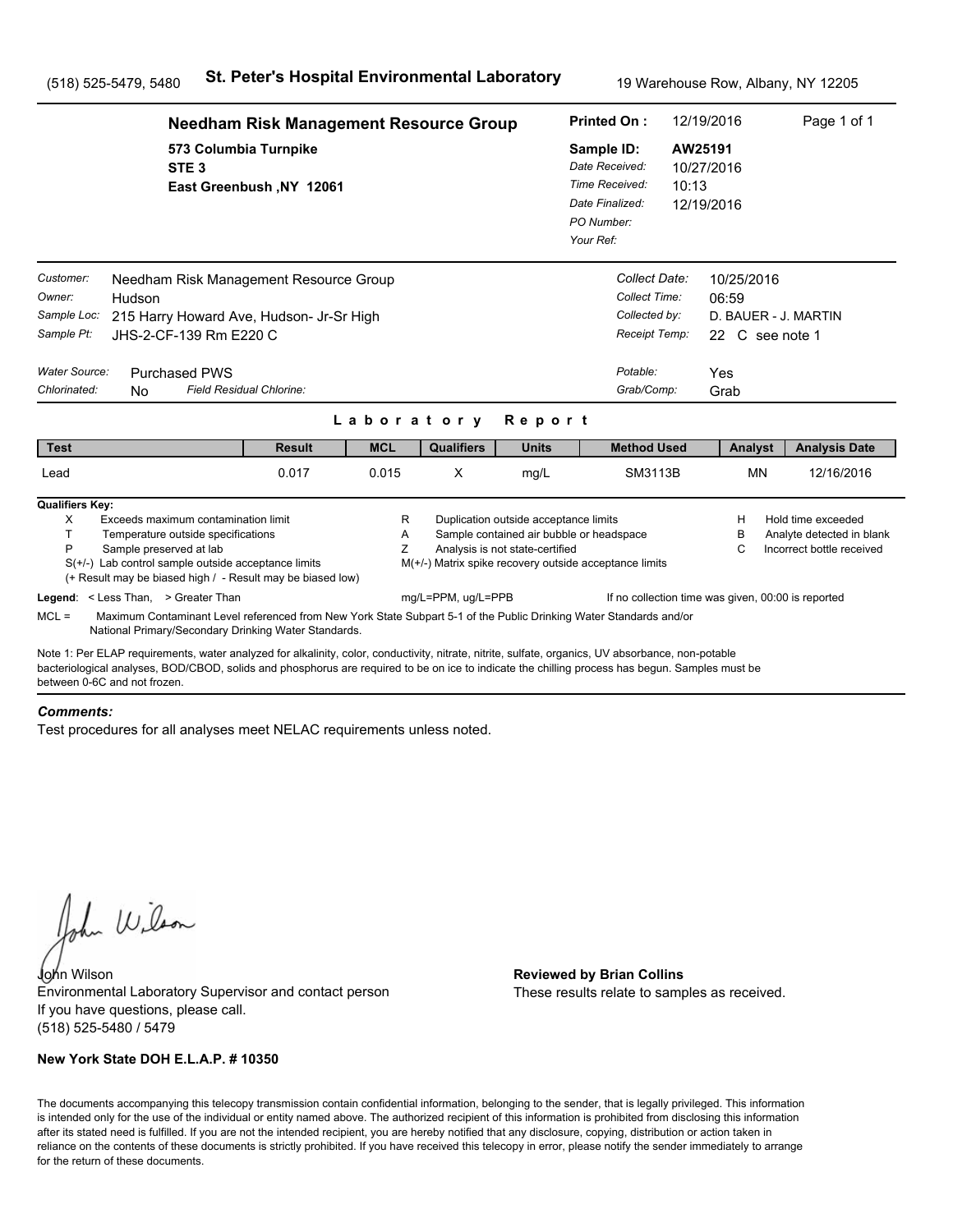|                                                                                                                                                                                                                                                                                                                                      | <b>Needham Risk Management Resource Group</b>                                                                                                                              |             |                    |                                                                          | <b>Printed On:</b>                                                                                 |       | 12/19/2016                                                                    | Page 1 of 1                                                                  |
|--------------------------------------------------------------------------------------------------------------------------------------------------------------------------------------------------------------------------------------------------------------------------------------------------------------------------------------|----------------------------------------------------------------------------------------------------------------------------------------------------------------------------|-------------|--------------------|--------------------------------------------------------------------------|----------------------------------------------------------------------------------------------------|-------|-------------------------------------------------------------------------------|------------------------------------------------------------------------------|
| STE <sub>3</sub>                                                                                                                                                                                                                                                                                                                     | 573 Columbia Turnpike<br>East Greenbush, NY 12061                                                                                                                          |             |                    |                                                                          | Sample ID:<br>Date Received:<br>Time Received:<br>Date Finalized:<br>PO Number:<br>Your Ref:       | 10:13 | AW25192<br>10/27/2016<br>12/19/2016                                           |                                                                              |
| Customer:<br>Owner:<br>Hudson<br>Sample Loc:<br>Sample Pt:<br>JHS-2-CF-140 Rm E220 D<br>Water Source:<br><b>Purchased PWS</b><br>Chlorinated:<br>N <sub>0</sub>                                                                                                                                                                      | Needham Risk Management Resource Group<br>215 Harry Howard Ave, Hudson- Jr-Sr High<br>Field Residual Chlorine:                                                             |             |                    |                                                                          | Collect Date:<br>Collect Time:<br>Collected by:<br>Receipt Temp:<br>Potable:<br>Grab/Comp:         |       | 10/25/2016<br>06:59<br>D. BAUER - J. MARTIN<br>22 C see note 1<br>Yes<br>Grab |                                                                              |
|                                                                                                                                                                                                                                                                                                                                      |                                                                                                                                                                            | Laboratory  |                    | Report                                                                   |                                                                                                    |       |                                                                               |                                                                              |
| <b>Test</b>                                                                                                                                                                                                                                                                                                                          | <b>Result</b>                                                                                                                                                              | <b>MCL</b>  | <b>Qualifiers</b>  | <b>Units</b>                                                             | <b>Method Used</b>                                                                                 |       | Analyst                                                                       | <b>Analysis Date</b>                                                         |
| Lead                                                                                                                                                                                                                                                                                                                                 | 0.010                                                                                                                                                                      | 0.015       |                    | mg/L                                                                     | SM3113B                                                                                            |       | <b>MN</b>                                                                     | 12/16/2016                                                                   |
| <b>Qualifiers Key:</b><br>X<br>Exceeds maximum contamination limit<br>T.<br>Temperature outside specifications<br>P<br>Sample preserved at lab<br>$S(+/-)$ Lab control sample outside acceptance limits                                                                                                                              | (+ Result may be biased high / - Result may be biased low)                                                                                                                 | R<br>A<br>Z |                    | Duplication outside acceptance limits<br>Analysis is not state-certified | Sample contained air bubble or headspace<br>M(+/-) Matrix spike recovery outside acceptance limits |       | н<br>в<br>С                                                                   | Hold time exceeded<br>Analyte detected in blank<br>Incorrect bottle received |
| Legend: < Less Than, > Greater Than<br>$MCL =$                                                                                                                                                                                                                                                                                       | Maximum Contaminant Level referenced from New York State Subpart 5-1 of the Public Drinking Water Standards and/or<br>National Primary/Secondary Drinking Water Standards. |             | mg/L=PPM, ug/L=PPB |                                                                          |                                                                                                    |       | If no collection time was given, 00:00 is reported                            |                                                                              |
| Note 1: Per ELAP requirements, water analyzed for alkalinity, color, conductivity, nitrate, nitrite, sulfate, organics, UV absorbance, non-potable<br>bacteriological analyses, BOD/CBOD, solids and phosphorus are required to be on ice to indicate the chilling process has begun. Samples must be<br>between 0-6C and not frozen |                                                                                                                                                                            |             |                    |                                                                          |                                                                                                    |       |                                                                               |                                                                              |

#### *Comments:*

Test procedures for all analyses meet NELAC requirements unless noted.

John Wilson

John Wilson **Reviewed by Brian Collins** Environmental Laboratory Supervisor and contact person If you have questions, please call. (518) 525-5480 / 5479

### **New York State DOH E.L.A.P. # 10350**

These results relate to samples as received.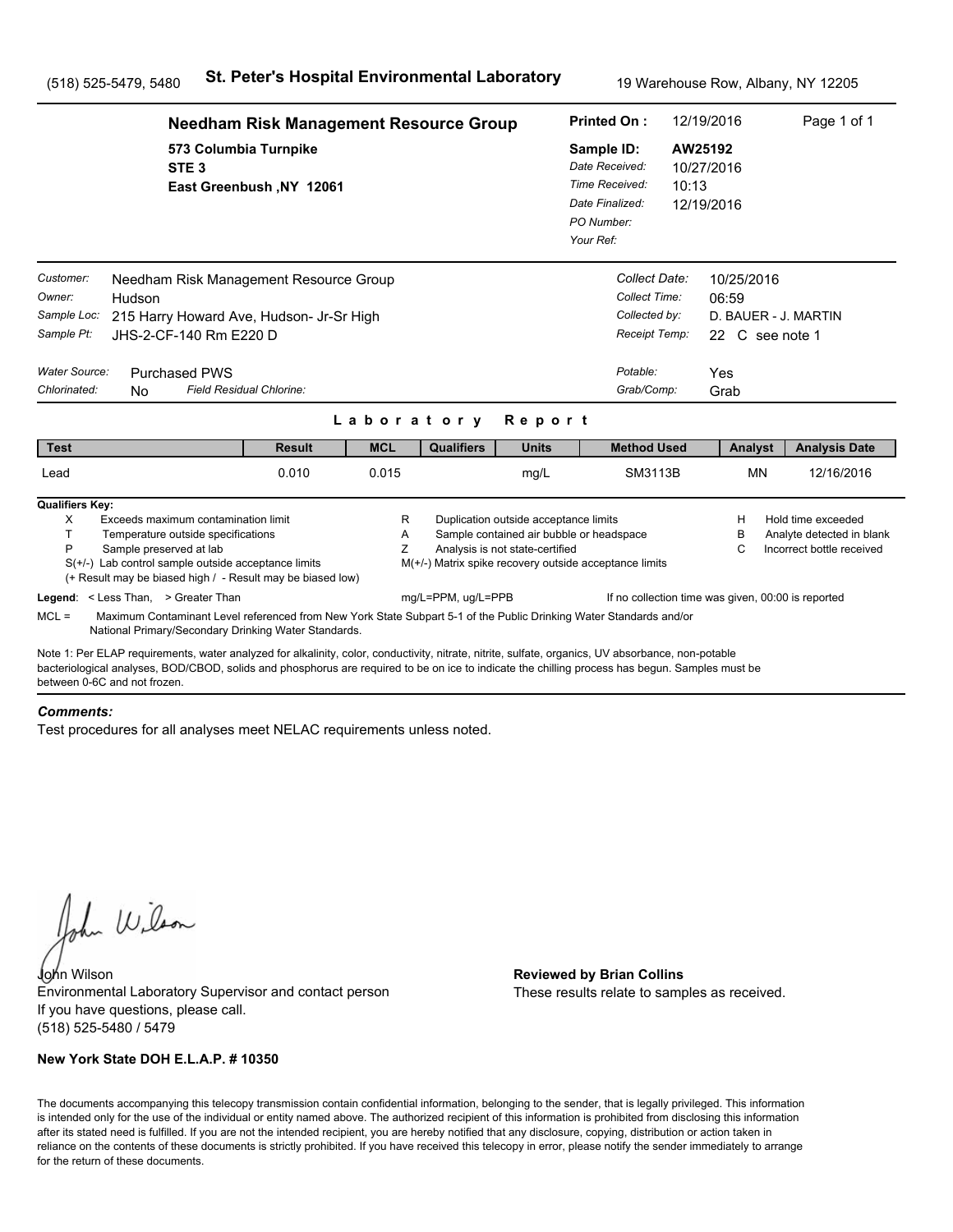|                                                                                                               |                                                                                                                                                                                                                                                                                                       | <b>Needham Risk Management Resource Group</b> |                          |                                                                              |                                                                                                                      | <b>Printed On:</b>                                                                           |                                                                                            | 12/19/2016                                                                    | Page 1 of 1                                                                  |
|---------------------------------------------------------------------------------------------------------------|-------------------------------------------------------------------------------------------------------------------------------------------------------------------------------------------------------------------------------------------------------------------------------------------------------|-----------------------------------------------|--------------------------|------------------------------------------------------------------------------|----------------------------------------------------------------------------------------------------------------------|----------------------------------------------------------------------------------------------|--------------------------------------------------------------------------------------------|-------------------------------------------------------------------------------|------------------------------------------------------------------------------|
|                                                                                                               | 573 Columbia Turnpike<br>STE <sub>3</sub>                                                                                                                                                                                                                                                             | East Greenbush, NY 12061                      |                          |                                                                              |                                                                                                                      | Sample ID:<br>Date Received:<br>Time Received:<br>Date Finalized:<br>PO Number:<br>Your Ref: | 10:13                                                                                      | AW25193<br>10/27/2016<br>12/19/2016                                           |                                                                              |
| Customer:<br>Owner:<br>Hudson<br>Sample Loc:<br>Sample Pt:<br>Water Source:<br>Chlorinated:<br>N <sub>0</sub> | Needham Risk Management Resource Group<br>215 Harry Howard Ave, Hudson- Jr-Sr High<br>JHS-2-CF-141 Rm E220 E<br><b>Purchased PWS</b>                                                                                                                                                                  | Field Residual Chlorine:                      |                          |                                                                              |                                                                                                                      |                                                                                              | Collect Date:<br>Collect Time:<br>Collected by:<br>Receipt Temp:<br>Potable:<br>Grab/Comp: | 10/25/2016<br>07:00<br>D. BAUER - J. MARTIN<br>22 C see note 1<br>Yes<br>Grab |                                                                              |
| <b>Test</b>                                                                                                   |                                                                                                                                                                                                                                                                                                       | <b>Result</b>                                 | Laboratory<br><b>MCL</b> | <b>Qualifiers</b>                                                            | Report<br><b>Units</b>                                                                                               |                                                                                              | <b>Method Used</b>                                                                         | Analyst                                                                       | <b>Analysis Date</b>                                                         |
| Lead                                                                                                          |                                                                                                                                                                                                                                                                                                       | 0.012                                         | 0.015                    |                                                                              | mg/L                                                                                                                 |                                                                                              | SM3113B                                                                                    | <b>MN</b>                                                                     | 12/16/2016                                                                   |
| <b>Qualifiers Key:</b><br>X<br>T.<br>P<br>Legend: < Less Than, > Greater Than                                 | Exceeds maximum contamination limit<br>Temperature outside specifications<br>Sample preserved at lab<br>$S(+/-)$ Lab control sample outside acceptance limits<br>(+ Result may be biased high / - Result may be biased low)                                                                           |                                               | R<br>A<br>Z              | M(+/-) Matrix spike recovery outside acceptance limits<br>mg/L=PPM, ug/L=PPB | Duplication outside acceptance limits<br>Sample contained air bubble or headspace<br>Analysis is not state-certified |                                                                                              | If no collection time was given, 00:00 is reported                                         | н<br>в<br>С                                                                   | Hold time exceeded<br>Analyte detected in blank<br>Incorrect bottle received |
| $MCL =$                                                                                                       | Maximum Contaminant Level referenced from New York State Subpart 5-1 of the Public Drinking Water Standards and/or<br>National Primary/Secondary Drinking Water Standards.                                                                                                                            |                                               |                          |                                                                              |                                                                                                                      |                                                                                              |                                                                                            |                                                                               |                                                                              |
| between 0-6C and not frozen                                                                                   | Note 1: Per ELAP requirements, water analyzed for alkalinity, color, conductivity, nitrate, nitrite, sulfate, organics, UV absorbance, non-potable<br>bacteriological analyses, BOD/CBOD, solids and phosphorus are required to be on ice to indicate the chilling process has begun. Samples must be |                                               |                          |                                                                              |                                                                                                                      |                                                                                              |                                                                                            |                                                                               |                                                                              |

#### *Comments:*

Test procedures for all analyses meet NELAC requirements unless noted.

John Wilson

John Wilson **Reviewed by Brian Collins** Environmental Laboratory Supervisor and contact person If you have questions, please call. (518) 525-5480 / 5479

### **New York State DOH E.L.A.P. # 10350**

These results relate to samples as received.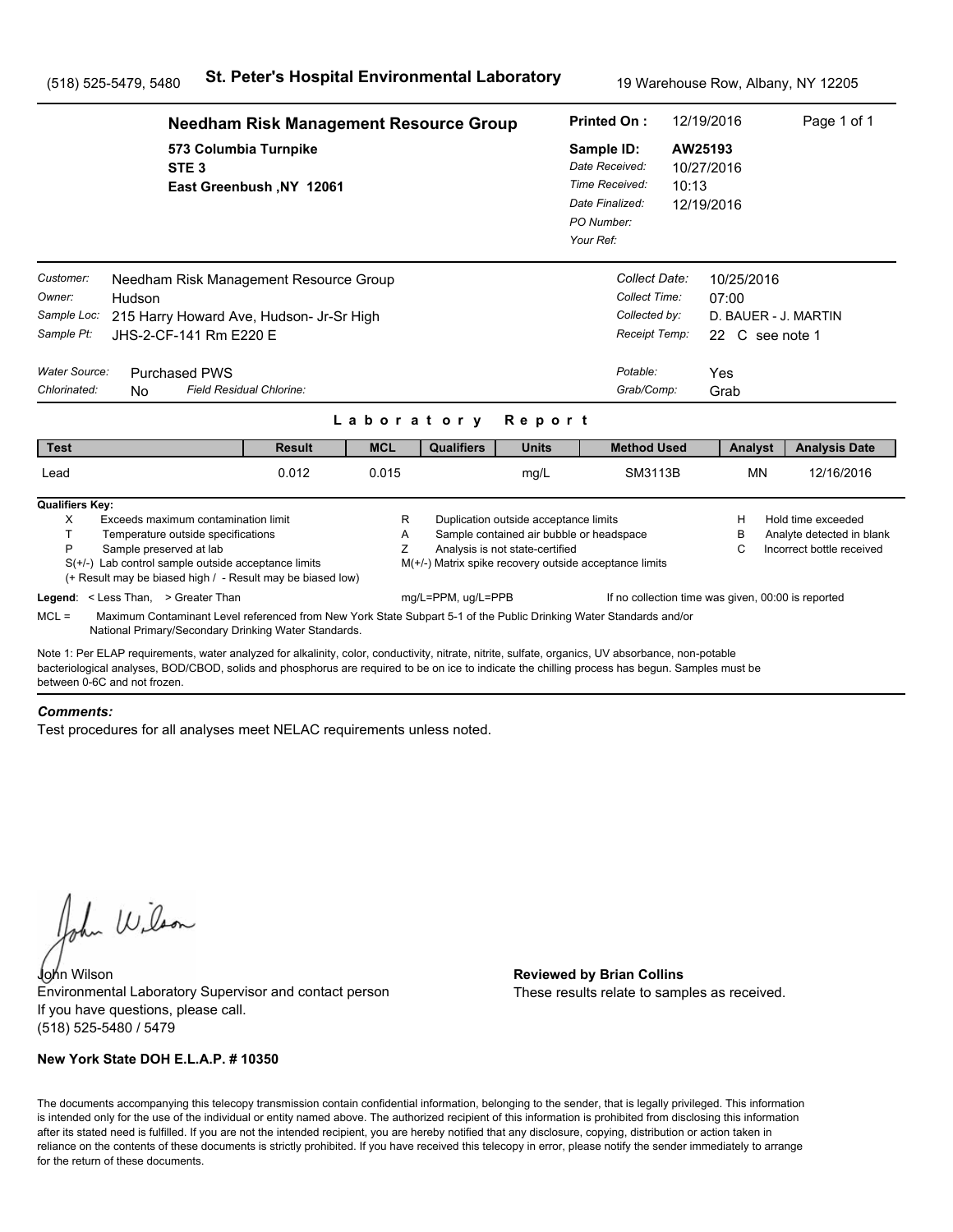|                                                                                                                                       | <b>Needham Risk Management Resource Group</b>                                                                                                                                                                                                                                                         |                          |                    |                                                                          | <b>Printed On:</b>                                                                                 |                                | 12/19/2016                                                                    | Page 1 of 1                                                                  |
|---------------------------------------------------------------------------------------------------------------------------------------|-------------------------------------------------------------------------------------------------------------------------------------------------------------------------------------------------------------------------------------------------------------------------------------------------------|--------------------------|--------------------|--------------------------------------------------------------------------|----------------------------------------------------------------------------------------------------|--------------------------------|-------------------------------------------------------------------------------|------------------------------------------------------------------------------|
|                                                                                                                                       | 573 Columbia Turnpike<br>STE <sub>3</sub><br>East Greenbush, NY 12061                                                                                                                                                                                                                                 |                          |                    |                                                                          | Sample ID:<br>Date Received:<br>Time Received:<br>Date Finalized:<br>PO Number:<br>Your Ref:       | 10:13                          | AW25194<br>10/27/2016<br>12/19/2016                                           |                                                                              |
| Customer:<br>Owner:<br>Hudson<br>Sample Loc:<br>Sample Pt:<br>Water Source:<br><b>Purchased PWS</b><br>Chlorinated:<br>N <sub>0</sub> | Needham Risk Management Resource Group<br>215 Harry Howard Ave, Hudson- Jr-Sr High<br>JHS-2-CF-142 Rm E220 F<br>Field Residual Chlorine:                                                                                                                                                              |                          |                    |                                                                          | Collect Time:<br>Collected by:<br>Potable:<br>Grab/Comp:                                           | Collect Date:<br>Receipt Temp: | 10/25/2016<br>07:00<br>D. BAUER - J. MARTIN<br>22 C see note 1<br>Yes<br>Grab |                                                                              |
|                                                                                                                                       | <b>Result</b>                                                                                                                                                                                                                                                                                         | Laboratory<br><b>MCL</b> | <b>Qualifiers</b>  | Report<br><b>Units</b>                                                   | <b>Method Used</b>                                                                                 |                                |                                                                               |                                                                              |
| <b>Test</b><br>Lead                                                                                                                   | 0.008                                                                                                                                                                                                                                                                                                 | 0.015                    |                    | mg/L                                                                     |                                                                                                    | SM3113B                        | Analyst<br><b>MN</b>                                                          | <b>Analysis Date</b><br>12/16/2016                                           |
| <b>Qualifiers Key:</b><br>X<br>T.<br>P<br>Sample preserved at lab<br>Legend: < Less Than, > Greater Than                              | Exceeds maximum contamination limit<br>Temperature outside specifications<br>$S(+/-)$ Lab control sample outside acceptance limits<br>(+ Result may be biased high / - Result may be biased low)                                                                                                      | R<br>A<br>Z              | mg/L=PPM, ug/L=PPB | Duplication outside acceptance limits<br>Analysis is not state-certified | Sample contained air bubble or headspace<br>M(+/-) Matrix spike recovery outside acceptance limits |                                | н<br>в<br>С<br>If no collection time was given, 00:00 is reported             | Hold time exceeded<br>Analyte detected in blank<br>Incorrect bottle received |
| $MCL =$                                                                                                                               | Maximum Contaminant Level referenced from New York State Subpart 5-1 of the Public Drinking Water Standards and/or<br>National Primary/Secondary Drinking Water Standards.                                                                                                                            |                          |                    |                                                                          |                                                                                                    |                                |                                                                               |                                                                              |
| between 0-6C and not frozen                                                                                                           | Note 1: Per ELAP requirements, water analyzed for alkalinity, color, conductivity, nitrate, nitrite, sulfate, organics, UV absorbance, non-potable<br>bacteriological analyses, BOD/CBOD, solids and phosphorus are required to be on ice to indicate the chilling process has begun. Samples must be |                          |                    |                                                                          |                                                                                                    |                                |                                                                               |                                                                              |

#### *Comments:*

Test procedures for all analyses meet NELAC requirements unless noted.

John Wilson

John Wilson **Reviewed by Brian Collins** Environmental Laboratory Supervisor and contact person If you have questions, please call. (518) 525-5480 / 5479

### **New York State DOH E.L.A.P. # 10350**

These results relate to samples as received.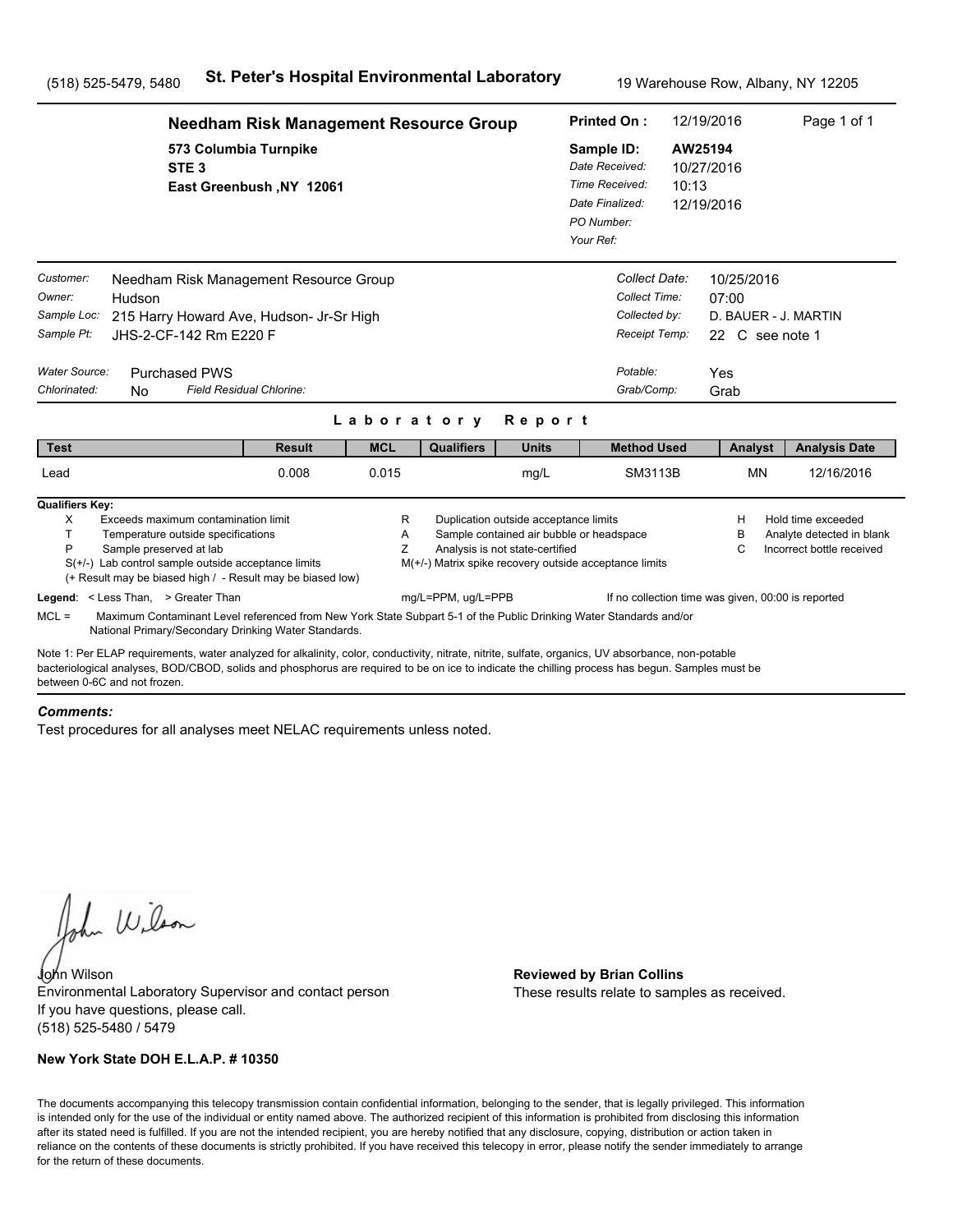|                                                                                   |                                                                                                                                                                                                                                                                                                                                                                                              | <b>Needham Risk Management Resource Group</b> |                          |                                                        |                                                                                                                      | <b>Printed On:</b>                                                                           |                                                                                            | 12/19/2016                                                                    | Page 1 of 1                                                                  |
|-----------------------------------------------------------------------------------|----------------------------------------------------------------------------------------------------------------------------------------------------------------------------------------------------------------------------------------------------------------------------------------------------------------------------------------------------------------------------------------------|-----------------------------------------------|--------------------------|--------------------------------------------------------|----------------------------------------------------------------------------------------------------------------------|----------------------------------------------------------------------------------------------|--------------------------------------------------------------------------------------------|-------------------------------------------------------------------------------|------------------------------------------------------------------------------|
|                                                                                   | 573 Columbia Turnpike<br>STE <sub>3</sub>                                                                                                                                                                                                                                                                                                                                                    | East Greenbush, NY 12061                      |                          |                                                        |                                                                                                                      | Sample ID:<br>Date Received:<br>Time Received:<br>Date Finalized:<br>PO Number:<br>Your Ref: | 10:13                                                                                      | AW25195<br>10/27/2016<br>12/19/2016                                           |                                                                              |
| Customer:<br>Owner:<br>Sample Loc:<br>Sample Pt:<br>Water Source:<br>Chlorinated: | Needham Risk Management Resource Group<br>Hudson<br>215 Harry Howard Ave, Hudson- Jr-Sr High<br>JHS-2-CF-143 Rm E220 G<br><b>Purchased PWS</b><br>Field Residual Chlorine:<br>N <sub>0</sub>                                                                                                                                                                                                 |                                               |                          |                                                        |                                                                                                                      |                                                                                              | Collect Date:<br>Collect Time:<br>Collected by:<br>Receipt Temp:<br>Potable:<br>Grab/Comp: | 10/25/2016<br>07:00<br>D. BAUER - J. MARTIN<br>22 C see note 1<br>Yes<br>Grab |                                                                              |
| <b>Test</b>                                                                       |                                                                                                                                                                                                                                                                                                                                                                                              | <b>Result</b>                                 | Laboratory<br><b>MCL</b> | <b>Qualifiers</b>                                      | Report<br><b>Units</b>                                                                                               |                                                                                              | <b>Method Used</b>                                                                         | Analyst                                                                       | <b>Analysis Date</b>                                                         |
| Lead                                                                              |                                                                                                                                                                                                                                                                                                                                                                                              | 0.003                                         | 0.015                    |                                                        | mg/L                                                                                                                 |                                                                                              | SM3113B                                                                                    | <b>MN</b>                                                                     | 12/16/2016                                                                   |
| <b>Qualifiers Key:</b><br>X<br>T.<br>P                                            | Exceeds maximum contamination limit<br>Temperature outside specifications<br>Sample preserved at lab<br>$S(+/-)$ Lab control sample outside acceptance limits<br>(+ Result may be biased high / - Result may be biased low)                                                                                                                                                                  |                                               | R<br>A<br>Z              | M(+/-) Matrix spike recovery outside acceptance limits | Duplication outside acceptance limits<br>Sample contained air bubble or headspace<br>Analysis is not state-certified |                                                                                              |                                                                                            | н<br>в<br>С                                                                   | Hold time exceeded<br>Analyte detected in blank<br>Incorrect bottle received |
| $MCL =$                                                                           | Legend: < Less Than, > Greater Than<br>Maximum Contaminant Level referenced from New York State Subpart 5-1 of the Public Drinking Water Standards and/or                                                                                                                                                                                                                                    |                                               |                          | mg/L=PPM, ug/L=PPB                                     |                                                                                                                      |                                                                                              | If no collection time was given, 00:00 is reported                                         |                                                                               |                                                                              |
|                                                                                   | National Primary/Secondary Drinking Water Standards.<br>Note 1: Per ELAP requirements, water analyzed for alkalinity, color, conductivity, nitrate, nitrite, sulfate, organics, UV absorbance, non-potable<br>bacteriological analyses, BOD/CBOD, solids and phosphorus are required to be on ice to indicate the chilling process has begun. Samples must be<br>between 0-6C and not frozen |                                               |                          |                                                        |                                                                                                                      |                                                                                              |                                                                                            |                                                                               |                                                                              |

#### *Comments:*

Test procedures for all analyses meet NELAC requirements unless noted.

John Wilson

John Wilson **Reviewed by Brian Collins** Environmental Laboratory Supervisor and contact person If you have questions, please call. (518) 525-5480 / 5479

### **New York State DOH E.L.A.P. # 10350**

These results relate to samples as received.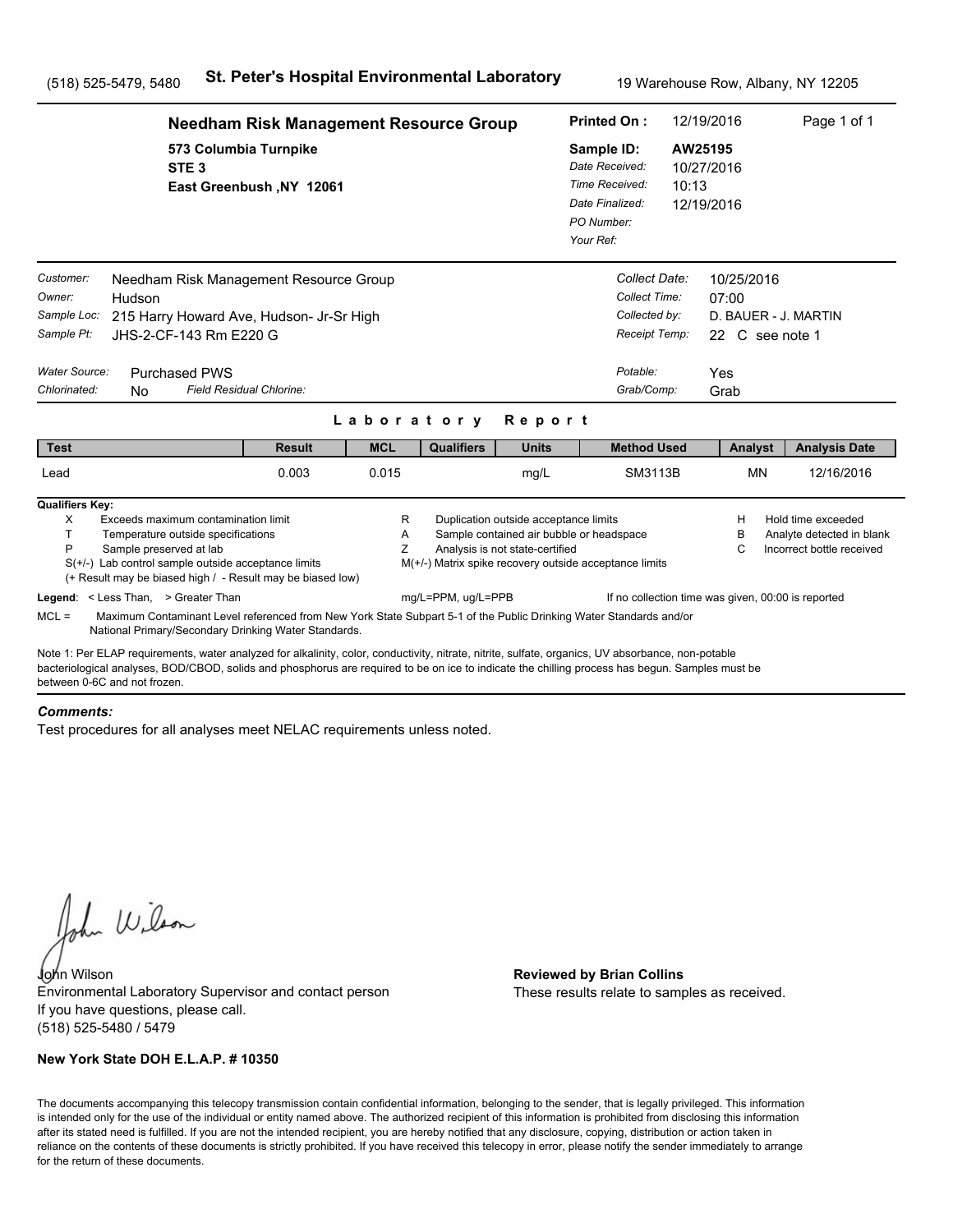|                                                                                   |                                                                                                                                                                                                                                                                                                                                                                                               | <b>Needham Risk Management Resource Group</b> |             |                    |                                                                          | <b>Printed On:</b>                                                                                 |       | 12/19/2016                                                                    | Page 1 of 1                                                                  |  |
|-----------------------------------------------------------------------------------|-----------------------------------------------------------------------------------------------------------------------------------------------------------------------------------------------------------------------------------------------------------------------------------------------------------------------------------------------------------------------------------------------|-----------------------------------------------|-------------|--------------------|--------------------------------------------------------------------------|----------------------------------------------------------------------------------------------------|-------|-------------------------------------------------------------------------------|------------------------------------------------------------------------------|--|
|                                                                                   | 573 Columbia Turnpike<br>STE <sub>3</sub>                                                                                                                                                                                                                                                                                                                                                     | East Greenbush, NY 12061                      |             |                    |                                                                          | Sample ID:<br>Date Received:<br>Time Received:<br>Date Finalized:<br>PO Number:<br>Your Ref:       | 10:13 | AW25197<br>10/27/2016<br>12/19/2016                                           |                                                                              |  |
| Customer:<br>Owner:<br>Sample Loc:<br>Sample Pt:<br>Water Source:<br>Chlorinated: | Needham Risk Management Resource Group<br>Hudson<br>215 Harry Howard Ave, Hudson- Jr-Sr High<br>JHS-2-CF-144 Rm E220 H<br><b>Purchased PWS</b><br>Field Residual Chlorine:<br>No.                                                                                                                                                                                                             |                                               | Laboratory  |                    | Report                                                                   | Collect Date:<br>Collect Time:<br>Collected by:<br>Receipt Temp:<br>Potable:<br>Grab/Comp:         |       | 10/25/2016<br>07:00<br>D. BAUER - J. MARTIN<br>22 C see note 1<br>Yes<br>Grab |                                                                              |  |
| <b>Test</b>                                                                       |                                                                                                                                                                                                                                                                                                                                                                                               | <b>Result</b>                                 | <b>MCL</b>  | <b>Qualifiers</b>  | <b>Units</b>                                                             | <b>Method Used</b>                                                                                 |       | Analyst                                                                       | <b>Analysis Date</b>                                                         |  |
| Lead                                                                              |                                                                                                                                                                                                                                                                                                                                                                                               | 0.023                                         | 0.015       | X                  | mg/L                                                                     | SM3113B                                                                                            |       | <b>MN</b>                                                                     | 12/16/2016                                                                   |  |
| <b>Qualifiers Key:</b><br>X<br>т<br>P<br>$MCL =$                                  | Exceeds maximum contamination limit<br>Temperature outside specifications<br>Sample preserved at lab<br>$S(+/-)$ Lab control sample outside acceptance limits<br>(+ Result may be biased high / - Result may be biased low)<br>Legend: < Less Than, > Greater Than<br>Maximum Contaminant Level referenced from New York State Subpart 5-1 of the Public Drinking Water Standards and/or      |                                               | R<br>Α<br>Z | mg/L=PPM, ug/L=PPB | Duplication outside acceptance limits<br>Analysis is not state-certified | Sample contained air bubble or headspace<br>M(+/-) Matrix spike recovery outside acceptance limits |       | H<br>в<br>C<br>If no collection time was given, 00:00 is reported             | Hold time exceeded<br>Analyte detected in blank<br>Incorrect bottle received |  |
|                                                                                   | National Primary/Secondary Drinking Water Standards.<br>Note 1: Per ELAP requirements, water analyzed for alkalinity, color, conductivity, nitrate, nitrite, sulfate, organics, UV absorbance, non-potable<br>bacteriological analyses, BOD/CBOD, solids and phosphorus are required to be on ice to indicate the chilling process has begun. Samples must be<br>between 0-6C and not frozen. |                                               |             |                    |                                                                          |                                                                                                    |       |                                                                               |                                                                              |  |

### *Comments:*

Test procedures for all analyses meet NELAC requirements unless noted.

John Wilson

John Wilson **Reviewed by Brian Collins** Environmental Laboratory Supervisor and contact person If you have questions, please call. (518) 525-5480 / 5479

### **New York State DOH E.L.A.P. # 10350**

These results relate to samples as received.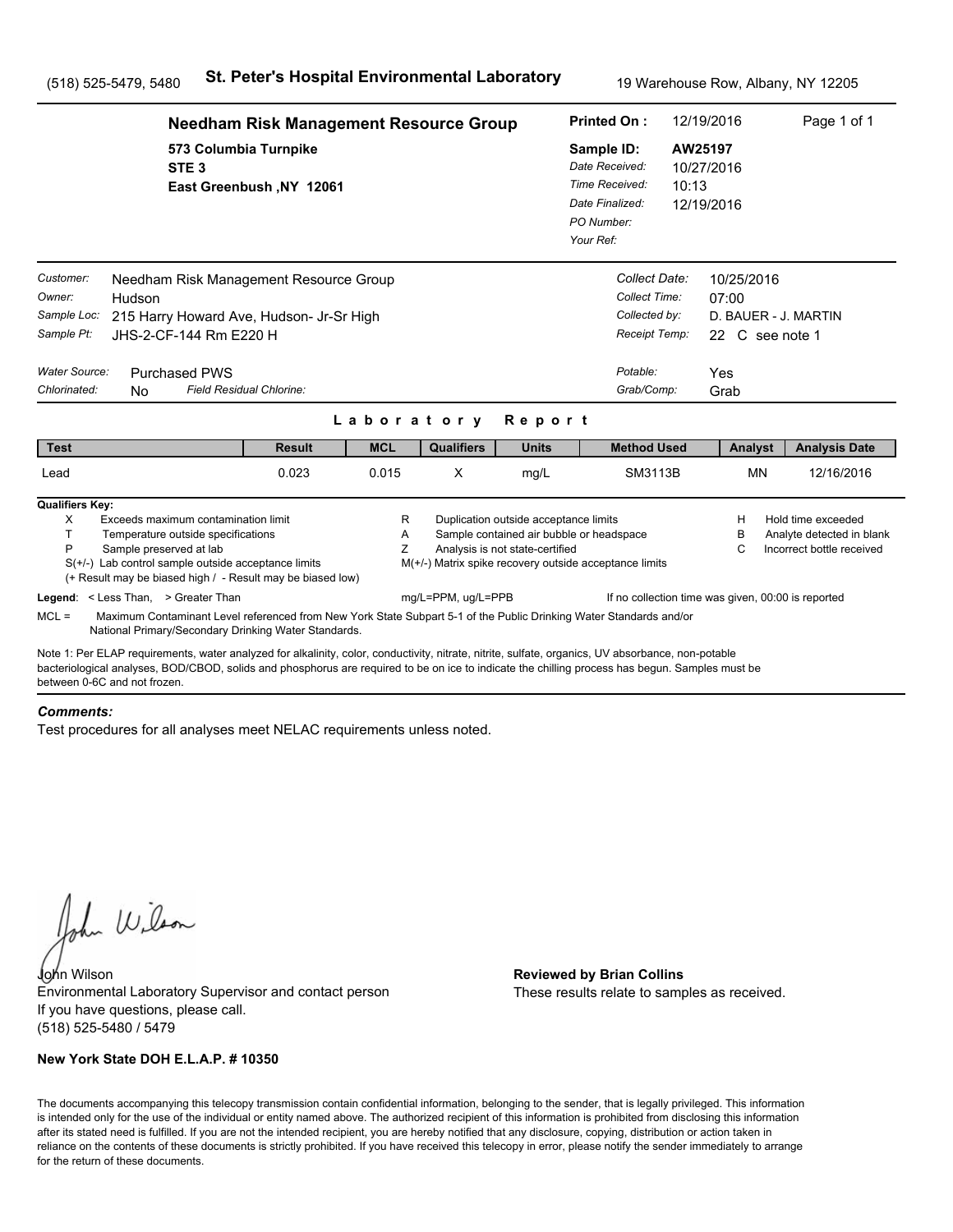|                                                                                                                                                                                                                                                                                                                                      |                                                                                                                                                                                                                             | <b>Needham Risk Management Resource Group</b> |             |                                                                              |                                                                                                                      | <b>Printed On:</b>                                                                           |                                                                                            | 12/19/2016           |                               | Page 1 of 1                                                                  |  |
|--------------------------------------------------------------------------------------------------------------------------------------------------------------------------------------------------------------------------------------------------------------------------------------------------------------------------------------|-----------------------------------------------------------------------------------------------------------------------------------------------------------------------------------------------------------------------------|-----------------------------------------------|-------------|------------------------------------------------------------------------------|----------------------------------------------------------------------------------------------------------------------|----------------------------------------------------------------------------------------------|--------------------------------------------------------------------------------------------|----------------------|-------------------------------|------------------------------------------------------------------------------|--|
|                                                                                                                                                                                                                                                                                                                                      | 573 Columbia Turnpike<br>STE <sub>3</sub>                                                                                                                                                                                   | East Greenbush, NY 12061                      |             |                                                                              |                                                                                                                      | Sample ID:<br>Date Received:<br>Time Received:<br>Date Finalized:<br>PO Number:<br>Your Ref: |                                                                                            | AW25198<br>10:13     | 10/27/2016<br>12/19/2016      |                                                                              |  |
| Customer:<br>Owner:<br>Hudson<br>Sample Loc:<br>Sample Pt:<br><b>Water Source:</b><br>Chlorinated:<br>N <sub>0</sub>                                                                                                                                                                                                                 | Needham Risk Management Resource Group<br>215 Harry Howard Ave, Hudson- Jr-Sr High<br>JHS-2-CF-145 Rm E220 I<br><b>Purchased PWS</b><br>Field Residual Chlorine:                                                            |                                               | Laboratory  |                                                                              | Report                                                                                                               |                                                                                              | Collect Date:<br>Collect Time:<br>Collected by:<br>Receipt Temp:<br>Potable:<br>Grab/Comp: | 07:01<br>Yes<br>Grab | 10/25/2016<br>22 C see note 1 | D. BAUER - J. MARTIN                                                         |  |
| <b>Test</b>                                                                                                                                                                                                                                                                                                                          |                                                                                                                                                                                                                             | <b>Result</b>                                 | <b>MCL</b>  | <b>Qualifiers</b>                                                            | <b>Units</b>                                                                                                         |                                                                                              | <b>Method Used</b>                                                                         |                      | Analyst                       | <b>Analysis Date</b>                                                         |  |
| Lead                                                                                                                                                                                                                                                                                                                                 |                                                                                                                                                                                                                             | 0.014                                         | 0.015       |                                                                              | mg/L                                                                                                                 |                                                                                              | SM3113B                                                                                    |                      | <b>MN</b>                     | 12/16/2016                                                                   |  |
| <b>Qualifiers Key:</b><br>X<br>T.<br>P<br>Legend: < Less Than, > Greater Than                                                                                                                                                                                                                                                        | Exceeds maximum contamination limit<br>Temperature outside specifications<br>Sample preserved at lab<br>$S(+/-)$ Lab control sample outside acceptance limits<br>(+ Result may be biased high / - Result may be biased low) |                                               | R<br>Α<br>Ζ | M(+/-) Matrix spike recovery outside acceptance limits<br>mg/L=PPM, ug/L=PPB | Duplication outside acceptance limits<br>Sample contained air bubble or headspace<br>Analysis is not state-certified |                                                                                              | If no collection time was given, 00:00 is reported                                         |                      | н<br>в<br>C                   | Hold time exceeded<br>Analyte detected in blank<br>Incorrect bottle received |  |
| $MCL =$                                                                                                                                                                                                                                                                                                                              | Maximum Contaminant Level referenced from New York State Subpart 5-1 of the Public Drinking Water Standards and/or<br>National Primary/Secondary Drinking Water Standards.                                                  |                                               |             |                                                                              |                                                                                                                      |                                                                                              |                                                                                            |                      |                               |                                                                              |  |
| Note 1: Per ELAP requirements, water analyzed for alkalinity, color, conductivity, nitrate, nitrite, sulfate, organics, UV absorbance, non-potable<br>bacteriological analyses, BOD/CBOD, solids and phosphorus are required to be on ice to indicate the chilling process has begun. Samples must be<br>between 0-6C and not frozen |                                                                                                                                                                                                                             |                                               |             |                                                                              |                                                                                                                      |                                                                                              |                                                                                            |                      |                               |                                                                              |  |

#### *Comments:*

Test procedures for all analyses meet NELAC requirements unless noted.

John Wilson

John Wilson **Reviewed by Brian Collins** Environmental Laboratory Supervisor and contact person If you have questions, please call. (518) 525-5480 / 5479

### **New York State DOH E.L.A.P. # 10350**

These results relate to samples as received.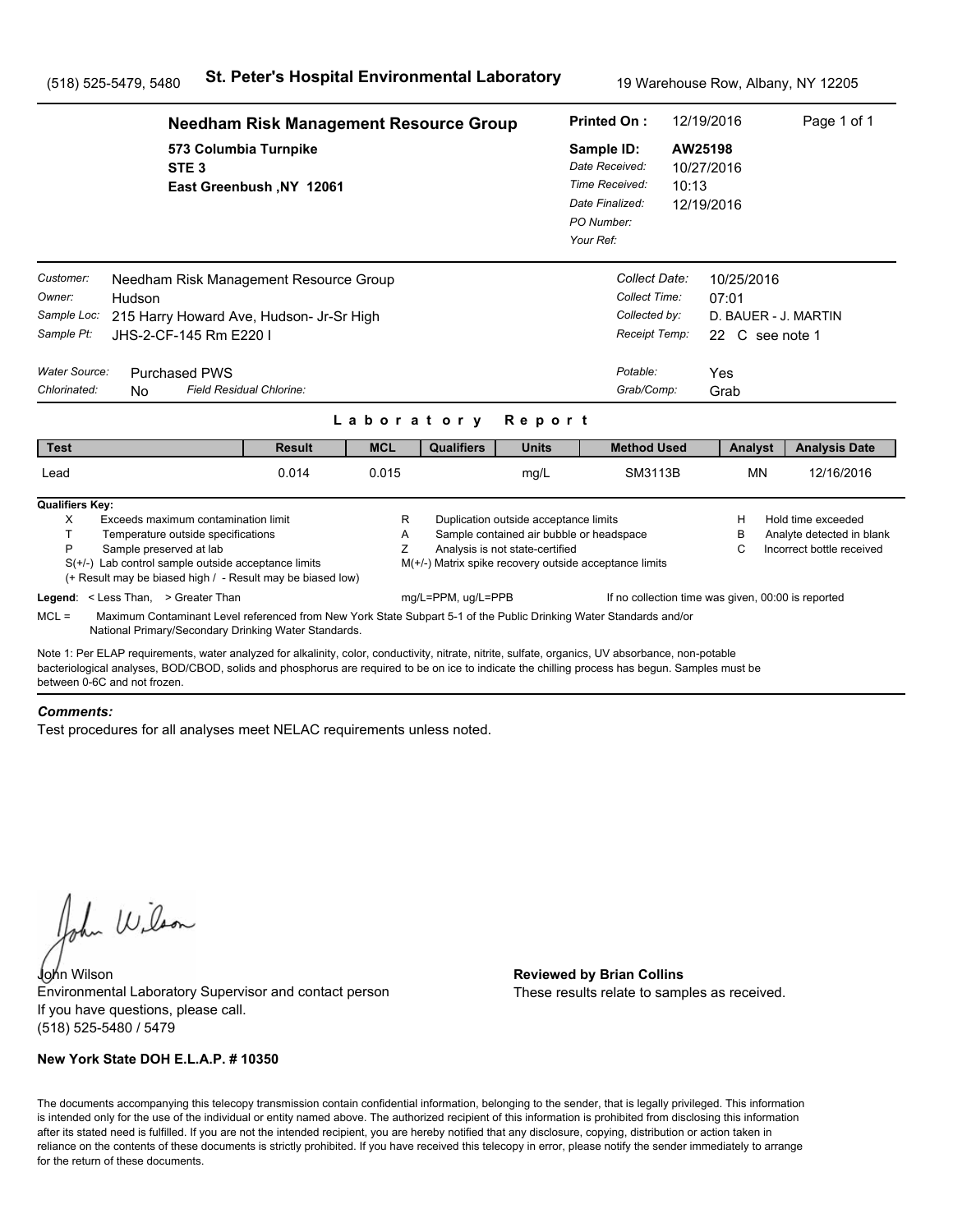|                                                                                   |                                                                                                                                                                                                                                                                                                       | <b>Needham Risk Management Resource Group</b> |             |                                                                              |                                                                          |                                                                                              |                                                                                | 12/19/2016                                                        | Page 1 of 1                                                                  |
|-----------------------------------------------------------------------------------|-------------------------------------------------------------------------------------------------------------------------------------------------------------------------------------------------------------------------------------------------------------------------------------------------------|-----------------------------------------------|-------------|------------------------------------------------------------------------------|--------------------------------------------------------------------------|----------------------------------------------------------------------------------------------|--------------------------------------------------------------------------------|-------------------------------------------------------------------|------------------------------------------------------------------------------|
|                                                                                   | 573 Columbia Turnpike<br>STE <sub>3</sub>                                                                                                                                                                                                                                                             | East Greenbush, NY 12061                      |             |                                                                              |                                                                          | Sample ID:<br>Date Received:<br>Time Received:<br>Date Finalized:<br>PO Number:<br>Your Ref: | 10:13                                                                          | AW25199<br>10/27/2016<br>12/19/2016                               |                                                                              |
| Customer:<br>Owner:<br>Sample Loc:<br>Sample Pt:<br>Water Source:<br>Chlorinated: | Needham Risk Management Resource Group<br>Hudson<br>215 Harry Howard Ave, Hudson- Jr-Sr High<br>JHS-2-CF-146 Rm E220 J<br><b>Purchased PWS</b><br>Field Residual Chlorine:<br><b>No</b>                                                                                                               |                                               |             | Laboratory                                                                   | Report                                                                   | Potable:                                                                                     | Collect Date:<br>Collect Time:<br>Collected by:<br>Receipt Temp:<br>Grab/Comp: | 10/25/2016<br>07:01<br>22 C see note 1<br>Yes<br>Grab             | D. BAUER - J. MARTIN                                                         |
| <b>Test</b>                                                                       |                                                                                                                                                                                                                                                                                                       | <b>Result</b>                                 | <b>MCL</b>  | <b>Qualifiers</b>                                                            | <b>Units</b>                                                             |                                                                                              | <b>Method Used</b>                                                             | Analyst                                                           | <b>Analysis Date</b>                                                         |
| Lead                                                                              |                                                                                                                                                                                                                                                                                                       | 0.010                                         | 0.015       |                                                                              | mg/L                                                                     |                                                                                              | <b>SM3113B</b>                                                                 | <b>MN</b>                                                         | 12/16/2016                                                                   |
| <b>Qualifiers Key:</b><br>X<br>T.<br>P                                            | Exceeds maximum contamination limit<br>Temperature outside specifications<br>Sample preserved at lab<br>$S(+/-)$ Lab control sample outside acceptance limits<br>(+ Result may be biased high / - Result may be biased low)<br>Legend: < Less Than, > Greater Than                                    |                                               | R<br>A<br>Ζ | M(+/-) Matrix spike recovery outside acceptance limits<br>mg/L=PPM, ug/L=PPB | Duplication outside acceptance limits<br>Analysis is not state-certified | Sample contained air bubble or headspace                                                     |                                                                                | Н<br>в<br>C<br>If no collection time was given, 00:00 is reported | Hold time exceeded<br>Analyte detected in blank<br>Incorrect bottle received |
| $MCL =$                                                                           | Maximum Contaminant Level referenced from New York State Subpart 5-1 of the Public Drinking Water Standards and/or<br>National Primary/Secondary Drinking Water Standards.                                                                                                                            |                                               |             |                                                                              |                                                                          |                                                                                              |                                                                                |                                                                   |                                                                              |
| between 0-6C and not frozen.                                                      | Note 1: Per ELAP requirements, water analyzed for alkalinity, color, conductivity, nitrate, nitrite, sulfate, organics, UV absorbance, non-potable<br>bacteriological analyses, BOD/CBOD, solids and phosphorus are required to be on ice to indicate the chilling process has begun. Samples must be |                                               |             |                                                                              |                                                                          |                                                                                              |                                                                                |                                                                   |                                                                              |

#### *Comments:*

Test procedures for all analyses meet NELAC requirements unless noted.

John Wilson

John Wilson **Reviewed by Brian Collins** Environmental Laboratory Supervisor and contact person If you have questions, please call. (518) 525-5480 / 5479

### **New York State DOH E.L.A.P. # 10350**

These results relate to samples as received.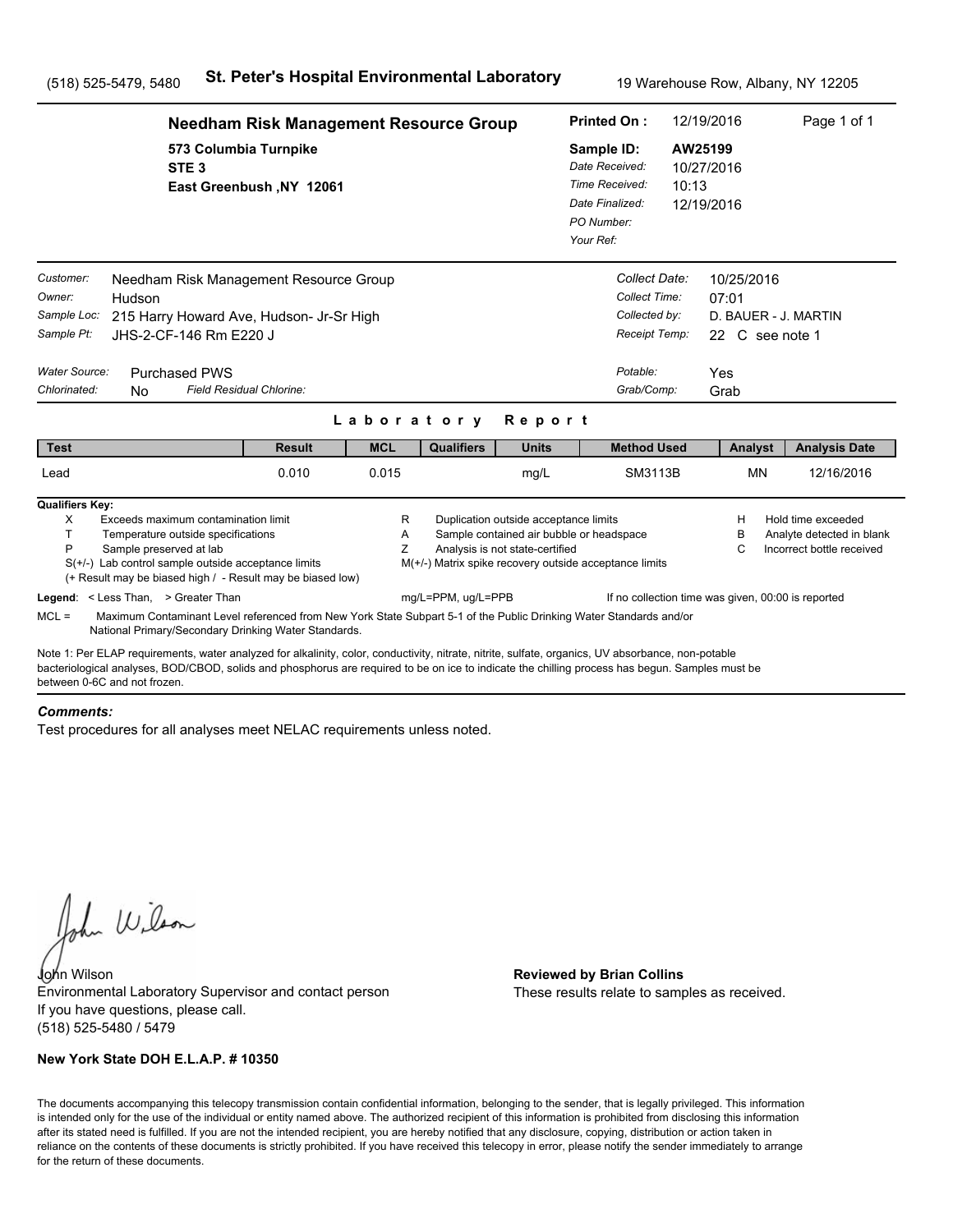|                                                                                          |                                                                                                                                                                                                                                                                                                                                                                                              | <b>Needham Risk Management Resource Group</b> |             |                                                                              |                                                                                                                      |                                                          | <b>Printed On:</b>                                                                         | 12/19/2016                                   |                                                                        | Page 1 of 1                                                                  |
|------------------------------------------------------------------------------------------|----------------------------------------------------------------------------------------------------------------------------------------------------------------------------------------------------------------------------------------------------------------------------------------------------------------------------------------------------------------------------------------------|-----------------------------------------------|-------------|------------------------------------------------------------------------------|----------------------------------------------------------------------------------------------------------------------|----------------------------------------------------------|--------------------------------------------------------------------------------------------|----------------------------------------------|------------------------------------------------------------------------|------------------------------------------------------------------------------|
|                                                                                          | 573 Columbia Turnpike<br>STE <sub>3</sub>                                                                                                                                                                                                                                                                                                                                                    | East Greenbush, NY 12061                      |             |                                                                              |                                                                                                                      | Sample ID:<br>Date Finalized:<br>PO Number:<br>Your Ref: | Date Received:<br>Time Received:                                                           | AW25200<br>10/27/2016<br>10:13<br>12/19/2016 |                                                                        |                                                                              |
| Customer:<br>Owner:<br>Sample Loc:<br>Sample Pt:<br><b>Water Source:</b><br>Chlorinated: | Needham Risk Management Resource Group<br>Hudson<br>215 Harry Howard Ave, Hudson- Jr-Sr High<br>JHS-2-CF-147 Rm E220 K<br><b>Purchased PWS</b><br>Field Residual Chlorine:<br>N <sub>0</sub>                                                                                                                                                                                                 |                                               | Laboratory  |                                                                              | Report                                                                                                               |                                                          | Collect Date:<br>Collect Time:<br>Collected by:<br>Receipt Temp:<br>Potable:<br>Grab/Comp: | Yes                                          | 10/25/2016<br>07:01<br>D. BAUER - J. MARTIN<br>22 C see note 1<br>Grab |                                                                              |
| <b>Test</b>                                                                              |                                                                                                                                                                                                                                                                                                                                                                                              | <b>Result</b>                                 | <b>MCL</b>  | <b>Qualifiers</b>                                                            | <b>Units</b>                                                                                                         |                                                          | <b>Method Used</b>                                                                         |                                              | Analyst                                                                | <b>Analysis Date</b>                                                         |
| Lead                                                                                     |                                                                                                                                                                                                                                                                                                                                                                                              | 0.011                                         | 0.015       |                                                                              | mg/L                                                                                                                 |                                                          | SM3113B                                                                                    |                                              | <b>MN</b>                                                              | 12/16/2016                                                                   |
| <b>Qualifiers Key:</b><br>X<br>T.<br>P<br>$MCL =$                                        | Exceeds maximum contamination limit<br>Temperature outside specifications<br>Sample preserved at lab<br>$S(+/-)$ Lab control sample outside acceptance limits<br>(+ Result may be biased high / - Result may be biased low)<br>Legend: < Less Than, > Greater Than<br>Maximum Contaminant Level referenced from New York State Subpart 5-1 of the Public Drinking Water Standards and/or     |                                               | R<br>Α<br>Ζ | M(+/-) Matrix spike recovery outside acceptance limits<br>mg/L=PPM, ug/L=PPB | Duplication outside acceptance limits<br>Sample contained air bubble or headspace<br>Analysis is not state-certified |                                                          | If no collection time was given, 00:00 is reported                                         |                                              | н<br>в<br>C                                                            | Hold time exceeded<br>Analyte detected in blank<br>Incorrect bottle received |
|                                                                                          | National Primary/Secondary Drinking Water Standards.<br>Note 1: Per ELAP requirements, water analyzed for alkalinity, color, conductivity, nitrate, nitrite, sulfate, organics, UV absorbance, non-potable<br>bacteriological analyses, BOD/CBOD, solids and phosphorus are required to be on ice to indicate the chilling process has begun. Samples must be<br>between 0-6C and not frozen |                                               |             |                                                                              |                                                                                                                      |                                                          |                                                                                            |                                              |                                                                        |                                                                              |

#### *Comments:*

Test procedures for all analyses meet NELAC requirements unless noted.

John Wilson

John Wilson **Reviewed by Brian Collins** Environmental Laboratory Supervisor and contact person If you have questions, please call. (518) 525-5480 / 5479

### **New York State DOH E.L.A.P. # 10350**

These results relate to samples as received.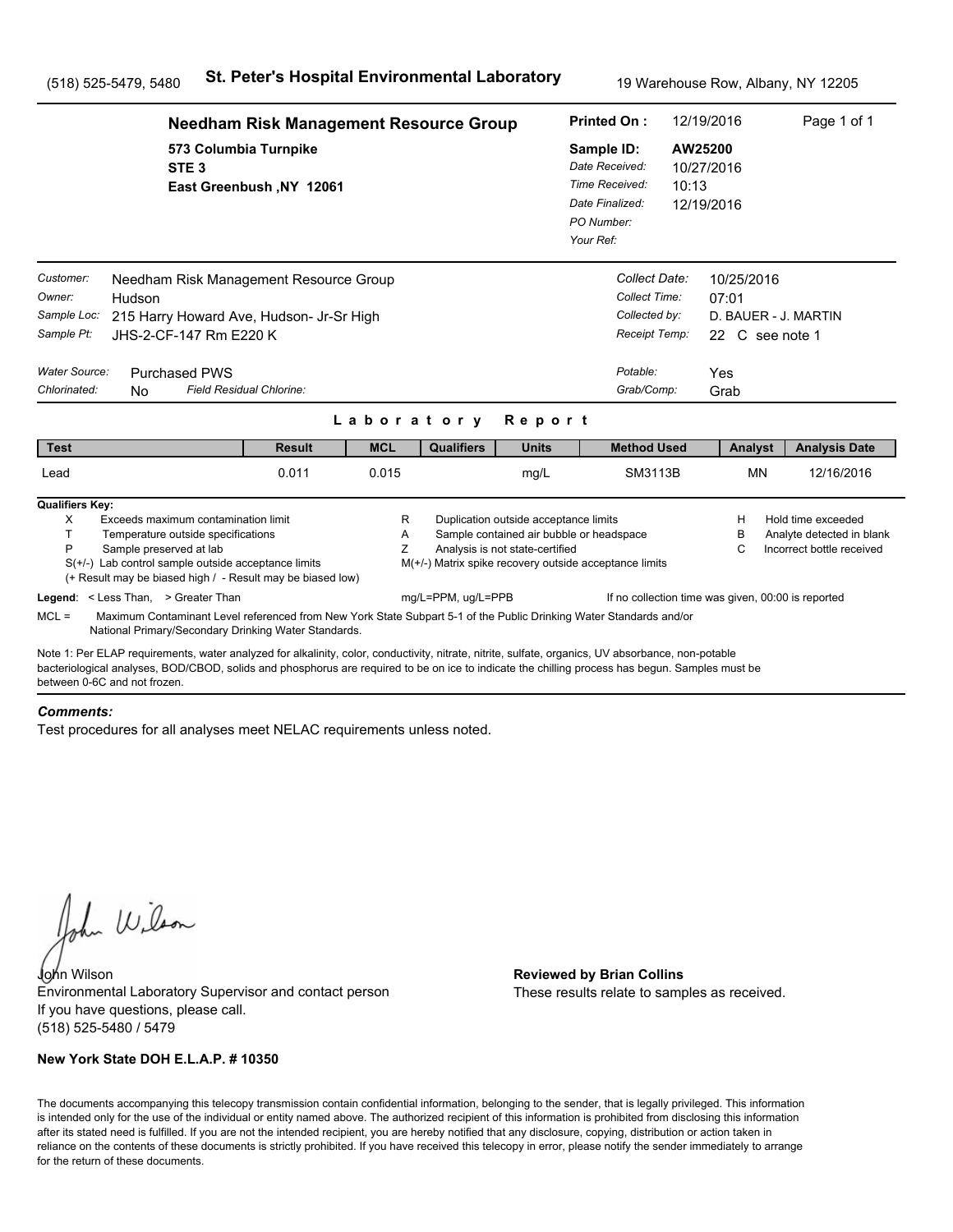|                                                                                          |                                                                                                                                                                                                                                                                                                                                                                                          | <b>Needham Risk Management Resource Group</b> |             |                                                                              |                                                                                                                      |                                                          | <b>Printed On:</b>                                                                         | 12/19/2016       |                                                                        | Page 1 of 1                                                                  |  |
|------------------------------------------------------------------------------------------|------------------------------------------------------------------------------------------------------------------------------------------------------------------------------------------------------------------------------------------------------------------------------------------------------------------------------------------------------------------------------------------|-----------------------------------------------|-------------|------------------------------------------------------------------------------|----------------------------------------------------------------------------------------------------------------------|----------------------------------------------------------|--------------------------------------------------------------------------------------------|------------------|------------------------------------------------------------------------|------------------------------------------------------------------------------|--|
|                                                                                          | 573 Columbia Turnpike<br>STE <sub>3</sub>                                                                                                                                                                                                                                                                                                                                                | East Greenbush, NY 12061                      |             |                                                                              |                                                                                                                      | Sample ID:<br>Date Finalized:<br>PO Number:<br>Your Ref: | Date Received:<br>Time Received:                                                           | AW25201<br>10:13 | 10/27/2016<br>12/19/2016                                               |                                                                              |  |
| Customer:<br>Owner:<br>Sample Loc:<br>Sample Pt:<br><b>Water Source:</b><br>Chlorinated: | Needham Risk Management Resource Group<br>Hudson<br>215 Harry Howard Ave, Hudson- Jr-Sr High<br>JHS-2-CF-148 Rm E220 L<br><b>Purchased PWS</b><br>N <sub>0</sub>                                                                                                                                                                                                                         | Field Residual Chlorine:                      | Laboratory  |                                                                              | Report                                                                                                               |                                                          | Collect Date:<br>Collect Time:<br>Collected by:<br>Receipt Temp:<br>Potable:<br>Grab/Comp: | Yes              | 10/25/2016<br>07:01<br>D. BAUER - J. MARTIN<br>22 C see note 1<br>Grab |                                                                              |  |
| <b>Test</b>                                                                              |                                                                                                                                                                                                                                                                                                                                                                                          | <b>Result</b>                                 | <b>MCL</b>  | <b>Qualifiers</b>                                                            | <b>Units</b>                                                                                                         |                                                          | <b>Method Used</b>                                                                         |                  | Analyst                                                                | <b>Analysis Date</b>                                                         |  |
| Lead                                                                                     |                                                                                                                                                                                                                                                                                                                                                                                          | 0.009                                         | 0.015       |                                                                              | mg/L                                                                                                                 |                                                          | SM3113B                                                                                    |                  | <b>MN</b>                                                              | 12/16/2016                                                                   |  |
| <b>Qualifiers Key:</b><br>X<br>T.<br>P<br>$MCL =$                                        | Exceeds maximum contamination limit<br>Temperature outside specifications<br>Sample preserved at lab<br>$S(+/-)$ Lab control sample outside acceptance limits<br>(+ Result may be biased high / - Result may be biased low)<br>Legend: < Less Than, > Greater Than<br>Maximum Contaminant Level referenced from New York State Subpart 5-1 of the Public Drinking Water Standards and/or |                                               | R<br>Α<br>Ζ | M(+/-) Matrix spike recovery outside acceptance limits<br>mg/L=PPM, ug/L=PPB | Duplication outside acceptance limits<br>Sample contained air bubble or headspace<br>Analysis is not state-certified |                                                          | If no collection time was given, 00:00 is reported                                         |                  | н<br>в<br>C                                                            | Hold time exceeded<br>Analyte detected in blank<br>Incorrect bottle received |  |
| between 0-6C and not frozen                                                              | National Primary/Secondary Drinking Water Standards.<br>Note 1: Per ELAP requirements, water analyzed for alkalinity, color, conductivity, nitrate, nitrite, sulfate, organics, UV absorbance, non-potable<br>bacteriological analyses, BOD/CBOD, solids and phosphorus are required to be on ice to indicate the chilling process has begun. Samples must be                            |                                               |             |                                                                              |                                                                                                                      |                                                          |                                                                                            |                  |                                                                        |                                                                              |  |

#### *Comments:*

Test procedures for all analyses meet NELAC requirements unless noted.

John Wilson

John Wilson **Reviewed by Brian Collins** Environmental Laboratory Supervisor and contact person If you have questions, please call. (518) 525-5480 / 5479

### **New York State DOH E.L.A.P. # 10350**

These results relate to samples as received.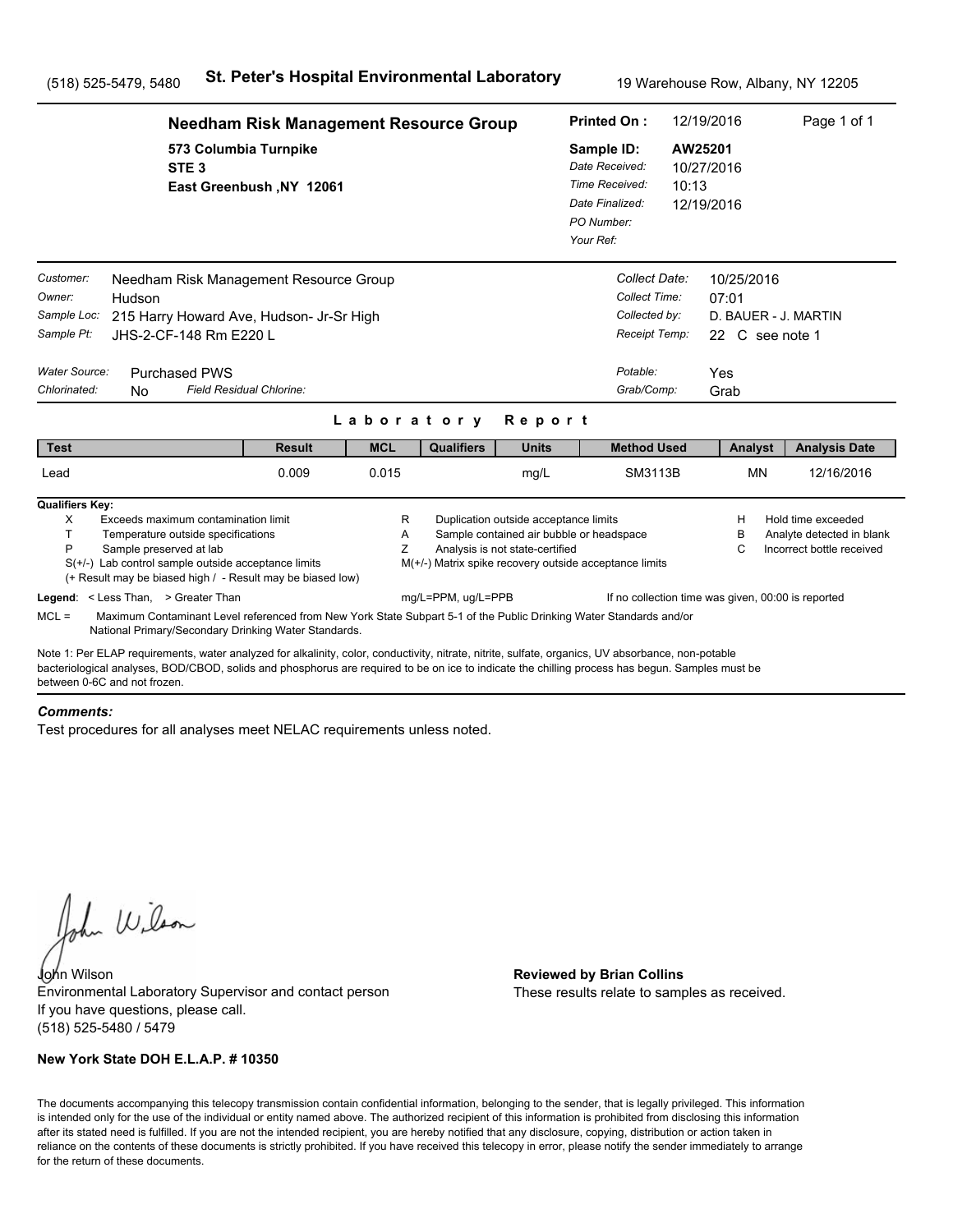|                                                                                                                                                                                                                                                                                                                                      | <b>Needham Risk Management Resource Group</b>                                                                                                                                                                               |                          |             |                                                                              |                                                                                                                      | 12/19/2016<br><b>Printed On:</b>                                                             |                                                                                            |                      |                               | Page 1 of 1                                                                  |  |
|--------------------------------------------------------------------------------------------------------------------------------------------------------------------------------------------------------------------------------------------------------------------------------------------------------------------------------------|-----------------------------------------------------------------------------------------------------------------------------------------------------------------------------------------------------------------------------|--------------------------|-------------|------------------------------------------------------------------------------|----------------------------------------------------------------------------------------------------------------------|----------------------------------------------------------------------------------------------|--------------------------------------------------------------------------------------------|----------------------|-------------------------------|------------------------------------------------------------------------------|--|
|                                                                                                                                                                                                                                                                                                                                      | 573 Columbia Turnpike<br>STE <sub>3</sub>                                                                                                                                                                                   | East Greenbush, NY 12061 |             |                                                                              |                                                                                                                      | Sample ID:<br>Date Received:<br>Time Received:<br>Date Finalized:<br>PO Number:<br>Your Ref: |                                                                                            | AW25202<br>10:13     | 10/27/2016<br>12/19/2016      |                                                                              |  |
| Customer:<br>Owner:<br>Hudson<br>Sample Loc:<br>Sample Pt:<br><b>Water Source:</b><br>Chlorinated:<br>N <sub>0</sub>                                                                                                                                                                                                                 | Needham Risk Management Resource Group<br>215 Harry Howard Ave, Hudson- Jr-Sr High<br>JHS-2-CF-149 Rm E220 M<br><b>Purchased PWS</b><br>Field Residual Chlorine:                                                            |                          | Laboratory  |                                                                              | Report                                                                                                               |                                                                                              | Collect Date:<br>Collect Time:<br>Collected by:<br>Receipt Temp:<br>Potable:<br>Grab/Comp: | 07:01<br>Yes<br>Grab | 10/25/2016<br>22 C see note 1 | D. BAUER - J. MARTIN                                                         |  |
| <b>Test</b>                                                                                                                                                                                                                                                                                                                          |                                                                                                                                                                                                                             | <b>Result</b>            | <b>MCL</b>  | <b>Qualifiers</b>                                                            | <b>Units</b>                                                                                                         |                                                                                              | <b>Method Used</b>                                                                         |                      | Analyst                       | <b>Analysis Date</b>                                                         |  |
| Lead                                                                                                                                                                                                                                                                                                                                 |                                                                                                                                                                                                                             | 0.010                    | 0.015       |                                                                              | mg/L                                                                                                                 |                                                                                              | SM3113B                                                                                    |                      | <b>MN</b>                     | 12/16/2016                                                                   |  |
| <b>Qualifiers Key:</b><br>X<br>T.<br>P<br>Legend: < Less Than, > Greater Than                                                                                                                                                                                                                                                        | Exceeds maximum contamination limit<br>Temperature outside specifications<br>Sample preserved at lab<br>$S(+/-)$ Lab control sample outside acceptance limits<br>(+ Result may be biased high / - Result may be biased low) |                          | R<br>Α<br>Ζ | M(+/-) Matrix spike recovery outside acceptance limits<br>mg/L=PPM, ug/L=PPB | Duplication outside acceptance limits<br>Sample contained air bubble or headspace<br>Analysis is not state-certified |                                                                                              | If no collection time was given, 00:00 is reported                                         |                      | н<br>в<br>C                   | Hold time exceeded<br>Analyte detected in blank<br>Incorrect bottle received |  |
| $MCL =$                                                                                                                                                                                                                                                                                                                              | Maximum Contaminant Level referenced from New York State Subpart 5-1 of the Public Drinking Water Standards and/or<br>National Primary/Secondary Drinking Water Standards.                                                  |                          |             |                                                                              |                                                                                                                      |                                                                                              |                                                                                            |                      |                               |                                                                              |  |
| Note 1: Per ELAP requirements, water analyzed for alkalinity, color, conductivity, nitrate, nitrite, sulfate, organics, UV absorbance, non-potable<br>bacteriological analyses, BOD/CBOD, solids and phosphorus are required to be on ice to indicate the chilling process has begun. Samples must be<br>between 0-6C and not frozen |                                                                                                                                                                                                                             |                          |             |                                                                              |                                                                                                                      |                                                                                              |                                                                                            |                      |                               |                                                                              |  |

#### *Comments:*

Test procedures for all analyses meet NELAC requirements unless noted.

John Wilson

John Wilson **Reviewed by Brian Collins** Environmental Laboratory Supervisor and contact person If you have questions, please call. (518) 525-5480 / 5479

### **New York State DOH E.L.A.P. # 10350**

These results relate to samples as received.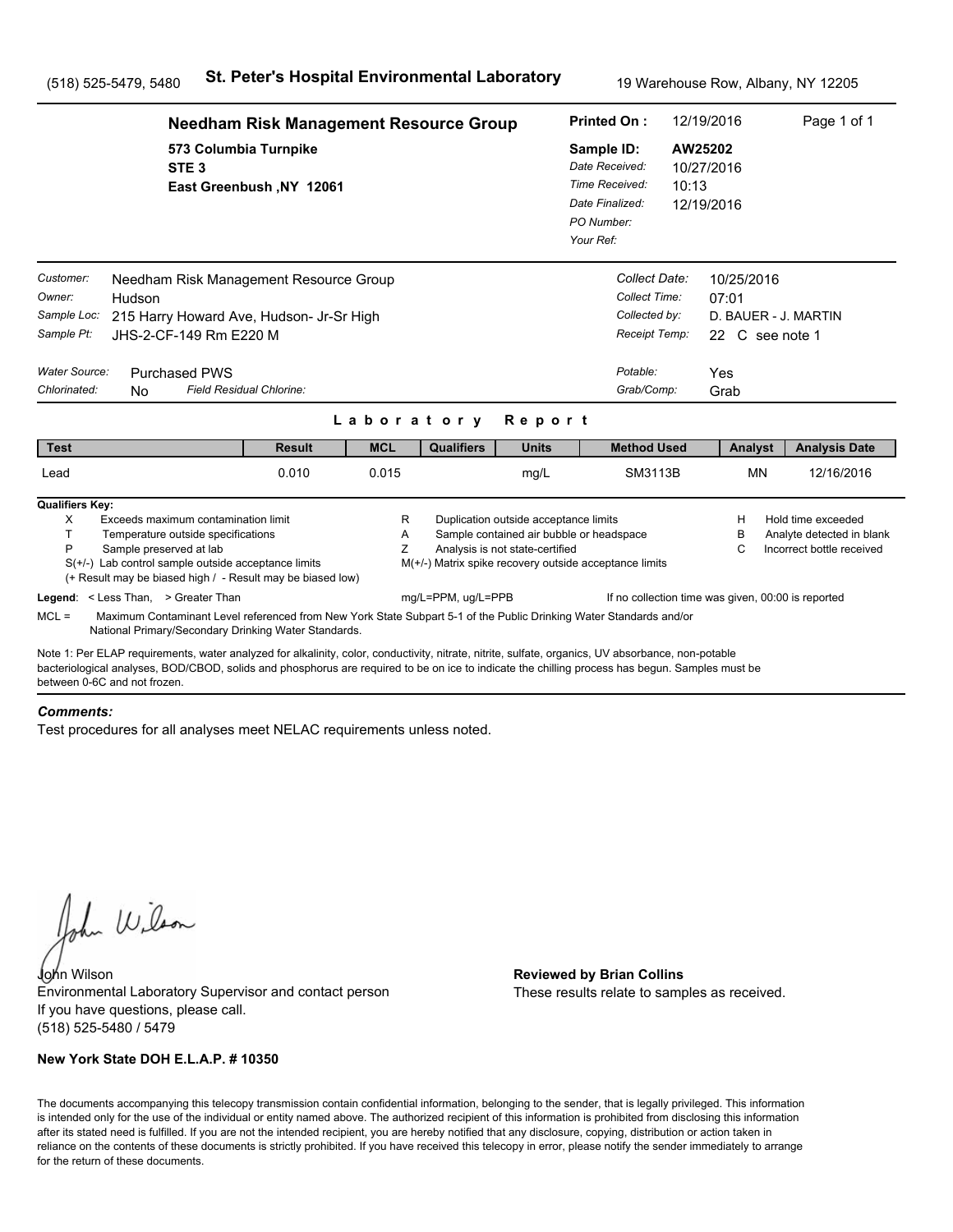|                                                                                   | <b>Needham Risk Management Resource Group</b>                                                                                                                                                                                                                                                                                         |                          |             |                    |                                                                          | <b>Printed On:</b>                                                                                 |       | 12/19/2016                                                                    | Page 1 of 1                                                                  |
|-----------------------------------------------------------------------------------|---------------------------------------------------------------------------------------------------------------------------------------------------------------------------------------------------------------------------------------------------------------------------------------------------------------------------------------|--------------------------|-------------|--------------------|--------------------------------------------------------------------------|----------------------------------------------------------------------------------------------------|-------|-------------------------------------------------------------------------------|------------------------------------------------------------------------------|
|                                                                                   | 573 Columbia Turnpike<br>STE <sub>3</sub>                                                                                                                                                                                                                                                                                             | East Greenbush, NY 12061 |             |                    |                                                                          | Sample ID:<br>Date Received:<br>Time Received:<br>Date Finalized:<br>PO Number:<br>Your Ref:       | 10:13 | AW25203<br>10/27/2016<br>12/19/2016                                           |                                                                              |
| Customer:<br>Owner:<br>Sample Loc:<br>Sample Pt:<br>Water Source:<br>Chlorinated: | Needham Risk Management Resource Group<br>Hudson<br>215 Harry Howard Ave, Hudson- Jr-Sr High<br>JHS-2-CF-150 Rm E220 Teacher<br><b>Purchased PWS</b><br>Field Residual Chlorine:<br>No.                                                                                                                                               |                          |             | Laboratory         | Report                                                                   | Collect Date:<br>Collect Time:<br>Collected by:<br>Receipt Temp:<br>Potable:<br>Grab/Comp:         |       | 10/25/2016<br>07:02<br>D. BAUER - J. MARTIN<br>22 C see note 1<br>Yes<br>Grab |                                                                              |
| <b>Test</b>                                                                       |                                                                                                                                                                                                                                                                                                                                       | <b>Result</b>            | <b>MCL</b>  | <b>Qualifiers</b>  | <b>Units</b>                                                             | <b>Method Used</b>                                                                                 |       | Analyst                                                                       | <b>Analysis Date</b>                                                         |
| Lead                                                                              |                                                                                                                                                                                                                                                                                                                                       | 0.095                    | 0.015       | X                  | mg/L                                                                     | SM3113B                                                                                            |       | <b>MN</b>                                                                     | 12/16/2016                                                                   |
| <b>Qualifiers Key:</b><br>X<br>T<br>P                                             | Exceeds maximum contamination limit<br>Temperature outside specifications<br>Sample preserved at lab<br>$S(+/-)$ Lab control sample outside acceptance limits<br>(+ Result may be biased high / - Result may be biased low)<br>Legend: < Less Than, > Greater Than                                                                    |                          | R<br>Α<br>Z | mg/L=PPM, ug/L=PPB | Duplication outside acceptance limits<br>Analysis is not state-certified | Sample contained air bubble or headspace<br>M(+/-) Matrix spike recovery outside acceptance limits |       | H<br>в<br>C<br>If no collection time was given, 00:00 is reported             | Hold time exceeded<br>Analyte detected in blank<br>Incorrect bottle received |
| $MCL =$                                                                           | Maximum Contaminant Level referenced from New York State Subpart 5-1 of the Public Drinking Water Standards and/or<br>National Primary/Secondary Drinking Water Standards.                                                                                                                                                            |                          |             |                    |                                                                          |                                                                                                    |       |                                                                               |                                                                              |
|                                                                                   | Note 1: Per ELAP requirements, water analyzed for alkalinity, color, conductivity, nitrate, nitrite, sulfate, organics, UV absorbance, non-potable<br>bacteriological analyses, BOD/CBOD, solids and phosphorus are required to be on ice to indicate the chilling process has begun. Samples must be<br>between 0-6C and not frozen. |                          |             |                    |                                                                          |                                                                                                    |       |                                                                               |                                                                              |

#### *Comments:*

Test procedures for all analyses meet NELAC requirements unless noted.

John Wilson

John Wilson **Reviewed by Brian Collins** Environmental Laboratory Supervisor and contact person If you have questions, please call. (518) 525-5480 / 5479

### **New York State DOH E.L.A.P. # 10350**

These results relate to samples as received.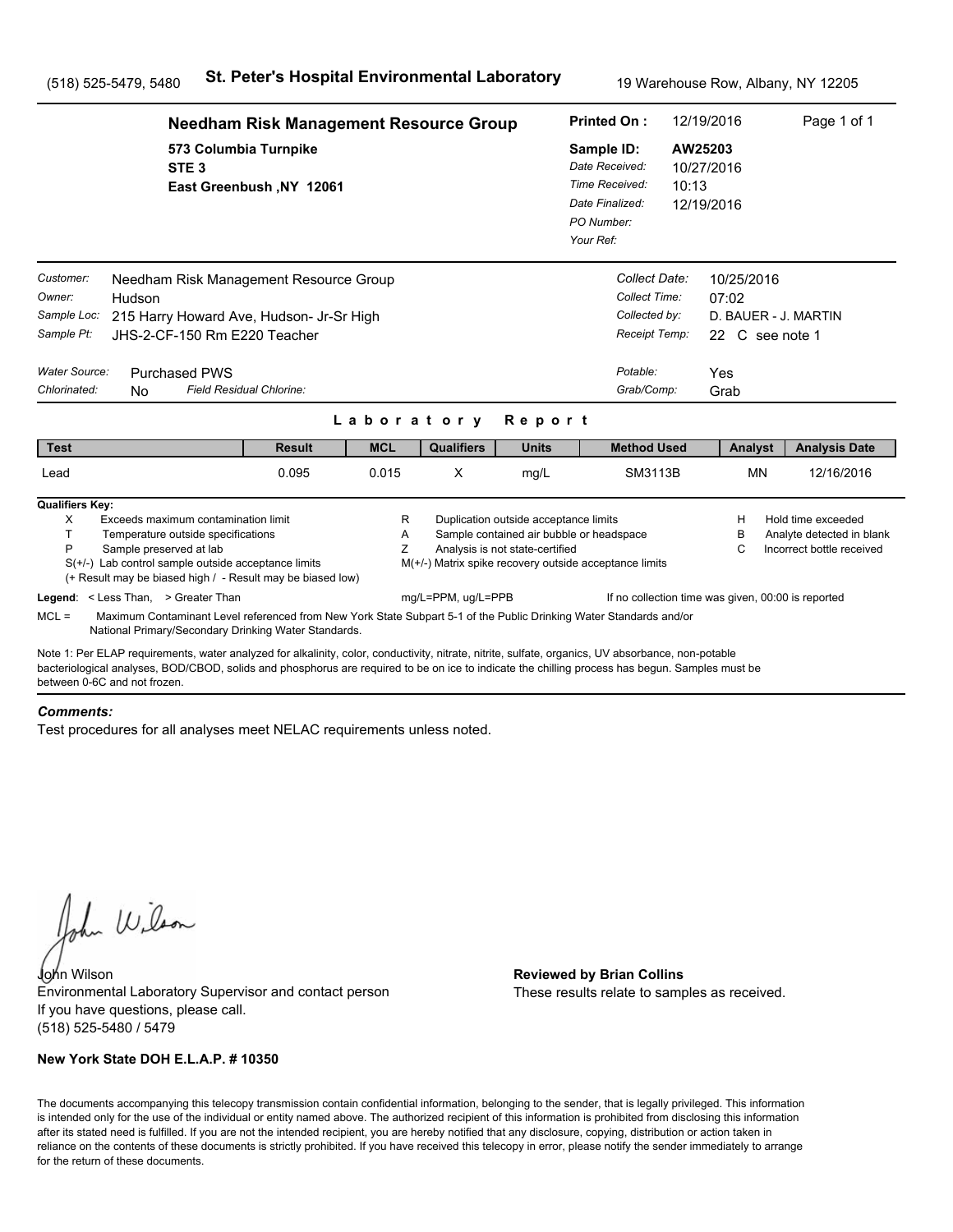|                                                                                          | <b>Needham Risk Management Resource Group</b>                                                                                                                                                                                                                                                                                                                                            |                          |             |                                                                              |                                                                                                                      | 12/19/2016<br><b>Printed On:</b>                                           |                                                                                            |                  |                                                                        | Page 1 of 1                                                                  |  |
|------------------------------------------------------------------------------------------|------------------------------------------------------------------------------------------------------------------------------------------------------------------------------------------------------------------------------------------------------------------------------------------------------------------------------------------------------------------------------------------|--------------------------|-------------|------------------------------------------------------------------------------|----------------------------------------------------------------------------------------------------------------------|----------------------------------------------------------------------------|--------------------------------------------------------------------------------------------|------------------|------------------------------------------------------------------------|------------------------------------------------------------------------------|--|
|                                                                                          | 573 Columbia Turnpike<br>STE <sub>3</sub>                                                                                                                                                                                                                                                                                                                                                | East Greenbush, NY 12061 |             |                                                                              |                                                                                                                      | Sample ID:<br>Date Received:<br>Date Finalized:<br>PO Number:<br>Your Ref: | Time Received:                                                                             | AW25204<br>10:13 | 10/27/2016<br>12/19/2016                                               |                                                                              |  |
| Customer:<br>Owner:<br>Sample Loc:<br>Sample Pt:<br><b>Water Source:</b><br>Chlorinated: | Needham Risk Management Resource Group<br>Hudson<br>215 Harry Howard Ave, Hudson- Jr-Sr High<br>JHS-2-BF-151 Womens E222<br><b>Purchased PWS</b><br>Field Residual Chlorine:<br>N <sub>0</sub>                                                                                                                                                                                           |                          | Laboratory  |                                                                              | Report                                                                                                               |                                                                            | Collect Date:<br>Collect Time:<br>Collected by:<br>Receipt Temp:<br>Potable:<br>Grab/Comp: | Yes              | 10/25/2016<br>07:03<br>D. BAUER - J. MARTIN<br>22 C see note 1<br>Grab |                                                                              |  |
| <b>Test</b>                                                                              |                                                                                                                                                                                                                                                                                                                                                                                          | <b>Result</b>            | <b>MCL</b>  | <b>Qualifiers</b>                                                            | <b>Units</b>                                                                                                         |                                                                            | <b>Method Used</b>                                                                         |                  | Analyst                                                                | <b>Analysis Date</b>                                                         |  |
| Lead                                                                                     |                                                                                                                                                                                                                                                                                                                                                                                          | < 0.001                  | 0.015       |                                                                              | mg/L                                                                                                                 |                                                                            | SM3113B                                                                                    |                  | <b>MN</b>                                                              | 12/16/2016                                                                   |  |
| <b>Qualifiers Key:</b><br>X<br>T.<br>P<br>$MCL =$                                        | Exceeds maximum contamination limit<br>Temperature outside specifications<br>Sample preserved at lab<br>$S(+/-)$ Lab control sample outside acceptance limits<br>(+ Result may be biased high / - Result may be biased low)<br>Legend: < Less Than, > Greater Than<br>Maximum Contaminant Level referenced from New York State Subpart 5-1 of the Public Drinking Water Standards and/or |                          | R<br>Α<br>Ζ | M(+/-) Matrix spike recovery outside acceptance limits<br>mg/L=PPM, ug/L=PPB | Duplication outside acceptance limits<br>Sample contained air bubble or headspace<br>Analysis is not state-certified |                                                                            | If no collection time was given, 00:00 is reported                                         |                  | н<br>в<br>C                                                            | Hold time exceeded<br>Analyte detected in blank<br>Incorrect bottle received |  |
| between 0-6C and not frozen                                                              | National Primary/Secondary Drinking Water Standards.<br>Note 1: Per ELAP requirements, water analyzed for alkalinity, color, conductivity, nitrate, nitrite, sulfate, organics, UV absorbance, non-potable<br>bacteriological analyses, BOD/CBOD, solids and phosphorus are required to be on ice to indicate the chilling process has begun. Samples must be                            |                          |             |                                                                              |                                                                                                                      |                                                                            |                                                                                            |                  |                                                                        |                                                                              |  |

#### *Comments:*

Test procedures for all analyses meet NELAC requirements unless noted.

John Wilson

John Wilson **Reviewed by Brian Collins** Environmental Laboratory Supervisor and contact person If you have questions, please call. (518) 525-5480 / 5479

### **New York State DOH E.L.A.P. # 10350**

These results relate to samples as received.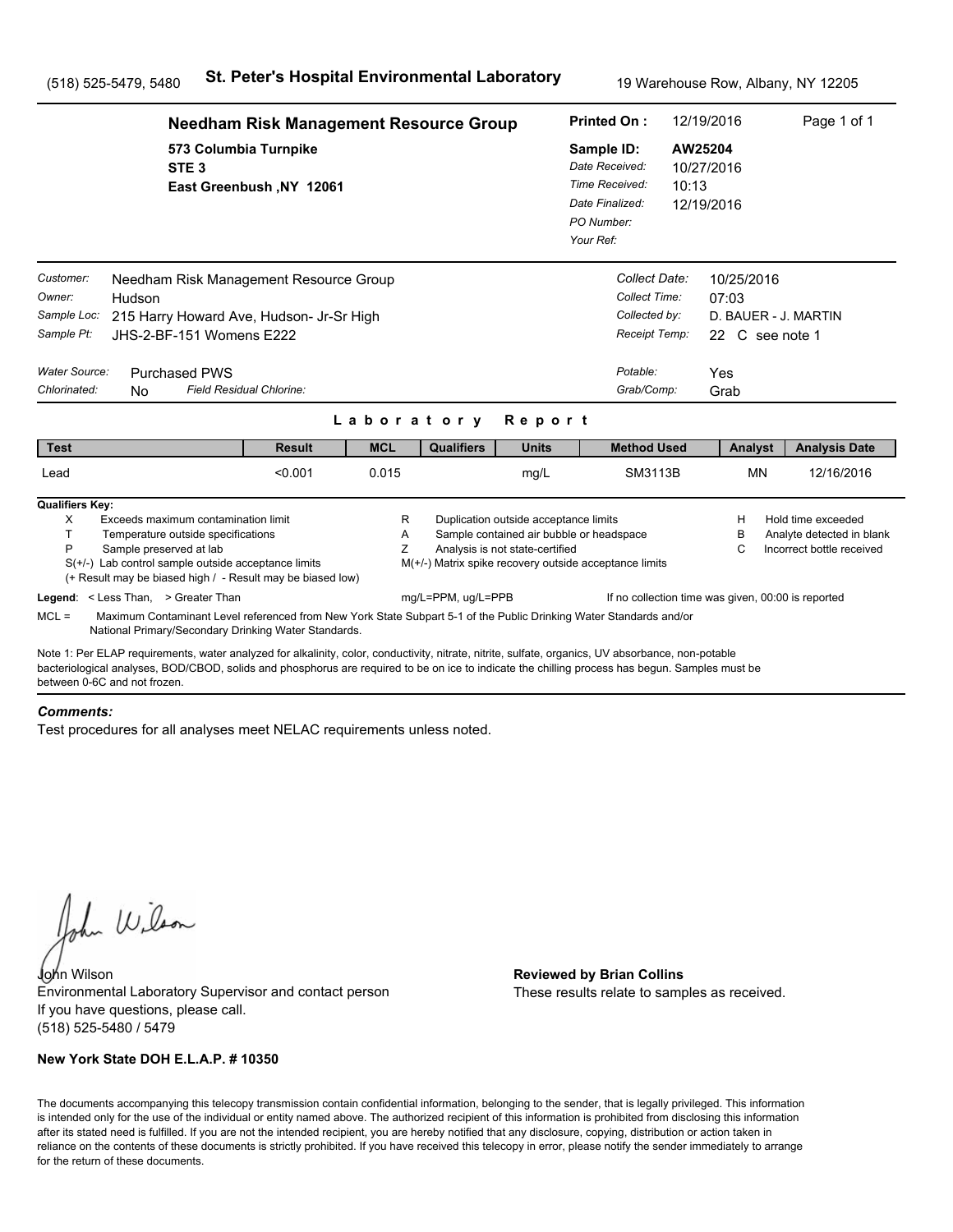|                                                                                                                                                                                                                                                                                                                                      | <b>Needham Risk Management Resource Group</b>     |             |                                                        |                                                                                                                      |                                                                                              |                                                                                            | 12/19/2016                                                                    | Page 1 of 1                                                                  |  |
|--------------------------------------------------------------------------------------------------------------------------------------------------------------------------------------------------------------------------------------------------------------------------------------------------------------------------------------|---------------------------------------------------|-------------|--------------------------------------------------------|----------------------------------------------------------------------------------------------------------------------|----------------------------------------------------------------------------------------------|--------------------------------------------------------------------------------------------|-------------------------------------------------------------------------------|------------------------------------------------------------------------------|--|
| STE <sub>3</sub>                                                                                                                                                                                                                                                                                                                     | 573 Columbia Turnpike<br>East Greenbush, NY 12061 |             |                                                        |                                                                                                                      | Sample ID:<br>Date Received:<br>Time Received:<br>Date Finalized:<br>PO Number:<br>Your Ref: | 10:13                                                                                      | AW25205<br>10/27/2016<br>12/19/2016                                           |                                                                              |  |
| Customer:<br>Needham Risk Management Resource Group<br>Owner:<br>Hudson<br>Sample Loc:<br>215 Harry Howard Ave, Hudson- Jr-Sr High<br>Sample Pt:<br>JHS-2-BF-152 Girls E224<br>Water Source:<br><b>Purchased PWS</b><br>Chlorinated:<br>N <sub>0</sub>                                                                               | Field Residual Chlorine:                          |             |                                                        |                                                                                                                      |                                                                                              | Collect Date:<br>Collect Time:<br>Collected by:<br>Receipt Temp:<br>Potable:<br>Grab/Comp: | 10/25/2016<br>07:04<br>D. BAUER - J. MARTIN<br>22 C see note 1<br>Yes<br>Grab |                                                                              |  |
|                                                                                                                                                                                                                                                                                                                                      |                                                   | Laboratory  |                                                        | Report                                                                                                               |                                                                                              |                                                                                            |                                                                               |                                                                              |  |
| <b>Test</b>                                                                                                                                                                                                                                                                                                                          | <b>Result</b>                                     | <b>MCL</b>  | <b>Qualifiers</b>                                      | <b>Units</b>                                                                                                         |                                                                                              | <b>Method Used</b>                                                                         | Analyst                                                                       | <b>Analysis Date</b>                                                         |  |
| Lead                                                                                                                                                                                                                                                                                                                                 | < 0.001                                           | 0.015       |                                                        | mg/L                                                                                                                 |                                                                                              | SM3113B                                                                                    | <b>MN</b>                                                                     | 12/16/2016                                                                   |  |
| <b>Qualifiers Key:</b><br>X<br>Exceeds maximum contamination limit<br>T.<br>Temperature outside specifications<br>P<br>Sample preserved at lab<br>$S(+/-)$ Lab control sample outside acceptance limits<br>(+ Result may be biased high / - Result may be biased low)                                                                |                                                   | R<br>A<br>Z | M(+/-) Matrix spike recovery outside acceptance limits | Duplication outside acceptance limits<br>Sample contained air bubble or headspace<br>Analysis is not state-certified |                                                                                              |                                                                                            | н<br>в<br>С                                                                   | Hold time exceeded<br>Analyte detected in blank<br>Incorrect bottle received |  |
| Legend: < Less Than, > Greater Than<br>$MCL =$<br>Maximum Contaminant Level referenced from New York State Subpart 5-1 of the Public Drinking Water Standards and/or<br>National Primary/Secondary Drinking Water Standards.                                                                                                         |                                                   |             | mg/L=PPM, ug/L=PPB                                     |                                                                                                                      |                                                                                              |                                                                                            | If no collection time was given, 00:00 is reported                            |                                                                              |  |
| Note 1: Per ELAP requirements, water analyzed for alkalinity, color, conductivity, nitrate, nitrite, sulfate, organics, UV absorbance, non-potable<br>bacteriological analyses, BOD/CBOD, solids and phosphorus are required to be on ice to indicate the chilling process has begun. Samples must be<br>between 0-6C and not frozen |                                                   |             |                                                        |                                                                                                                      |                                                                                              |                                                                                            |                                                                               |                                                                              |  |

#### *Comments:*

Test procedures for all analyses meet NELAC requirements unless noted.

John Wilson

John Wilson **Reviewed by Brian Collins** Environmental Laboratory Supervisor and contact person If you have questions, please call. (518) 525-5480 / 5479

### **New York State DOH E.L.A.P. # 10350**

These results relate to samples as received.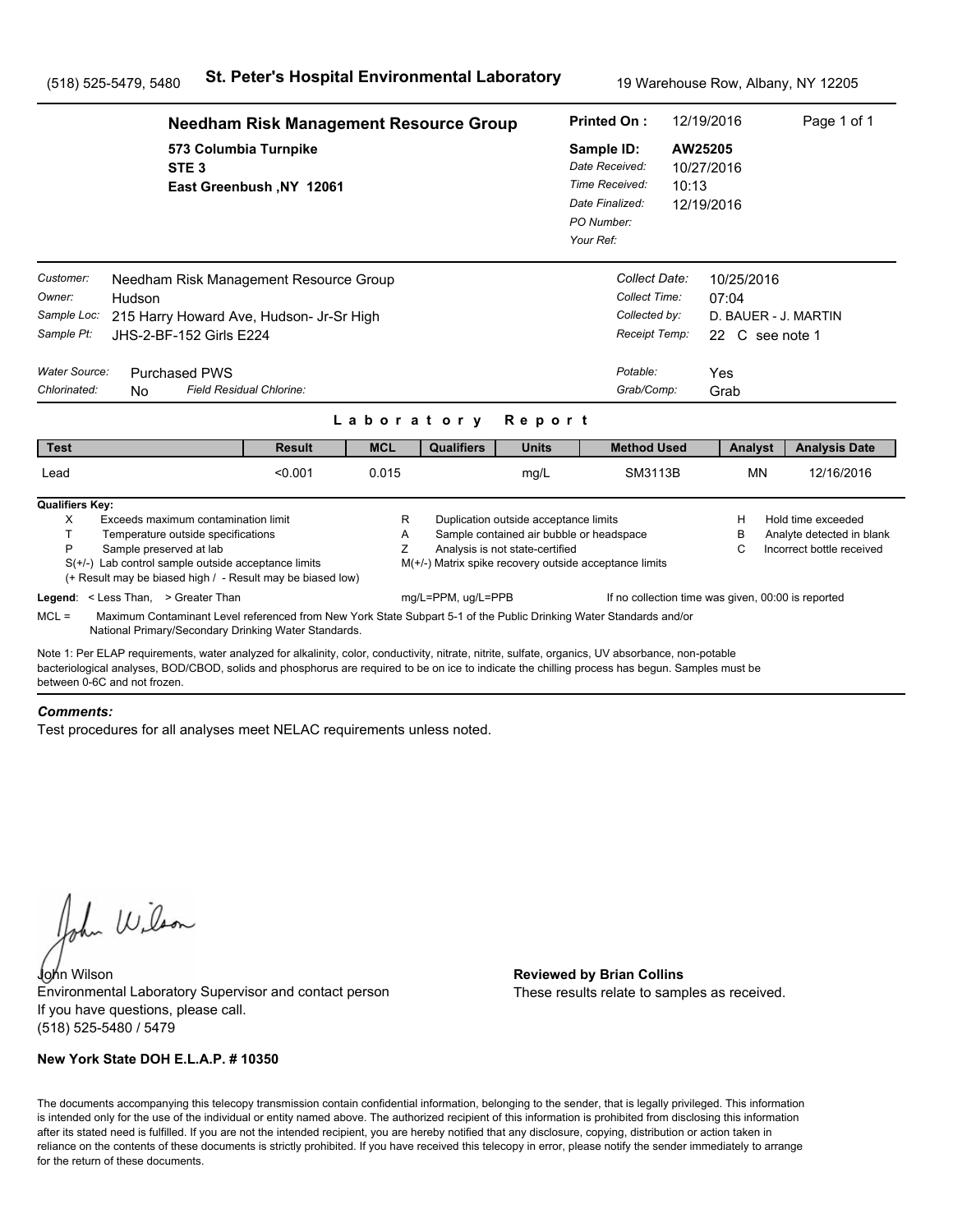|                                                                                                                                                                                                                                                                                                                                      | <b>Needham Risk Management Resource Group</b>     |             |                                                        |                                                                                                                      |                                                                                              |                                                                                            | 12/19/2016                                                                    | Page 1 of 1                                                                  |  |
|--------------------------------------------------------------------------------------------------------------------------------------------------------------------------------------------------------------------------------------------------------------------------------------------------------------------------------------|---------------------------------------------------|-------------|--------------------------------------------------------|----------------------------------------------------------------------------------------------------------------------|----------------------------------------------------------------------------------------------|--------------------------------------------------------------------------------------------|-------------------------------------------------------------------------------|------------------------------------------------------------------------------|--|
| STE <sub>3</sub>                                                                                                                                                                                                                                                                                                                     | 573 Columbia Turnpike<br>East Greenbush, NY 12061 |             |                                                        |                                                                                                                      | Sample ID:<br>Date Received:<br>Time Received:<br>Date Finalized:<br>PO Number:<br>Your Ref: | AW25206<br>10:13                                                                           | 10/27/2016<br>12/19/2016                                                      |                                                                              |  |
| Customer:<br>Needham Risk Management Resource Group<br>Owner:<br>Hudson<br>Sample Loc:<br>215 Harry Howard Ave, Hudson- Jr-Sr High<br>Sample Pt:<br>JHS-2-BF-153 Girls E224<br>Water Source:<br><b>Purchased PWS</b><br>Chlorinated:<br>N <sub>0</sub>                                                                               | Field Residual Chlorine:                          |             |                                                        |                                                                                                                      |                                                                                              | Collect Date:<br>Collect Time:<br>Collected by:<br>Receipt Temp:<br>Potable:<br>Grab/Comp: | 10/25/2016<br>07:04<br>D. BAUER - J. MARTIN<br>22 C see note 1<br>Yes<br>Grab |                                                                              |  |
|                                                                                                                                                                                                                                                                                                                                      |                                                   | Laboratory  |                                                        | Report                                                                                                               |                                                                                              |                                                                                            |                                                                               |                                                                              |  |
| <b>Test</b>                                                                                                                                                                                                                                                                                                                          | <b>Result</b>                                     | <b>MCL</b>  | <b>Qualifiers</b>                                      | <b>Units</b>                                                                                                         |                                                                                              | <b>Method Used</b>                                                                         | Analyst                                                                       | <b>Analysis Date</b>                                                         |  |
| Lead                                                                                                                                                                                                                                                                                                                                 | < 0.001                                           | 0.015       |                                                        | mg/L                                                                                                                 |                                                                                              | SM3113B                                                                                    | <b>MN</b>                                                                     | 12/16/2016                                                                   |  |
| <b>Qualifiers Key:</b><br>X<br>Exceeds maximum contamination limit<br>T.<br>Temperature outside specifications<br>P<br>Sample preserved at lab<br>$S(+/-)$ Lab control sample outside acceptance limits<br>(+ Result may be biased high / - Result may be biased low)                                                                |                                                   | R<br>A<br>Z | M(+/-) Matrix spike recovery outside acceptance limits | Duplication outside acceptance limits<br>Sample contained air bubble or headspace<br>Analysis is not state-certified |                                                                                              |                                                                                            | н<br>в<br>С                                                                   | Hold time exceeded<br>Analyte detected in blank<br>Incorrect bottle received |  |
| Legend: < Less Than, > Greater Than<br>$MCL =$<br>Maximum Contaminant Level referenced from New York State Subpart 5-1 of the Public Drinking Water Standards and/or<br>National Primary/Secondary Drinking Water Standards.                                                                                                         |                                                   |             | mg/L=PPM, ug/L=PPB                                     |                                                                                                                      |                                                                                              |                                                                                            | If no collection time was given, 00:00 is reported                            |                                                                              |  |
| Note 1: Per ELAP requirements, water analyzed for alkalinity, color, conductivity, nitrate, nitrite, sulfate, organics, UV absorbance, non-potable<br>bacteriological analyses, BOD/CBOD, solids and phosphorus are required to be on ice to indicate the chilling process has begun. Samples must be<br>between 0-6C and not frozen |                                                   |             |                                                        |                                                                                                                      |                                                                                              |                                                                                            |                                                                               |                                                                              |  |

#### *Comments:*

Test procedures for all analyses meet NELAC requirements unless noted.

John Wilson

John Wilson **Reviewed by Brian Collins** Environmental Laboratory Supervisor and contact person If you have questions, please call. (518) 525-5480 / 5479

### **New York State DOH E.L.A.P. # 10350**

These results relate to samples as received.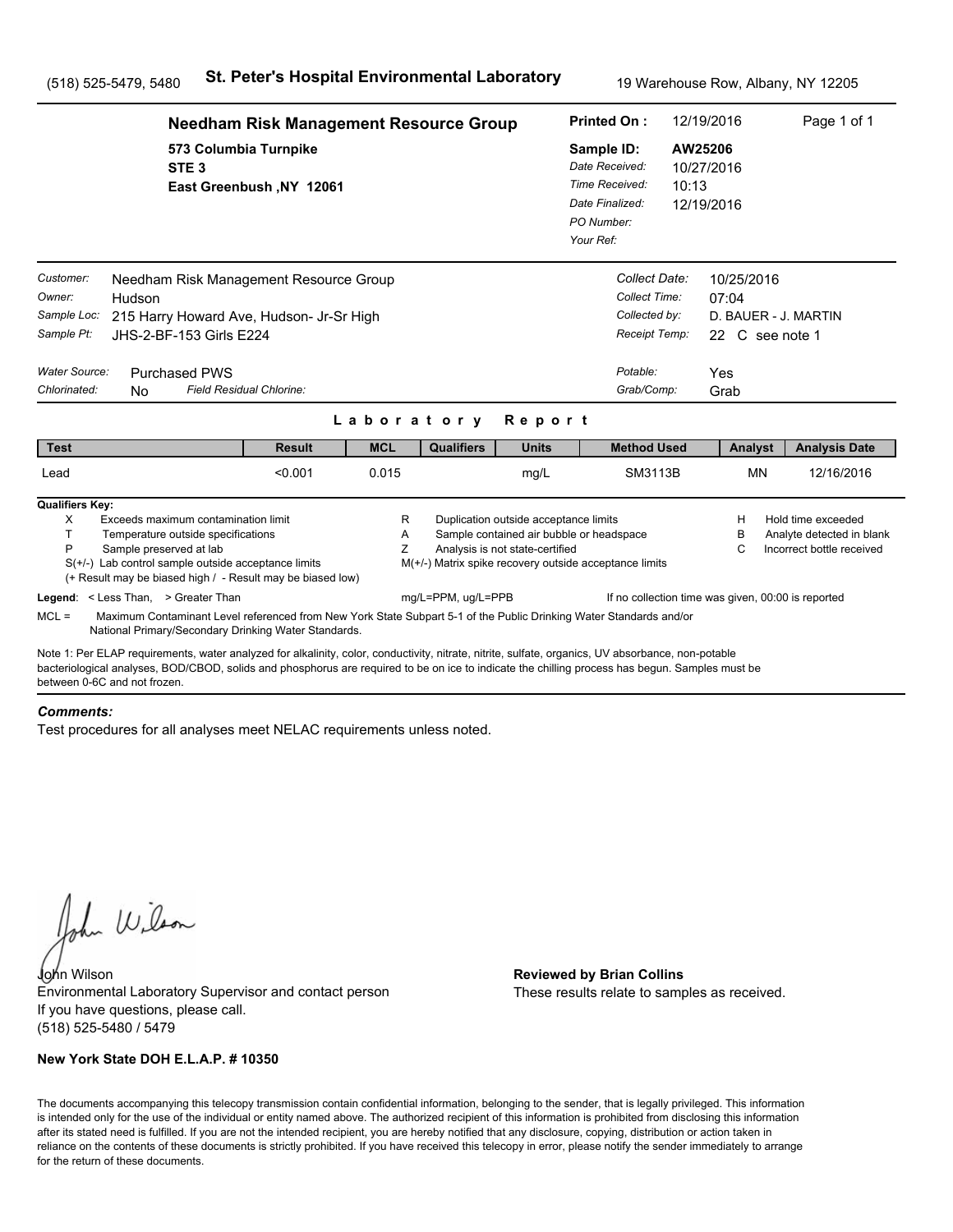|                                                                                                                                       | <b>Needham Risk Management Resource Group</b>                                                                                                                                                                                                                                                         |             |                    |                                                                          |                                                                                                    |                  | 12/19/2016                                                                    | Page 1 of 1                                                                  |  |
|---------------------------------------------------------------------------------------------------------------------------------------|-------------------------------------------------------------------------------------------------------------------------------------------------------------------------------------------------------------------------------------------------------------------------------------------------------|-------------|--------------------|--------------------------------------------------------------------------|----------------------------------------------------------------------------------------------------|------------------|-------------------------------------------------------------------------------|------------------------------------------------------------------------------|--|
| STE <sub>3</sub>                                                                                                                      | 573 Columbia Turnpike<br>East Greenbush, NY 12061                                                                                                                                                                                                                                                     |             |                    |                                                                          | Sample ID:<br>Date Received:<br>Time Received:<br>Date Finalized:<br>PO Number:<br>Your Ref:       | AW25207<br>10:13 | 10/27/2016<br>12/19/2016                                                      |                                                                              |  |
| Customer:<br>Owner:<br>Hudson<br>Sample Loc:<br>Sample Pt:<br>Water Source:<br><b>Purchased PWS</b><br>Chlorinated:<br>N <sub>0</sub> | Needham Risk Management Resource Group<br>215 Harry Howard Ave, Hudson- Jr-Sr High<br>JHS-2-BF-154 Girls E224<br>Field Residual Chlorine:                                                                                                                                                             |             |                    |                                                                          | Collect Date:<br>Collect Time:<br>Collected by:<br>Receipt Temp:<br>Potable:<br>Grab/Comp:         |                  | 10/25/2016<br>07:04<br>D. BAUER - J. MARTIN<br>22 C see note 1<br>Yes<br>Grab |                                                                              |  |
|                                                                                                                                       |                                                                                                                                                                                                                                                                                                       | Laboratory  |                    | Report                                                                   |                                                                                                    |                  |                                                                               |                                                                              |  |
| <b>Test</b>                                                                                                                           | <b>Result</b>                                                                                                                                                                                                                                                                                         | <b>MCL</b>  | <b>Qualifiers</b>  | <b>Units</b>                                                             | <b>Method Used</b>                                                                                 |                  | Analyst                                                                       | <b>Analysis Date</b>                                                         |  |
| Lead                                                                                                                                  | < 0.001                                                                                                                                                                                                                                                                                               | 0.015       |                    | mg/L                                                                     | SM3113B                                                                                            |                  | <b>MN</b>                                                                     | 12/16/2016                                                                   |  |
| <b>Qualifiers Key:</b><br>X<br>T.<br>Temperature outside specifications<br>P<br>Sample preserved at lab                               | Exceeds maximum contamination limit<br>$S(+/-)$ Lab control sample outside acceptance limits<br>(+ Result may be biased high / - Result may be biased low)                                                                                                                                            | R<br>A<br>Z |                    | Duplication outside acceptance limits<br>Analysis is not state-certified | Sample contained air bubble or headspace<br>M(+/-) Matrix spike recovery outside acceptance limits |                  | н<br>в<br>С                                                                   | Hold time exceeded<br>Analyte detected in blank<br>Incorrect bottle received |  |
| Legend: < Less Than, > Greater Than<br>$MCL =$                                                                                        | Maximum Contaminant Level referenced from New York State Subpart 5-1 of the Public Drinking Water Standards and/or<br>National Primary/Secondary Drinking Water Standards.                                                                                                                            |             | mg/L=PPM, ug/L=PPB |                                                                          |                                                                                                    |                  | If no collection time was given, 00:00 is reported                            |                                                                              |  |
| between 0-6C and not frozen                                                                                                           | Note 1: Per ELAP requirements, water analyzed for alkalinity, color, conductivity, nitrate, nitrite, sulfate, organics, UV absorbance, non-potable<br>bacteriological analyses, BOD/CBOD, solids and phosphorus are required to be on ice to indicate the chilling process has begun. Samples must be |             |                    |                                                                          |                                                                                                    |                  |                                                                               |                                                                              |  |

#### *Comments:*

Test procedures for all analyses meet NELAC requirements unless noted.

John Wilson

John Wilson **Reviewed by Brian Collins** Environmental Laboratory Supervisor and contact person If you have questions, please call. (518) 525-5480 / 5479

### **New York State DOH E.L.A.P. # 10350**

These results relate to samples as received.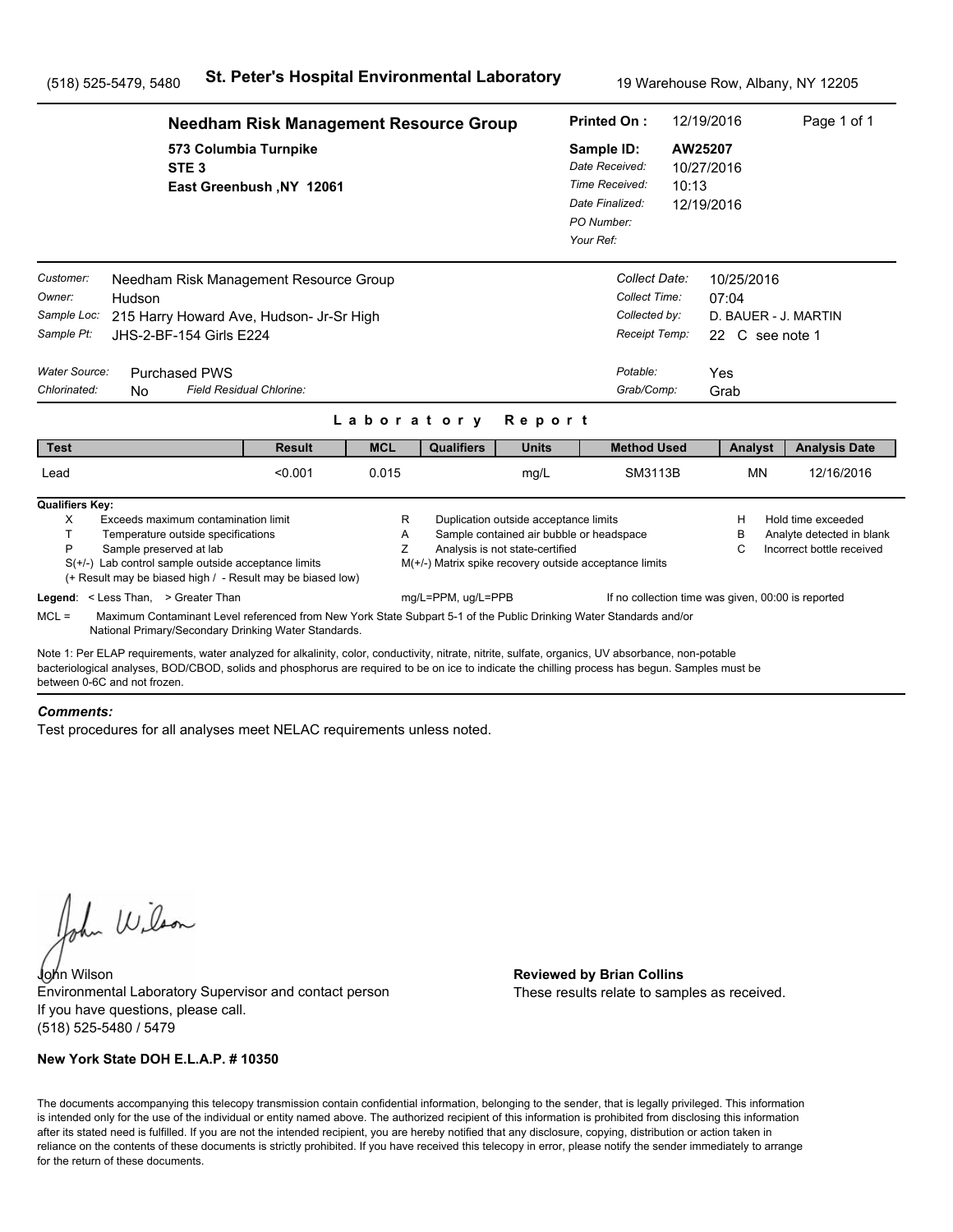|                                                                                                               | <b>Needham Risk Management Resource Group</b>                                                                                                                                                                                                                                                         |                          | <b>Printed On:</b> | 12/19/2016                                                               |                                                                                                    | Page 1 of 1      |                                                                               |                                                                              |  |
|---------------------------------------------------------------------------------------------------------------|-------------------------------------------------------------------------------------------------------------------------------------------------------------------------------------------------------------------------------------------------------------------------------------------------------|--------------------------|--------------------|--------------------------------------------------------------------------|----------------------------------------------------------------------------------------------------|------------------|-------------------------------------------------------------------------------|------------------------------------------------------------------------------|--|
|                                                                                                               | 573 Columbia Turnpike<br>STE <sub>3</sub><br>East Greenbush, NY 12061                                                                                                                                                                                                                                 |                          |                    |                                                                          | Sample ID:<br>Date Received:<br>Time Received:<br>Date Finalized:<br>PO Number:<br>Your Ref:       | AW25208<br>10:13 | 10/27/2016<br>12/19/2016                                                      |                                                                              |  |
| Customer:<br>Owner:<br>Hudson<br>Sample Loc:<br>Sample Pt:<br>Water Source:<br>Chlorinated:<br>N <sub>0</sub> | Needham Risk Management Resource Group<br>215 Harry Howard Ave, Hudson- Jr-Sr High<br>JHS-2-BF-155 Boys W210<br><b>Purchased PWS</b><br>Field Residual Chlorine:                                                                                                                                      |                          |                    |                                                                          | Collect Date:<br>Collect Time:<br>Collected by:<br>Receipt Temp:<br>Potable:<br>Grab/Comp:         |                  | 10/25/2016<br>07:06<br>D. BAUER - J. MARTIN<br>22 C see note 1<br>Yes<br>Grab |                                                                              |  |
| <b>Test</b>                                                                                                   | <b>Result</b>                                                                                                                                                                                                                                                                                         | Laboratory<br><b>MCL</b> | <b>Qualifiers</b>  | Report<br><b>Units</b>                                                   | <b>Method Used</b>                                                                                 |                  | Analyst                                                                       | <b>Analysis Date</b>                                                         |  |
| Lead                                                                                                          | < 0.001                                                                                                                                                                                                                                                                                               | 0.015                    |                    | mg/L                                                                     | SM3113B                                                                                            |                  | <b>MN</b>                                                                     | 12/16/2016                                                                   |  |
| <b>Qualifiers Key:</b><br>X<br>T.<br>P<br>Legend: < Less Than, > Greater Than                                 | Exceeds maximum contamination limit<br>Temperature outside specifications<br>Sample preserved at lab<br>$S(+/-)$ Lab control sample outside acceptance limits<br>(+ Result may be biased high / - Result may be biased low)                                                                           | R<br>A<br>Z              | mg/L=PPM, ug/L=PPB | Duplication outside acceptance limits<br>Analysis is not state-certified | Sample contained air bubble or headspace<br>M(+/-) Matrix spike recovery outside acceptance limits |                  | н<br>в<br>С<br>If no collection time was given, 00:00 is reported             | Hold time exceeded<br>Analyte detected in blank<br>Incorrect bottle received |  |
| $MCL =$                                                                                                       | Maximum Contaminant Level referenced from New York State Subpart 5-1 of the Public Drinking Water Standards and/or<br>National Primary/Secondary Drinking Water Standards.                                                                                                                            |                          |                    |                                                                          |                                                                                                    |                  |                                                                               |                                                                              |  |
| between 0-6C and not frozen                                                                                   | Note 1: Per ELAP requirements, water analyzed for alkalinity, color, conductivity, nitrate, nitrite, sulfate, organics, UV absorbance, non-potable<br>bacteriological analyses, BOD/CBOD, solids and phosphorus are required to be on ice to indicate the chilling process has begun. Samples must be |                          |                    |                                                                          |                                                                                                    |                  |                                                                               |                                                                              |  |

#### *Comments:*

Test procedures for all analyses meet NELAC requirements unless noted.

John Wilson

John Wilson **Reviewed by Brian Collins** Environmental Laboratory Supervisor and contact person If you have questions, please call. (518) 525-5480 / 5479

### **New York State DOH E.L.A.P. # 10350**

These results relate to samples as received.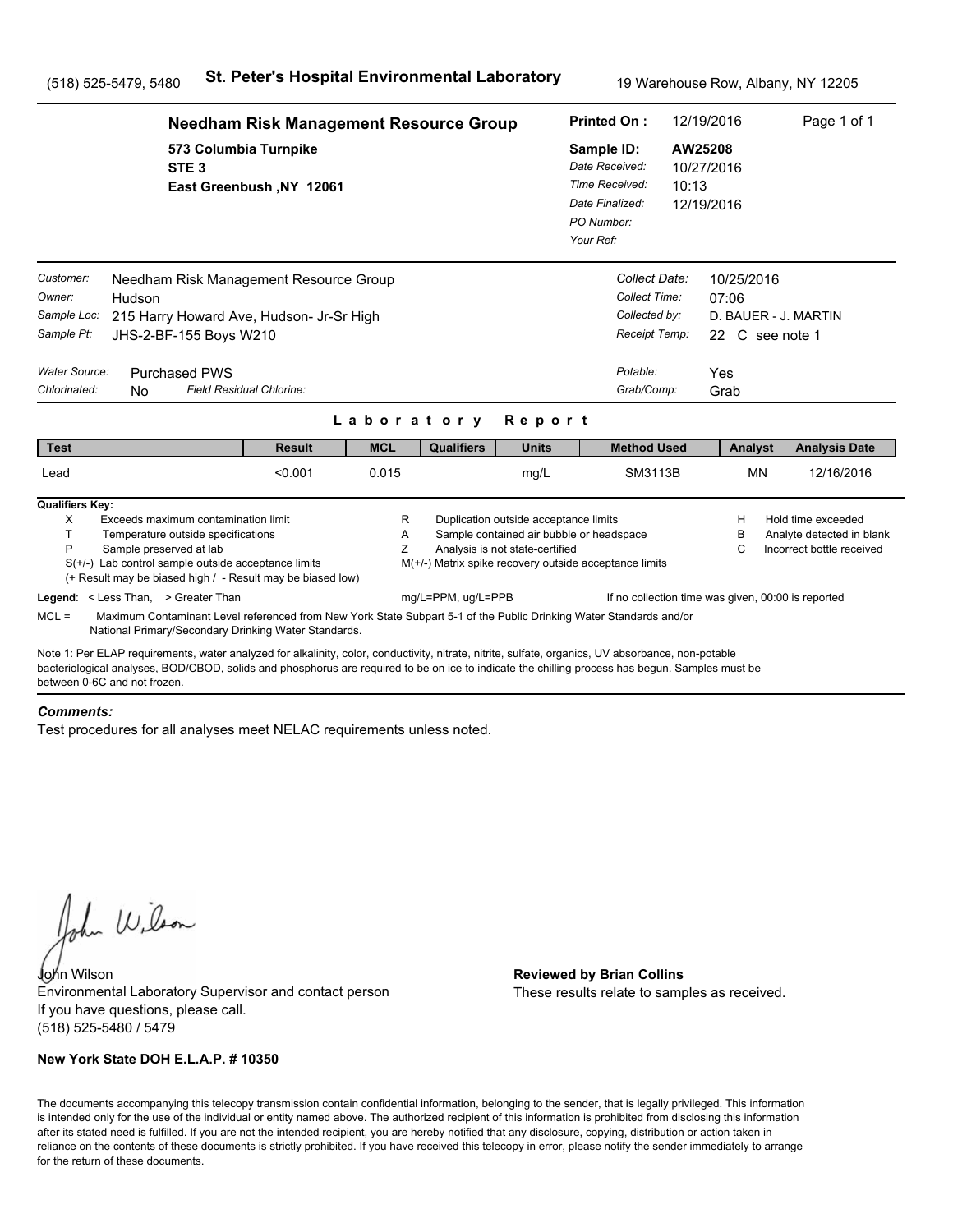|                                                                                   | <b>Needham Risk Management Resource Group</b>                                                                                                                                                                                                                                                                                         |                          |             |                    |                                                                          | <b>Printed On:</b>                                                                                    |  | 12/19/2016                                                                    | Page 1 of 1                                                                  |
|-----------------------------------------------------------------------------------|---------------------------------------------------------------------------------------------------------------------------------------------------------------------------------------------------------------------------------------------------------------------------------------------------------------------------------------|--------------------------|-------------|--------------------|--------------------------------------------------------------------------|-------------------------------------------------------------------------------------------------------|--|-------------------------------------------------------------------------------|------------------------------------------------------------------------------|
|                                                                                   | 573 Columbia Turnpike<br>STE <sub>3</sub>                                                                                                                                                                                                                                                                                             | East Greenbush, NY 12061 |             |                    |                                                                          | Sample ID:<br>Date Received:<br>Time Received:<br>10:13<br>Date Finalized:<br>PO Number:<br>Your Ref: |  | AW25209<br>10/27/2016<br>12/19/2016                                           |                                                                              |
| Customer:<br>Owner:<br>Sample Loc:<br>Sample Pt:<br>Water Source:<br>Chlorinated: | Needham Risk Management Resource Group<br>Hudson<br>215 Harry Howard Ave, Hudson- Jr-Sr High<br>JHS-2-BF-156 Boys W210<br><b>Purchased PWS</b><br>Field Residual Chlorine:<br>No.                                                                                                                                                     |                          | Laboratory  |                    | Report                                                                   | Collect Date:<br>Collect Time:<br>Collected by:<br>Receipt Temp:<br>Potable:<br>Grab/Comp:            |  | 10/25/2016<br>07:06<br>D. BAUER - J. MARTIN<br>22 C see note 1<br>Yes<br>Grab |                                                                              |
| <b>Test</b>                                                                       |                                                                                                                                                                                                                                                                                                                                       | <b>Result</b>            | <b>MCL</b>  | <b>Qualifiers</b>  | <b>Units</b>                                                             | <b>Method Used</b>                                                                                    |  | Analyst                                                                       | <b>Analysis Date</b>                                                         |
| Lead                                                                              |                                                                                                                                                                                                                                                                                                                                       | < 0.001                  | 0.015       | $M+$               | mg/L                                                                     | SM3113B                                                                                               |  | <b>MN</b>                                                                     | 12/16/2016                                                                   |
| <b>Qualifiers Key:</b><br>X<br>T<br>P                                             | Exceeds maximum contamination limit<br>Temperature outside specifications<br>Sample preserved at lab<br>$S(+/-)$ Lab control sample outside acceptance limits<br>(+ Result may be biased high / - Result may be biased low)<br>Legend: < Less Than, > Greater Than                                                                    |                          | R<br>Α<br>Z | mg/L=PPM, ug/L=PPB | Duplication outside acceptance limits<br>Analysis is not state-certified | Sample contained air bubble or headspace<br>M(+/-) Matrix spike recovery outside acceptance limits    |  | Н<br>в<br>С<br>If no collection time was given, 00:00 is reported             | Hold time exceeded<br>Analyte detected in blank<br>Incorrect bottle received |
| $MCL =$                                                                           | Maximum Contaminant Level referenced from New York State Subpart 5-1 of the Public Drinking Water Standards and/or<br>National Primary/Secondary Drinking Water Standards.                                                                                                                                                            |                          |             |                    |                                                                          |                                                                                                       |  |                                                                               |                                                                              |
|                                                                                   | Note 1: Per ELAP requirements, water analyzed for alkalinity, color, conductivity, nitrate, nitrite, sulfate, organics, UV absorbance, non-potable<br>bacteriological analyses, BOD/CBOD, solids and phosphorus are required to be on ice to indicate the chilling process has begun. Samples must be<br>between 0-6C and not frozen. |                          |             |                    |                                                                          |                                                                                                       |  |                                                                               |                                                                              |

#### *Comments:*

Test procedures for all analyses meet NELAC requirements unless noted.

John Wilson

John Wilson **Reviewed by Brian Collins** Environmental Laboratory Supervisor and contact person If you have questions, please call. (518) 525-5480 / 5479

### **New York State DOH E.L.A.P. # 10350**

These results relate to samples as received.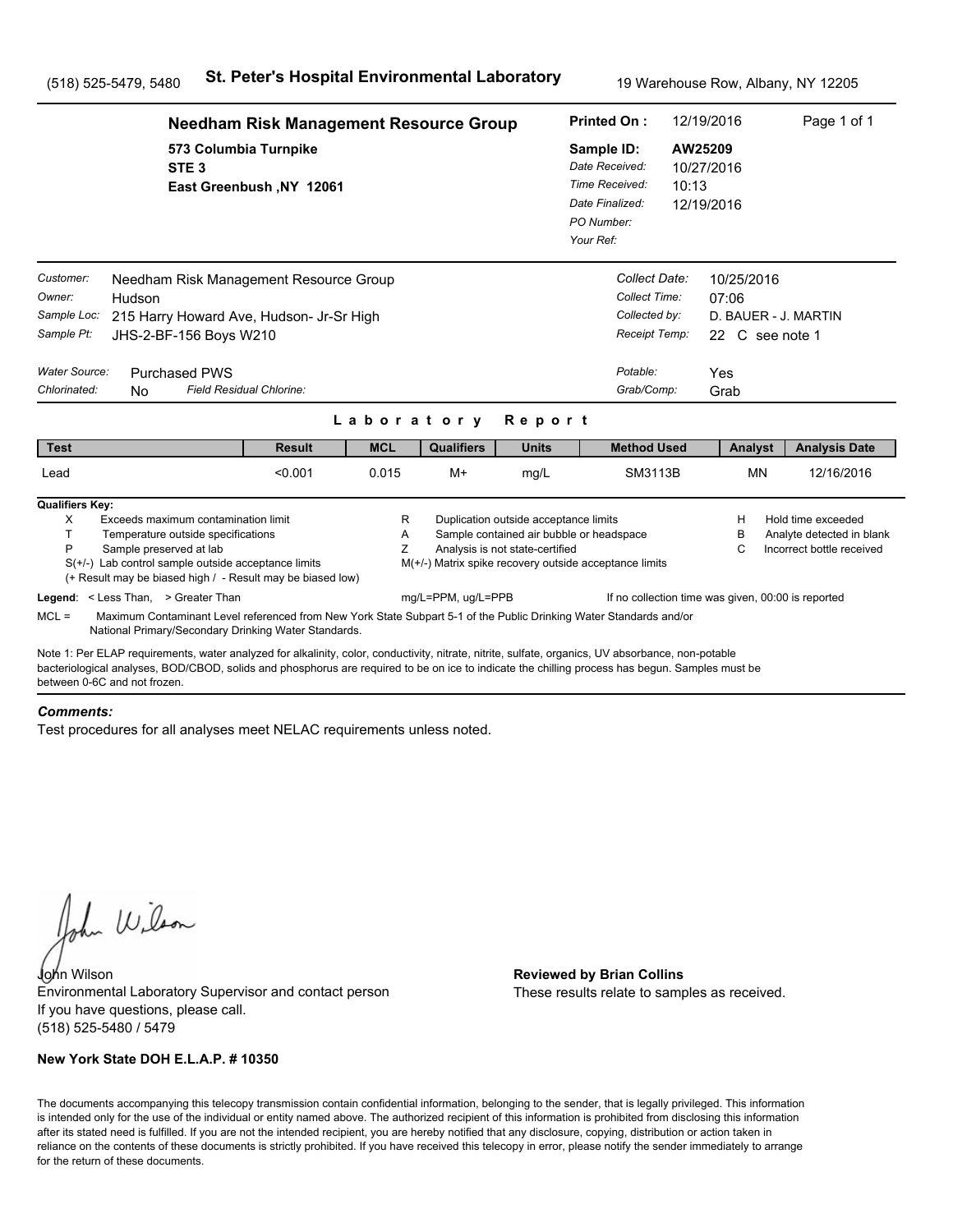|                                                                                                                                                                                                                                                                                                                                      | <b>Needham Risk Management Resource Group</b>                                                                      |             |                                                                              |                                                                                                                      |                                                                                              | <b>Printed On:</b>                                                                         | 12/19/2016                                            | Page 1 of 1                                                                  |  |
|--------------------------------------------------------------------------------------------------------------------------------------------------------------------------------------------------------------------------------------------------------------------------------------------------------------------------------------|--------------------------------------------------------------------------------------------------------------------|-------------|------------------------------------------------------------------------------|----------------------------------------------------------------------------------------------------------------------|----------------------------------------------------------------------------------------------|--------------------------------------------------------------------------------------------|-------------------------------------------------------|------------------------------------------------------------------------------|--|
| STE <sub>3</sub>                                                                                                                                                                                                                                                                                                                     | 573 Columbia Turnpike<br>East Greenbush, NY 12061                                                                  |             |                                                                              |                                                                                                                      | Sample ID:<br>Date Received:<br>Time Received:<br>Date Finalized:<br>PO Number:<br>Your Ref: | 10:13                                                                                      | AW25210<br>10/27/2016<br>12/19/2016                   |                                                                              |  |
| Customer:<br>Owner:<br>Hudson<br>Sample Loc:<br>Sample Pt:<br>JHS-2-BF-157 Boys W210<br><b>Water Source:</b><br><b>Purchased PWS</b><br>Chlorinated:<br>N <sub>0</sub>                                                                                                                                                               | Needham Risk Management Resource Group<br>215 Harry Howard Ave, Hudson- Jr-Sr High<br>Field Residual Chlorine:     | Laboratory  |                                                                              | Report                                                                                                               |                                                                                              | Collect Date:<br>Collect Time:<br>Collected by:<br>Receipt Temp:<br>Potable:<br>Grab/Comp: | 10/25/2016<br>07:06<br>22 C see note 1<br>Yes<br>Grab | D. BAUER - J. MARTIN                                                         |  |
| <b>Test</b>                                                                                                                                                                                                                                                                                                                          | <b>Result</b>                                                                                                      | <b>MCL</b>  | <b>Qualifiers</b>                                                            | <b>Units</b>                                                                                                         |                                                                                              | <b>Method Used</b>                                                                         | Analyst                                               | <b>Analysis Date</b>                                                         |  |
| Lead                                                                                                                                                                                                                                                                                                                                 | < 0.001                                                                                                            | 0.015       |                                                                              | mg/L                                                                                                                 |                                                                                              | SM3113B                                                                                    | <b>MN</b>                                             | 12/16/2016                                                                   |  |
| <b>Qualifiers Key:</b><br>Exceeds maximum contamination limit<br>X<br>T.<br>Temperature outside specifications<br>P<br>Sample preserved at lab<br>$S(+/-)$ Lab control sample outside acceptance limits<br>(+ Result may be biased high / - Result may be biased low)<br>Legend: < Less Than, > Greater Than<br>$MCL =$              | Maximum Contaminant Level referenced from New York State Subpart 5-1 of the Public Drinking Water Standards and/or | R<br>Α<br>Ζ | M(+/-) Matrix spike recovery outside acceptance limits<br>mg/L=PPM, ug/L=PPB | Duplication outside acceptance limits<br>Sample contained air bubble or headspace<br>Analysis is not state-certified |                                                                                              | If no collection time was given, 00:00 is reported                                         | н<br>в<br>C                                           | Hold time exceeded<br>Analyte detected in blank<br>Incorrect bottle received |  |
|                                                                                                                                                                                                                                                                                                                                      | National Primary/Secondary Drinking Water Standards.                                                               |             |                                                                              |                                                                                                                      |                                                                                              |                                                                                            |                                                       |                                                                              |  |
| Note 1: Per ELAP requirements, water analyzed for alkalinity, color, conductivity, nitrate, nitrite, sulfate, organics, UV absorbance, non-potable<br>bacteriological analyses, BOD/CBOD, solids and phosphorus are required to be on ice to indicate the chilling process has begun. Samples must be<br>between 0-6C and not frozen |                                                                                                                    |             |                                                                              |                                                                                                                      |                                                                                              |                                                                                            |                                                       |                                                                              |  |

#### *Comments:*

Test procedures for all analyses meet NELAC requirements unless noted.

John Wilson

John Wilson **Reviewed by Brian Collins** Environmental Laboratory Supervisor and contact person If you have questions, please call. (518) 525-5480 / 5479

### **New York State DOH E.L.A.P. # 10350**

These results relate to samples as received.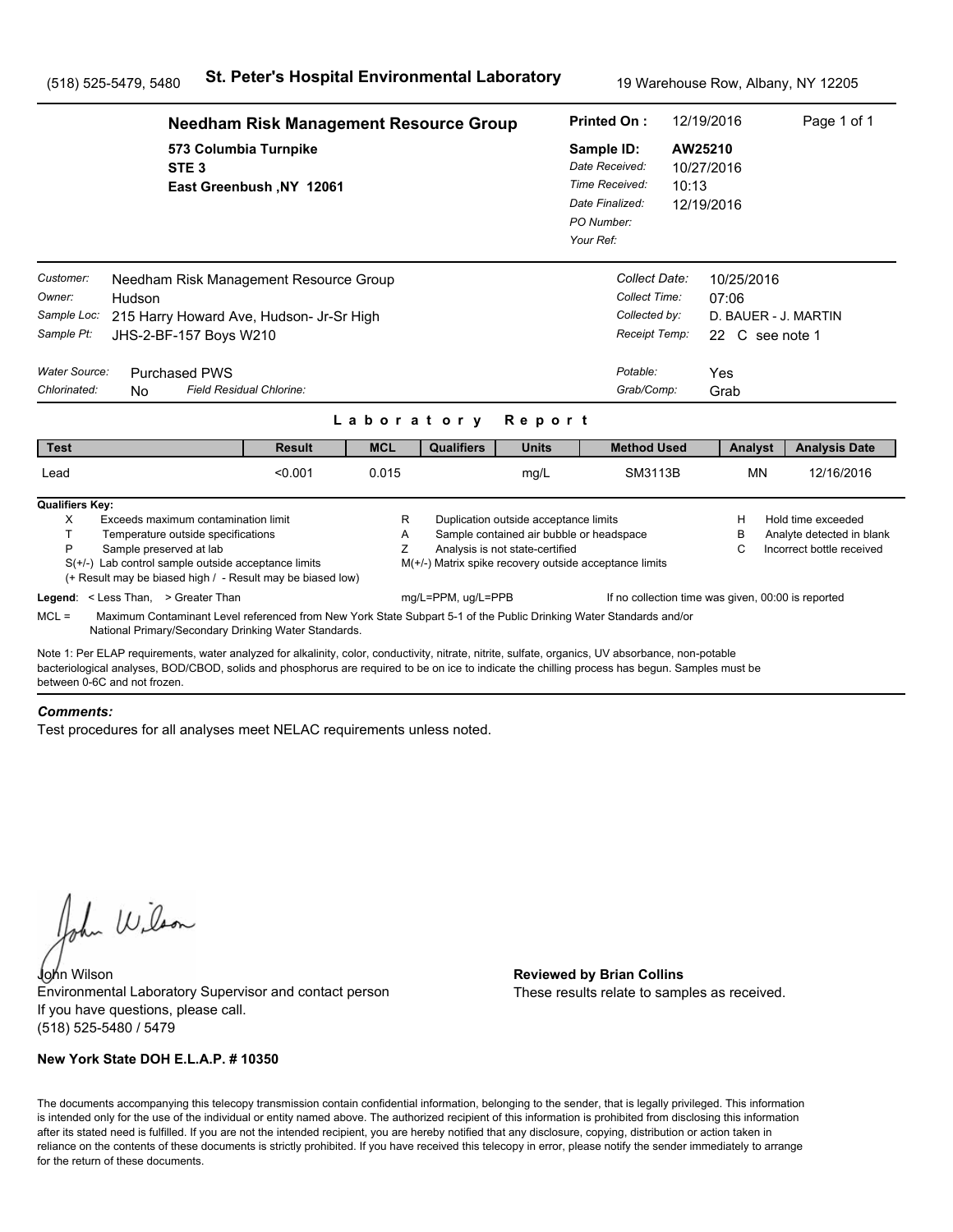|                                                                                                               | <b>Needham Risk Management Resource Group</b>                                                                                                                                                                                                                                                         |             |                                                        |                                                                          |                                                                                              | <b>Printed On:</b>                                                             | 12/19/2016                                            | Page 1 of 1                                                                  |  |
|---------------------------------------------------------------------------------------------------------------|-------------------------------------------------------------------------------------------------------------------------------------------------------------------------------------------------------------------------------------------------------------------------------------------------------|-------------|--------------------------------------------------------|--------------------------------------------------------------------------|----------------------------------------------------------------------------------------------|--------------------------------------------------------------------------------|-------------------------------------------------------|------------------------------------------------------------------------------|--|
|                                                                                                               | 573 Columbia Turnpike<br>STE <sub>3</sub><br>East Greenbush, NY 12061                                                                                                                                                                                                                                 |             |                                                        |                                                                          | Sample ID:<br>Date Received:<br>Time Received:<br>Date Finalized:<br>PO Number:<br>Your Ref: | 10:13                                                                          | AW25211<br>10/27/2016<br>12/19/2016                   |                                                                              |  |
| Customer:<br>Owner:<br>Hudson<br>Sample Loc:<br>Sample Pt:<br>Water Source:<br>Chlorinated:<br>N <sub>0</sub> | Needham Risk Management Resource Group<br>215 Harry Howard Ave, Hudson- Jr-Sr High<br>JHS-2-BF-158 Mens BR W212<br><b>Purchased PWS</b><br>Field Residual Chlorine:                                                                                                                                   |             |                                                        |                                                                          | Potable:                                                                                     | Collect Date:<br>Collect Time:<br>Collected by:<br>Receipt Temp:<br>Grab/Comp: | 10/25/2016<br>07:07<br>22 C see note 1<br>Yes<br>Grab | D. BAUER - J. MARTIN                                                         |  |
|                                                                                                               |                                                                                                                                                                                                                                                                                                       | Laboratory  |                                                        | Report                                                                   |                                                                                              |                                                                                |                                                       |                                                                              |  |
| <b>Test</b>                                                                                                   | <b>Result</b>                                                                                                                                                                                                                                                                                         | <b>MCL</b>  | <b>Qualifiers</b>                                      | <b>Units</b>                                                             |                                                                                              | <b>Method Used</b>                                                             | Analyst                                               | <b>Analysis Date</b>                                                         |  |
| Lead                                                                                                          | 0.001                                                                                                                                                                                                                                                                                                 | 0.015       |                                                        | mg/L                                                                     |                                                                                              | SM3113B                                                                        | <b>MN</b>                                             | 12/16/2016                                                                   |  |
| <b>Qualifiers Key:</b><br>X<br>T.<br>P<br>Sample preserved at lab                                             | Exceeds maximum contamination limit<br>Temperature outside specifications<br>$S(+/-)$ Lab control sample outside acceptance limits<br>(+ Result may be biased high / - Result may be biased low)                                                                                                      | R<br>A<br>Z | M(+/-) Matrix spike recovery outside acceptance limits | Duplication outside acceptance limits<br>Analysis is not state-certified | Sample contained air bubble or headspace                                                     |                                                                                | н<br>в<br>С                                           | Hold time exceeded<br>Analyte detected in blank<br>Incorrect bottle received |  |
| Legend: < Less Than, > Greater Than<br>$MCL =$                                                                | Maximum Contaminant Level referenced from New York State Subpart 5-1 of the Public Drinking Water Standards and/or<br>National Primary/Secondary Drinking Water Standards.                                                                                                                            |             | mg/L=PPM, ug/L=PPB                                     |                                                                          |                                                                                              |                                                                                | If no collection time was given, 00:00 is reported    |                                                                              |  |
| between 0-6C and not frozen                                                                                   | Note 1: Per ELAP requirements, water analyzed for alkalinity, color, conductivity, nitrate, nitrite, sulfate, organics, UV absorbance, non-potable<br>bacteriological analyses, BOD/CBOD, solids and phosphorus are required to be on ice to indicate the chilling process has begun. Samples must be |             |                                                        |                                                                          |                                                                                              |                                                                                |                                                       |                                                                              |  |

#### *Comments:*

Test procedures for all analyses meet NELAC requirements unless noted.

John Wilson

John Wilson **Reviewed by Brian Collins** Environmental Laboratory Supervisor and contact person If you have questions, please call. (518) 525-5480 / 5479

### **New York State DOH E.L.A.P. # 10350**

These results relate to samples as received.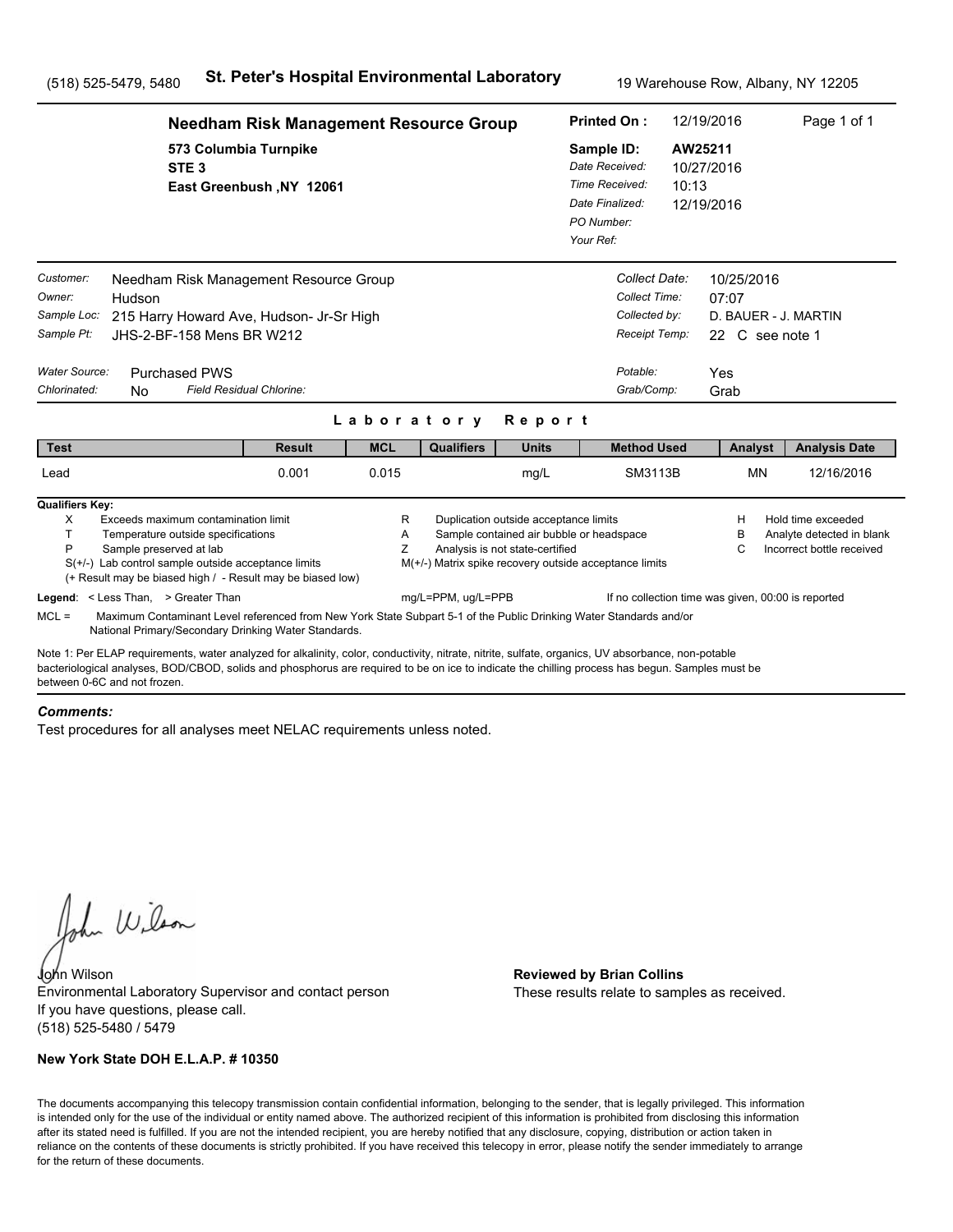|                                                                                                               | <b>Needham Risk Management Resource Group</b>                                                                                                                                                                                                                                                         |                          | <b>Printed On:</b> | 12/19/2016                                                               |                                                                                                    | Page 1 of 1      |                                                                               |                                                                              |  |
|---------------------------------------------------------------------------------------------------------------|-------------------------------------------------------------------------------------------------------------------------------------------------------------------------------------------------------------------------------------------------------------------------------------------------------|--------------------------|--------------------|--------------------------------------------------------------------------|----------------------------------------------------------------------------------------------------|------------------|-------------------------------------------------------------------------------|------------------------------------------------------------------------------|--|
|                                                                                                               | 573 Columbia Turnpike<br>STE <sub>3</sub><br>East Greenbush, NY 12061                                                                                                                                                                                                                                 |                          |                    |                                                                          | Sample ID:<br>Date Received:<br>Time Received:<br>Date Finalized:<br>PO Number:<br>Your Ref:       | AW25212<br>10:13 | 10/27/2016<br>12/19/2016                                                      |                                                                              |  |
| Customer:<br>Owner:<br>Hudson<br>Sample Loc:<br>Sample Pt:<br>Water Source:<br>Chlorinated:<br>N <sub>0</sub> | Needham Risk Management Resource Group<br>215 Harry Howard Ave, Hudson- Jr-Sr High<br>JHS-2-CF-159 W214 Goggles<br><b>Purchased PWS</b><br>Field Residual Chlorine:                                                                                                                                   |                          |                    |                                                                          | Collect Date:<br>Collect Time:<br>Collected by:<br>Receipt Temp:<br>Potable:<br>Grab/Comp:         |                  | 10/25/2016<br>07:08<br>D. BAUER - J. MARTIN<br>22 C see note 1<br>Yes<br>Grab |                                                                              |  |
| <b>Test</b>                                                                                                   | <b>Result</b>                                                                                                                                                                                                                                                                                         | Laboratory<br><b>MCL</b> | <b>Qualifiers</b>  | Report<br><b>Units</b>                                                   | <b>Method Used</b>                                                                                 |                  |                                                                               |                                                                              |  |
| Lead                                                                                                          | 0.009                                                                                                                                                                                                                                                                                                 | 0.015                    |                    | mg/L                                                                     | SM3113B                                                                                            |                  | Analyst<br><b>MN</b>                                                          | <b>Analysis Date</b><br>12/16/2016                                           |  |
| <b>Qualifiers Key:</b><br>X<br>T.<br>P<br>Sample preserved at lab<br>Legend: < Less Than, > Greater Than      | Exceeds maximum contamination limit<br>Temperature outside specifications<br>$S(+/-)$ Lab control sample outside acceptance limits<br>(+ Result may be biased high / - Result may be biased low)                                                                                                      | R<br>A<br>Z              | mg/L=PPM, ug/L=PPB | Duplication outside acceptance limits<br>Analysis is not state-certified | Sample contained air bubble or headspace<br>M(+/-) Matrix spike recovery outside acceptance limits |                  | н<br>в<br>С<br>If no collection time was given, 00:00 is reported             | Hold time exceeded<br>Analyte detected in blank<br>Incorrect bottle received |  |
| $MCL =$                                                                                                       | Maximum Contaminant Level referenced from New York State Subpart 5-1 of the Public Drinking Water Standards and/or<br>National Primary/Secondary Drinking Water Standards.                                                                                                                            |                          |                    |                                                                          |                                                                                                    |                  |                                                                               |                                                                              |  |
| between 0-6C and not frozen                                                                                   | Note 1: Per ELAP requirements, water analyzed for alkalinity, color, conductivity, nitrate, nitrite, sulfate, organics, UV absorbance, non-potable<br>bacteriological analyses, BOD/CBOD, solids and phosphorus are required to be on ice to indicate the chilling process has begun. Samples must be |                          |                    |                                                                          |                                                                                                    |                  |                                                                               |                                                                              |  |

#### *Comments:*

Test procedures for all analyses meet NELAC requirements unless noted.

John Wilson

John Wilson **Reviewed by Brian Collins** Environmental Laboratory Supervisor and contact person If you have questions, please call. (518) 525-5480 / 5479

### **New York State DOH E.L.A.P. # 10350**

These results relate to samples as received.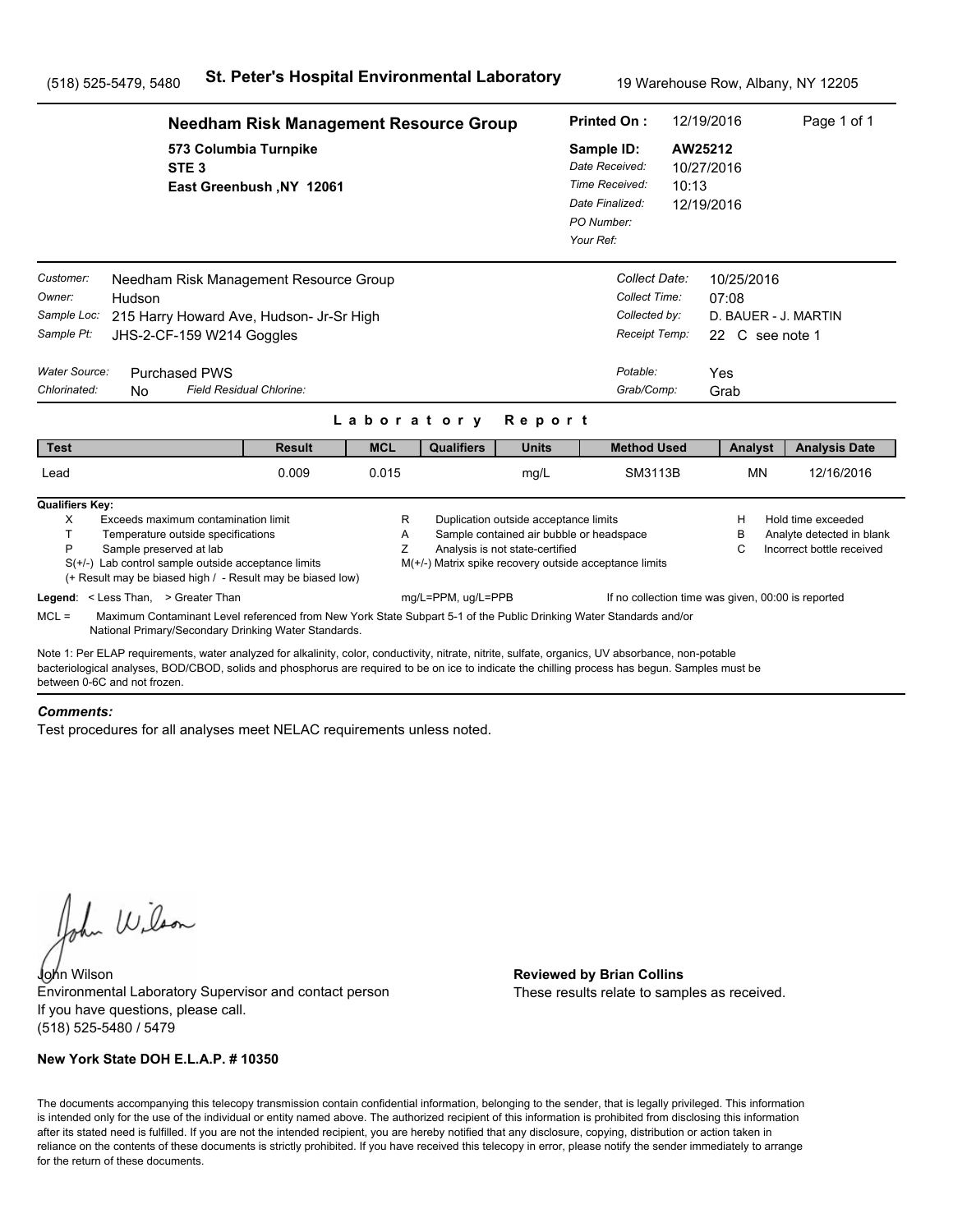|                                                                                   | <b>Needham Risk Management Resource Group</b>                                                                                                                                                                                                                                                                                                                 |                          |                          |                                                                              |                                                                                                                      |                                                                                              | 12/19/2016<br><b>Printed On:</b>                                                           |                      |                               | Page 1 of 1                                                                  |  |
|-----------------------------------------------------------------------------------|---------------------------------------------------------------------------------------------------------------------------------------------------------------------------------------------------------------------------------------------------------------------------------------------------------------------------------------------------------------|--------------------------|--------------------------|------------------------------------------------------------------------------|----------------------------------------------------------------------------------------------------------------------|----------------------------------------------------------------------------------------------|--------------------------------------------------------------------------------------------|----------------------|-------------------------------|------------------------------------------------------------------------------|--|
|                                                                                   | 573 Columbia Turnpike<br>STE <sub>3</sub>                                                                                                                                                                                                                                                                                                                     | East Greenbush, NY 12061 |                          |                                                                              |                                                                                                                      | Sample ID:<br>Date Received:<br>Time Received:<br>Date Finalized:<br>PO Number:<br>Your Ref: | 10:13                                                                                      | AW25213              | 10/27/2016<br>12/19/2016      |                                                                              |  |
| Customer:<br>Owner:<br>Sample Loc:<br>Sample Pt:<br>Water Source:<br>Chlorinated: | Needham Risk Management Resource Group<br>Hudson<br>215 Harry Howard Ave, Hudson- Jr-Sr High<br>JHS-2-CF-160 W214 Goggles<br><b>Purchased PWS</b><br>Field Residual Chlorine:<br>N <sub>0</sub>                                                                                                                                                               |                          |                          |                                                                              |                                                                                                                      |                                                                                              | Collect Date:<br>Collect Time:<br>Collected by:<br>Receipt Temp:<br>Potable:<br>Grab/Comp: | 07:08<br>Yes<br>Grab | 10/25/2016<br>22 C see note 1 | D. BAUER - J. MARTIN                                                         |  |
| <b>Test</b>                                                                       |                                                                                                                                                                                                                                                                                                                                                               | <b>Result</b>            | Laboratory<br><b>MCL</b> | <b>Qualifiers</b>                                                            | Report<br><b>Units</b>                                                                                               |                                                                                              | <b>Method Used</b>                                                                         |                      | Analyst                       | <b>Analysis Date</b>                                                         |  |
| Lead                                                                              |                                                                                                                                                                                                                                                                                                                                                               | 0.006                    | 0.015                    |                                                                              | mg/L                                                                                                                 |                                                                                              | SM3113B                                                                                    |                      | <b>MN</b>                     | 12/16/2016                                                                   |  |
| <b>Qualifiers Key:</b><br>X<br>T.<br>P                                            | Exceeds maximum contamination limit<br>Temperature outside specifications<br>Sample preserved at lab<br>$S(+/-)$ Lab control sample outside acceptance limits<br>(+ Result may be biased high / - Result may be biased low)<br>Legend: < Less Than, > Greater Than                                                                                            |                          | R<br>A<br>Z              | M(+/-) Matrix spike recovery outside acceptance limits<br>mg/L=PPM, ug/L=PPB | Duplication outside acceptance limits<br>Sample contained air bubble or headspace<br>Analysis is not state-certified |                                                                                              | If no collection time was given, 00:00 is reported                                         |                      | н<br>в<br>С                   | Hold time exceeded<br>Analyte detected in blank<br>Incorrect bottle received |  |
| $MCL =$                                                                           | Maximum Contaminant Level referenced from New York State Subpart 5-1 of the Public Drinking Water Standards and/or                                                                                                                                                                                                                                            |                          |                          |                                                                              |                                                                                                                      |                                                                                              |                                                                                            |                      |                               |                                                                              |  |
| between 0-6C and not frozen                                                       | National Primary/Secondary Drinking Water Standards.<br>Note 1: Per ELAP requirements, water analyzed for alkalinity, color, conductivity, nitrate, nitrite, sulfate, organics, UV absorbance, non-potable<br>bacteriological analyses, BOD/CBOD, solids and phosphorus are required to be on ice to indicate the chilling process has begun. Samples must be |                          |                          |                                                                              |                                                                                                                      |                                                                                              |                                                                                            |                      |                               |                                                                              |  |

#### *Comments:*

Test procedures for all analyses meet NELAC requirements unless noted.

John Wilson

John Wilson **Reviewed by Brian Collins** Environmental Laboratory Supervisor and contact person If you have questions, please call. (518) 525-5480 / 5479

### **New York State DOH E.L.A.P. # 10350**

These results relate to samples as received.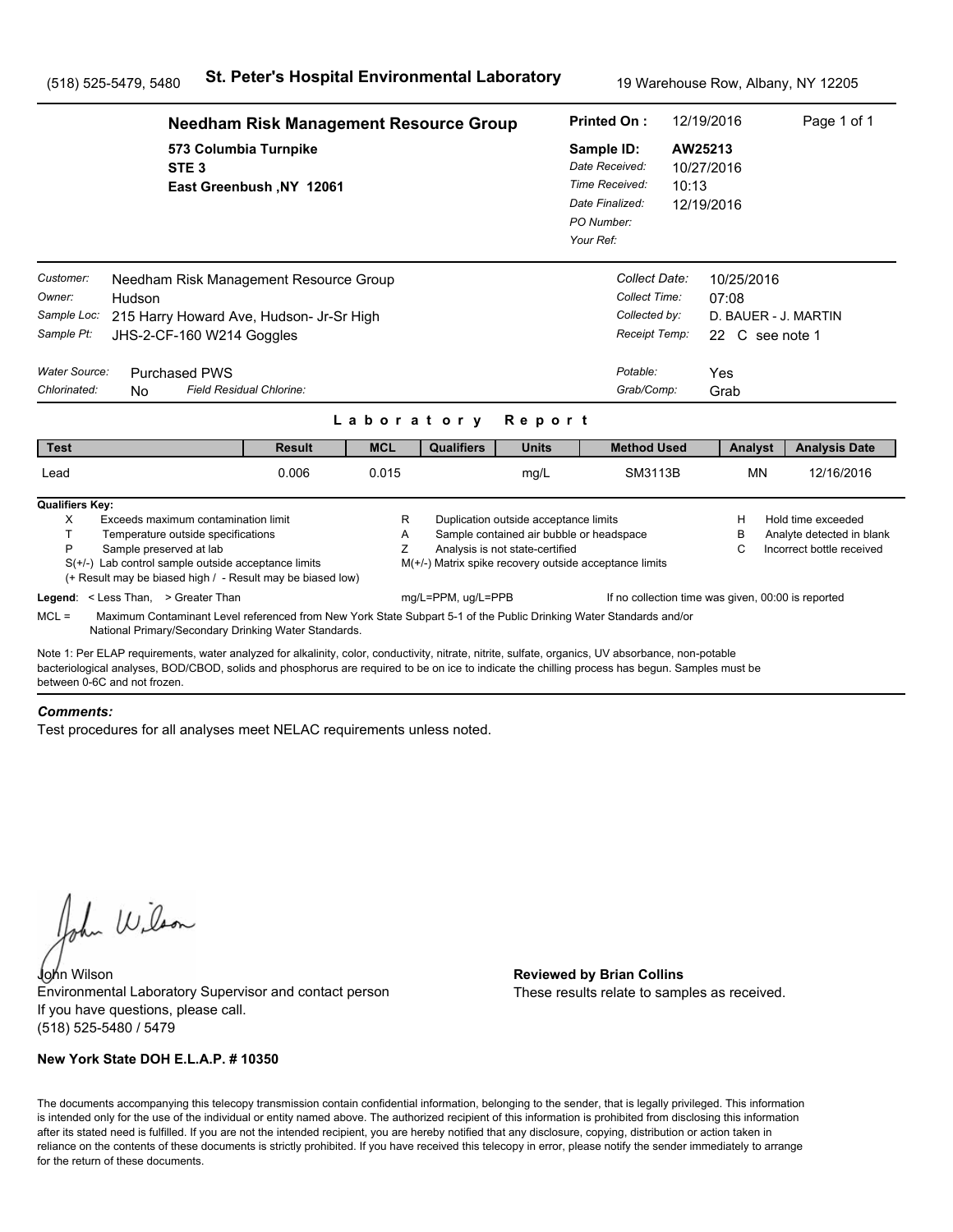|                                                                                                          | <b>Needham Risk Management Resource Group</b>                                                                                                                                                                                                                                                         |                     | <b>Printed On:</b> |                                                                          | 12/19/2016                                                                                         | Page 1 of 1 |                                                                               |                                                                              |  |
|----------------------------------------------------------------------------------------------------------|-------------------------------------------------------------------------------------------------------------------------------------------------------------------------------------------------------------------------------------------------------------------------------------------------------|---------------------|--------------------|--------------------------------------------------------------------------|----------------------------------------------------------------------------------------------------|-------------|-------------------------------------------------------------------------------|------------------------------------------------------------------------------|--|
|                                                                                                          | 573 Columbia Turnpike<br>STE <sub>3</sub><br>East Greenbush, NY 12061                                                                                                                                                                                                                                 |                     |                    |                                                                          | Sample ID:<br>Date Received:<br>Time Received:<br>Date Finalized:<br>PO Number:<br>Your Ref:       | 10:13       | AW25214<br>10/27/2016<br>12/19/2016                                           |                                                                              |  |
| Customer:<br>Owner:<br>Hudson<br>Sample Loc:<br>Sample Pt:<br>Water Source:<br>Chlorinated:<br><b>No</b> | Needham Risk Management Resource Group<br>215 Harry Howard Ave, Hudson- Jr-Sr High<br>JHS-2-CF-161 W214<br><b>Purchased PWS</b><br>Field Residual Chlorine:                                                                                                                                           |                     |                    |                                                                          | Collect Date:<br>Collect Time:<br>Collected by:<br>Receipt Temp:<br>Potable:<br>Grab/Comp:         |             | 10/25/2016<br>07:09<br>D. BAUER - J. MARTIN<br>22 C see note 1<br>Yes<br>Grab |                                                                              |  |
|                                                                                                          |                                                                                                                                                                                                                                                                                                       | Laboratory          |                    | Report                                                                   |                                                                                                    |             |                                                                               |                                                                              |  |
| <b>Test</b><br>Lead                                                                                      | <b>Result</b><br>0.004                                                                                                                                                                                                                                                                                | <b>MCL</b><br>0.015 | <b>Qualifiers</b>  | <b>Units</b><br>mg/L                                                     | <b>Method Used</b><br><b>SM3113B</b>                                                               |             | Analyst<br><b>MN</b>                                                          | <b>Analysis Date</b><br>12/16/2016                                           |  |
| <b>Qualifiers Key:</b><br>X<br>T.<br>P                                                                   | Exceeds maximum contamination limit<br>Temperature outside specifications<br>Sample preserved at lab<br>$S(+/-)$ Lab control sample outside acceptance limits<br>(+ Result may be biased high / - Result may be biased low)                                                                           | R<br>Α<br>Z         |                    | Duplication outside acceptance limits<br>Analysis is not state-certified | Sample contained air bubble or headspace<br>M(+/-) Matrix spike recovery outside acceptance limits |             | н<br>в<br>С                                                                   | Hold time exceeded<br>Analyte detected in blank<br>Incorrect bottle received |  |
| Legend: < Less Than, > Greater Than<br>$MCL =$                                                           | Maximum Contaminant Level referenced from New York State Subpart 5-1 of the Public Drinking Water Standards and/or<br>National Primary/Secondary Drinking Water Standards.                                                                                                                            |                     | mg/L=PPM, ug/L=PPB |                                                                          |                                                                                                    |             | If no collection time was given, 00:00 is reported                            |                                                                              |  |
| between 0-6C and not frozen.                                                                             | Note 1: Per ELAP requirements, water analyzed for alkalinity, color, conductivity, nitrate, nitrite, sulfate, organics, UV absorbance, non-potable<br>bacteriological analyses, BOD/CBOD, solids and phosphorus are required to be on ice to indicate the chilling process has begun. Samples must be |                     |                    |                                                                          |                                                                                                    |             |                                                                               |                                                                              |  |

#### *Comments:*

Test procedures for all analyses meet NELAC requirements unless noted.

John Wilson

John Wilson **Reviewed by Brian Collins** Environmental Laboratory Supervisor and contact person If you have questions, please call. (518) 525-5480 / 5479

### **New York State DOH E.L.A.P. # 10350**

These results relate to samples as received.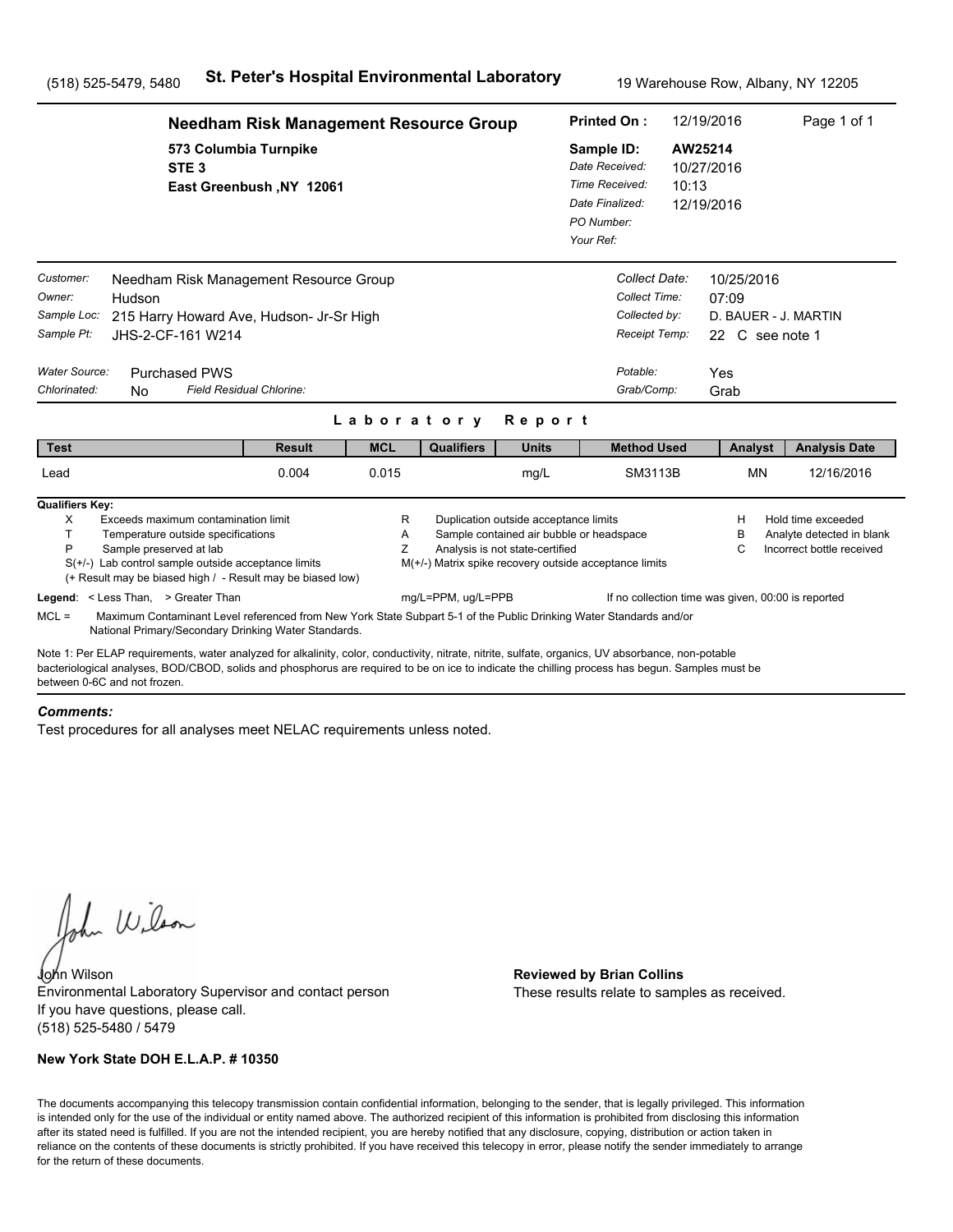|                                                                                                                                                                                                                                                                                                                                       | <b>Needham Risk Management Resource Group</b>                                                                                                                              |             | <b>Printed On:</b>                                     |                                                                          | 12/19/2016                                                                                   | Page 1 of 1                                                                    |                                                       |                                                                              |  |
|---------------------------------------------------------------------------------------------------------------------------------------------------------------------------------------------------------------------------------------------------------------------------------------------------------------------------------------|----------------------------------------------------------------------------------------------------------------------------------------------------------------------------|-------------|--------------------------------------------------------|--------------------------------------------------------------------------|----------------------------------------------------------------------------------------------|--------------------------------------------------------------------------------|-------------------------------------------------------|------------------------------------------------------------------------------|--|
| STE <sub>3</sub>                                                                                                                                                                                                                                                                                                                      | 573 Columbia Turnpike<br>East Greenbush, NY 12061                                                                                                                          |             |                                                        |                                                                          | Sample ID:<br>Date Received:<br>Time Received:<br>Date Finalized:<br>PO Number:<br>Your Ref: | 10:13                                                                          | AW25216<br>10/27/2016<br>12/19/2016                   |                                                                              |  |
| Customer:<br>Owner:<br>Hudson<br>Sample Loc:<br>Sample Pt:<br>JHS-2-CF-162 W214<br>Water Source:<br><b>Purchased PWS</b><br>Chlorinated:<br><b>No</b>                                                                                                                                                                                 | Needham Risk Management Resource Group<br>215 Harry Howard Ave, Hudson- Jr-Sr High<br>Field Residual Chlorine:                                                             |             |                                                        |                                                                          | Potable:                                                                                     | Collect Date:<br>Collect Time:<br>Collected by:<br>Receipt Temp:<br>Grab/Comp: | 10/25/2016<br>07:09<br>22 C see note 1<br>Yes<br>Grab | D. BAUER - J. MARTIN                                                         |  |
|                                                                                                                                                                                                                                                                                                                                       |                                                                                                                                                                            |             | Laboratory                                             | Report                                                                   |                                                                                              |                                                                                |                                                       |                                                                              |  |
| <b>Test</b>                                                                                                                                                                                                                                                                                                                           | <b>Result</b>                                                                                                                                                              | <b>MCL</b>  | <b>Qualifiers</b>                                      | <b>Units</b>                                                             |                                                                                              | <b>Method Used</b>                                                             | Analyst                                               | <b>Analysis Date</b>                                                         |  |
| Lead                                                                                                                                                                                                                                                                                                                                  | 0.004                                                                                                                                                                      | 0.015       |                                                        | mg/L                                                                     |                                                                                              | <b>SM3113B</b>                                                                 | <b>MN</b>                                             | 12/16/2016                                                                   |  |
| <b>Qualifiers Key:</b><br>X<br>T.<br>Temperature outside specifications<br>P<br>Sample preserved at lab<br>$S(+/-)$ Lab control sample outside acceptance limits                                                                                                                                                                      | Exceeds maximum contamination limit<br>(+ Result may be biased high / - Result may be biased low)                                                                          | R<br>Α<br>Z | M(+/-) Matrix spike recovery outside acceptance limits | Duplication outside acceptance limits<br>Analysis is not state-certified | Sample contained air bubble or headspace                                                     |                                                                                | н<br>в<br>С                                           | Hold time exceeded<br>Analyte detected in blank<br>Incorrect bottle received |  |
| Legend: < Less Than, > Greater Than<br>$MCL =$                                                                                                                                                                                                                                                                                        | Maximum Contaminant Level referenced from New York State Subpart 5-1 of the Public Drinking Water Standards and/or<br>National Primary/Secondary Drinking Water Standards. |             | mg/L=PPM, ug/L=PPB                                     |                                                                          |                                                                                              |                                                                                |                                                       | If no collection time was given, 00:00 is reported                           |  |
| Note 1: Per ELAP requirements, water analyzed for alkalinity, color, conductivity, nitrate, nitrite, sulfate, organics, UV absorbance, non-potable<br>bacteriological analyses, BOD/CBOD, solids and phosphorus are required to be on ice to indicate the chilling process has begun. Samples must be<br>between 0-6C and not frozen. |                                                                                                                                                                            |             |                                                        |                                                                          |                                                                                              |                                                                                |                                                       |                                                                              |  |

#### *Comments:*

Test procedures for all analyses meet NELAC requirements unless noted.

John Wilson

John Wilson **Reviewed by Brian Collins** Environmental Laboratory Supervisor and contact person If you have questions, please call. (518) 525-5480 / 5479

### **New York State DOH E.L.A.P. # 10350**

These results relate to samples as received.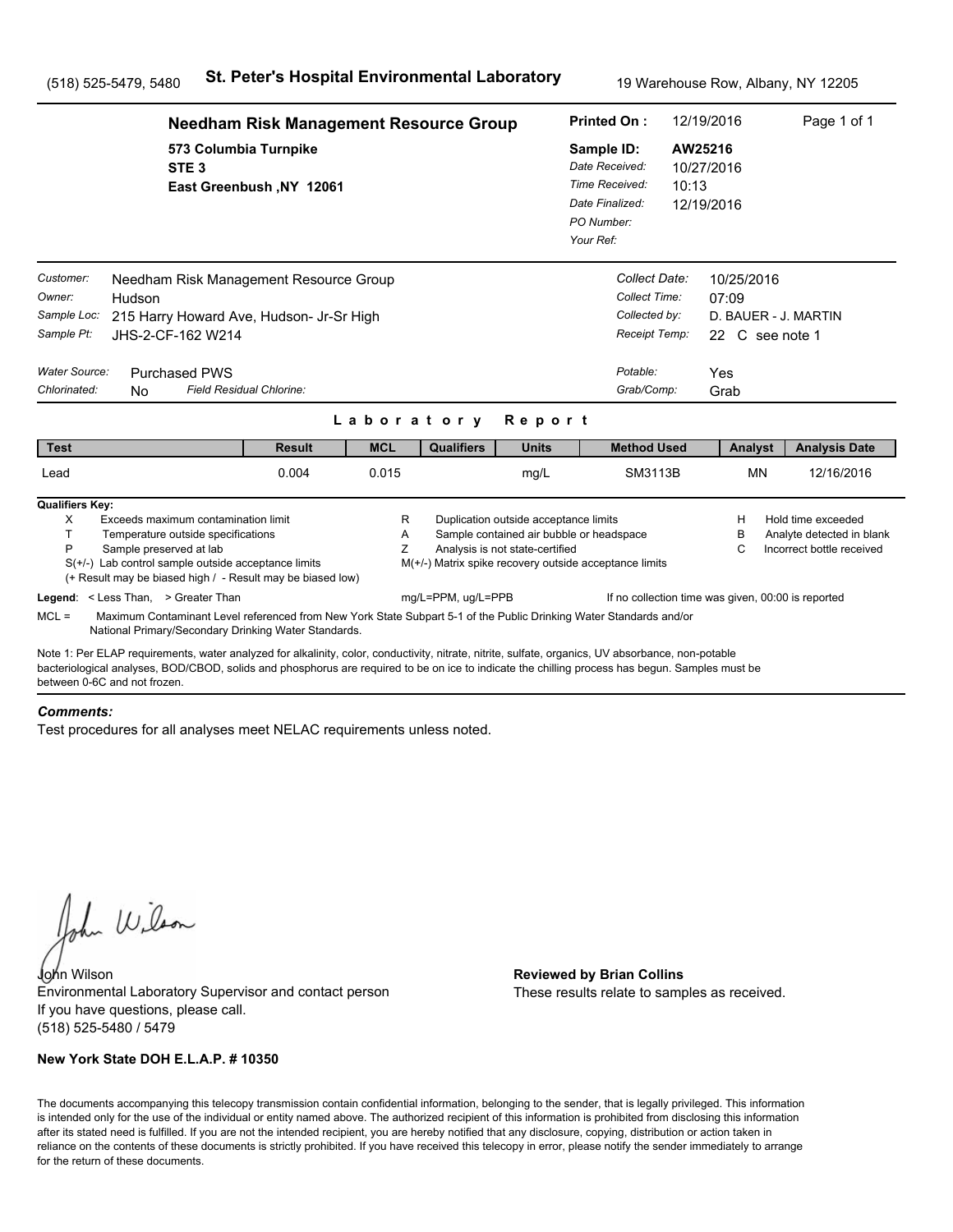|                                                                                                                                                                                                                                                                                                                                       | <b>Needham Risk Management Resource Group</b>     |             |                                                        |                                                                          |                                                                                                       |                                                                  |                                               | Page 1 of 1                                                                  |
|---------------------------------------------------------------------------------------------------------------------------------------------------------------------------------------------------------------------------------------------------------------------------------------------------------------------------------------|---------------------------------------------------|-------------|--------------------------------------------------------|--------------------------------------------------------------------------|-------------------------------------------------------------------------------------------------------|------------------------------------------------------------------|-----------------------------------------------|------------------------------------------------------------------------------|
| STE <sub>3</sub>                                                                                                                                                                                                                                                                                                                      | 573 Columbia Turnpike<br>East Greenbush, NY 12061 |             |                                                        |                                                                          | Sample ID:<br>Date Received:<br>Time Received:<br>10:13<br>Date Finalized:<br>PO Number:<br>Your Ref: |                                                                  | AW25217<br>10/27/2016<br>12/19/2016           |                                                                              |
| Customer:<br>Needham Risk Management Resource Group<br>Owner:<br>Hudson<br>Sample Loc:<br>215 Harry Howard Ave, Hudson- Jr-Sr High<br>Sample Pt:<br>JHS-2-CF-163 W214<br><b>Water Source:</b><br><b>Purchased PWS</b>                                                                                                                 |                                                   |             |                                                        |                                                                          | Potable:                                                                                              | Collect Date:<br>Collect Time:<br>Collected by:<br>Receipt Temp: | 10/25/2016<br>07:09<br>22 C see note 1<br>Yes | D. BAUER - J. MARTIN                                                         |
| Chlorinated:<br>N <sub>0</sub>                                                                                                                                                                                                                                                                                                        | Field Residual Chlorine:                          | Laboratory  |                                                        | Report                                                                   |                                                                                                       | Grab/Comp:                                                       | Grab                                          |                                                                              |
| <b>Test</b>                                                                                                                                                                                                                                                                                                                           | <b>Result</b>                                     | <b>MCL</b>  | <b>Qualifiers</b>                                      | <b>Units</b>                                                             |                                                                                                       | <b>Method Used</b>                                               | Analyst                                       | <b>Analysis Date</b>                                                         |
| Lead                                                                                                                                                                                                                                                                                                                                  | 0.003                                             | 0.015       |                                                        | mg/L                                                                     |                                                                                                       | SM3113B                                                          | <b>MN</b>                                     | 12/16/2016                                                                   |
| <b>Qualifiers Key:</b><br>Exceeds maximum contamination limit<br>X<br>T.<br>Temperature outside specifications<br>P<br>Sample preserved at lab<br>S(+/-) Lab control sample outside acceptance limits<br>(+ Result may be biased high / - Result may be biased low)                                                                   |                                                   | R<br>Α<br>Z | M(+/-) Matrix spike recovery outside acceptance limits | Duplication outside acceptance limits<br>Analysis is not state-certified | Sample contained air bubble or headspace                                                              |                                                                  | н<br>в<br>С                                   | Hold time exceeded<br>Analyte detected in blank<br>Incorrect bottle received |
| Legend: < Less Than, > Greater Than<br>$MCL =$<br>Maximum Contaminant Level referenced from New York State Subpart 5-1 of the Public Drinking Water Standards and/or<br>National Primary/Secondary Drinking Water Standards.                                                                                                          |                                                   |             | mg/L=PPM, ug/L=PPB                                     |                                                                          |                                                                                                       |                                                                  |                                               | If no collection time was given, 00:00 is reported                           |
| Note 1: Per ELAP requirements, water analyzed for alkalinity, color, conductivity, nitrate, nitrite, sulfate, organics, UV absorbance, non-potable<br>bacteriological analyses, BOD/CBOD, solids and phosphorus are required to be on ice to indicate the chilling process has begun. Samples must be<br>between 0-6C and not frozen. |                                                   |             |                                                        |                                                                          |                                                                                                       |                                                                  |                                               |                                                                              |

#### *Comments:*

Test procedures for all analyses meet NELAC requirements unless noted.

John Wilson

John Wilson **Reviewed by Brian Collins** Environmental Laboratory Supervisor and contact person If you have questions, please call. (518) 525-5480 / 5479

### **New York State DOH E.L.A.P. # 10350**

These results relate to samples as received.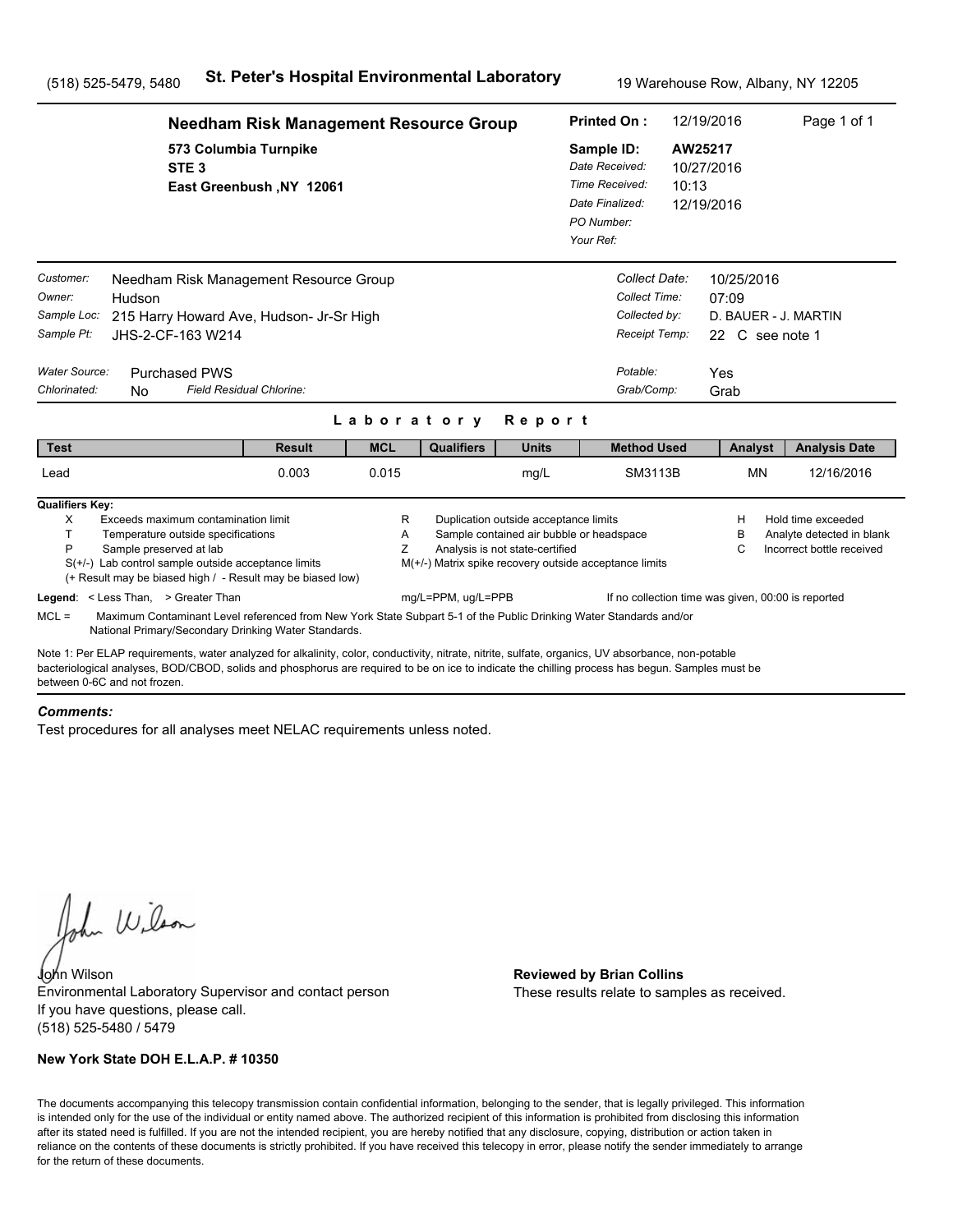|                                                                                   | <b>Needham Risk Management Resource Group</b>                                                                                                                                                                                                                                                         |               | <b>Printed On:</b> |                    | 12/19/2016                                                               | Page 1 of 1                                                                                        |       |                                                                               |                                                                              |  |
|-----------------------------------------------------------------------------------|-------------------------------------------------------------------------------------------------------------------------------------------------------------------------------------------------------------------------------------------------------------------------------------------------------|---------------|--------------------|--------------------|--------------------------------------------------------------------------|----------------------------------------------------------------------------------------------------|-------|-------------------------------------------------------------------------------|------------------------------------------------------------------------------|--|
|                                                                                   | 573 Columbia Turnpike<br>STE <sub>3</sub><br>East Greenbush, NY 12061                                                                                                                                                                                                                                 |               |                    |                    |                                                                          | Sample ID:<br>Date Received:<br>Time Received:<br>Date Finalized:<br>PO Number:<br>Your Ref:       | 10:13 | AW25218<br>10/27/2016<br>12/19/2016                                           |                                                                              |  |
| Customer:<br>Owner:<br>Sample Loc:<br>Sample Pt:<br>Water Source:<br>Chlorinated: | Needham Risk Management Resource Group<br>Hudson<br>215 Harry Howard Ave, Hudson- Jr-Sr High<br>JHS-2-CF-164 W214<br><b>Purchased PWS</b><br>Field Residual Chlorine:<br>No.                                                                                                                          |               | Laboratory         |                    | Report                                                                   | Collect Date:<br>Collect Time:<br>Collected by:<br>Receipt Temp:<br>Potable:<br>Grab/Comp:         |       | 10/25/2016<br>07:09<br>D. BAUER - J. MARTIN<br>22 C see note 1<br>Yes<br>Grab |                                                                              |  |
| <b>Test</b>                                                                       |                                                                                                                                                                                                                                                                                                       | <b>Result</b> | <b>MCL</b>         | <b>Qualifiers</b>  | <b>Units</b>                                                             | <b>Method Used</b>                                                                                 |       | Analyst                                                                       | <b>Analysis Date</b>                                                         |  |
| Lead                                                                              |                                                                                                                                                                                                                                                                                                       | 0.021         | 0.015              | X                  | mg/L                                                                     | SM3113B                                                                                            |       | <b>MN</b>                                                                     | 12/16/2016                                                                   |  |
| <b>Qualifiers Key:</b><br>X<br>т<br>P                                             | Exceeds maximum contamination limit<br>Temperature outside specifications<br>Sample preserved at lab<br>$S(+/-)$ Lab control sample outside acceptance limits<br>(+ Result may be biased high / - Result may be biased low)<br>Legend: < Less Than, > Greater Than                                    |               | R<br>Α<br>Z        | mg/L=PPM, ug/L=PPB | Duplication outside acceptance limits<br>Analysis is not state-certified | Sample contained air bubble or headspace<br>M(+/-) Matrix spike recovery outside acceptance limits |       | н<br>в<br>C<br>If no collection time was given, 00:00 is reported             | Hold time exceeded<br>Analyte detected in blank<br>Incorrect bottle received |  |
| $MCL =$                                                                           | Maximum Contaminant Level referenced from New York State Subpart 5-1 of the Public Drinking Water Standards and/or<br>National Primary/Secondary Drinking Water Standards.                                                                                                                            |               |                    |                    |                                                                          |                                                                                                    |       |                                                                               |                                                                              |  |
| between 0-6C and not frozen.                                                      | Note 1: Per ELAP requirements, water analyzed for alkalinity, color, conductivity, nitrate, nitrite, sulfate, organics, UV absorbance, non-potable<br>bacteriological analyses, BOD/CBOD, solids and phosphorus are required to be on ice to indicate the chilling process has begun. Samples must be |               |                    |                    |                                                                          |                                                                                                    |       |                                                                               |                                                                              |  |

### *Comments:*

Test procedures for all analyses meet NELAC requirements unless noted.

John Wilson

John Wilson **Reviewed by Brian Collins** Environmental Laboratory Supervisor and contact person If you have questions, please call. (518) 525-5480 / 5479

### **New York State DOH E.L.A.P. # 10350**

These results relate to samples as received.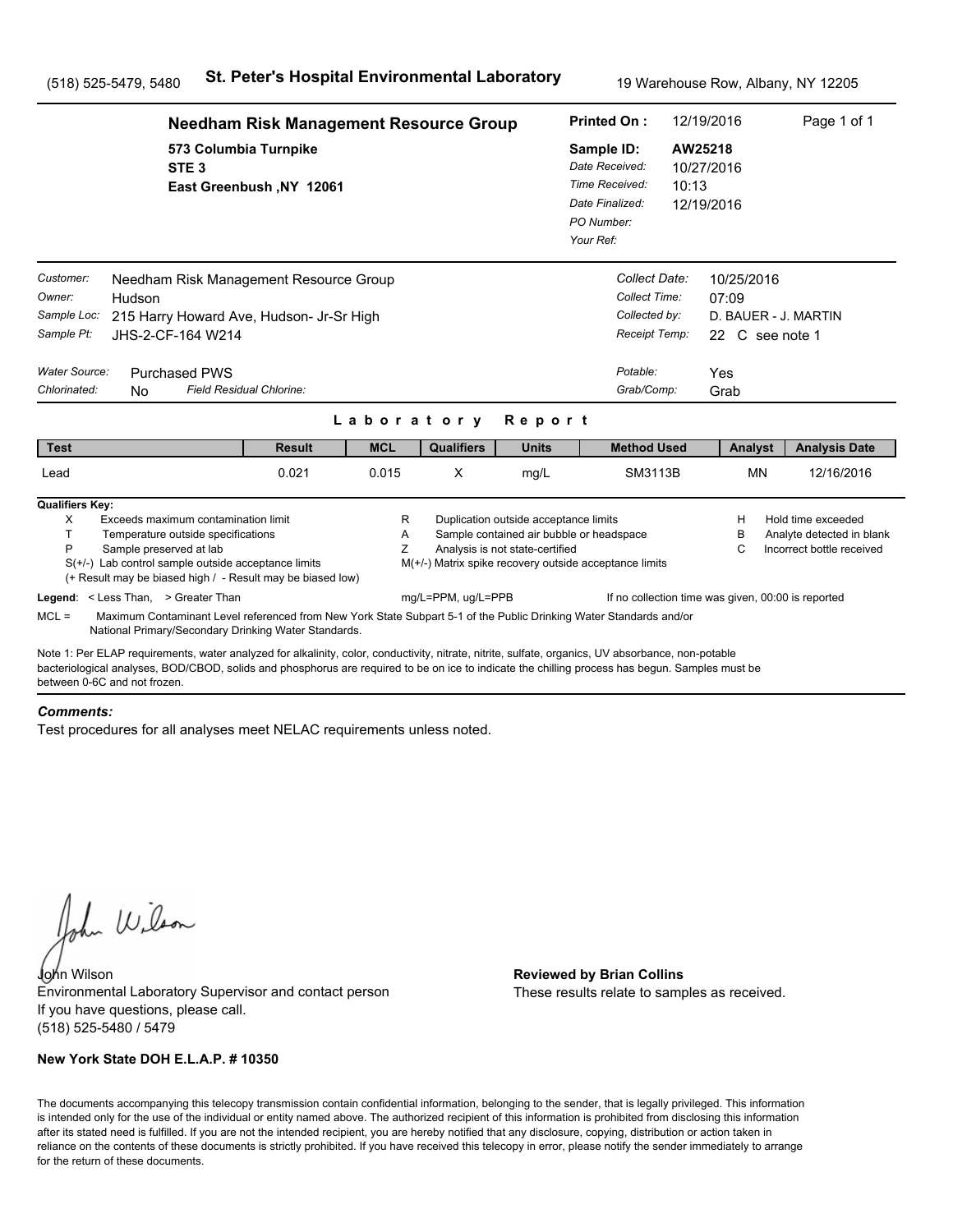|                                                                                                                                                                                                                                                                                                                                       | <b>Needham Risk Management Resource Group</b>     |             |                    |                                                                          |                                                                                                    |       |                                                       | Page 1 of 1                                                                  |  |
|---------------------------------------------------------------------------------------------------------------------------------------------------------------------------------------------------------------------------------------------------------------------------------------------------------------------------------------|---------------------------------------------------|-------------|--------------------|--------------------------------------------------------------------------|----------------------------------------------------------------------------------------------------|-------|-------------------------------------------------------|------------------------------------------------------------------------------|--|
| STE <sub>3</sub>                                                                                                                                                                                                                                                                                                                      | 573 Columbia Turnpike<br>East Greenbush, NY 12061 |             |                    |                                                                          | Sample ID:<br>Date Received:<br>Time Received:<br>Date Finalized:<br>PO Number:<br>Your Ref:       | 10:13 | AW25219<br>10/27/2016<br>12/19/2016                   |                                                                              |  |
| Customer:<br>Needham Risk Management Resource Group<br>Owner:<br>Hudson<br>Sample Loc:<br>215 Harry Howard Ave, Hudson- Jr-Sr High<br>Sample Pt:<br>JHS-2-CF-165 W214<br>Water Source:<br><b>Purchased PWS</b><br>Chlorinated:<br><b>No</b>                                                                                           | Field Residual Chlorine:                          |             |                    |                                                                          | Collect Date:<br>Collect Time:<br>Collected by:<br>Receipt Temp:<br>Potable:<br>Grab/Comp:         |       | 10/25/2016<br>07:09<br>22 C see note 1<br>Yes<br>Grab | D. BAUER - J. MARTIN                                                         |  |
|                                                                                                                                                                                                                                                                                                                                       |                                                   | Laboratory  |                    | Report                                                                   |                                                                                                    |       |                                                       |                                                                              |  |
| <b>Test</b>                                                                                                                                                                                                                                                                                                                           | <b>Result</b>                                     | <b>MCL</b>  | <b>Qualifiers</b>  | <b>Units</b>                                                             | <b>Method Used</b>                                                                                 |       | Analyst                                               | <b>Analysis Date</b>                                                         |  |
| Lead                                                                                                                                                                                                                                                                                                                                  | 0.002                                             | 0.015       |                    | mg/L                                                                     | <b>SM3113B</b>                                                                                     |       | <b>MN</b>                                             | 12/16/2016                                                                   |  |
| <b>Qualifiers Key:</b><br>Exceeds maximum contamination limit<br>X<br>T.<br>Temperature outside specifications<br>P<br>Sample preserved at lab<br>$S(+/-)$ Lab control sample outside acceptance limits<br>(+ Result may be biased high / - Result may be biased low)                                                                 |                                                   | R<br>Α<br>Z |                    | Duplication outside acceptance limits<br>Analysis is not state-certified | Sample contained air bubble or headspace<br>M(+/-) Matrix spike recovery outside acceptance limits |       | н<br>в<br>С                                           | Hold time exceeded<br>Analyte detected in blank<br>Incorrect bottle received |  |
| Legend: < Less Than, > Greater Than<br>$MCL =$<br>Maximum Contaminant Level referenced from New York State Subpart 5-1 of the Public Drinking Water Standards and/or<br>National Primary/Secondary Drinking Water Standards.                                                                                                          |                                                   |             | mg/L=PPM, ug/L=PPB |                                                                          |                                                                                                    |       | If no collection time was given, 00:00 is reported    |                                                                              |  |
| Note 1: Per ELAP requirements, water analyzed for alkalinity, color, conductivity, nitrate, nitrite, sulfate, organics, UV absorbance, non-potable<br>bacteriological analyses, BOD/CBOD, solids and phosphorus are required to be on ice to indicate the chilling process has begun. Samples must be<br>between 0-6C and not frozen. |                                                   |             |                    |                                                                          |                                                                                                    |       |                                                       |                                                                              |  |

#### *Comments:*

Test procedures for all analyses meet NELAC requirements unless noted.

John Wilson

John Wilson **Reviewed by Brian Collins** Environmental Laboratory Supervisor and contact person If you have questions, please call. (518) 525-5480 / 5479

### **New York State DOH E.L.A.P. # 10350**

These results relate to samples as received.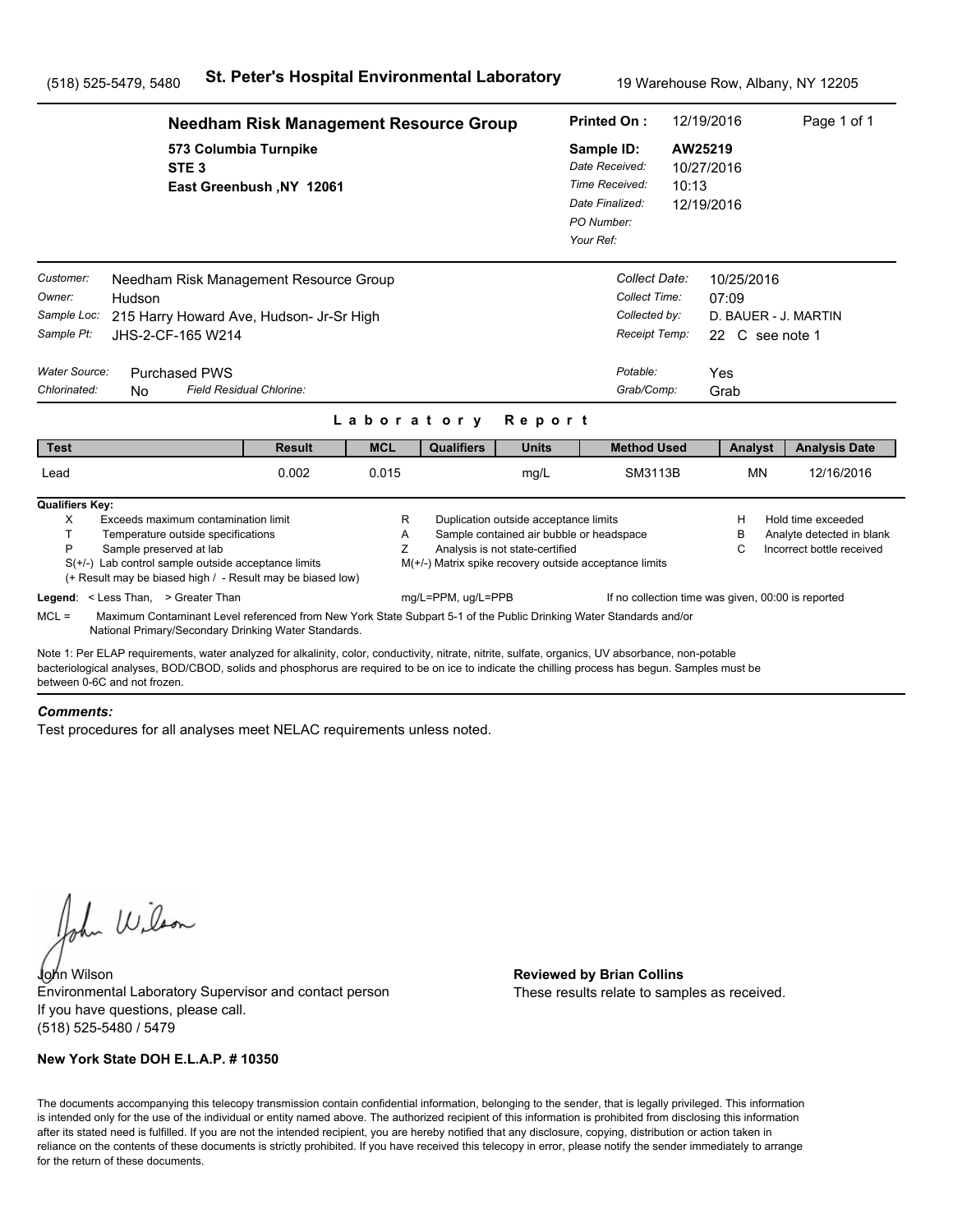|                                                                                   |                                                                                                                                                                                                                                                                                                                                       | <b>Needham Risk Management Resource Group</b> |             |                    | <b>Printed On:</b>                                                       |                                                                                                    | 12/19/2016 | Page 1 of 1                                                                   |                                                                              |  |
|-----------------------------------------------------------------------------------|---------------------------------------------------------------------------------------------------------------------------------------------------------------------------------------------------------------------------------------------------------------------------------------------------------------------------------------|-----------------------------------------------|-------------|--------------------|--------------------------------------------------------------------------|----------------------------------------------------------------------------------------------------|------------|-------------------------------------------------------------------------------|------------------------------------------------------------------------------|--|
|                                                                                   | 573 Columbia Turnpike<br>STE <sub>3</sub>                                                                                                                                                                                                                                                                                             | East Greenbush, NY 12061                      |             |                    |                                                                          | Sample ID:<br>Date Received:<br>Time Received:<br>Date Finalized:<br>PO Number:<br>Your Ref:       | 10:13      | AW25220<br>10/27/2016<br>12/19/2016                                           |                                                                              |  |
| Customer:<br>Owner:<br>Sample Loc:<br>Sample Pt:<br>Water Source:<br>Chlorinated: | Needham Risk Management Resource Group<br>Hudson<br>215 Harry Howard Ave, Hudson- Jr-Sr High<br>JHS-2-CF-166 W214A Prep Rm<br><b>Purchased PWS</b><br><b>Field Residual Chlorine:</b><br>No.                                                                                                                                          |                                               | Laboratory  |                    | Report                                                                   | Collect Date:<br>Collect Time:<br>Collected by:<br>Receipt Temp:<br>Potable:<br>Grab/Comp:         |            | 10/25/2016<br>07:11<br>D. BAUER - J. MARTIN<br>22 C see note 1<br>Yes<br>Grab |                                                                              |  |
| <b>Test</b>                                                                       |                                                                                                                                                                                                                                                                                                                                       | <b>Result</b>                                 | <b>MCL</b>  | <b>Qualifiers</b>  | <b>Units</b>                                                             | <b>Method Used</b>                                                                                 |            | Analyst                                                                       | <b>Analysis Date</b>                                                         |  |
| Lead                                                                              |                                                                                                                                                                                                                                                                                                                                       | 0.020                                         | 0.015       | X                  | mg/L                                                                     | SM3113B                                                                                            |            | <b>MN</b>                                                                     | 12/16/2016                                                                   |  |
| <b>Qualifiers Key:</b><br>X<br>т<br>P                                             | Exceeds maximum contamination limit<br>Temperature outside specifications<br>Sample preserved at lab<br>$S(+/-)$ Lab control sample outside acceptance limits<br>(+ Result may be biased high / - Result may be biased low)<br>Legend: < Less Than, > Greater Than                                                                    |                                               | R<br>Α<br>Z | mg/L=PPM, ug/L=PPB | Duplication outside acceptance limits<br>Analysis is not state-certified | Sample contained air bubble or headspace<br>M(+/-) Matrix spike recovery outside acceptance limits |            | H<br>в<br>C<br>If no collection time was given, 00:00 is reported             | Hold time exceeded<br>Analyte detected in blank<br>Incorrect bottle received |  |
| $MCL =$                                                                           | Maximum Contaminant Level referenced from New York State Subpart 5-1 of the Public Drinking Water Standards and/or<br>National Primary/Secondary Drinking Water Standards.                                                                                                                                                            |                                               |             |                    |                                                                          |                                                                                                    |            |                                                                               |                                                                              |  |
|                                                                                   | Note 1: Per ELAP requirements, water analyzed for alkalinity, color, conductivity, nitrate, nitrite, sulfate, organics, UV absorbance, non-potable<br>bacteriological analyses, BOD/CBOD, solids and phosphorus are required to be on ice to indicate the chilling process has begun. Samples must be<br>between 0-6C and not frozen. |                                               |             |                    |                                                                          |                                                                                                    |            |                                                                               |                                                                              |  |

#### *Comments:*

Test procedures for all analyses meet NELAC requirements unless noted.

John Wilson

John Wilson **Reviewed by Brian Collins** Environmental Laboratory Supervisor and contact person If you have questions, please call. (518) 525-5480 / 5479

### **New York State DOH E.L.A.P. # 10350**

These results relate to samples as received.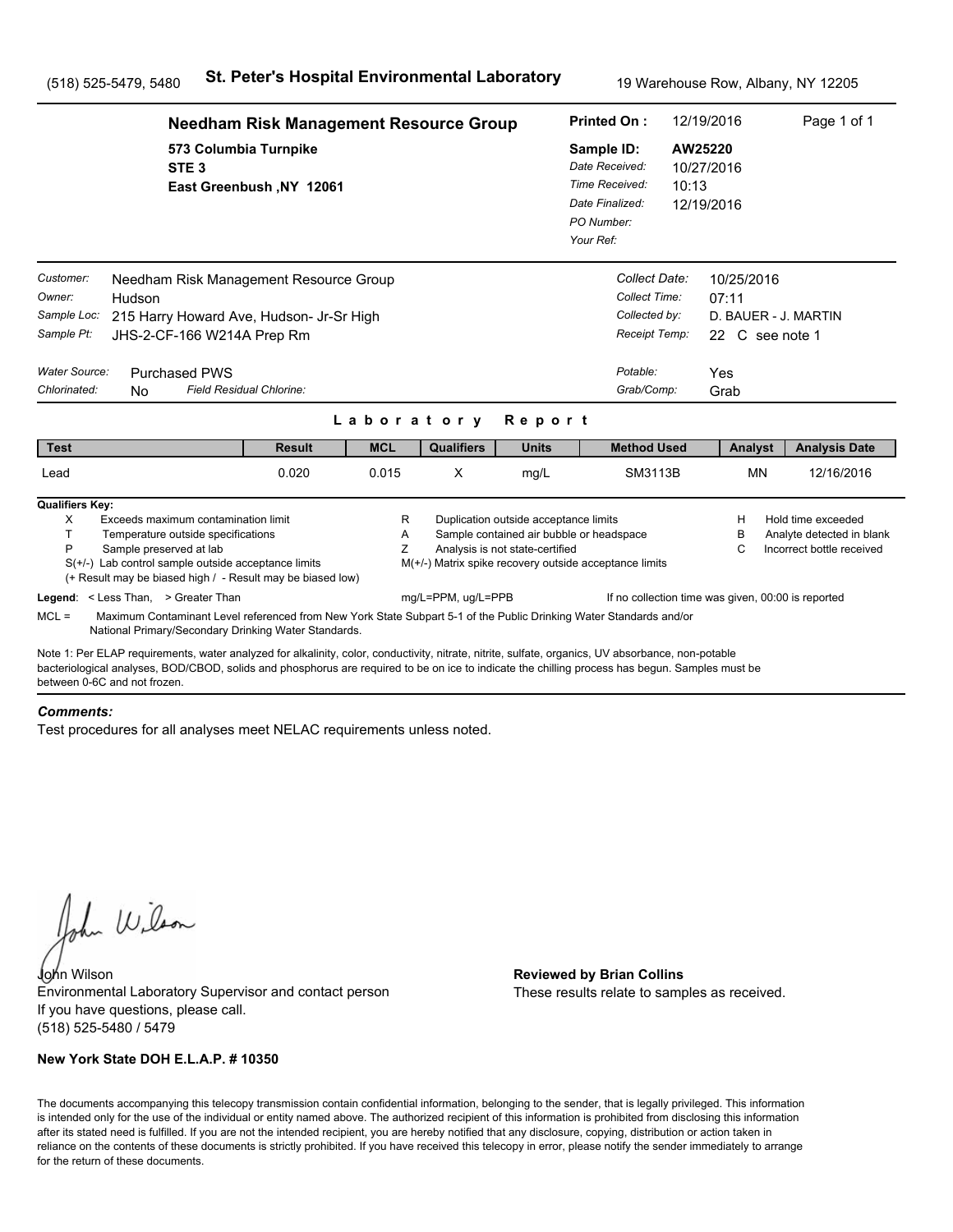|                                                                                                          | <b>Needham Risk Management Resource Group</b>                                                                                                                                                                                                                                                         |             | <b>Printed On:</b>                                                                                    |                                                                          | 12/19/2016                                                                                         | Page 1 of 1 |                                                                               |                                                                              |
|----------------------------------------------------------------------------------------------------------|-------------------------------------------------------------------------------------------------------------------------------------------------------------------------------------------------------------------------------------------------------------------------------------------------------|-------------|-------------------------------------------------------------------------------------------------------|--------------------------------------------------------------------------|----------------------------------------------------------------------------------------------------|-------------|-------------------------------------------------------------------------------|------------------------------------------------------------------------------|
|                                                                                                          | 573 Columbia Turnpike<br>STE <sub>3</sub><br>East Greenbush, NY 12061                                                                                                                                                                                                                                 |             | Sample ID:<br>Date Received:<br>Time Received:<br>10:13<br>Date Finalized:<br>PO Number:<br>Your Ref: |                                                                          | AW25221<br>10/27/2016<br>12/19/2016                                                                |             |                                                                               |                                                                              |
| Customer:<br>Owner:<br>Hudson<br>Sample Loc:<br>Sample Pt:<br>Water Source:<br>Chlorinated:<br><b>No</b> | Needham Risk Management Resource Group<br>215 Harry Howard Ave, Hudson- Jr-Sr High<br>JHS-2-CF-167 W220 by Teacher<br><b>Purchased PWS</b><br>Field Residual Chlorine:                                                                                                                                |             |                                                                                                       |                                                                          | Collect Date:<br>Collect Time:<br>Collected by:<br>Receipt Temp:<br>Potable:<br>Grab/Comp:         |             | 10/25/2016<br>07:12<br>D. BAUER - J. MARTIN<br>22 C see note 1<br>Yes<br>Grab |                                                                              |
|                                                                                                          |                                                                                                                                                                                                                                                                                                       | Laboratory  |                                                                                                       | Report                                                                   |                                                                                                    |             |                                                                               |                                                                              |
| <b>Test</b>                                                                                              | <b>Result</b>                                                                                                                                                                                                                                                                                         | <b>MCL</b>  | <b>Qualifiers</b>                                                                                     | <b>Units</b>                                                             | <b>Method Used</b>                                                                                 |             | Analyst                                                                       | <b>Analysis Date</b>                                                         |
| Lead                                                                                                     | 0.20                                                                                                                                                                                                                                                                                                  | 0.015       | X                                                                                                     | mg/L                                                                     | SM3113B                                                                                            |             | <b>MN</b>                                                                     | 12/16/2016                                                                   |
| <b>Qualifiers Key:</b><br>X<br>T.<br>P<br>Sample preserved at lab                                        | Exceeds maximum contamination limit<br>Temperature outside specifications<br>$S(+/-)$ Lab control sample outside acceptance limits<br>(+ Result may be biased high / - Result may be biased low)                                                                                                      | R<br>Α<br>Z |                                                                                                       | Duplication outside acceptance limits<br>Analysis is not state-certified | Sample contained air bubble or headspace<br>M(+/-) Matrix spike recovery outside acceptance limits |             | н<br>в<br>C                                                                   | Hold time exceeded<br>Analyte detected in blank<br>Incorrect bottle received |
| Legend: < Less Than, > Greater Than<br>$MCL =$                                                           | Maximum Contaminant Level referenced from New York State Subpart 5-1 of the Public Drinking Water Standards and/or<br>National Primary/Secondary Drinking Water Standards.                                                                                                                            |             | mg/L=PPM, ug/L=PPB                                                                                    |                                                                          |                                                                                                    |             | If no collection time was given, 00:00 is reported                            |                                                                              |
| between 0-6C and not frozen.                                                                             | Note 1: Per ELAP requirements, water analyzed for alkalinity, color, conductivity, nitrate, nitrite, sulfate, organics, UV absorbance, non-potable<br>bacteriological analyses, BOD/CBOD, solids and phosphorus are required to be on ice to indicate the chilling process has begun. Samples must be |             |                                                                                                       |                                                                          |                                                                                                    |             |                                                                               |                                                                              |

#### *Comments:*

Test procedures for all analyses meet NELAC requirements unless noted.

John Wilson

John Wilson **Reviewed by Brian Collins** Environmental Laboratory Supervisor and contact person If you have questions, please call. (518) 525-5480 / 5479

### **New York State DOH E.L.A.P. # 10350**

These results relate to samples as received.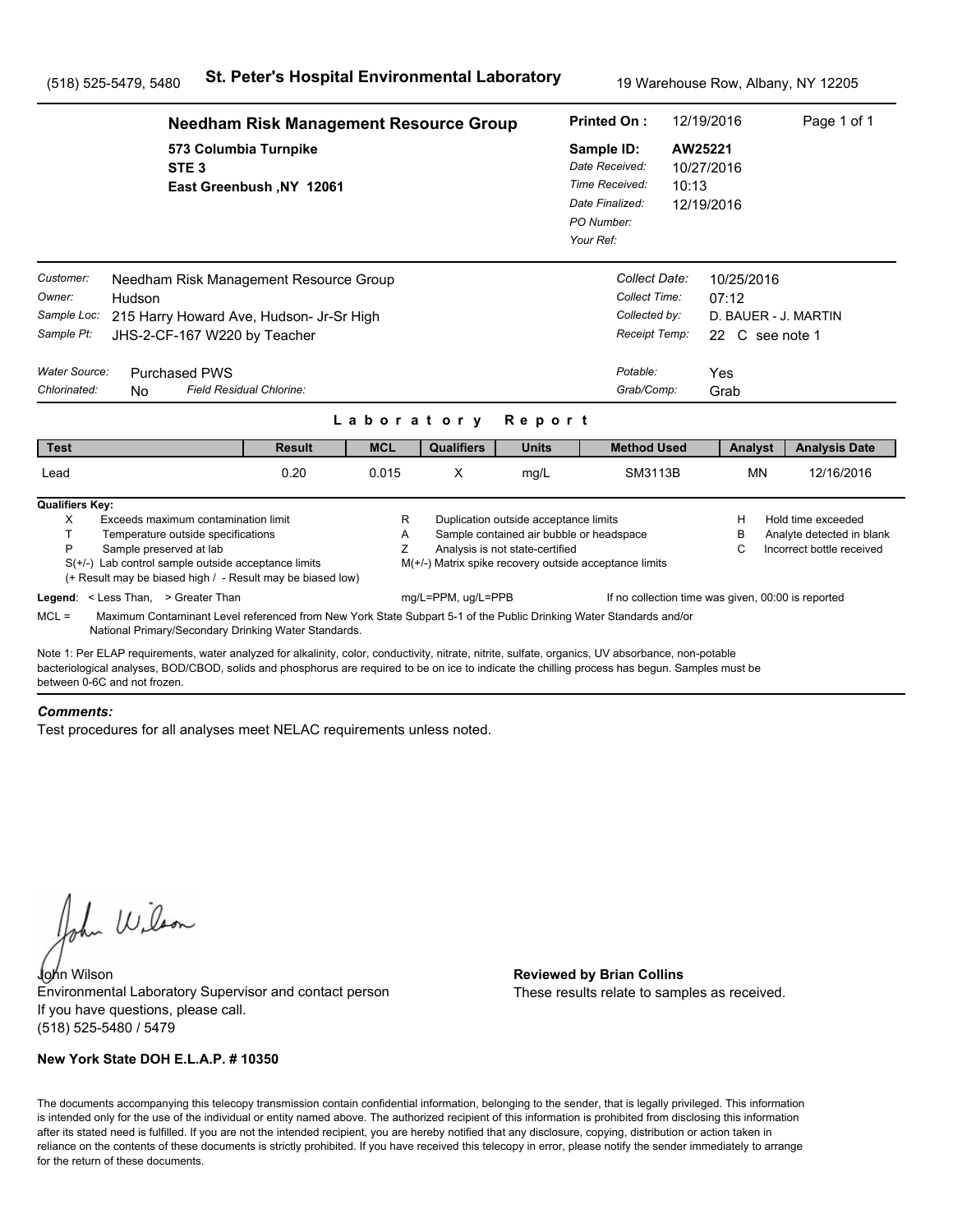|                                                                                   | <b>Needham Risk Management Resource Group</b>                                                                                                                                                                                                                                                         |               |             |                                                        |                                                                                                                      |  |                                                                                            | 12/19/2016                                            | Page 1 of 1                                                                  |  |
|-----------------------------------------------------------------------------------|-------------------------------------------------------------------------------------------------------------------------------------------------------------------------------------------------------------------------------------------------------------------------------------------------------|---------------|-------------|--------------------------------------------------------|----------------------------------------------------------------------------------------------------------------------|--|--------------------------------------------------------------------------------------------|-------------------------------------------------------|------------------------------------------------------------------------------|--|
|                                                                                   | 573 Columbia Turnpike<br>STE <sub>3</sub><br>East Greenbush, NY 12061<br>Needham Risk Management Resource Group                                                                                                                                                                                       |               |             |                                                        |                                                                                                                      |  |                                                                                            | AW25222<br>10/27/2016<br>10:13<br>12/19/2016          |                                                                              |  |
| Customer:<br>Owner:<br>Sample Loc:<br>Sample Pt:<br>Water Source:<br>Chlorinated: | Hudson<br>215 Harry Howard Ave, Hudson- Jr-Sr High<br>JHS-2-CF-168 W220 by Teacher<br><b>Purchased PWS</b><br>Field Residual Chlorine:<br><b>No</b>                                                                                                                                                   |               |             |                                                        |                                                                                                                      |  | Collect Date:<br>Collect Time:<br>Collected by:<br>Receipt Temp:<br>Potable:<br>Grab/Comp: | 10/25/2016<br>07:12<br>22 C see note 1<br>Yes<br>Grab | D. BAUER - J. MARTIN                                                         |  |
|                                                                                   |                                                                                                                                                                                                                                                                                                       |               | Laboratory  |                                                        | Report                                                                                                               |  |                                                                                            |                                                       |                                                                              |  |
| <b>Test</b>                                                                       |                                                                                                                                                                                                                                                                                                       | <b>Result</b> | <b>MCL</b>  | <b>Qualifiers</b>                                      | <b>Units</b>                                                                                                         |  | <b>Method Used</b>                                                                         | Analyst                                               | <b>Analysis Date</b>                                                         |  |
| Lead                                                                              |                                                                                                                                                                                                                                                                                                       | 0.11          | 0.015       | X                                                      | mg/L                                                                                                                 |  | SM3113B                                                                                    | <b>MN</b>                                             | 12/16/2016                                                                   |  |
| <b>Qualifiers Key:</b><br>X<br>T.<br>P                                            | Exceeds maximum contamination limit<br>Temperature outside specifications<br>Sample preserved at lab<br>$S(+/-)$ Lab control sample outside acceptance limits<br>(+ Result may be biased high / - Result may be biased low)                                                                           |               | R<br>Α<br>Z | M(+/-) Matrix spike recovery outside acceptance limits | Duplication outside acceptance limits<br>Sample contained air bubble or headspace<br>Analysis is not state-certified |  |                                                                                            | н<br>в<br>C                                           | Hold time exceeded<br>Analyte detected in blank<br>Incorrect bottle received |  |
| $MCL =$                                                                           | Legend: < Less Than, > Greater Than<br>Maximum Contaminant Level referenced from New York State Subpart 5-1 of the Public Drinking Water Standards and/or<br>National Primary/Secondary Drinking Water Standards.                                                                                     |               |             | mg/L=PPM, ug/L=PPB                                     |                                                                                                                      |  |                                                                                            |                                                       | If no collection time was given, 00:00 is reported                           |  |
| between 0-6C and not frozen.                                                      | Note 1: Per ELAP requirements, water analyzed for alkalinity, color, conductivity, nitrate, nitrite, sulfate, organics, UV absorbance, non-potable<br>bacteriological analyses, BOD/CBOD, solids and phosphorus are required to be on ice to indicate the chilling process has begun. Samples must be |               |             |                                                        |                                                                                                                      |  |                                                                                            |                                                       |                                                                              |  |

#### *Comments:*

Test procedures for all analyses meet NELAC requirements unless noted.

John Wilson

John Wilson **Reviewed by Brian Collins** Environmental Laboratory Supervisor and contact person If you have questions, please call. (518) 525-5480 / 5479

### **New York State DOH E.L.A.P. # 10350**

These results relate to samples as received.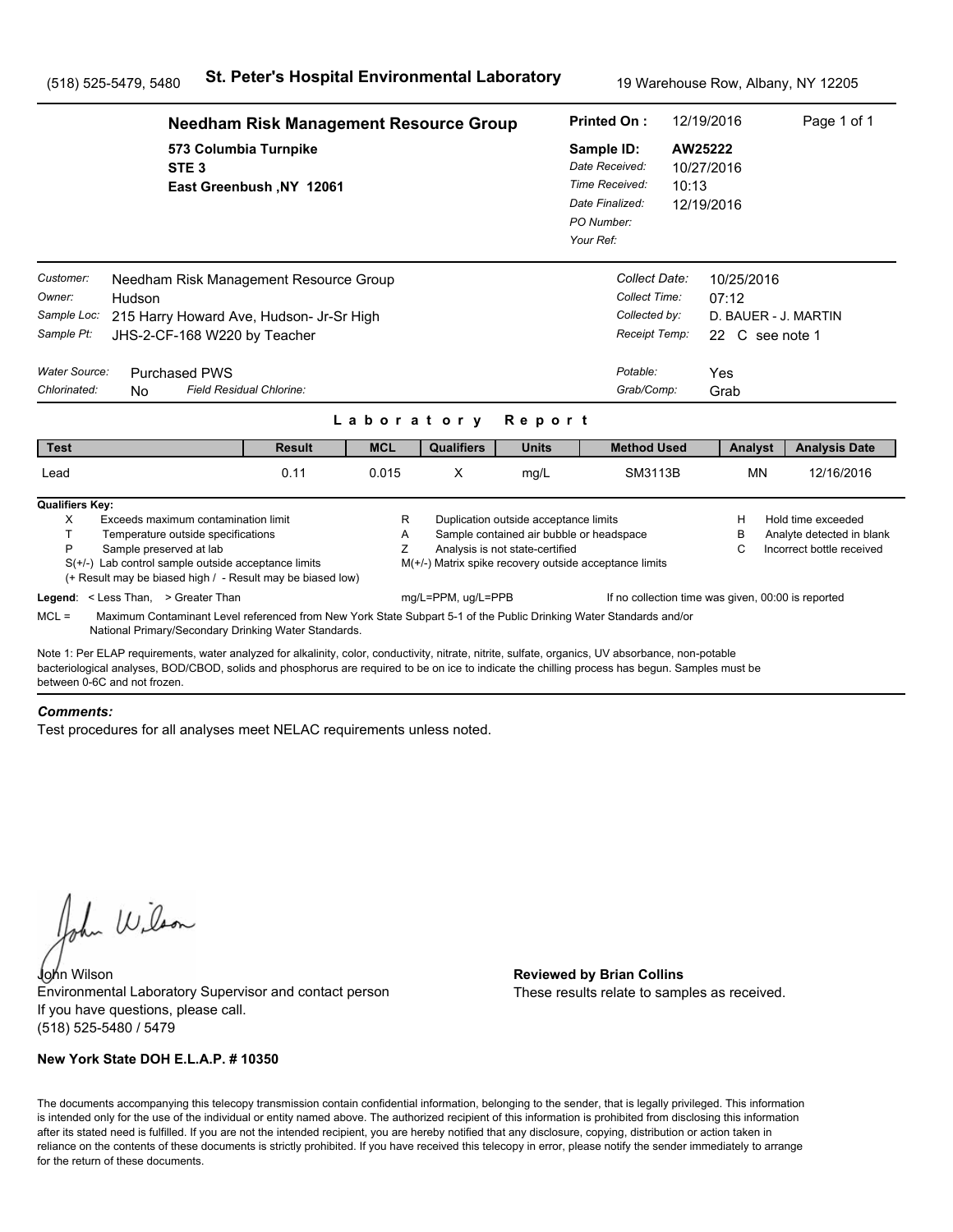|                                                                                          | <b>Needham Risk Management Resource Group</b>                                                                                                                                                                                                                                                                                         |                          |             | <b>Printed On:</b> | 12/19/2016                                                               |                                                                                                    | Page 1 of 1 |                                                                               |                                                                              |  |
|------------------------------------------------------------------------------------------|---------------------------------------------------------------------------------------------------------------------------------------------------------------------------------------------------------------------------------------------------------------------------------------------------------------------------------------|--------------------------|-------------|--------------------|--------------------------------------------------------------------------|----------------------------------------------------------------------------------------------------|-------------|-------------------------------------------------------------------------------|------------------------------------------------------------------------------|--|
|                                                                                          | 573 Columbia Turnpike<br>STE <sub>3</sub>                                                                                                                                                                                                                                                                                             | East Greenbush, NY 12061 |             |                    |                                                                          | Sample ID:<br>Date Received:<br>Time Received:<br>Date Finalized:<br>PO Number:<br>Your Ref:       | 10:13       | AW25228<br>10/27/2016<br>12/19/2016                                           |                                                                              |  |
| Customer:<br>Owner:<br>Sample Loc:<br>Sample Pt:<br><b>Water Source:</b><br>Chlorinated: | Needham Risk Management Resource Group<br>Hudson<br>215 Harry Howard Ave, Hudson- Jr-Sr High<br>JHS-2-BF-174 Womens BR W222<br><b>Purchased PWS</b><br>Field Residual Chlorine:<br>N <sub>0</sub>                                                                                                                                     |                          |             | Laboratory         | Report                                                                   | Collect Date:<br>Collect Time:<br>Collected by:<br>Receipt Temp:<br>Potable:<br>Grab/Comp:         |             | 10/25/2016<br>07:15<br>D. BAUER - J. MARTIN<br>22 C see note 1<br>Yes<br>Grab |                                                                              |  |
| <b>Test</b>                                                                              |                                                                                                                                                                                                                                                                                                                                       | <b>Result</b>            | <b>MCL</b>  | <b>Qualifiers</b>  | <b>Units</b>                                                             | <b>Method Used</b>                                                                                 |             | Analyst                                                                       | <b>Analysis Date</b>                                                         |  |
| Lead                                                                                     |                                                                                                                                                                                                                                                                                                                                       | < 0.001                  | 0.015       | $M+$               | mg/L                                                                     | SM3113B                                                                                            |             | <b>MN</b>                                                                     | 12/16/2016                                                                   |  |
| <b>Qualifiers Key:</b><br>X<br>T.<br>P                                                   | Exceeds maximum contamination limit<br>Temperature outside specifications<br>Sample preserved at lab<br>$S(+/-)$ Lab control sample outside acceptance limits<br>(+ Result may be biased high / - Result may be biased low)<br>Legend: < Less Than, > Greater Than                                                                    |                          | R<br>Α<br>Z | mg/L=PPM, ug/L=PPB | Duplication outside acceptance limits<br>Analysis is not state-certified | Sample contained air bubble or headspace<br>M(+/-) Matrix spike recovery outside acceptance limits |             | Н<br>В<br>C<br>If no collection time was given, 00:00 is reported             | Hold time exceeded<br>Analyte detected in blank<br>Incorrect bottle received |  |
| $MCL =$                                                                                  | Maximum Contaminant Level referenced from New York State Subpart 5-1 of the Public Drinking Water Standards and/or<br>National Primary/Secondary Drinking Water Standards.                                                                                                                                                            |                          |             |                    |                                                                          |                                                                                                    |             |                                                                               |                                                                              |  |
|                                                                                          | Note 1: Per ELAP requirements, water analyzed for alkalinity, color, conductivity, nitrate, nitrite, sulfate, organics, UV absorbance, non-potable<br>bacteriological analyses, BOD/CBOD, solids and phosphorus are required to be on ice to indicate the chilling process has begun. Samples must be<br>between 0-6C and not frozen. |                          |             |                    |                                                                          |                                                                                                    |             |                                                                               |                                                                              |  |

#### *Comments:*

Test procedures for all analyses meet NELAC requirements unless noted.

John Wilson

John Wilson **Reviewed by Brian Collins** Environmental Laboratory Supervisor and contact person If you have questions, please call. (518) 525-5480 / 5479

### **New York State DOH E.L.A.P. # 10350**

These results relate to samples as received.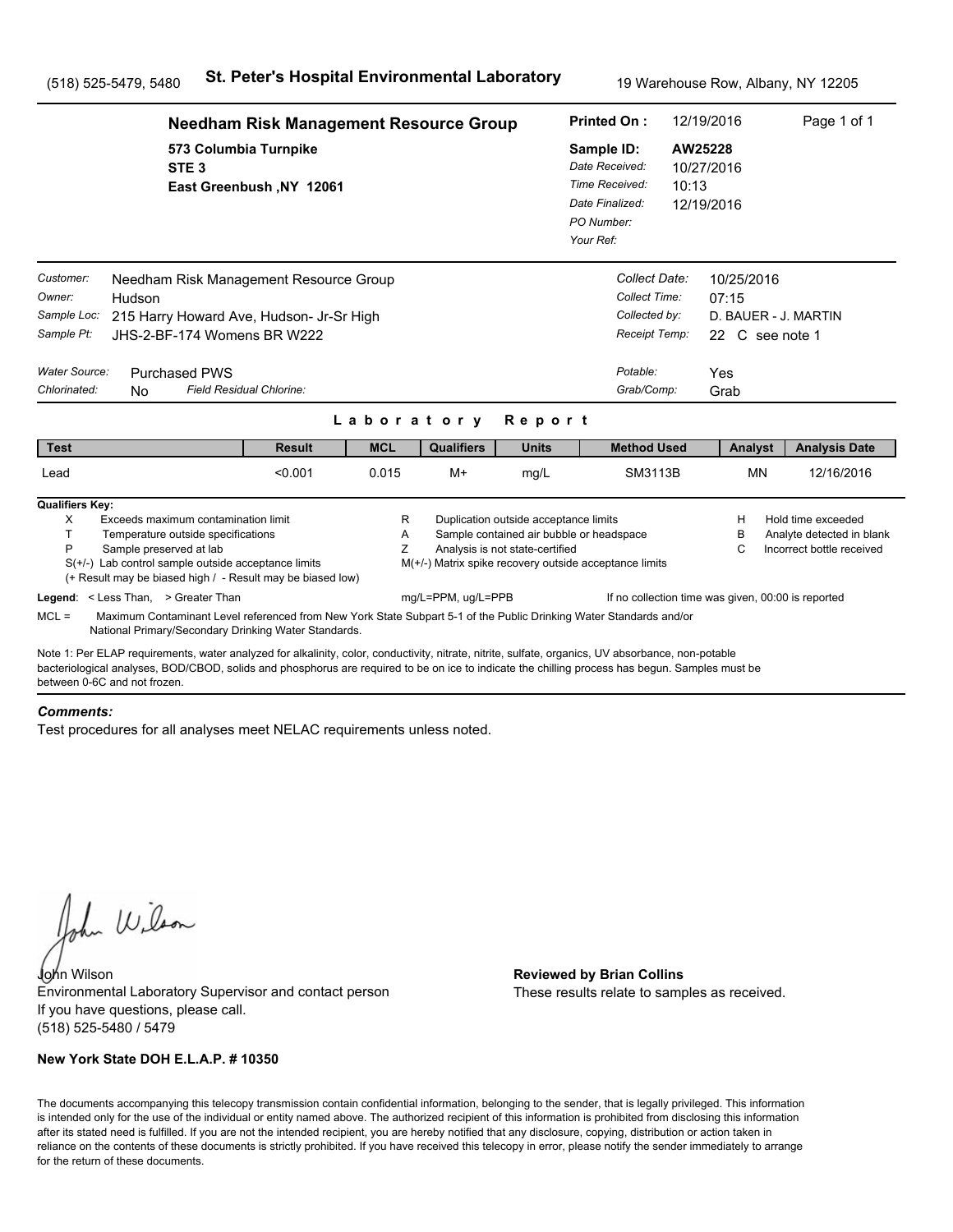|                                                                                                          | <b>Needham Risk Management Resource Group</b>                                                                                                                                                                                                                                                         |                          | <b>Printed On:</b>                                                                           |                                                                          | 12/19/2016                                                                                         | Page 1 of 1 |                                                                               |                                                                              |
|----------------------------------------------------------------------------------------------------------|-------------------------------------------------------------------------------------------------------------------------------------------------------------------------------------------------------------------------------------------------------------------------------------------------------|--------------------------|----------------------------------------------------------------------------------------------|--------------------------------------------------------------------------|----------------------------------------------------------------------------------------------------|-------------|-------------------------------------------------------------------------------|------------------------------------------------------------------------------|
|                                                                                                          | 573 Columbia Turnpike<br>STE <sub>3</sub><br>East Greenbush, NY 12061                                                                                                                                                                                                                                 |                          | Sample ID:<br>Date Received:<br>Time Received:<br>Date Finalized:<br>PO Number:<br>Your Ref: | 10:13                                                                    | AW25229<br>10/27/2016<br>12/19/2016                                                                |             |                                                                               |                                                                              |
| Customer:<br>Owner:<br>Hudson<br>Sample Loc:<br>Sample Pt:<br>Water Source:<br>Chlorinated:<br><b>No</b> | Needham Risk Management Resource Group<br>215 Harry Howard Ave, Hudson- Jr-Sr High<br>JHS-2-BF-175 Girls BR W224 L<br><b>Purchased PWS</b><br>Field Residual Chlorine:                                                                                                                                |                          |                                                                                              |                                                                          | Collect Date:<br>Collect Time:<br>Collected by:<br>Receipt Temp:<br>Potable:<br>Grab/Comp:         |             | 10/25/2016<br>07:16<br>D. BAUER - J. MARTIN<br>22 C see note 1<br>Yes<br>Grab |                                                                              |
| <b>Test</b>                                                                                              | <b>Result</b>                                                                                                                                                                                                                                                                                         | Laboratory<br><b>MCL</b> | <b>Qualifiers</b>                                                                            | Report<br><b>Units</b>                                                   | <b>Method Used</b>                                                                                 |             | Analyst                                                                       | <b>Analysis Date</b>                                                         |
| Lead                                                                                                     | < 0.001                                                                                                                                                                                                                                                                                               | 0.015                    |                                                                                              | mg/L                                                                     | <b>SM3113B</b>                                                                                     |             | <b>MN</b>                                                                     | 12/16/2016                                                                   |
| <b>Qualifiers Key:</b><br>X<br>T.<br>P<br>Sample preserved at lab                                        | Exceeds maximum contamination limit<br>Temperature outside specifications<br>$S(+/-)$ Lab control sample outside acceptance limits<br>(+ Result may be biased high / - Result may be biased low)                                                                                                      | R<br>Α<br>Z              |                                                                                              | Duplication outside acceptance limits<br>Analysis is not state-certified | Sample contained air bubble or headspace<br>M(+/-) Matrix spike recovery outside acceptance limits |             | н<br>в<br>С                                                                   | Hold time exceeded<br>Analyte detected in blank<br>Incorrect bottle received |
| Legend: < Less Than, > Greater Than<br>$MCL =$                                                           | Maximum Contaminant Level referenced from New York State Subpart 5-1 of the Public Drinking Water Standards and/or<br>National Primary/Secondary Drinking Water Standards.                                                                                                                            |                          | mg/L=PPM, ug/L=PPB                                                                           |                                                                          |                                                                                                    |             | If no collection time was given, 00:00 is reported                            |                                                                              |
| between 0-6C and not frozen.                                                                             | Note 1: Per ELAP requirements, water analyzed for alkalinity, color, conductivity, nitrate, nitrite, sulfate, organics, UV absorbance, non-potable<br>bacteriological analyses, BOD/CBOD, solids and phosphorus are required to be on ice to indicate the chilling process has begun. Samples must be |                          |                                                                                              |                                                                          |                                                                                                    |             |                                                                               |                                                                              |

#### *Comments:*

Test procedures for all analyses meet NELAC requirements unless noted.

John Wilson

John Wilson **Reviewed by Brian Collins** Environmental Laboratory Supervisor and contact person If you have questions, please call. (518) 525-5480 / 5479

### **New York State DOH E.L.A.P. # 10350**

These results relate to samples as received.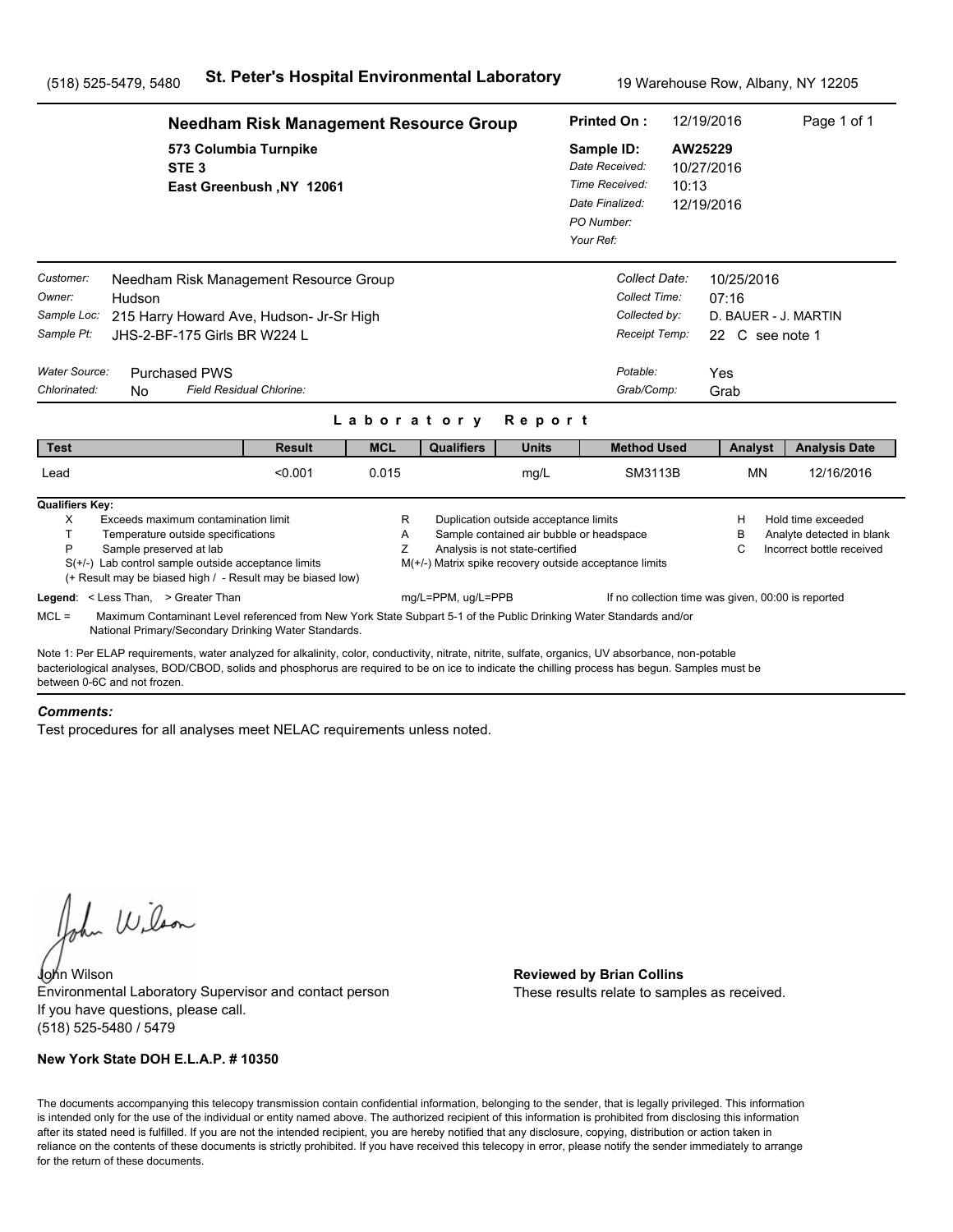|                                                                                   | <b>Needham Risk Management Resource Group</b>                                                                                                                                                                                                                                                                                                                                                 |                          | 12/19/2016<br><b>Printed On:</b> |                                                                              |                                                                                                                      |                                                                                                       | Page 1 of 1                                                                                |                      |                                     |                                                                              |  |
|-----------------------------------------------------------------------------------|-----------------------------------------------------------------------------------------------------------------------------------------------------------------------------------------------------------------------------------------------------------------------------------------------------------------------------------------------------------------------------------------------|--------------------------|----------------------------------|------------------------------------------------------------------------------|----------------------------------------------------------------------------------------------------------------------|-------------------------------------------------------------------------------------------------------|--------------------------------------------------------------------------------------------|----------------------|-------------------------------------|------------------------------------------------------------------------------|--|
|                                                                                   | 573 Columbia Turnpike<br>STE <sub>3</sub>                                                                                                                                                                                                                                                                                                                                                     | East Greenbush, NY 12061 |                                  |                                                                              |                                                                                                                      | Sample ID:<br>Date Received:<br>Time Received:<br>10:13<br>Date Finalized:<br>PO Number:<br>Your Ref: |                                                                                            |                      | AW25230<br>10/27/2016<br>12/19/2016 |                                                                              |  |
| Customer:<br>Owner:<br>Sample Loc:<br>Sample Pt:<br>Water Source:<br>Chlorinated: | Needham Risk Management Resource Group<br>Hudson<br>215 Harry Howard Ave, Hudson- Jr-Sr High<br>JHS-2-BF-176 Girls BR W224 M<br><b>Purchased PWS</b><br>Field Residual Chlorine:<br><b>No</b>                                                                                                                                                                                                 |                          |                                  | Laboratory                                                                   | Report                                                                                                               |                                                                                                       | Collect Date:<br>Collect Time:<br>Collected by:<br>Receipt Temp:<br>Potable:<br>Grab/Comp: | 07:16<br>Yes<br>Grab | 10/25/2016<br>22 C see note 1       | D. BAUER - J. MARTIN                                                         |  |
| <b>Test</b>                                                                       |                                                                                                                                                                                                                                                                                                                                                                                               | <b>Result</b>            | <b>MCL</b>                       | <b>Qualifiers</b>                                                            | <b>Units</b>                                                                                                         |                                                                                                       | <b>Method Used</b>                                                                         |                      | Analyst                             | <b>Analysis Date</b>                                                         |  |
| Lead                                                                              |                                                                                                                                                                                                                                                                                                                                                                                               | < 0.001                  | 0.015                            |                                                                              | mg/L                                                                                                                 |                                                                                                       | <b>SM3113B</b>                                                                             |                      | <b>MN</b>                           | 12/16/2016                                                                   |  |
| <b>Qualifiers Key:</b><br>X<br>T.<br>P<br>$MCL =$                                 | Exceeds maximum contamination limit<br>Temperature outside specifications<br>Sample preserved at lab<br>$S(+/-)$ Lab control sample outside acceptance limits<br>(+ Result may be biased high / - Result may be biased low)<br>Legend: < Less Than, > Greater Than<br>Maximum Contaminant Level referenced from New York State Subpart 5-1 of the Public Drinking Water Standards and/or      |                          | R<br>A<br>Ζ                      | M(+/-) Matrix spike recovery outside acceptance limits<br>mg/L=PPM, ug/L=PPB | Duplication outside acceptance limits<br>Sample contained air bubble or headspace<br>Analysis is not state-certified |                                                                                                       | If no collection time was given, 00:00 is reported                                         |                      | Н<br>в<br>C                         | Hold time exceeded<br>Analyte detected in blank<br>Incorrect bottle received |  |
|                                                                                   | National Primary/Secondary Drinking Water Standards.<br>Note 1: Per ELAP requirements, water analyzed for alkalinity, color, conductivity, nitrate, nitrite, sulfate, organics, UV absorbance, non-potable<br>bacteriological analyses, BOD/CBOD, solids and phosphorus are required to be on ice to indicate the chilling process has begun. Samples must be<br>between 0-6C and not frozen. |                          |                                  |                                                                              |                                                                                                                      |                                                                                                       |                                                                                            |                      |                                     |                                                                              |  |

#### *Comments:*

Test procedures for all analyses meet NELAC requirements unless noted.

John Wilson

John Wilson **Reviewed by Brian Collins** Environmental Laboratory Supervisor and contact person If you have questions, please call. (518) 525-5480 / 5479

### **New York State DOH E.L.A.P. # 10350**

These results relate to samples as received.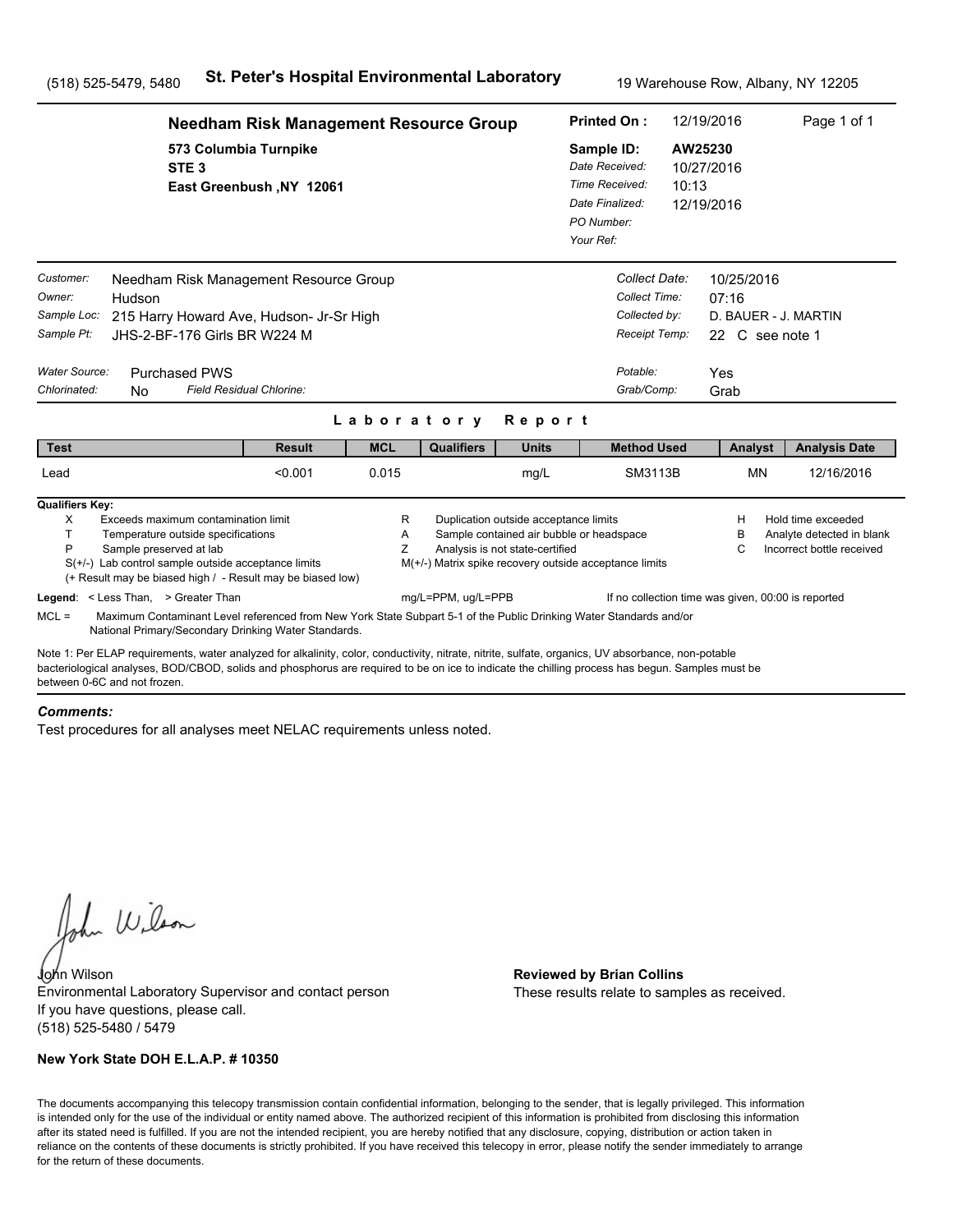|                                                                                   | <b>Needham Risk Management Resource Group</b>                                                                                                                                                                                                                                                         |               | <b>Printed On:</b>                                                                                    |                                                        | 12/19/2016                                                                                                           |  | Page 1 of 1                                                                                |                                                       |           |                                                                              |
|-----------------------------------------------------------------------------------|-------------------------------------------------------------------------------------------------------------------------------------------------------------------------------------------------------------------------------------------------------------------------------------------------------|---------------|-------------------------------------------------------------------------------------------------------|--------------------------------------------------------|----------------------------------------------------------------------------------------------------------------------|--|--------------------------------------------------------------------------------------------|-------------------------------------------------------|-----------|------------------------------------------------------------------------------|
|                                                                                   | 573 Columbia Turnpike<br>STE <sub>3</sub><br>East Greenbush, NY 12061                                                                                                                                                                                                                                 |               | Sample ID:<br>Date Received:<br>Time Received:<br>10:13<br>Date Finalized:<br>PO Number:<br>Your Ref: |                                                        | AW25231<br>10/27/2016<br>12/19/2016                                                                                  |  |                                                                                            |                                                       |           |                                                                              |
| Customer:<br>Owner:<br>Sample Loc:<br>Sample Pt:<br>Water Source:<br>Chlorinated: | Needham Risk Management Resource Group<br>Hudson<br>215 Harry Howard Ave, Hudson- Jr-Sr High<br>JHS-2-BF-177 Girls BR W224 R<br><b>Purchased PWS</b><br>Field Residual Chlorine:<br><b>No</b>                                                                                                         |               |                                                                                                       |                                                        |                                                                                                                      |  | Collect Date:<br>Collect Time:<br>Collected by:<br>Receipt Temp:<br>Potable:<br>Grab/Comp: | 10/25/2016<br>07:16<br>22 C see note 1<br>Yes<br>Grab |           | D. BAUER - J. MARTIN                                                         |
| <b>Test</b>                                                                       |                                                                                                                                                                                                                                                                                                       | <b>Result</b> | Laboratory<br><b>MCL</b>                                                                              | <b>Qualifiers</b>                                      | Report<br><b>Units</b>                                                                                               |  | <b>Method Used</b>                                                                         |                                                       | Analyst   | <b>Analysis Date</b>                                                         |
| Lead                                                                              |                                                                                                                                                                                                                                                                                                       | < 0.001       | 0.015                                                                                                 |                                                        | mg/L                                                                                                                 |  | <b>SM3113B</b>                                                                             |                                                       | <b>MN</b> | 12/16/2016                                                                   |
| <b>Qualifiers Key:</b><br>X<br>T.<br>P                                            | Exceeds maximum contamination limit<br>Temperature outside specifications<br>Sample preserved at lab<br>$S(+/-)$ Lab control sample outside acceptance limits<br>(+ Result may be biased high / - Result may be biased low)                                                                           |               | R<br>Α<br>Z                                                                                           | M(+/-) Matrix spike recovery outside acceptance limits | Duplication outside acceptance limits<br>Sample contained air bubble or headspace<br>Analysis is not state-certified |  |                                                                                            | н<br>в<br>С                                           |           | Hold time exceeded<br>Analyte detected in blank<br>Incorrect bottle received |
| $MCL =$                                                                           | Legend: < Less Than, > Greater Than<br>Maximum Contaminant Level referenced from New York State Subpart 5-1 of the Public Drinking Water Standards and/or<br>National Primary/Secondary Drinking Water Standards.                                                                                     |               |                                                                                                       | mg/L=PPM, ug/L=PPB                                     |                                                                                                                      |  | If no collection time was given, 00:00 is reported                                         |                                                       |           |                                                                              |
| between 0-6C and not frozen.                                                      | Note 1: Per ELAP requirements, water analyzed for alkalinity, color, conductivity, nitrate, nitrite, sulfate, organics, UV absorbance, non-potable<br>bacteriological analyses, BOD/CBOD, solids and phosphorus are required to be on ice to indicate the chilling process has begun. Samples must be |               |                                                                                                       |                                                        |                                                                                                                      |  |                                                                                            |                                                       |           |                                                                              |

#### *Comments:*

Test procedures for all analyses meet NELAC requirements unless noted.

John Wilson

John Wilson **Reviewed by Brian Collins** Environmental Laboratory Supervisor and contact person If you have questions, please call. (518) 525-5480 / 5479

### **New York State DOH E.L.A.P. # 10350**

These results relate to samples as received.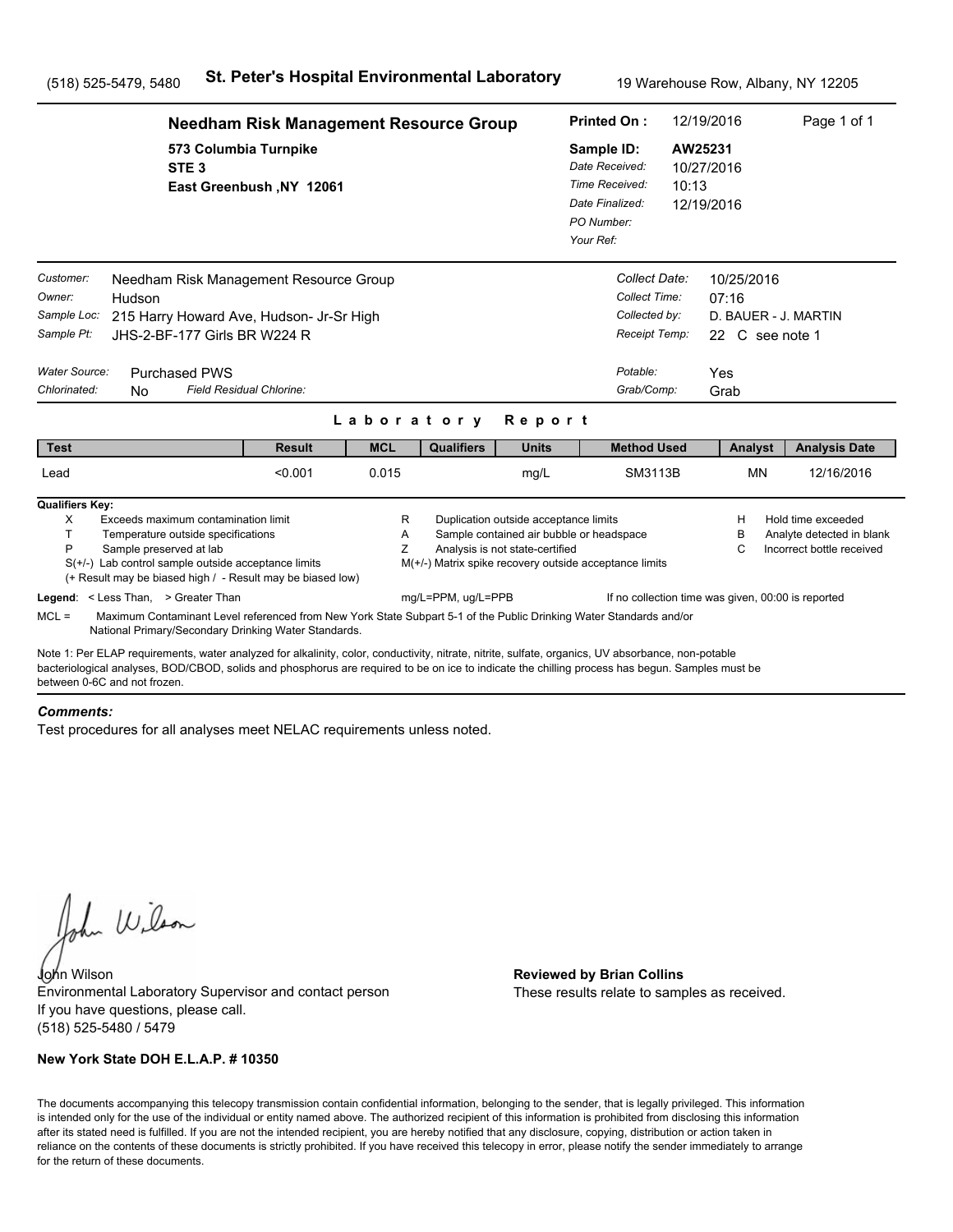|                                                                                                                                                                                                                                                                                                                                      | <b>Needham Risk Management Resource Group</b>     |                     |                    |                                                                          |                                                                                                    |                  | 12/19/2016                                                                    | Page 1 of 1                                                                  |  |
|--------------------------------------------------------------------------------------------------------------------------------------------------------------------------------------------------------------------------------------------------------------------------------------------------------------------------------------|---------------------------------------------------|---------------------|--------------------|--------------------------------------------------------------------------|----------------------------------------------------------------------------------------------------|------------------|-------------------------------------------------------------------------------|------------------------------------------------------------------------------|--|
| STE <sub>3</sub>                                                                                                                                                                                                                                                                                                                     | 573 Columbia Turnpike<br>East Greenbush, NY 12061 |                     |                    |                                                                          | Sample ID:<br>Date Received:<br>Time Received:<br>Date Finalized:<br>PO Number:<br>Your Ref:       | AW25233<br>10:13 | 10/27/2016<br>12/19/2016                                                      |                                                                              |  |
| Customer:<br>Needham Risk Management Resource Group<br>Owner:<br>Hudson<br>Sample Loc:<br>215 Harry Howard Ave, Hudson- Jr-Sr High<br>Sample Pt:<br>JHS-1-CF-178 W102 Art Rm<br>Water Source:<br><b>Purchased PWS</b><br>Chlorinated:<br>N <sub>0</sub>                                                                              | Field Residual Chlorine:                          |                     |                    |                                                                          | Collect Date:<br>Collect Time:<br>Collected by:<br>Receipt Temp:<br>Potable:<br>Grab/Comp:         |                  | 10/25/2016<br>07:18<br>D. BAUER - J. MARTIN<br>22 C see note 1<br>Yes<br>Grab |                                                                              |  |
|                                                                                                                                                                                                                                                                                                                                      |                                                   | Laboratory          |                    | Report                                                                   |                                                                                                    |                  |                                                                               |                                                                              |  |
| <b>Test</b><br>Lead                                                                                                                                                                                                                                                                                                                  | <b>Result</b><br>0.004                            | <b>MCL</b><br>0.015 | <b>Qualifiers</b>  | <b>Units</b><br>mg/L                                                     | <b>Method Used</b><br>SM3113B                                                                      |                  | Analyst<br><b>MN</b>                                                          | <b>Analysis Date</b><br>12/16/2016                                           |  |
|                                                                                                                                                                                                                                                                                                                                      |                                                   |                     |                    |                                                                          |                                                                                                    |                  |                                                                               |                                                                              |  |
| <b>Qualifiers Key:</b><br>X<br>Exceeds maximum contamination limit<br>T.<br>Temperature outside specifications<br>P<br>Sample preserved at lab<br>$S(+/-)$ Lab control sample outside acceptance limits<br>(+ Result may be biased high / - Result may be biased low)                                                                |                                                   | R<br>A<br>Z         |                    | Duplication outside acceptance limits<br>Analysis is not state-certified | Sample contained air bubble or headspace<br>M(+/-) Matrix spike recovery outside acceptance limits |                  | н<br>в<br>С                                                                   | Hold time exceeded<br>Analyte detected in blank<br>Incorrect bottle received |  |
| Legend: < Less Than, > Greater Than                                                                                                                                                                                                                                                                                                  |                                                   |                     | mg/L=PPM, ug/L=PPB |                                                                          |                                                                                                    |                  | If no collection time was given, 00:00 is reported                            |                                                                              |  |
| $MCL =$<br>Maximum Contaminant Level referenced from New York State Subpart 5-1 of the Public Drinking Water Standards and/or<br>National Primary/Secondary Drinking Water Standards.                                                                                                                                                |                                                   |                     |                    |                                                                          |                                                                                                    |                  |                                                                               |                                                                              |  |
| Note 1: Per ELAP requirements, water analyzed for alkalinity, color, conductivity, nitrate, nitrite, sulfate, organics, UV absorbance, non-potable<br>bacteriological analyses, BOD/CBOD, solids and phosphorus are required to be on ice to indicate the chilling process has begun. Samples must be<br>between 0-6C and not frozen |                                                   |                     |                    |                                                                          |                                                                                                    |                  |                                                                               |                                                                              |  |

#### *Comments:*

Test procedures for all analyses meet NELAC requirements unless noted.

John Wilson

John Wilson **Reviewed by Brian Collins** Environmental Laboratory Supervisor and contact person If you have questions, please call. (518) 525-5480 / 5479

## **New York State DOH E.L.A.P. # 10350**

These results relate to samples as received.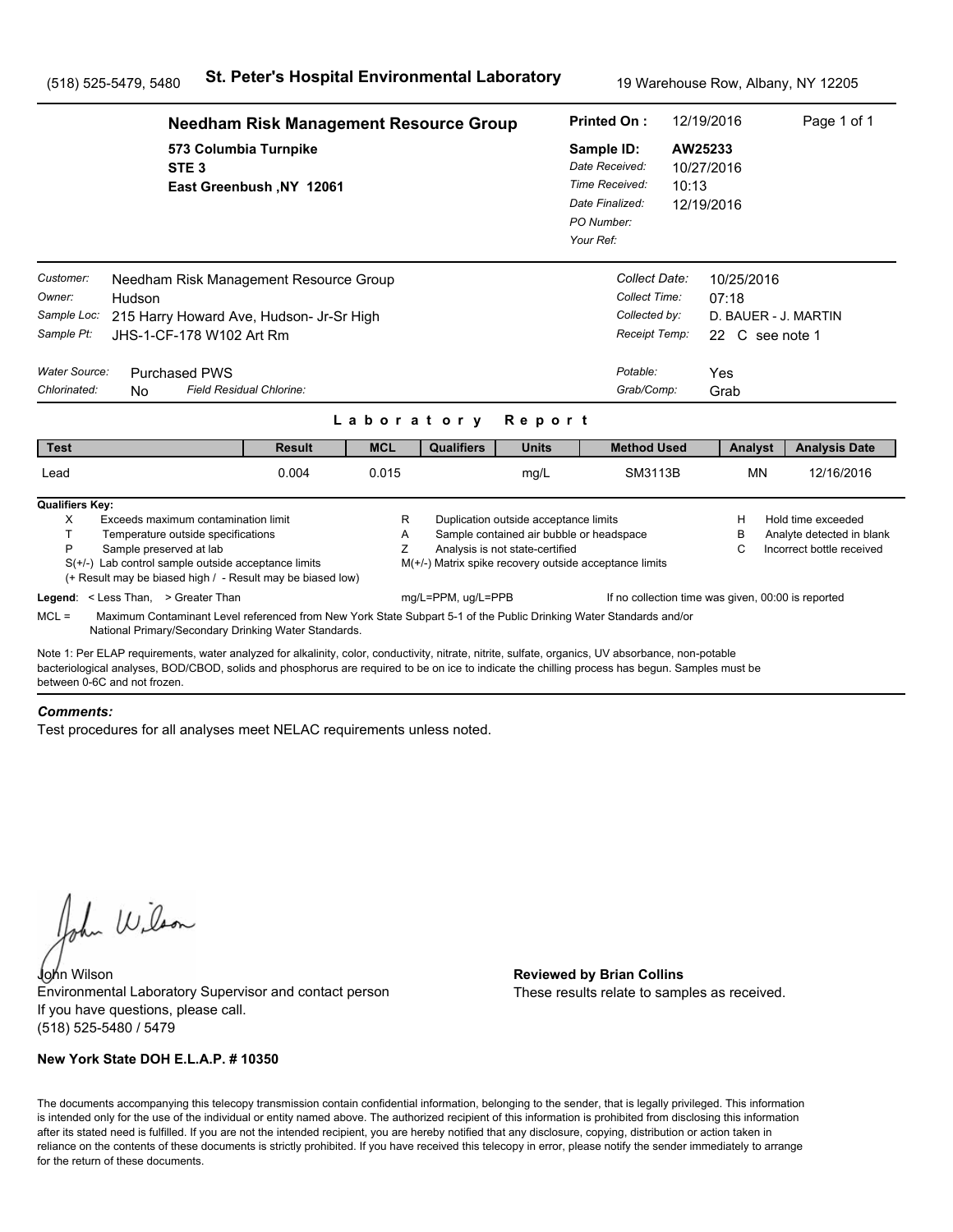|                                                                                   | <b>Needham Risk Management Resource Group</b>                                                                                                                                                                                                                                                                                                                 |                          |                          |                                                                              |                                                                                                                      |                                                                                              | 12/19/2016<br><b>Printed On:</b>                                                           |                                                       |                                                                              |  |
|-----------------------------------------------------------------------------------|---------------------------------------------------------------------------------------------------------------------------------------------------------------------------------------------------------------------------------------------------------------------------------------------------------------------------------------------------------------|--------------------------|--------------------------|------------------------------------------------------------------------------|----------------------------------------------------------------------------------------------------------------------|----------------------------------------------------------------------------------------------|--------------------------------------------------------------------------------------------|-------------------------------------------------------|------------------------------------------------------------------------------|--|
|                                                                                   | 573 Columbia Turnpike<br>STE <sub>3</sub>                                                                                                                                                                                                                                                                                                                     | East Greenbush, NY 12061 |                          |                                                                              |                                                                                                                      | Sample ID:<br>Date Received:<br>Time Received:<br>Date Finalized:<br>PO Number:<br>Your Ref: | 10:13                                                                                      | AW25234<br>10/27/2016<br>12/19/2016                   |                                                                              |  |
| Customer:<br>Owner:<br>Sample Loc:<br>Sample Pt:<br>Water Source:<br>Chlorinated: | Needham Risk Management Resource Group<br>Hudson<br>215 Harry Howard Ave, Hudson- Jr-Sr High<br>JHS-1-CF-179 W102 Art<br><b>Purchased PWS</b><br>N <sub>0</sub>                                                                                                                                                                                               | Field Residual Chlorine: |                          |                                                                              |                                                                                                                      |                                                                                              | Collect Date:<br>Collect Time:<br>Collected by:<br>Receipt Temp:<br>Potable:<br>Grab/Comp: | 10/25/2016<br>07:18<br>22 C see note 1<br>Yes<br>Grab | D. BAUER - J. MARTIN                                                         |  |
| <b>Test</b>                                                                       |                                                                                                                                                                                                                                                                                                                                                               | <b>Result</b>            | Laboratory<br><b>MCL</b> | <b>Qualifiers</b>                                                            | Report<br><b>Units</b>                                                                                               |                                                                                              | <b>Method Used</b>                                                                         | Analyst                                               | <b>Analysis Date</b>                                                         |  |
| Lead                                                                              |                                                                                                                                                                                                                                                                                                                                                               | < 0.001                  | 0.015                    |                                                                              | mg/L                                                                                                                 |                                                                                              | SM3113B                                                                                    | <b>MN</b>                                             | 12/16/2016                                                                   |  |
| <b>Qualifiers Key:</b><br>X<br>T.<br>P                                            | Exceeds maximum contamination limit<br>Temperature outside specifications<br>Sample preserved at lab<br>$S(+/-)$ Lab control sample outside acceptance limits<br>(+ Result may be biased high / - Result may be biased low)<br>Legend: < Less Than, > Greater Than                                                                                            |                          | R<br>A<br>Z              | M(+/-) Matrix spike recovery outside acceptance limits<br>mg/L=PPM, ug/L=PPB | Duplication outside acceptance limits<br>Sample contained air bubble or headspace<br>Analysis is not state-certified |                                                                                              | If no collection time was given, 00:00 is reported                                         | н<br>в<br>С                                           | Hold time exceeded<br>Analyte detected in blank<br>Incorrect bottle received |  |
| $MCL =$                                                                           | Maximum Contaminant Level referenced from New York State Subpart 5-1 of the Public Drinking Water Standards and/or                                                                                                                                                                                                                                            |                          |                          |                                                                              |                                                                                                                      |                                                                                              |                                                                                            |                                                       |                                                                              |  |
| between 0-6C and not frozen                                                       | National Primary/Secondary Drinking Water Standards.<br>Note 1: Per ELAP requirements, water analyzed for alkalinity, color, conductivity, nitrate, nitrite, sulfate, organics, UV absorbance, non-potable<br>bacteriological analyses, BOD/CBOD, solids and phosphorus are required to be on ice to indicate the chilling process has begun. Samples must be |                          |                          |                                                                              |                                                                                                                      |                                                                                              |                                                                                            |                                                       |                                                                              |  |

#### *Comments:*

Test procedures for all analyses meet NELAC requirements unless noted.

John Wilson

John Wilson **Reviewed by Brian Collins** Environmental Laboratory Supervisor and contact person If you have questions, please call. (518) 525-5480 / 5479

## **New York State DOH E.L.A.P. # 10350**

These results relate to samples as received.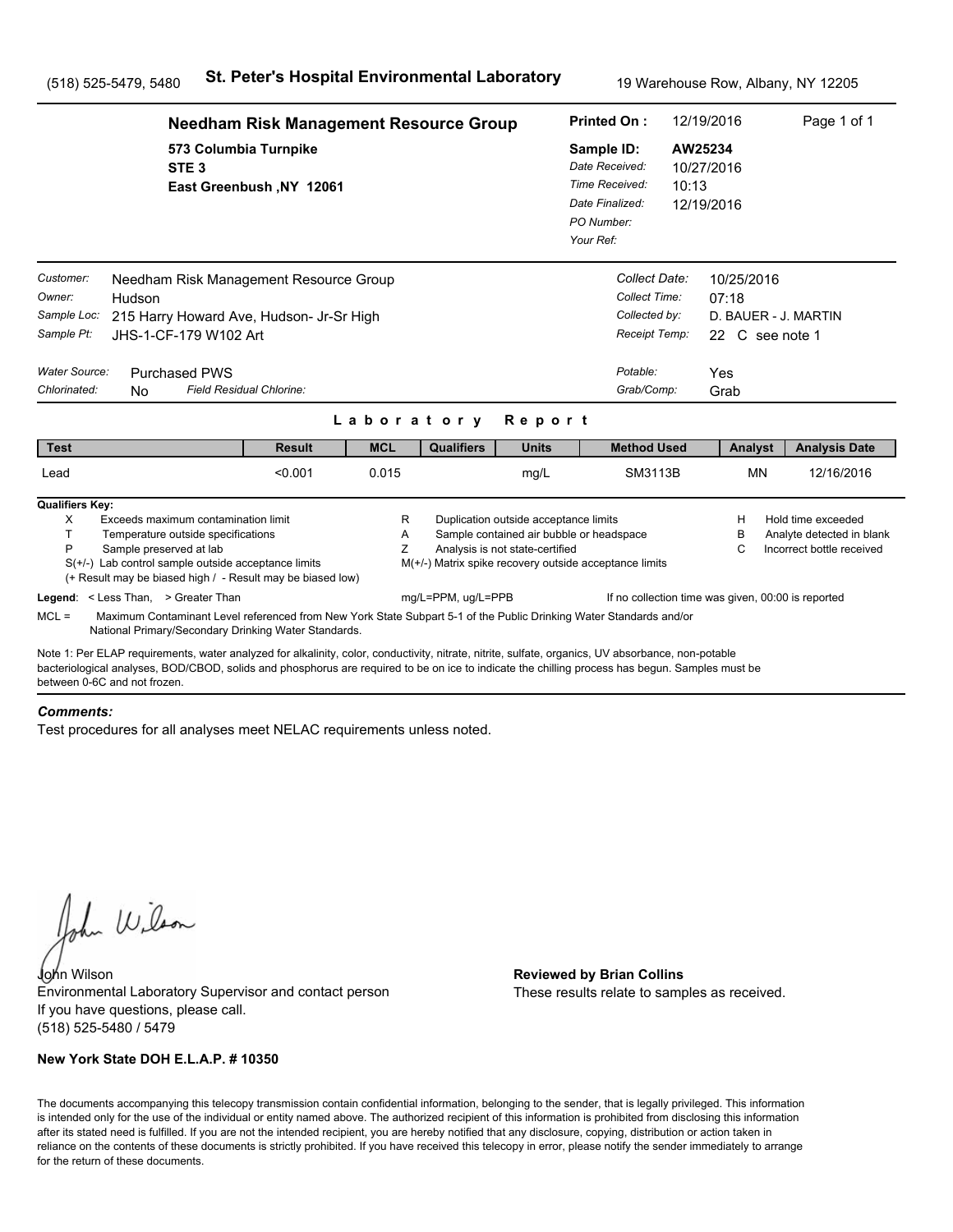|                                                                                                                                                                                                                                                                                                                                                                                                                                              | <b>Needham Risk Management Resource Group</b>     |             |                                                                              |                                                                                                                      |                                                                                              |                                                                                            | 12/19/2016                                                                    | Page 1 of 1                                                                  |  |
|----------------------------------------------------------------------------------------------------------------------------------------------------------------------------------------------------------------------------------------------------------------------------------------------------------------------------------------------------------------------------------------------------------------------------------------------|---------------------------------------------------|-------------|------------------------------------------------------------------------------|----------------------------------------------------------------------------------------------------------------------|----------------------------------------------------------------------------------------------|--------------------------------------------------------------------------------------------|-------------------------------------------------------------------------------|------------------------------------------------------------------------------|--|
| STE <sub>3</sub>                                                                                                                                                                                                                                                                                                                                                                                                                             | 573 Columbia Turnpike<br>East Greenbush, NY 12061 |             |                                                                              |                                                                                                                      | Sample ID:<br>Date Received:<br>Time Received:<br>Date Finalized:<br>PO Number:<br>Your Ref: | 10:13                                                                                      | AW25235<br>10/27/2016<br>12/19/2016                                           |                                                                              |  |
| Customer:<br>Needham Risk Management Resource Group<br>Owner:<br>Hudson<br>Sample Loc:<br>215 Harry Howard Ave, Hudson- Jr-Sr High<br>Sample Pt:<br>JHS-1-CF-180 W104 Ind. Arts<br>Water Source:<br><b>Purchased PWS</b><br>Chlorinated:<br><b>No</b>                                                                                                                                                                                        | Field Residual Chlorine:                          | Laboratory  |                                                                              | Report                                                                                                               |                                                                                              | Collect Date:<br>Collect Time:<br>Collected by:<br>Receipt Temp:<br>Potable:<br>Grab/Comp: | 10/25/2016<br>07:19<br>D. BAUER - J. MARTIN<br>22 C see note 1<br>Yes<br>Grab |                                                                              |  |
| <b>Test</b>                                                                                                                                                                                                                                                                                                                                                                                                                                  | <b>Result</b>                                     | <b>MCL</b>  | <b>Qualifiers</b>                                                            | <b>Units</b>                                                                                                         |                                                                                              | <b>Method Used</b>                                                                         | Analyst                                                                       | <b>Analysis Date</b>                                                         |  |
| Lead                                                                                                                                                                                                                                                                                                                                                                                                                                         | 0.002                                             | 0.015       |                                                                              | mg/L                                                                                                                 |                                                                                              | SM3113B                                                                                    | <b>MN</b>                                                                     | 12/16/2016                                                                   |  |
| <b>Qualifiers Key:</b><br>X<br>Exceeds maximum contamination limit<br>T<br>Temperature outside specifications<br>P<br>Sample preserved at lab<br>$S(+/-)$ Lab control sample outside acceptance limits<br>(+ Result may be biased high / - Result may be biased low)<br>Legend: < Less Than, > Greater Than<br>$MCL =$<br>Maximum Contaminant Level referenced from New York State Subpart 5-1 of the Public Drinking Water Standards and/or |                                                   | R<br>Α<br>Z | M(+/-) Matrix spike recovery outside acceptance limits<br>mg/L=PPM, ug/L=PPB | Duplication outside acceptance limits<br>Sample contained air bubble or headspace<br>Analysis is not state-certified |                                                                                              |                                                                                            | H<br>в<br>C<br>If no collection time was given, 00:00 is reported             | Hold time exceeded<br>Analyte detected in blank<br>Incorrect bottle received |  |
| National Primary/Secondary Drinking Water Standards.                                                                                                                                                                                                                                                                                                                                                                                         |                                                   |             |                                                                              |                                                                                                                      |                                                                                              |                                                                                            |                                                                               |                                                                              |  |
| Note 1: Per ELAP requirements, water analyzed for alkalinity, color, conductivity, nitrate, nitrite, sulfate, organics, UV absorbance, non-potable<br>bacteriological analyses, BOD/CBOD, solids and phosphorus are required to be on ice to indicate the chilling process has begun. Samples must be<br>between 0-6C and not frozen                                                                                                         |                                                   |             |                                                                              |                                                                                                                      |                                                                                              |                                                                                            |                                                                               |                                                                              |  |

#### *Comments:*

Test procedures for all analyses meet NELAC requirements unless noted.

John Wilson

John Wilson **Reviewed by Brian Collins** Environmental Laboratory Supervisor and contact person If you have questions, please call. (518) 525-5480 / 5479

## **New York State DOH E.L.A.P. # 10350**

These results relate to samples as received.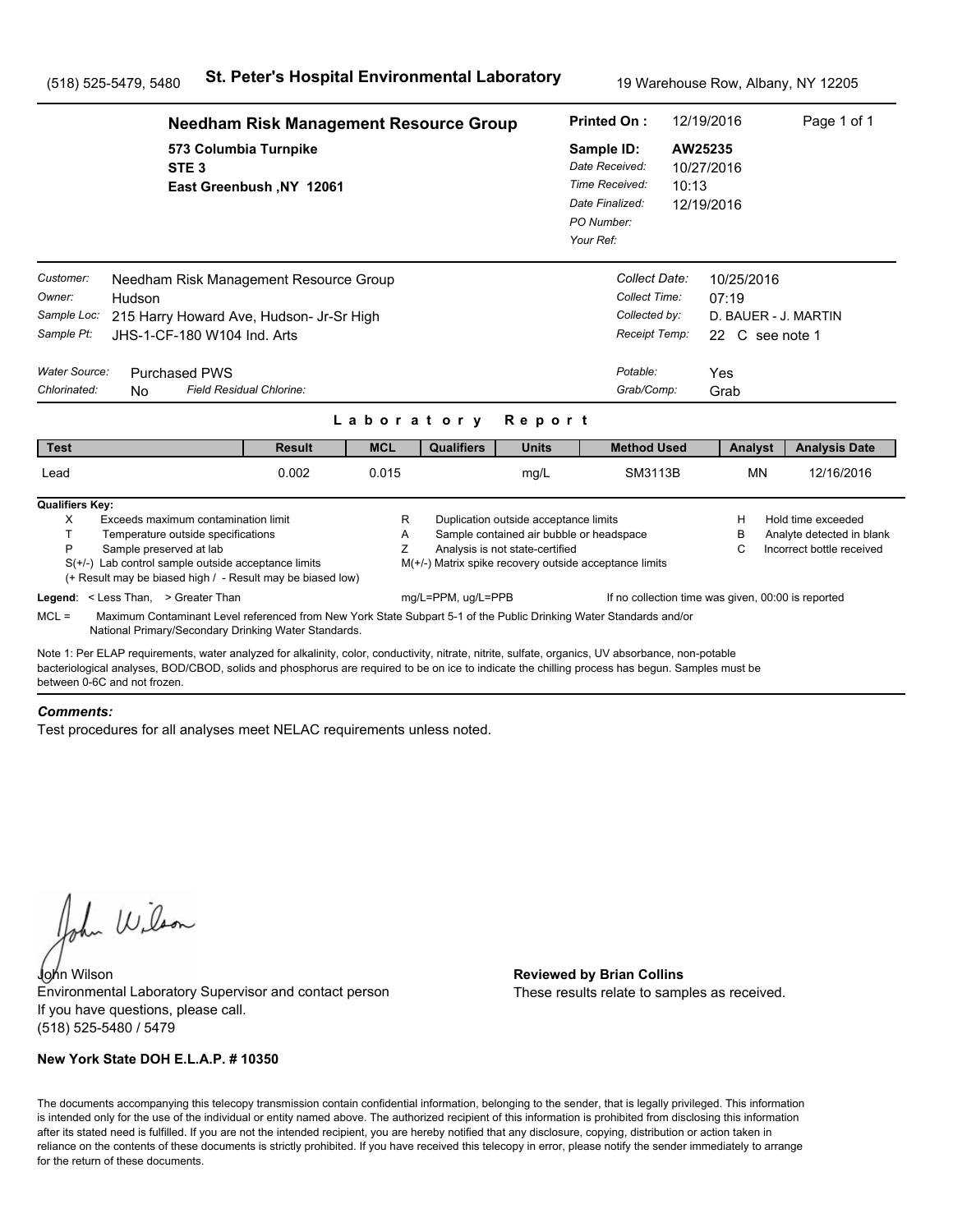|                                                                                                                                                                                                                                                                                                                                       | <b>Needham Risk Management Resource Group</b>                                                                                                                              |                          | <b>Printed On:</b> |                                                                          | 12/19/2016                                                                                         | Page 1 of 1 |                                                                               |                                                                              |  |
|---------------------------------------------------------------------------------------------------------------------------------------------------------------------------------------------------------------------------------------------------------------------------------------------------------------------------------------|----------------------------------------------------------------------------------------------------------------------------------------------------------------------------|--------------------------|--------------------|--------------------------------------------------------------------------|----------------------------------------------------------------------------------------------------|-------------|-------------------------------------------------------------------------------|------------------------------------------------------------------------------|--|
| STE <sub>3</sub>                                                                                                                                                                                                                                                                                                                      | 573 Columbia Turnpike<br>East Greenbush, NY 12061                                                                                                                          |                          |                    |                                                                          | Sample ID:<br>Date Received:<br>Time Received:<br>Date Finalized:<br>PO Number:<br>Your Ref:       | 10:13       | AW25236<br>10/27/2016<br>12/19/2016                                           |                                                                              |  |
| Customer:<br>Owner:<br>Hudson<br>Sample Loc:<br>Sample Pt:<br>JHS-1-CF-181 W106<br>Water Source:<br><b>Purchased PWS</b><br>Chlorinated:<br><b>No</b>                                                                                                                                                                                 | Needham Risk Management Resource Group<br>215 Harry Howard Ave, Hudson- Jr-Sr High<br>Field Residual Chlorine:                                                             |                          |                    |                                                                          | Collect Date:<br>Collect Time:<br>Collected by:<br>Receipt Temp:<br>Potable:<br>Grab/Comp:         |             | 10/25/2016<br>07:20<br>D. BAUER - J. MARTIN<br>22 C see note 1<br>Yes<br>Grab |                                                                              |  |
| <b>Test</b>                                                                                                                                                                                                                                                                                                                           | <b>Result</b>                                                                                                                                                              | Laboratory<br><b>MCL</b> | <b>Qualifiers</b>  | Report<br><b>Units</b>                                                   | <b>Method Used</b>                                                                                 |             | Analyst                                                                       | <b>Analysis Date</b>                                                         |  |
| Lead                                                                                                                                                                                                                                                                                                                                  | < 0.001                                                                                                                                                                    | 0.015                    |                    | mg/L                                                                     | <b>SM3113B</b>                                                                                     |             | <b>MN</b>                                                                     | 12/16/2016                                                                   |  |
| <b>Qualifiers Key:</b><br>Exceeds maximum contamination limit<br>X<br>T.<br>Temperature outside specifications<br>P<br>Sample preserved at lab<br>$S(+/-)$ Lab control sample outside acceptance limits<br>(+ Result may be biased high / - Result may be biased low)                                                                 |                                                                                                                                                                            | R<br>Α<br>Z              |                    | Duplication outside acceptance limits<br>Analysis is not state-certified | Sample contained air bubble or headspace<br>M(+/-) Matrix spike recovery outside acceptance limits |             | н<br>в<br>С                                                                   | Hold time exceeded<br>Analyte detected in blank<br>Incorrect bottle received |  |
| Legend: < Less Than, > Greater Than<br>$MCL =$                                                                                                                                                                                                                                                                                        | Maximum Contaminant Level referenced from New York State Subpart 5-1 of the Public Drinking Water Standards and/or<br>National Primary/Secondary Drinking Water Standards. |                          | mg/L=PPM, ug/L=PPB |                                                                          |                                                                                                    |             | If no collection time was given, 00:00 is reported                            |                                                                              |  |
| Note 1: Per ELAP requirements, water analyzed for alkalinity, color, conductivity, nitrate, nitrite, sulfate, organics, UV absorbance, non-potable<br>bacteriological analyses, BOD/CBOD, solids and phosphorus are required to be on ice to indicate the chilling process has begun. Samples must be<br>between 0-6C and not frozen. |                                                                                                                                                                            |                          |                    |                                                                          |                                                                                                    |             |                                                                               |                                                                              |  |

#### *Comments:*

Test procedures for all analyses meet NELAC requirements unless noted.

John Wilson

John Wilson **Reviewed by Brian Collins** Environmental Laboratory Supervisor and contact person If you have questions, please call. (518) 525-5480 / 5479

## **New York State DOH E.L.A.P. # 10350**

These results relate to samples as received.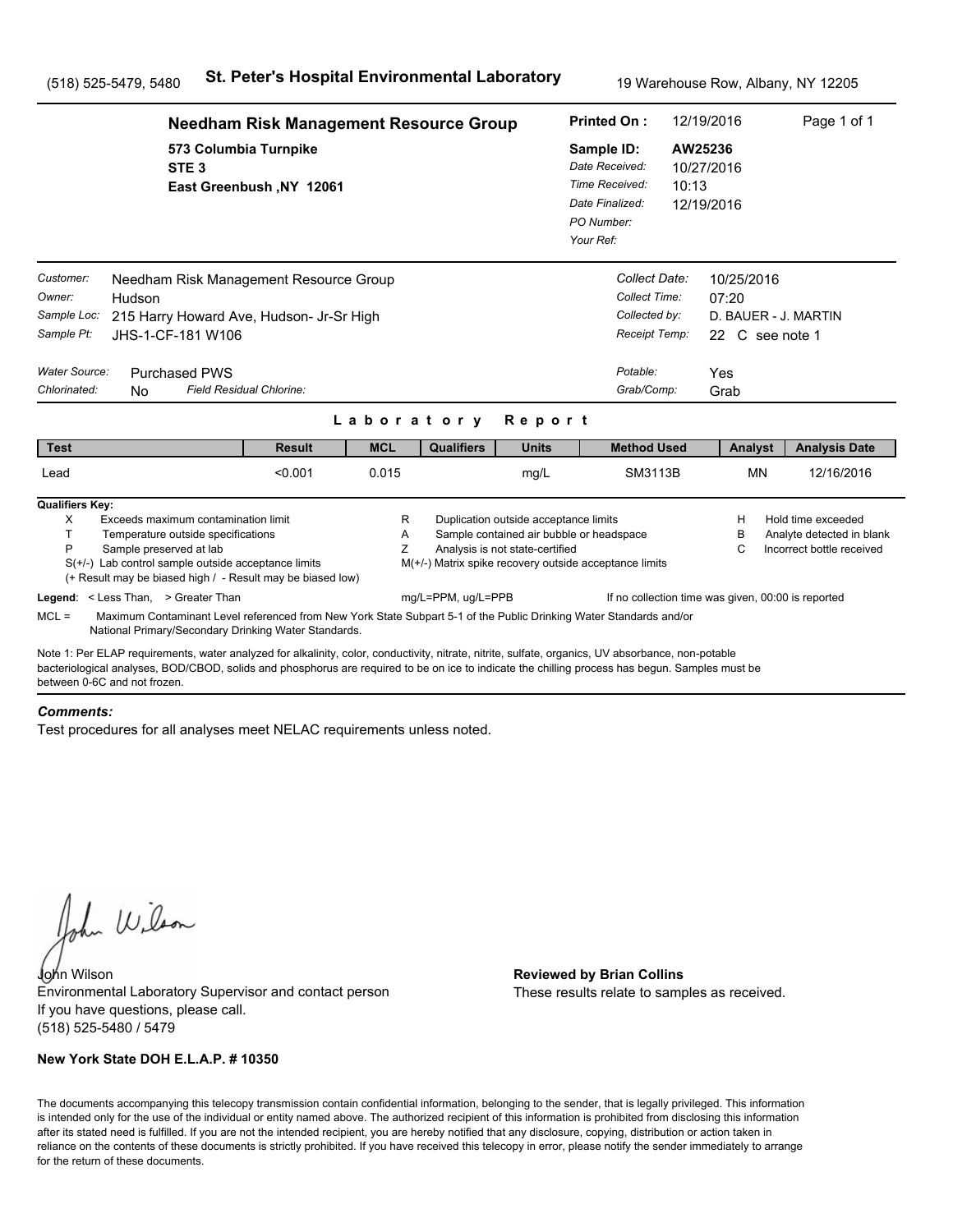|                                                                                                                                                                                                                                                                                                                                      | <b>Needham Risk Management Resource Group</b>                                                                                                                              |             |                                                        |                                                                          |                                                                                              |                                                                                | 12/19/2016                                            | Page 1 of 1                                                                  |  |
|--------------------------------------------------------------------------------------------------------------------------------------------------------------------------------------------------------------------------------------------------------------------------------------------------------------------------------------|----------------------------------------------------------------------------------------------------------------------------------------------------------------------------|-------------|--------------------------------------------------------|--------------------------------------------------------------------------|----------------------------------------------------------------------------------------------|--------------------------------------------------------------------------------|-------------------------------------------------------|------------------------------------------------------------------------------|--|
| STE <sub>3</sub>                                                                                                                                                                                                                                                                                                                     | 573 Columbia Turnpike<br>East Greenbush, NY 12061                                                                                                                          |             |                                                        |                                                                          | Sample ID:<br>Date Received:<br>Time Received:<br>Date Finalized:<br>PO Number:<br>Your Ref: | 10:13                                                                          | AW25237<br>10/27/2016<br>12/19/2016                   |                                                                              |  |
| Customer:<br>Owner:<br>Hudson<br>Sample Loc:<br>Sample Pt:<br>HS-1-BF-182 Mens T103<br>Water Source:<br><b>Purchased PWS</b><br>Chlorinated:<br>N <sub>0</sub>                                                                                                                                                                       | Needham Risk Management Resource Group<br>215 Harry Howard Ave, Hudson- Jr-Sr High<br>Field Residual Chlorine:                                                             |             |                                                        |                                                                          | Potable:                                                                                     | Collect Date:<br>Collect Time:<br>Collected by:<br>Receipt Temp:<br>Grab/Comp: | 10/25/2016<br>07:21<br>22 C see note 1<br>Yes<br>Grab | D. BAUER - J. MARTIN                                                         |  |
|                                                                                                                                                                                                                                                                                                                                      |                                                                                                                                                                            | Laboratory  |                                                        | Report                                                                   |                                                                                              |                                                                                |                                                       |                                                                              |  |
| <b>Test</b>                                                                                                                                                                                                                                                                                                                          | <b>Result</b>                                                                                                                                                              | <b>MCL</b>  | <b>Qualifiers</b>                                      | <b>Units</b>                                                             |                                                                                              | <b>Method Used</b>                                                             | Analyst                                               | <b>Analysis Date</b>                                                         |  |
| Lead                                                                                                                                                                                                                                                                                                                                 | < 0.001                                                                                                                                                                    | 0.015       |                                                        | mg/L                                                                     |                                                                                              | SM3113B                                                                        | <b>MN</b>                                             | 12/16/2016                                                                   |  |
| <b>Qualifiers Key:</b><br>X<br>Exceeds maximum contamination limit<br>T.<br>Temperature outside specifications<br>P<br>Sample preserved at lab<br>$S(+/-)$ Lab control sample outside acceptance limits                                                                                                                              | (+ Result may be biased high / - Result may be biased low)                                                                                                                 | R<br>A<br>Z | M(+/-) Matrix spike recovery outside acceptance limits | Duplication outside acceptance limits<br>Analysis is not state-certified | Sample contained air bubble or headspace                                                     |                                                                                | н<br>в<br>С                                           | Hold time exceeded<br>Analyte detected in blank<br>Incorrect bottle received |  |
| Legend: < Less Than, > Greater Than<br>$MCL =$                                                                                                                                                                                                                                                                                       | Maximum Contaminant Level referenced from New York State Subpart 5-1 of the Public Drinking Water Standards and/or<br>National Primary/Secondary Drinking Water Standards. |             | mg/L=PPM, ug/L=PPB                                     |                                                                          |                                                                                              |                                                                                | If no collection time was given, 00:00 is reported    |                                                                              |  |
| Note 1: Per ELAP requirements, water analyzed for alkalinity, color, conductivity, nitrate, nitrite, sulfate, organics, UV absorbance, non-potable<br>bacteriological analyses, BOD/CBOD, solids and phosphorus are required to be on ice to indicate the chilling process has begun. Samples must be<br>between 0-6C and not frozen |                                                                                                                                                                            |             |                                                        |                                                                          |                                                                                              |                                                                                |                                                       |                                                                              |  |

#### *Comments:*

Test procedures for all analyses meet NELAC requirements unless noted.

John Wilson

John Wilson **Reviewed by Brian Collins** Environmental Laboratory Supervisor and contact person If you have questions, please call. (518) 525-5480 / 5479

## **New York State DOH E.L.A.P. # 10350**

These results relate to samples as received.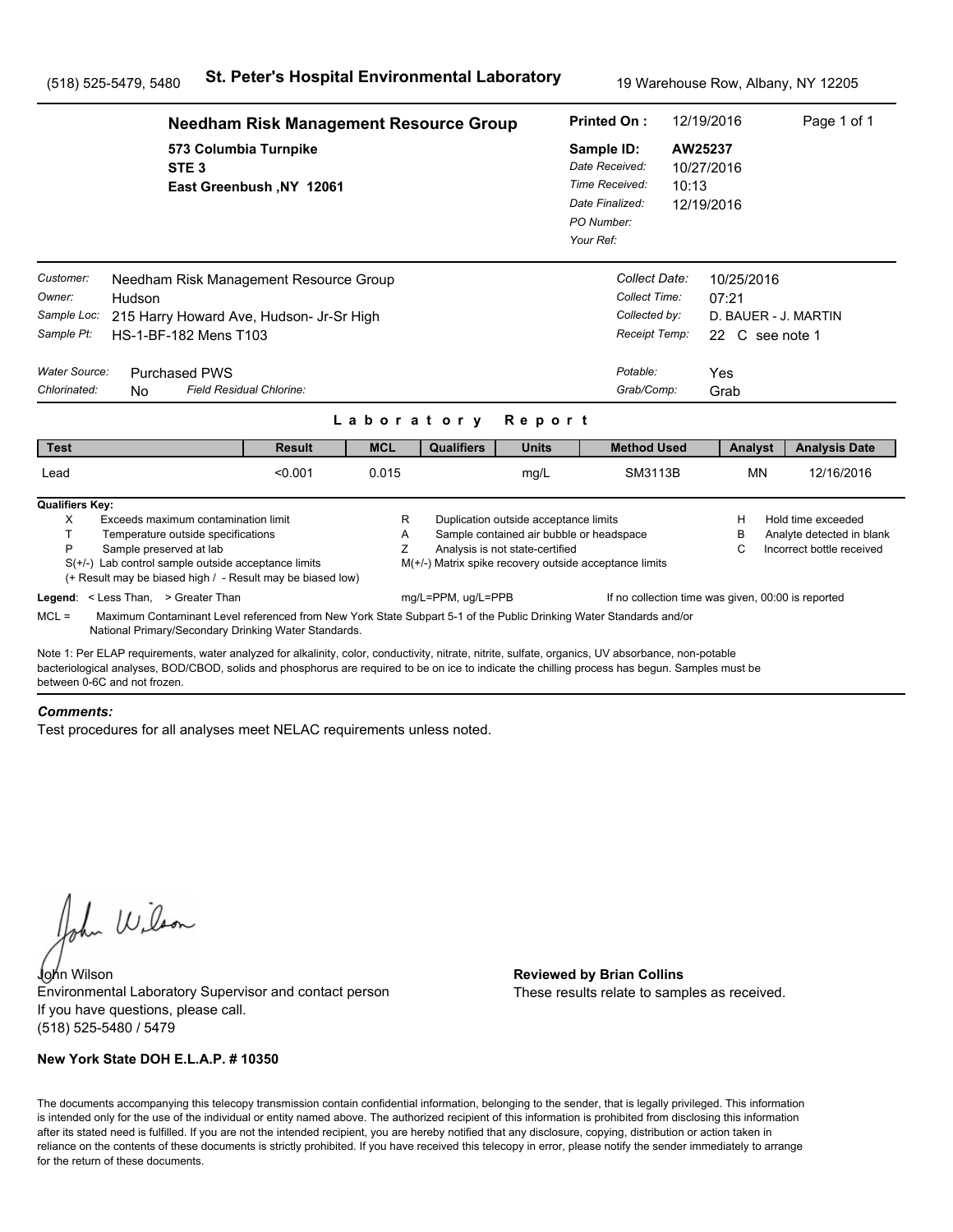|                                                                                   | <b>Needham Risk Management Resource Group</b>                                                                                                                                                                                                                                                         |                          |             |                                                        |                                                                                                                      |                                                                                              | 12/19/2016<br><b>Printed On:</b>                                                           |                                     |                               | Page 1 of 1                                                                  |
|-----------------------------------------------------------------------------------|-------------------------------------------------------------------------------------------------------------------------------------------------------------------------------------------------------------------------------------------------------------------------------------------------------|--------------------------|-------------|--------------------------------------------------------|----------------------------------------------------------------------------------------------------------------------|----------------------------------------------------------------------------------------------|--------------------------------------------------------------------------------------------|-------------------------------------|-------------------------------|------------------------------------------------------------------------------|
|                                                                                   | 573 Columbia Turnpike<br>STE <sub>3</sub>                                                                                                                                                                                                                                                             | East Greenbush, NY 12061 |             |                                                        |                                                                                                                      | Sample ID:<br>Date Received:<br>Time Received:<br>Date Finalized:<br>PO Number:<br>Your Ref: | 10:13                                                                                      | AW25238<br>10/27/2016<br>12/19/2016 |                               |                                                                              |
| Customer:<br>Owner:<br>Sample Loc:<br>Sample Pt:<br>Water Source:<br>Chlorinated: | Needham Risk Management Resource Group<br>Hudson<br>215 Harry Howard Ave, Hudson- Jr-Sr High<br>HS-1-BF-183 Mens T103<br><b>Purchased PWS</b><br>Field Residual Chlorine:<br><b>No</b>                                                                                                                |                          |             |                                                        |                                                                                                                      |                                                                                              | Collect Date:<br>Collect Time:<br>Collected by:<br>Receipt Temp:<br>Potable:<br>Grab/Comp: | 07:21<br>Yes<br>Grab                | 10/25/2016<br>22 C see note 1 | D. BAUER - J. MARTIN                                                         |
|                                                                                   |                                                                                                                                                                                                                                                                                                       |                          | Laboratory  |                                                        | Report                                                                                                               |                                                                                              |                                                                                            |                                     |                               |                                                                              |
| <b>Test</b>                                                                       |                                                                                                                                                                                                                                                                                                       | <b>Result</b>            | <b>MCL</b>  | <b>Qualifiers</b>                                      | <b>Units</b>                                                                                                         |                                                                                              | <b>Method Used</b>                                                                         |                                     | Analyst                       | <b>Analysis Date</b>                                                         |
| Lead                                                                              |                                                                                                                                                                                                                                                                                                       | 0.005                    | 0.015       |                                                        | mg/L                                                                                                                 |                                                                                              | SM3113B                                                                                    |                                     | <b>MN</b>                     | 12/16/2016                                                                   |
| <b>Qualifiers Key:</b><br>Χ<br>T<br>P                                             | Exceeds maximum contamination limit<br>Temperature outside specifications<br>Sample preserved at lab<br>$S(+/-)$ Lab control sample outside acceptance limits<br>(+ Result may be biased high / - Result may be biased low)                                                                           |                          | R<br>Α<br>Z | M(+/-) Matrix spike recovery outside acceptance limits | Duplication outside acceptance limits<br>Sample contained air bubble or headspace<br>Analysis is not state-certified |                                                                                              |                                                                                            |                                     | H<br>в<br>C                   | Hold time exceeded<br>Analyte detected in blank<br>Incorrect bottle received |
| $MCL =$                                                                           | Legend: < Less Than, > Greater Than<br>Maximum Contaminant Level referenced from New York State Subpart 5-1 of the Public Drinking Water Standards and/or<br>National Primary/Secondary Drinking Water Standards.                                                                                     |                          |             | mg/L=PPM, ug/L=PPB                                     |                                                                                                                      |                                                                                              | If no collection time was given, 00:00 is reported                                         |                                     |                               |                                                                              |
| between 0-6C and not frozen                                                       | Note 1: Per ELAP requirements, water analyzed for alkalinity, color, conductivity, nitrate, nitrite, sulfate, organics, UV absorbance, non-potable<br>bacteriological analyses, BOD/CBOD, solids and phosphorus are required to be on ice to indicate the chilling process has begun. Samples must be |                          |             |                                                        |                                                                                                                      |                                                                                              |                                                                                            |                                     |                               |                                                                              |

#### *Comments:*

Test procedures for all analyses meet NELAC requirements unless noted.

John Wilson

John Wilson **Reviewed by Brian Collins** Environmental Laboratory Supervisor and contact person If you have questions, please call. (518) 525-5480 / 5479

## **New York State DOH E.L.A.P. # 10350**

These results relate to samples as received.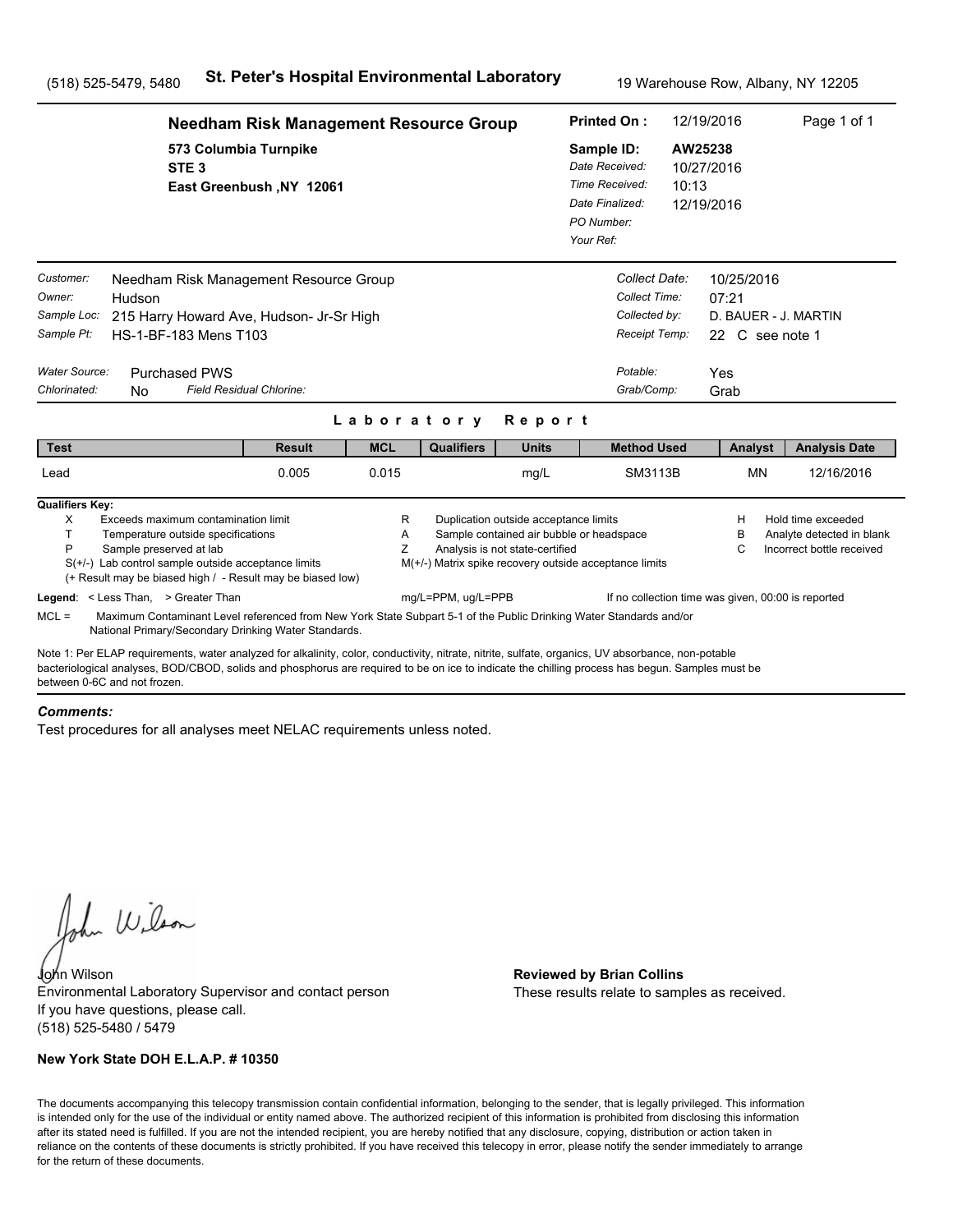|                                                                                   | <b>Needham Risk Management Resource Group</b>                                                                                                                                                                                                                                                                                        |                          |                          |                                                                              |                                                                                                                      |                                                                                              | 12/19/2016<br>Page 1 of 1<br><b>Printed On:</b>                                            |                                                       |                                                                                                                                    |  |
|-----------------------------------------------------------------------------------|--------------------------------------------------------------------------------------------------------------------------------------------------------------------------------------------------------------------------------------------------------------------------------------------------------------------------------------|--------------------------|--------------------------|------------------------------------------------------------------------------|----------------------------------------------------------------------------------------------------------------------|----------------------------------------------------------------------------------------------|--------------------------------------------------------------------------------------------|-------------------------------------------------------|------------------------------------------------------------------------------------------------------------------------------------|--|
|                                                                                   | 573 Columbia Turnpike<br>STE <sub>3</sub>                                                                                                                                                                                                                                                                                            | East Greenbush, NY 12061 |                          |                                                                              |                                                                                                                      | Sample ID:<br>Date Received:<br>Time Received:<br>Date Finalized:<br>PO Number:<br>Your Ref: | 10:13                                                                                      | AW25239<br>10/27/2016<br>12/19/2016                   |                                                                                                                                    |  |
| Customer:<br>Owner:<br>Sample Loc:<br>Sample Pt:<br>Water Source:<br>Chlorinated: | Needham Risk Management Resource Group<br>Hudson<br>215 Harry Howard Ave, Hudson- Jr-Sr High<br>HS-1-BF-184 Mens T103<br><b>Purchased PWS</b><br>Field Residual Chlorine:<br><b>No</b>                                                                                                                                               |                          |                          |                                                                              |                                                                                                                      |                                                                                              | Collect Date:<br>Collect Time:<br>Collected by:<br>Receipt Temp:<br>Potable:<br>Grab/Comp: | 10/25/2016<br>07:21<br>22 C see note 1<br>Yes<br>Grab | D. BAUER - J. MARTIN                                                                                                               |  |
| <b>Test</b>                                                                       |                                                                                                                                                                                                                                                                                                                                      | <b>Result</b>            | Laboratory<br><b>MCL</b> | <b>Qualifiers</b>                                                            | Report<br><b>Units</b>                                                                                               |                                                                                              | <b>Method Used</b>                                                                         | Analyst                                               | <b>Analysis Date</b>                                                                                                               |  |
| Lead                                                                              |                                                                                                                                                                                                                                                                                                                                      | < 0.001                  | 0.015                    |                                                                              | mg/L                                                                                                                 |                                                                                              | SM3113B                                                                                    | <b>MN</b>                                             | 12/16/2016                                                                                                                         |  |
| <b>Qualifiers Key:</b><br>Χ<br>T<br>P                                             | Exceeds maximum contamination limit<br>Temperature outside specifications<br>Sample preserved at lab<br>$S(+/-)$ Lab control sample outside acceptance limits<br>(+ Result may be biased high / - Result may be biased low)<br>Legend: < Less Than, > Greater Than                                                                   |                          | R<br>Α<br>Z              | M(+/-) Matrix spike recovery outside acceptance limits<br>mg/L=PPM, ug/L=PPB | Duplication outside acceptance limits<br>Sample contained air bubble or headspace<br>Analysis is not state-certified |                                                                                              |                                                                                            | H<br>в<br>C                                           | Hold time exceeded<br>Analyte detected in blank<br>Incorrect bottle received<br>If no collection time was given, 00:00 is reported |  |
| $MCL =$                                                                           | Maximum Contaminant Level referenced from New York State Subpart 5-1 of the Public Drinking Water Standards and/or<br>National Primary/Secondary Drinking Water Standards.                                                                                                                                                           |                          |                          |                                                                              |                                                                                                                      |                                                                                              |                                                                                            |                                                       |                                                                                                                                    |  |
|                                                                                   | Note 1: Per ELAP requirements, water analyzed for alkalinity, color, conductivity, nitrate, nitrite, sulfate, organics, UV absorbance, non-potable<br>bacteriological analyses, BOD/CBOD, solids and phosphorus are required to be on ice to indicate the chilling process has begun. Samples must be<br>between 0-6C and not frozen |                          |                          |                                                                              |                                                                                                                      |                                                                                              |                                                                                            |                                                       |                                                                                                                                    |  |

#### *Comments:*

Test procedures for all analyses meet NELAC requirements unless noted.

John Wilson

John Wilson **Reviewed by Brian Collins** Environmental Laboratory Supervisor and contact person If you have questions, please call. (518) 525-5480 / 5479

## **New York State DOH E.L.A.P. # 10350**

These results relate to samples as received.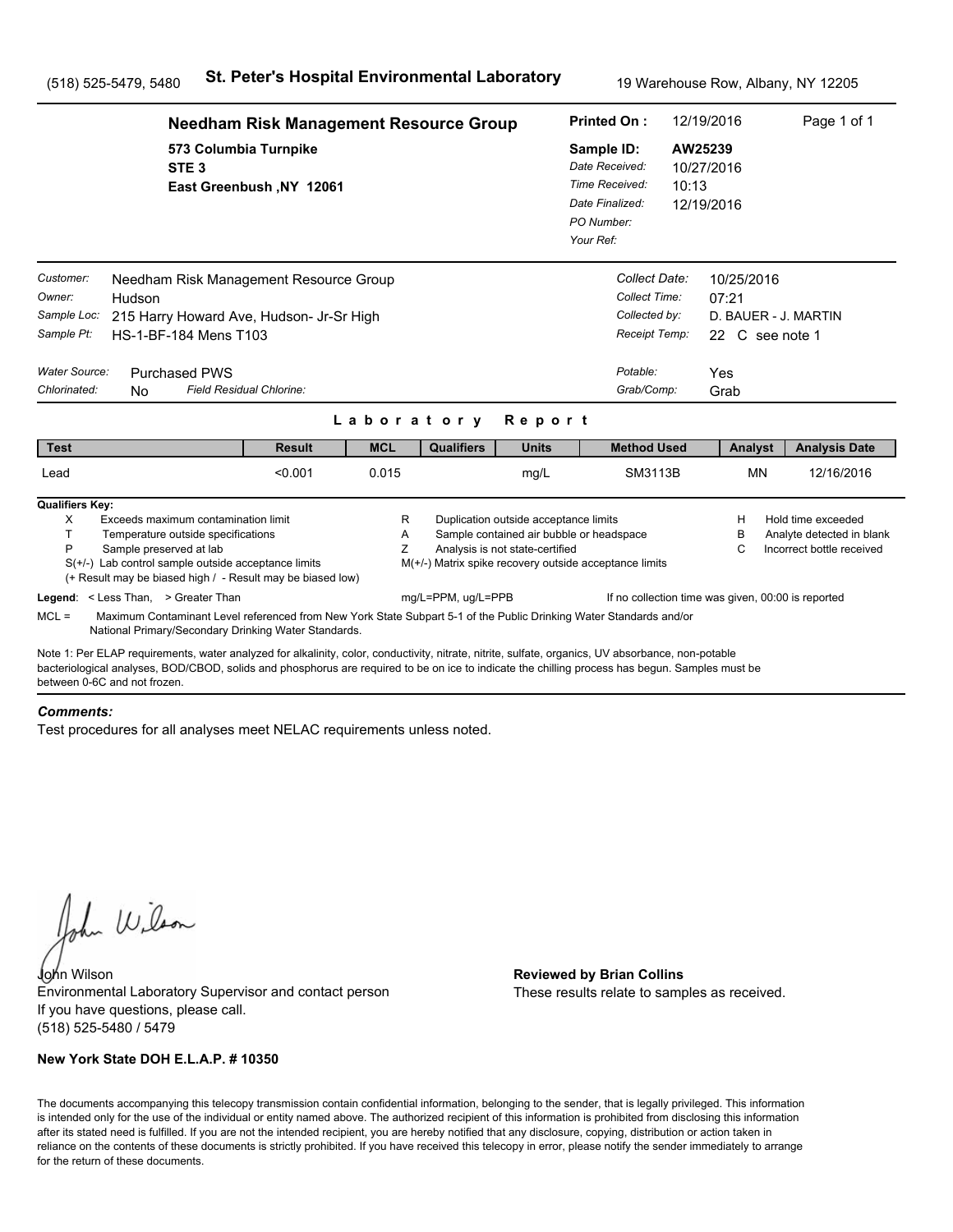|                                                                                   | <b>Needham Risk Management Resource Group</b>                                                                                                                                                                                                                                                         |                          |                          |                                                                              |                                                                                                                      |                                                                                              | <b>Printed On:</b>                                                                         | 12/19/2016                                            | Page 1 of 1                                                                  |  |
|-----------------------------------------------------------------------------------|-------------------------------------------------------------------------------------------------------------------------------------------------------------------------------------------------------------------------------------------------------------------------------------------------------|--------------------------|--------------------------|------------------------------------------------------------------------------|----------------------------------------------------------------------------------------------------------------------|----------------------------------------------------------------------------------------------|--------------------------------------------------------------------------------------------|-------------------------------------------------------|------------------------------------------------------------------------------|--|
|                                                                                   | 573 Columbia Turnpike<br>STE <sub>3</sub>                                                                                                                                                                                                                                                             | East Greenbush, NY 12061 |                          |                                                                              |                                                                                                                      | Sample ID:<br>Date Received:<br>Time Received:<br>Date Finalized:<br>PO Number:<br>Your Ref: | 10:13                                                                                      | AW25240<br>10/27/2016<br>12/19/2016                   |                                                                              |  |
| Customer:<br>Owner:<br>Sample Loc:<br>Sample Pt:<br>Water Source:<br>Chlorinated: | Needham Risk Management Resource Group<br>Hudson<br>215 Harry Howard Ave, Hudson- Jr-Sr High<br>HS-1-BF-185 Womens BR T104<br><b>Purchased PWS</b><br>Field Residual Chlorine:<br>N <sub>0</sub>                                                                                                      |                          |                          |                                                                              |                                                                                                                      |                                                                                              | Collect Date:<br>Collect Time:<br>Collected by:<br>Receipt Temp:<br>Potable:<br>Grab/Comp: | 10/25/2016<br>07:23<br>22 C see note 1<br>Yes<br>Grab | D. BAUER - J. MARTIN                                                         |  |
| <b>Test</b>                                                                       |                                                                                                                                                                                                                                                                                                       | <b>Result</b>            | Laboratory<br><b>MCL</b> | <b>Qualifiers</b>                                                            | Report<br><b>Units</b>                                                                                               |                                                                                              | <b>Method Used</b>                                                                         | Analyst                                               | <b>Analysis Date</b>                                                         |  |
| Lead                                                                              |                                                                                                                                                                                                                                                                                                       | 0.001                    | 0.015                    |                                                                              | mg/L                                                                                                                 |                                                                                              | SM3113B                                                                                    | <b>MN</b>                                             | 12/16/2016                                                                   |  |
| <b>Qualifiers Key:</b><br>X<br>T.<br>P                                            | Exceeds maximum contamination limit<br>Temperature outside specifications<br>Sample preserved at lab<br>$S(+/-)$ Lab control sample outside acceptance limits<br>(+ Result may be biased high / - Result may be biased low)<br>Legend: < Less Than, > Greater Than                                    |                          | R<br>A<br>Z              | M(+/-) Matrix spike recovery outside acceptance limits<br>mg/L=PPM, ug/L=PPB | Duplication outside acceptance limits<br>Sample contained air bubble or headspace<br>Analysis is not state-certified |                                                                                              | If no collection time was given, 00:00 is reported                                         | н<br>в<br>С                                           | Hold time exceeded<br>Analyte detected in blank<br>Incorrect bottle received |  |
| $MCL =$                                                                           | Maximum Contaminant Level referenced from New York State Subpart 5-1 of the Public Drinking Water Standards and/or<br>National Primary/Secondary Drinking Water Standards.                                                                                                                            |                          |                          |                                                                              |                                                                                                                      |                                                                                              |                                                                                            |                                                       |                                                                              |  |
| between 0-6C and not frozen                                                       | Note 1: Per ELAP requirements, water analyzed for alkalinity, color, conductivity, nitrate, nitrite, sulfate, organics, UV absorbance, non-potable<br>bacteriological analyses, BOD/CBOD, solids and phosphorus are required to be on ice to indicate the chilling process has begun. Samples must be |                          |                          |                                                                              |                                                                                                                      |                                                                                              |                                                                                            |                                                       |                                                                              |  |

#### *Comments:*

Test procedures for all analyses meet NELAC requirements unless noted.

John Wilson

John Wilson **Reviewed by Brian Collins** Environmental Laboratory Supervisor and contact person If you have questions, please call. (518) 525-5480 / 5479

## **New York State DOH E.L.A.P. # 10350**

These results relate to samples as received.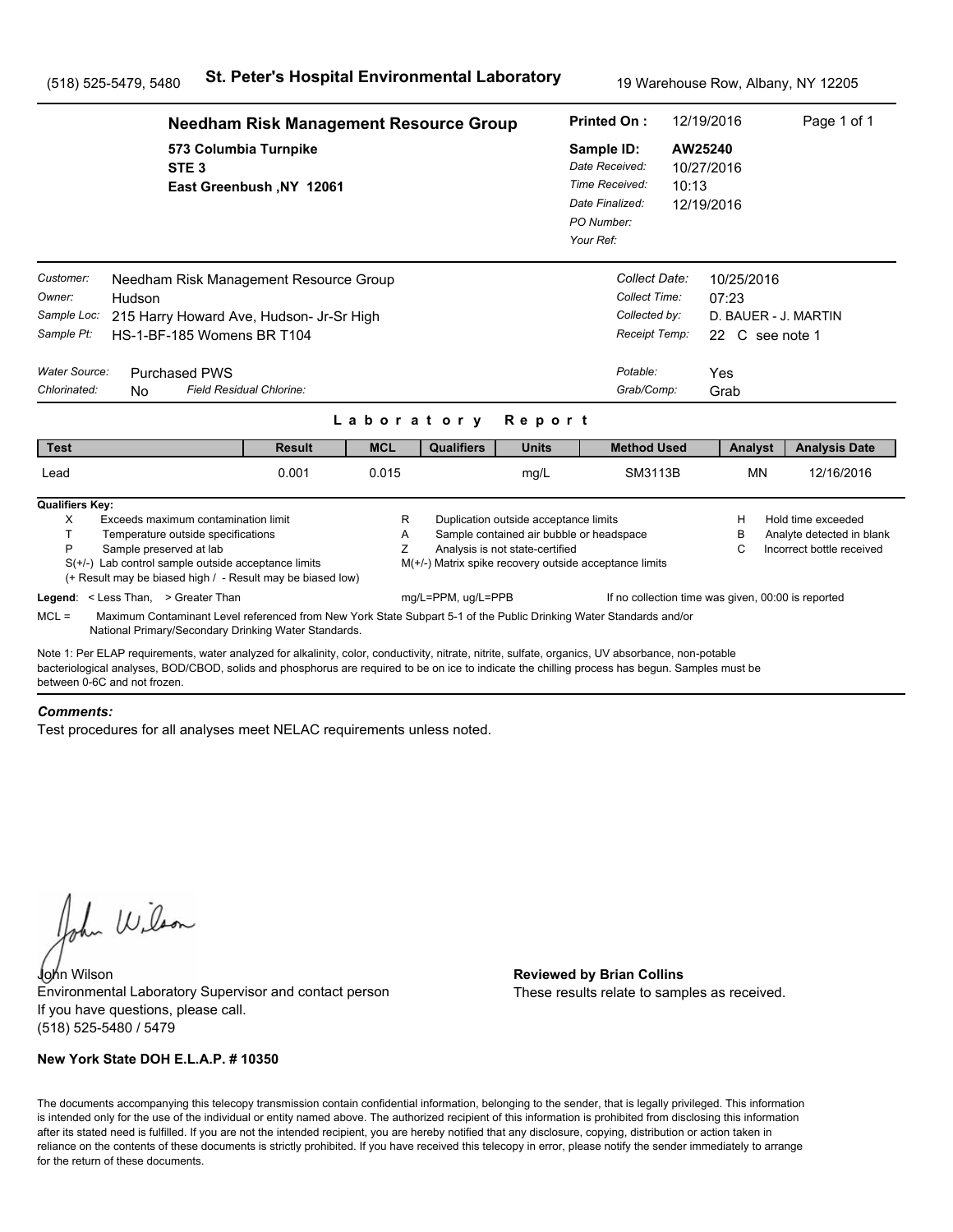|                                                                                   | <b>Needham Risk Management Resource Group</b>                                                                                                                                                                                                                                                                                                                                                |                          | 12/19/2016<br><b>Printed On:</b> |                                                                              |                                                                                                                      |                                                                                              | Page 1 of 1                                                                                |                                     |                               |                                                                              |
|-----------------------------------------------------------------------------------|----------------------------------------------------------------------------------------------------------------------------------------------------------------------------------------------------------------------------------------------------------------------------------------------------------------------------------------------------------------------------------------------|--------------------------|----------------------------------|------------------------------------------------------------------------------|----------------------------------------------------------------------------------------------------------------------|----------------------------------------------------------------------------------------------|--------------------------------------------------------------------------------------------|-------------------------------------|-------------------------------|------------------------------------------------------------------------------|
|                                                                                   | 573 Columbia Turnpike<br>STE <sub>3</sub>                                                                                                                                                                                                                                                                                                                                                    | East Greenbush, NY 12061 |                                  |                                                                              |                                                                                                                      | Sample ID:<br>Date Received:<br>Time Received:<br>Date Finalized:<br>PO Number:<br>Your Ref: | 10:13                                                                                      | AW25241<br>10/27/2016<br>12/19/2016 |                               |                                                                              |
| Customer:<br>Owner:<br>Sample Loc:<br>Sample Pt:<br>Water Source:<br>Chlorinated: | Needham Risk Management Resource Group<br>Hudson<br>215 Harry Howard Ave, Hudson- Jr-Sr High<br>HS-1-BF-186 Womens BR T104<br><b>Purchased PWS</b><br>Field Residual Chlorine:<br><b>No</b>                                                                                                                                                                                                  |                          | Laboratory                       |                                                                              | Report                                                                                                               |                                                                                              | Collect Date:<br>Collect Time:<br>Collected by:<br>Receipt Temp:<br>Potable:<br>Grab/Comp: | 07:23<br>Yes<br>Grab                | 10/25/2016<br>22 C see note 1 | D. BAUER - J. MARTIN                                                         |
| <b>Test</b>                                                                       |                                                                                                                                                                                                                                                                                                                                                                                              | <b>Result</b>            | <b>MCL</b>                       | <b>Qualifiers</b>                                                            | <b>Units</b>                                                                                                         |                                                                                              | <b>Method Used</b>                                                                         |                                     | Analyst                       | <b>Analysis Date</b>                                                         |
| Lead                                                                              |                                                                                                                                                                                                                                                                                                                                                                                              | < 0.001                  | 0.015                            |                                                                              | mg/L                                                                                                                 |                                                                                              | SM3113B                                                                                    |                                     | <b>MN</b>                     | 12/16/2016                                                                   |
| <b>Qualifiers Key:</b><br>Χ<br>T.<br>P<br>$MCL =$                                 | Exceeds maximum contamination limit<br>Temperature outside specifications<br>Sample preserved at lab<br>$S(+/-)$ Lab control sample outside acceptance limits<br>(+ Result may be biased high / - Result may be biased low)<br>Legend: < Less Than, > Greater Than<br>Maximum Contaminant Level referenced from New York State Subpart 5-1 of the Public Drinking Water Standards and/or     |                          | R<br>Α<br>Z                      | M(+/-) Matrix spike recovery outside acceptance limits<br>mg/L=PPM, ug/L=PPB | Duplication outside acceptance limits<br>Sample contained air bubble or headspace<br>Analysis is not state-certified |                                                                                              | If no collection time was given, 00:00 is reported                                         |                                     | H<br>в<br>C                   | Hold time exceeded<br>Analyte detected in blank<br>Incorrect bottle received |
|                                                                                   | National Primary/Secondary Drinking Water Standards.<br>Note 1: Per ELAP requirements, water analyzed for alkalinity, color, conductivity, nitrate, nitrite, sulfate, organics, UV absorbance, non-potable<br>bacteriological analyses, BOD/CBOD, solids and phosphorus are required to be on ice to indicate the chilling process has begun. Samples must be<br>between 0-6C and not frozen |                          |                                  |                                                                              |                                                                                                                      |                                                                                              |                                                                                            |                                     |                               |                                                                              |

#### *Comments:*

Test procedures for all analyses meet NELAC requirements unless noted.

John Wilson

John Wilson **Reviewed by Brian Collins** Environmental Laboratory Supervisor and contact person If you have questions, please call. (518) 525-5480 / 5479

## **New York State DOH E.L.A.P. # 10350**

These results relate to samples as received.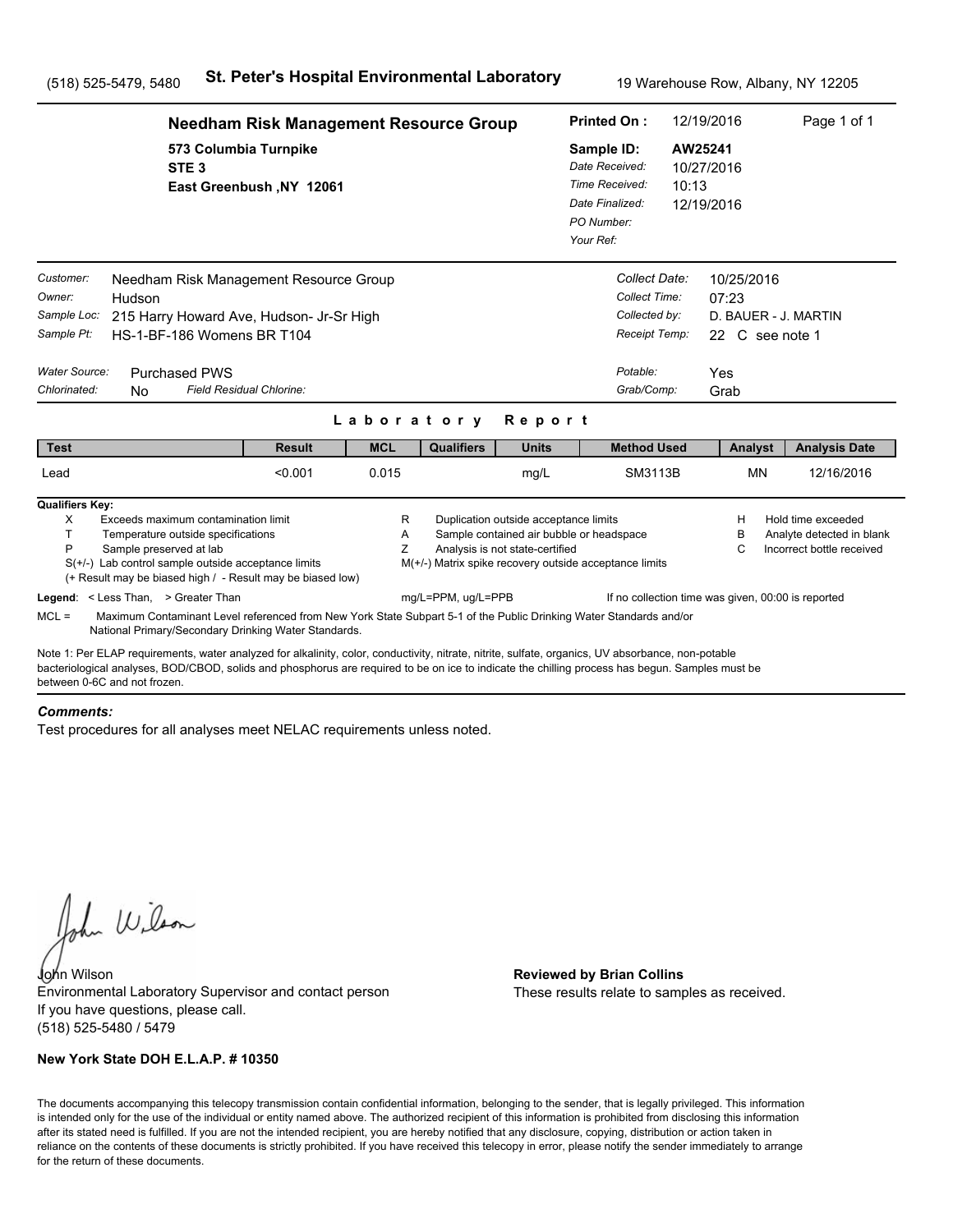|                                                                                   | <b>Needham Risk Management Resource Group</b>                                                                                                                                                                                                                                                                                                                                                |                          |             | <b>Printed On:</b>                                                           |                                                                          | 12/19/2016                                                                                   | Page 1 of 1                                                                    |                                                                   |                                                                              |  |
|-----------------------------------------------------------------------------------|----------------------------------------------------------------------------------------------------------------------------------------------------------------------------------------------------------------------------------------------------------------------------------------------------------------------------------------------------------------------------------------------|--------------------------|-------------|------------------------------------------------------------------------------|--------------------------------------------------------------------------|----------------------------------------------------------------------------------------------|--------------------------------------------------------------------------------|-------------------------------------------------------------------|------------------------------------------------------------------------------|--|
|                                                                                   | 573 Columbia Turnpike<br>STE <sub>3</sub>                                                                                                                                                                                                                                                                                                                                                    | East Greenbush, NY 12061 |             |                                                                              |                                                                          | Sample ID:<br>Date Received:<br>Time Received:<br>Date Finalized:<br>PO Number:<br>Your Ref: | 10:13                                                                          | AW25242<br>10/27/2016<br>12/19/2016                               |                                                                              |  |
| Customer:<br>Owner:<br>Sample Loc:<br>Sample Pt:<br>Water Source:<br>Chlorinated: | Needham Risk Management Resource Group<br>Hudson<br>215 Harry Howard Ave, Hudson- Jr-Sr High<br>HS-1-BF-187 Womens BR T104<br><b>Purchased PWS</b><br>Field Residual Chlorine:<br><b>No</b>                                                                                                                                                                                                  |                          | Laboratory  |                                                                              | Report                                                                   | Potable:                                                                                     | Collect Date:<br>Collect Time:<br>Collected by:<br>Receipt Temp:<br>Grab/Comp: | 10/25/2016<br>07:23<br>22 C see note 1<br>Yes<br>Grab             | D. BAUER - J. MARTIN                                                         |  |
| <b>Test</b>                                                                       |                                                                                                                                                                                                                                                                                                                                                                                              | <b>Result</b>            | <b>MCL</b>  | <b>Qualifiers</b>                                                            | <b>Units</b>                                                             |                                                                                              | <b>Method Used</b>                                                             | Analyst                                                           | <b>Analysis Date</b>                                                         |  |
| Lead                                                                              |                                                                                                                                                                                                                                                                                                                                                                                              | < 0.001                  | 0.015       |                                                                              | mg/L                                                                     |                                                                                              | SM3113B                                                                        | <b>MN</b>                                                         | 12/16/2016                                                                   |  |
| <b>Qualifiers Key:</b><br>Χ<br>T.<br>P<br>$MCL =$                                 | Exceeds maximum contamination limit<br>Temperature outside specifications<br>Sample preserved at lab<br>$S(+/-)$ Lab control sample outside acceptance limits<br>(+ Result may be biased high / - Result may be biased low)<br>Legend: < Less Than, > Greater Than<br>Maximum Contaminant Level referenced from New York State Subpart 5-1 of the Public Drinking Water Standards and/or     |                          | R<br>Α<br>Z | M(+/-) Matrix spike recovery outside acceptance limits<br>mg/L=PPM, ug/L=PPB | Duplication outside acceptance limits<br>Analysis is not state-certified | Sample contained air bubble or headspace                                                     |                                                                                | H<br>в<br>C<br>If no collection time was given, 00:00 is reported | Hold time exceeded<br>Analyte detected in blank<br>Incorrect bottle received |  |
|                                                                                   | National Primary/Secondary Drinking Water Standards.<br>Note 1: Per ELAP requirements, water analyzed for alkalinity, color, conductivity, nitrate, nitrite, sulfate, organics, UV absorbance, non-potable<br>bacteriological analyses, BOD/CBOD, solids and phosphorus are required to be on ice to indicate the chilling process has begun. Samples must be<br>between 0-6C and not frozen |                          |             |                                                                              |                                                                          |                                                                                              |                                                                                |                                                                   |                                                                              |  |

#### *Comments:*

Test procedures for all analyses meet NELAC requirements unless noted.

John Wilson

John Wilson **Reviewed by Brian Collins** Environmental Laboratory Supervisor and contact person If you have questions, please call. (518) 525-5480 / 5479

## **New York State DOH E.L.A.P. # 10350**

These results relate to samples as received.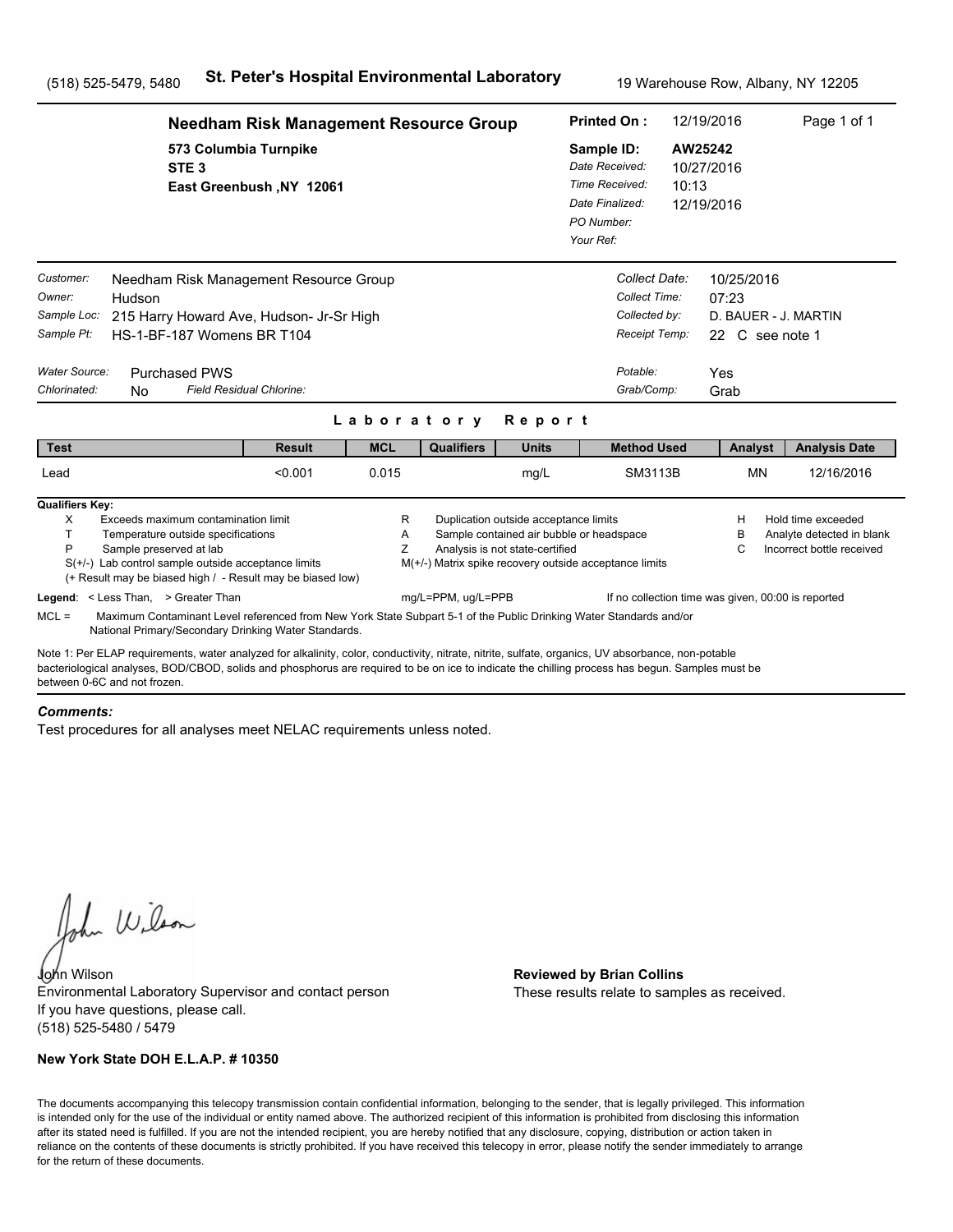|                                                                   | <b>Needham Risk Management Resource Group</b>                                                                                                                                                                                                                                                                                         |                          | <b>Printed On:</b> | 12/19/2016                                             |                                                                                                                      | Page 1 of 1                                                                                  |                                                                              |                                        |           |                                                                              |
|-------------------------------------------------------------------|---------------------------------------------------------------------------------------------------------------------------------------------------------------------------------------------------------------------------------------------------------------------------------------------------------------------------------------|--------------------------|--------------------|--------------------------------------------------------|----------------------------------------------------------------------------------------------------------------------|----------------------------------------------------------------------------------------------|------------------------------------------------------------------------------|----------------------------------------|-----------|------------------------------------------------------------------------------|
|                                                                   | 573 Columbia Turnpike<br>STE <sub>3</sub>                                                                                                                                                                                                                                                                                             | East Greenbush, NY 12061 |                    |                                                        |                                                                                                                      | Sample ID:<br>Date Received:<br>Time Received:<br>Date Finalized:<br>PO Number:<br>Your Ref: | 10:13                                                                        | AW25243<br>10/27/2016<br>12/19/2016    |           |                                                                              |
| Customer:<br>Owner:<br>Sample Loc:<br>Sample Pt:<br>Water Source: | Needham Risk Management Resource Group<br>Hudson<br>215 Harry Howard Ave, Hudson- Jr-Sr High<br>HS-1-CF-188 T119                                                                                                                                                                                                                      |                          |                    |                                                        |                                                                                                                      |                                                                                              | Collect Date:<br>Collect Time:<br>Collected by:<br>Receipt Temp:<br>Potable: | 10/25/2016<br>07:24<br>22 C see note 1 |           | D. BAUER - J. MARTIN                                                         |
| Chlorinated:                                                      | <b>Purchased PWS</b><br>Field Residual Chlorine:<br><b>No</b>                                                                                                                                                                                                                                                                         |                          |                    |                                                        |                                                                                                                      |                                                                                              | Grab/Comp:                                                                   | Yes<br>Grab                            |           |                                                                              |
|                                                                   |                                                                                                                                                                                                                                                                                                                                       |                          | Laboratory         |                                                        | Report                                                                                                               |                                                                                              |                                                                              |                                        |           |                                                                              |
| <b>Test</b>                                                       |                                                                                                                                                                                                                                                                                                                                       | <b>Result</b>            | <b>MCL</b>         | <b>Qualifiers</b>                                      | <b>Units</b>                                                                                                         |                                                                                              | <b>Method Used</b>                                                           |                                        | Analyst   | <b>Analysis Date</b>                                                         |
| Lead                                                              |                                                                                                                                                                                                                                                                                                                                       | < 0.001                  | 0.015              |                                                        | mg/L                                                                                                                 |                                                                                              | SM3113B                                                                      |                                        | <b>MN</b> | 12/16/2016                                                                   |
| <b>Qualifiers Key:</b><br>X<br>T.<br>P                            | Exceeds maximum contamination limit<br>Temperature outside specifications<br>Sample preserved at lab<br>$S(+/-)$ Lab control sample outside acceptance limits<br>(+ Result may be biased high / - Result may be biased low)                                                                                                           |                          | R<br>Α<br>Z        | M(+/-) Matrix spike recovery outside acceptance limits | Duplication outside acceptance limits<br>Sample contained air bubble or headspace<br>Analysis is not state-certified |                                                                                              |                                                                              | н<br>в<br>С                            |           | Hold time exceeded<br>Analyte detected in blank<br>Incorrect bottle received |
| $MCL =$                                                           | Legend: < Less Than, > Greater Than<br>Maximum Contaminant Level referenced from New York State Subpart 5-1 of the Public Drinking Water Standards and/or<br>National Primary/Secondary Drinking Water Standards.                                                                                                                     |                          |                    | mg/L=PPM, ug/L=PPB                                     |                                                                                                                      |                                                                                              | If no collection time was given, 00:00 is reported                           |                                        |           |                                                                              |
|                                                                   | Note 1: Per ELAP requirements, water analyzed for alkalinity, color, conductivity, nitrate, nitrite, sulfate, organics, UV absorbance, non-potable<br>bacteriological analyses, BOD/CBOD, solids and phosphorus are required to be on ice to indicate the chilling process has begun. Samples must be<br>between 0-6C and not frozen. |                          |                    |                                                        |                                                                                                                      |                                                                                              |                                                                              |                                        |           |                                                                              |

#### *Comments:*

Test procedures for all analyses meet NELAC requirements unless noted.

John Wilson

John Wilson **Reviewed by Brian Collins** Environmental Laboratory Supervisor and contact person If you have questions, please call. (518) 525-5480 / 5479

## **New York State DOH E.L.A.P. # 10350**

These results relate to samples as received.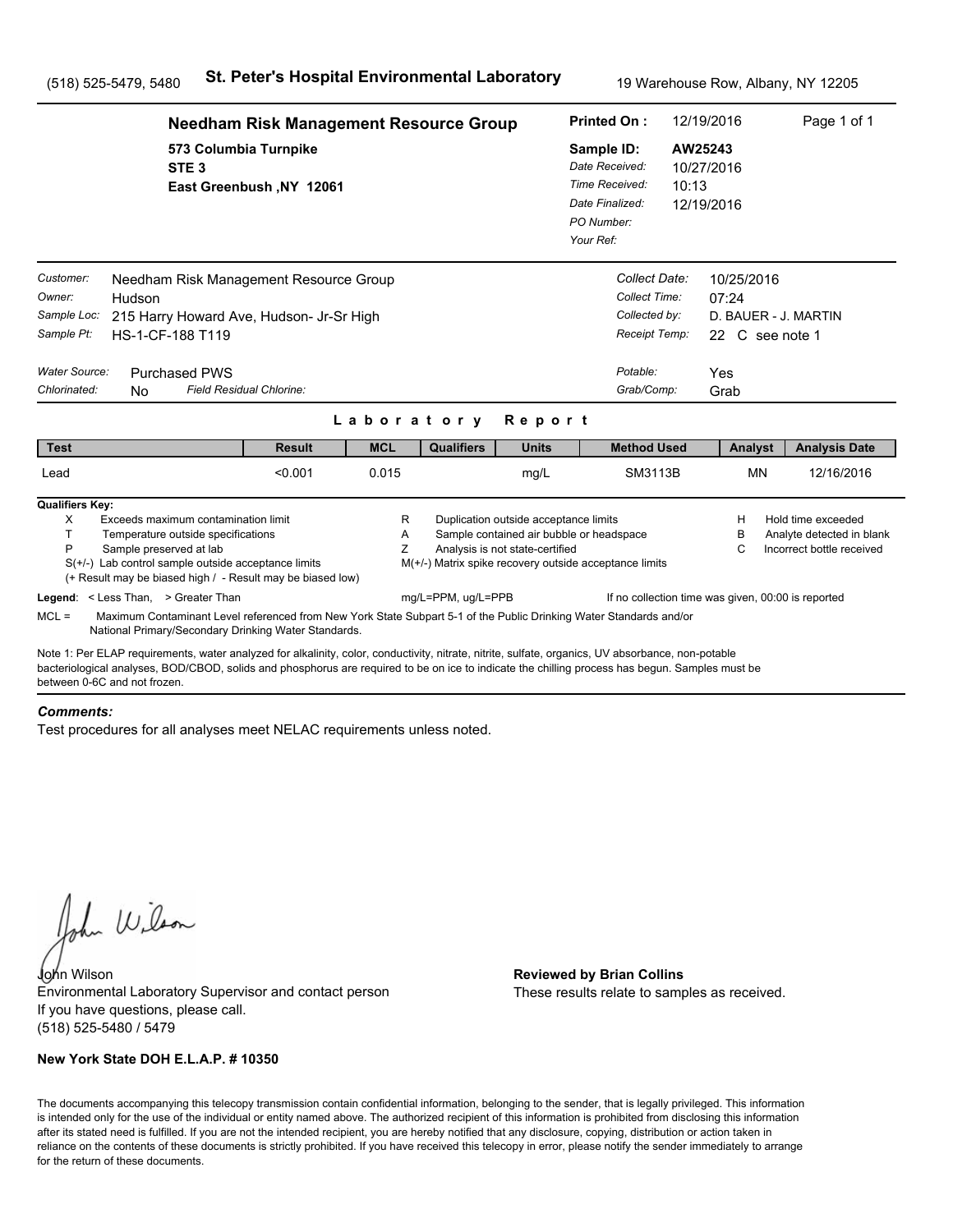|                                                                                   | <b>Needham Risk Management Resource Group</b>                                                                                                                                                                                                                                                         |                          | <b>Printed On:</b> | 12/19/2016                                             |                                                                                                                      | Page 1 of 1                                                                                  |                                                                                            |                                                       |  |                                                                              |
|-----------------------------------------------------------------------------------|-------------------------------------------------------------------------------------------------------------------------------------------------------------------------------------------------------------------------------------------------------------------------------------------------------|--------------------------|--------------------|--------------------------------------------------------|----------------------------------------------------------------------------------------------------------------------|----------------------------------------------------------------------------------------------|--------------------------------------------------------------------------------------------|-------------------------------------------------------|--|------------------------------------------------------------------------------|
|                                                                                   | 573 Columbia Turnpike<br>STE <sub>3</sub>                                                                                                                                                                                                                                                             | East Greenbush, NY 12061 |                    |                                                        |                                                                                                                      | Sample ID:<br>Date Received:<br>Time Received:<br>Date Finalized:<br>PO Number:<br>Your Ref: | 10:13                                                                                      | AW25245<br>10/27/2016<br>12/19/2016                   |  |                                                                              |
| Customer:<br>Owner:<br>Sample Loc:<br>Sample Pt:<br>Water Source:<br>Chlorinated: | Needham Risk Management Resource Group<br>Hudson<br>215 Harry Howard Ave, Hudson- Jr-Sr High<br>HS-1-CF-189 T114<br><b>Purchased PWS</b><br>Field Residual Chlorine:<br><b>No</b>                                                                                                                     |                          |                    |                                                        |                                                                                                                      |                                                                                              | Collect Date:<br>Collect Time:<br>Collected by:<br>Receipt Temp:<br>Potable:<br>Grab/Comp: | 10/25/2016<br>07:25<br>22 C see note 1<br>Yes<br>Grab |  | D. BAUER - J. MARTIN                                                         |
|                                                                                   |                                                                                                                                                                                                                                                                                                       |                          | Laboratory         |                                                        | Report                                                                                                               |                                                                                              |                                                                                            |                                                       |  |                                                                              |
| <b>Test</b>                                                                       |                                                                                                                                                                                                                                                                                                       | <b>Result</b>            | <b>MCL</b>         | <b>Qualifiers</b>                                      | <b>Units</b>                                                                                                         |                                                                                              | <b>Method Used</b>                                                                         | Analyst                                               |  | <b>Analysis Date</b>                                                         |
| Lead                                                                              |                                                                                                                                                                                                                                                                                                       | < 0.001                  | 0.015              |                                                        | mg/L                                                                                                                 |                                                                                              | SM3113B                                                                                    | <b>MN</b>                                             |  | 12/16/2016                                                                   |
| <b>Qualifiers Key:</b><br>X<br>T.<br>P                                            | Exceeds maximum contamination limit<br>Temperature outside specifications<br>Sample preserved at lab<br>$S(+/-)$ Lab control sample outside acceptance limits<br>(+ Result may be biased high / - Result may be biased low)                                                                           |                          | R<br>Α<br>Z        | M(+/-) Matrix spike recovery outside acceptance limits | Duplication outside acceptance limits<br>Sample contained air bubble or headspace<br>Analysis is not state-certified |                                                                                              |                                                                                            | н<br>в<br>С                                           |  | Hold time exceeded<br>Analyte detected in blank<br>Incorrect bottle received |
| $MCL =$                                                                           | Legend: < Less Than, > Greater Than<br>Maximum Contaminant Level referenced from New York State Subpart 5-1 of the Public Drinking Water Standards and/or<br>National Primary/Secondary Drinking Water Standards.                                                                                     |                          |                    | mg/L=PPM, ug/L=PPB                                     |                                                                                                                      |                                                                                              | If no collection time was given, 00:00 is reported                                         |                                                       |  |                                                                              |
| between 0-6C and not frozen.                                                      | Note 1: Per ELAP requirements, water analyzed for alkalinity, color, conductivity, nitrate, nitrite, sulfate, organics, UV absorbance, non-potable<br>bacteriological analyses, BOD/CBOD, solids and phosphorus are required to be on ice to indicate the chilling process has begun. Samples must be |                          |                    |                                                        |                                                                                                                      |                                                                                              |                                                                                            |                                                       |  |                                                                              |

#### *Comments:*

Test procedures for all analyses meet NELAC requirements unless noted.

John Wilson

John Wilson **Reviewed by Brian Collins** Environmental Laboratory Supervisor and contact person If you have questions, please call. (518) 525-5480 / 5479

## **New York State DOH E.L.A.P. # 10350**

These results relate to samples as received.